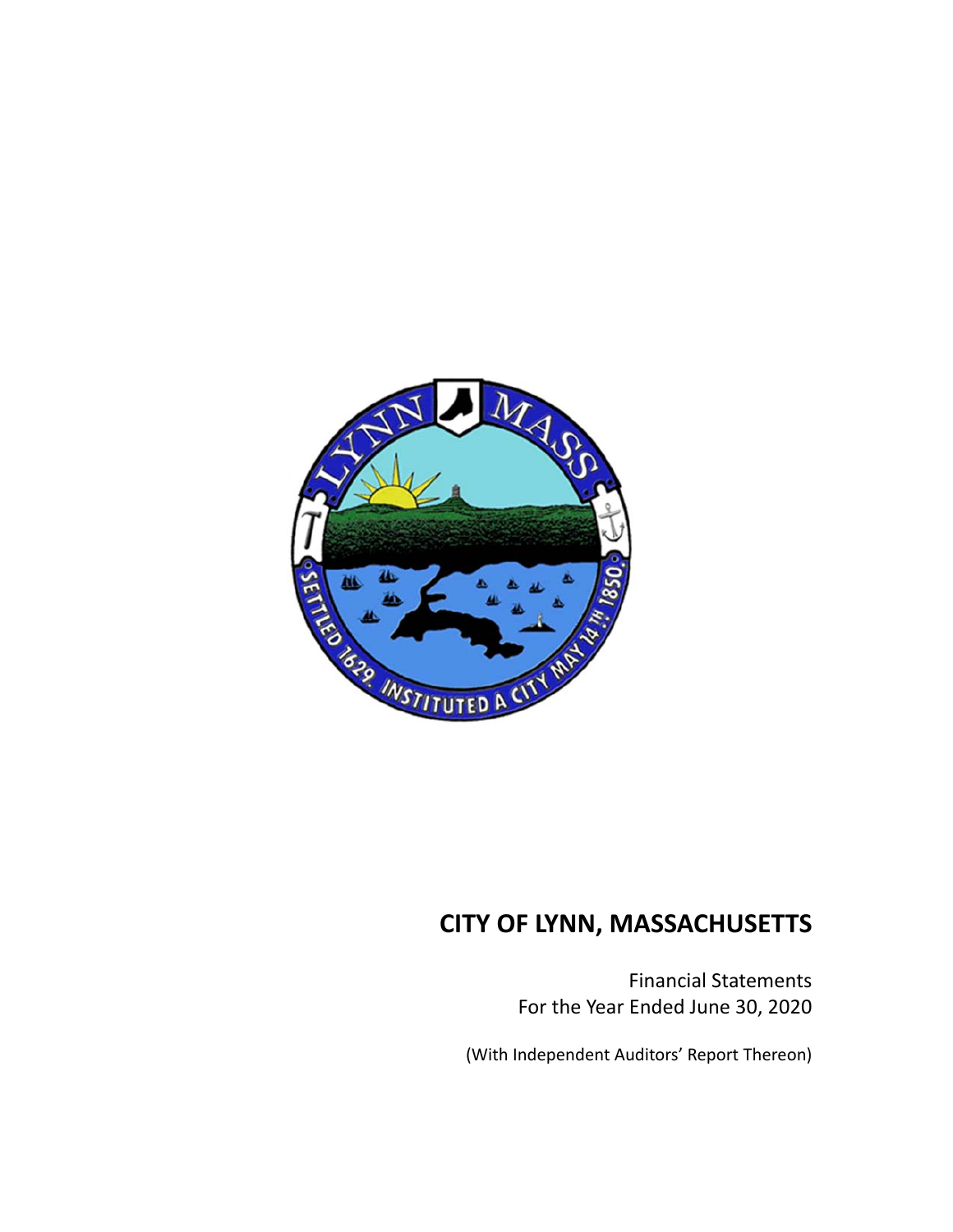## **CONTENTS**

|                                                                                                                                                    | Page |
|----------------------------------------------------------------------------------------------------------------------------------------------------|------|
| <b>INDEPENDENT AUDITORS' REPORT</b>                                                                                                                | 1    |
| <b>MANAGEMENT'S DISCUSSION AND ANALYSIS</b>                                                                                                        | 4    |
| <b>BASIC FINANCIAL STATEMENTS:</b>                                                                                                                 |      |
| <b>Government-wide Financial Statements:</b>                                                                                                       |      |
| <b>Statement of Net Position</b>                                                                                                                   | 13   |
| <b>Statement of Activities</b>                                                                                                                     | 15   |
| <b>Fund Financial Statements:</b>                                                                                                                  |      |
| <b>Governmental Funds:</b>                                                                                                                         |      |
| <b>Balance Sheet</b>                                                                                                                               | 17   |
| Reconciliation of Total Governmental Fund Balances to<br>Net Position of Governmental Activities in the Statement<br>of Net Position               | 18   |
| Statement of Revenues, Expenditures, and Changes<br>in Fund Balances                                                                               | 19   |
| Reconciliation of the Statement of Revenues, Expenditures,<br>and Changes in Fund Balances of Governmental Funds to<br>the Statement of Activities | 20   |
| <b>Proprietary Funds:</b>                                                                                                                          |      |
| <b>Statement of Net Position</b>                                                                                                                   | 21   |
| Statement of Revenues, Expenses, and Changes in Fund<br><b>Net Position</b>                                                                        | 22   |
| <b>Statement of Cash Flows</b>                                                                                                                     | 23   |
| <b>Fiduciary Funds:</b>                                                                                                                            |      |
| <b>Statement of Fiduciary Net Position</b>                                                                                                         | 24   |
| Statement of Changes in Fiduciary Net Position                                                                                                     | 25   |
| <b>Notes to Financial Statements</b>                                                                                                               | 26   |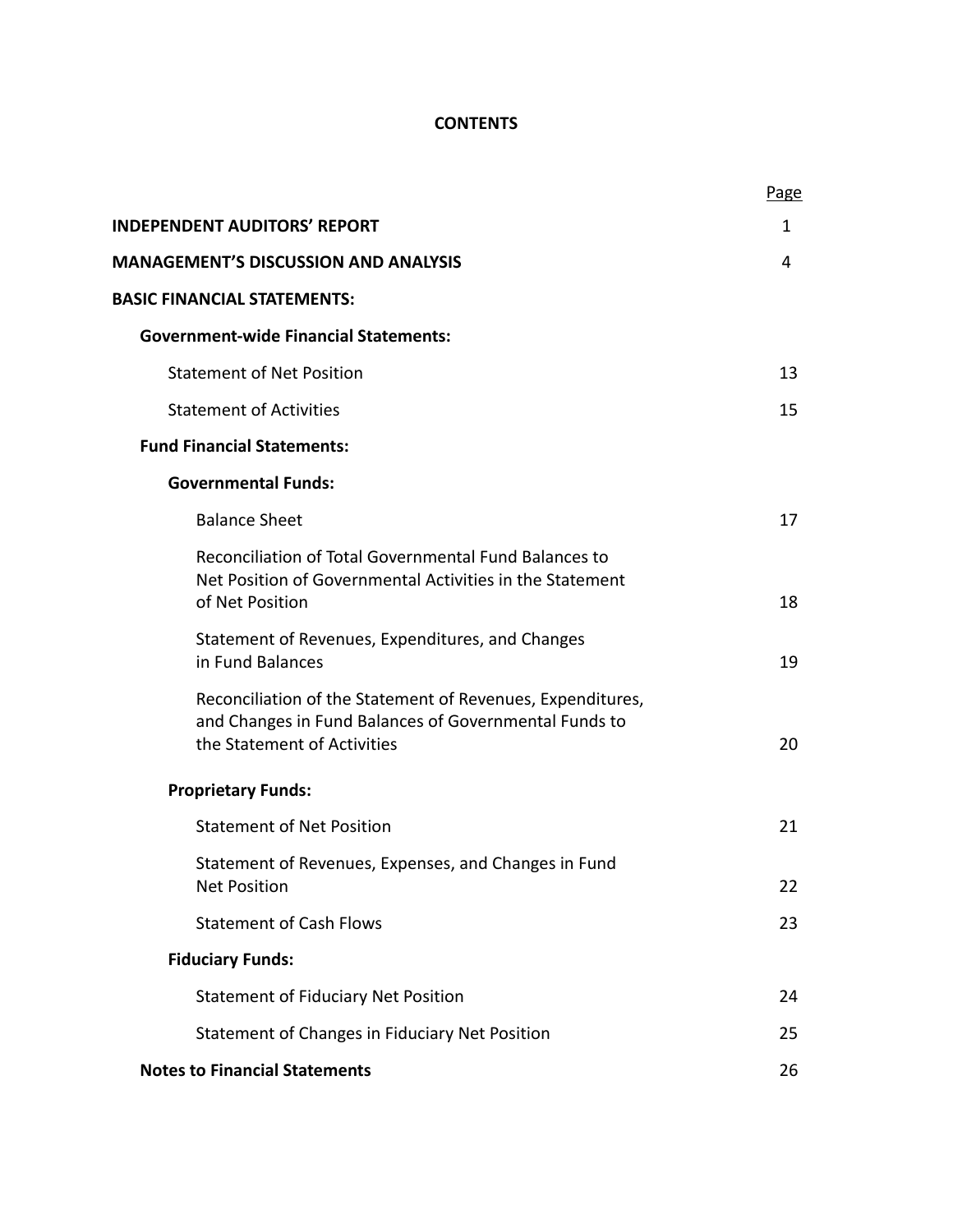## **REQUIRED SUPPLEMENTARY INFORMATION:**

## **Budget and Actual:**

| Schedule of Revenues and Other Sources, Expenditures and<br>Other Uses - Budget and Actual - General Fund | 69  |
|-----------------------------------------------------------------------------------------------------------|-----|
| Notes to the Required Supplementary Information for General Fund Budget                                   | 70  |
| Pension:                                                                                                  |     |
| Schedule of Proportionate Share of the Net Pension Liability                                              | 71  |
| Schedule of Pension Contributions                                                                         | 72  |
| OPEB:                                                                                                     |     |
| Schedule of Changes in the Total OPEB Liability                                                           | 73. |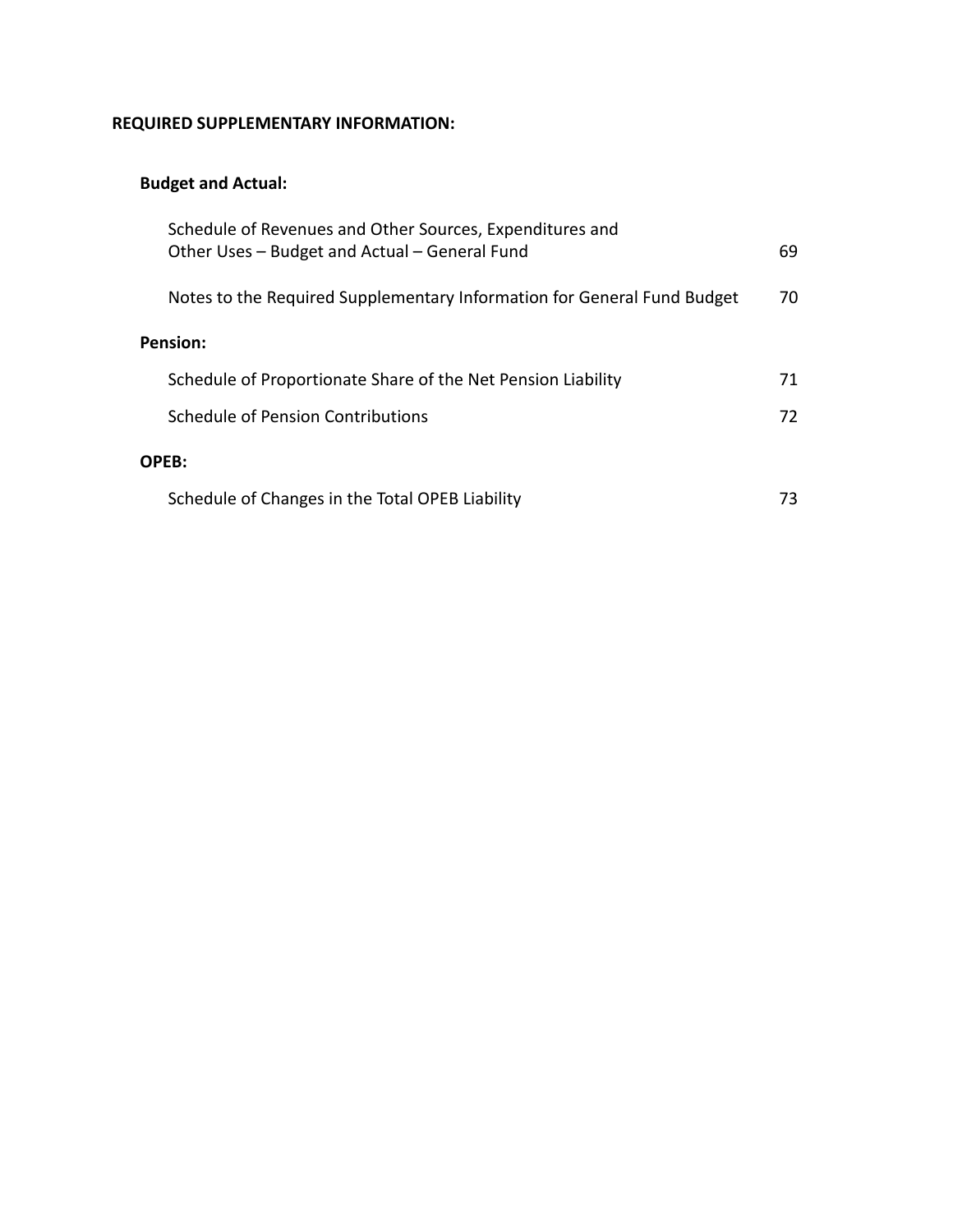

### **INDEPENDENT AUDITORS' REPORT**

To the Honorable Mayor and City Council City of Lynn, Massachusetts

### **Report on the Financial Statements**

We have audited the accompanying financial statements of the governmental activities, the business‐type activities, the discretely presented component unit, each major fund, and the aggregate remaining fund information of the City of Lynn, Massachusetts, as of and for the year ended June 30, 2020 (except for the Lynn Contributory Retirement System and the Economic Development and Industrial Corporation of Lynn which are as of and for the year ended December 31, 2019), and the related notes to the financial statements, which collectively comprise the City's basic financial statements as listed in the Table of Contents.

### **Management's Responsibility for the Financial Statements**

The City's management is responsible for the preparation and fair presentation of these financial statements in accordance with accounting principles generally accepted in the United States of America; this includes the design, implementation, and maintenance of internal control relevant to the preparation and fair presentation of financial statements that are free from material misstatement, whether due to fraud or error.

### **Auditors' Responsibility**

Our responsibility is to express opinions on these financial statements based on our audit. We conducted our audit in accordance with auditing standards generally accepted in the United States of America and the standards applicable to financial audits contained in *Government Auditing Standards*, issued by the Comptroller General of the United States. Those standards require that we plan and perform the audit to obtain reasonable assurance about whether the financial statements are free from material misstatement.

An audit involves performing procedures to obtain audit evidence about the amounts and disclosures in the financial statements. The procedures selected depend on the auditors' judgment, including the assessment of the risks of material misstatement of the financial

Merrimack, New Hampshire Andover, Massachusetts Greenfield, Massachusetts Ellsworth, Maine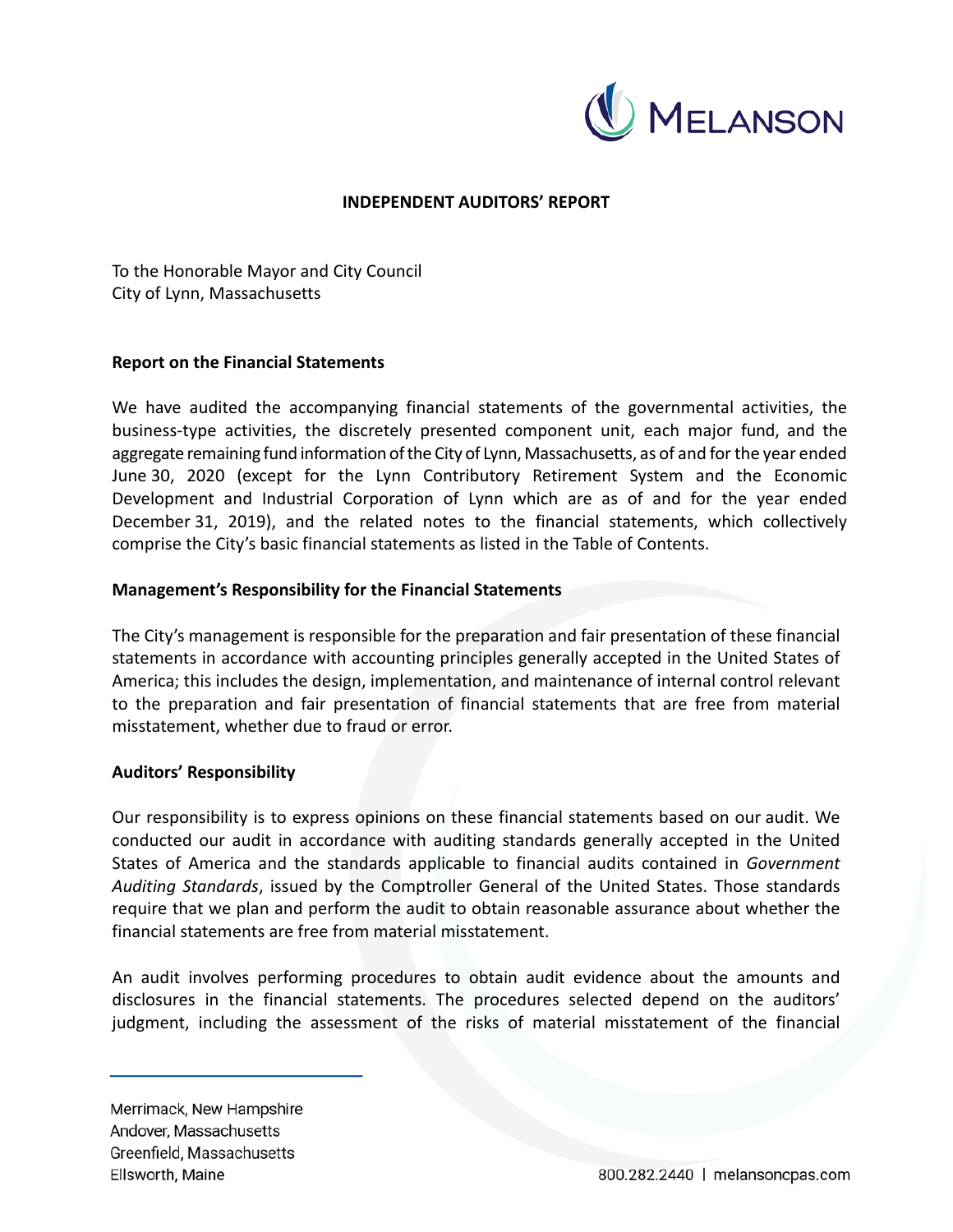

statements, whether due to fraud or error. In making those risk assessments, the auditor considers internal control relevant to the entity's preparation and fair presentation of the financial statements in order to design audit procedures that are appropriate in the circumstances, but not for the purpose of expressing an opinion on the effectiveness of the entity's internal control. Accordingly, we express no such opinion. An audit also includes evaluating the appropriateness of accounting policies used and the reasonableness of significant accounting estimates made by management, as well as evaluating the overall presentation of the financial statements.

We believe that the audit evidence we have obtained is sufficient and appropriate to provide a basis for our audit opinions.

### **Opinions**

In our opinion, the financial statements referred to above present fairly, in all material respects, the respective financial position of the governmental activities, the business‐type activities, the discretely presented component unit, each major fund, and the aggregate remaining fund information of the City of Lynn, Massachusetts, as of June 30, 2020 (except for the Lynn Contributory Retirement System and the Economic Development and Industrial Corporation of Lynn, which are as of and for the year ending December 31, 2019), and the respective changes in financial position and, where applicable, cash flows thereof for the year then ended in accordance with accounting principles generally accepted in the United States of America.

### **Emphasis of Matter**

As discussed in Note 25 to the financial statements, in March 2018, special legislation was filed with the Commonwealth of Massachusetts to, among other items, permit the City to borrow up to \$14,000,000 in bonds to balance the budgets for fiscal years 2018 and 2019. Our opinion is not modified with respect to this matter.

### **Other Matters**

### *Required Supplementary Information*

Accounting principles generally accepted in the United States of America require that Management's Discussion and Analysis, the Budgetary Comparison for the General Fund, and certain Pension and Other Post‐Employment Benefits (OPEB) schedules, be presented to supplement the basic financial statements. Such information, although not a part of the basic financial statements, is required by the Governmental Accounting Standards Board, who considers it to be an essential part of financial reporting for placing the basic financial statements in an appropriate operational, economic, or historical context. We have applied certain limited procedures to the required supplementary information in accordance with auditing standards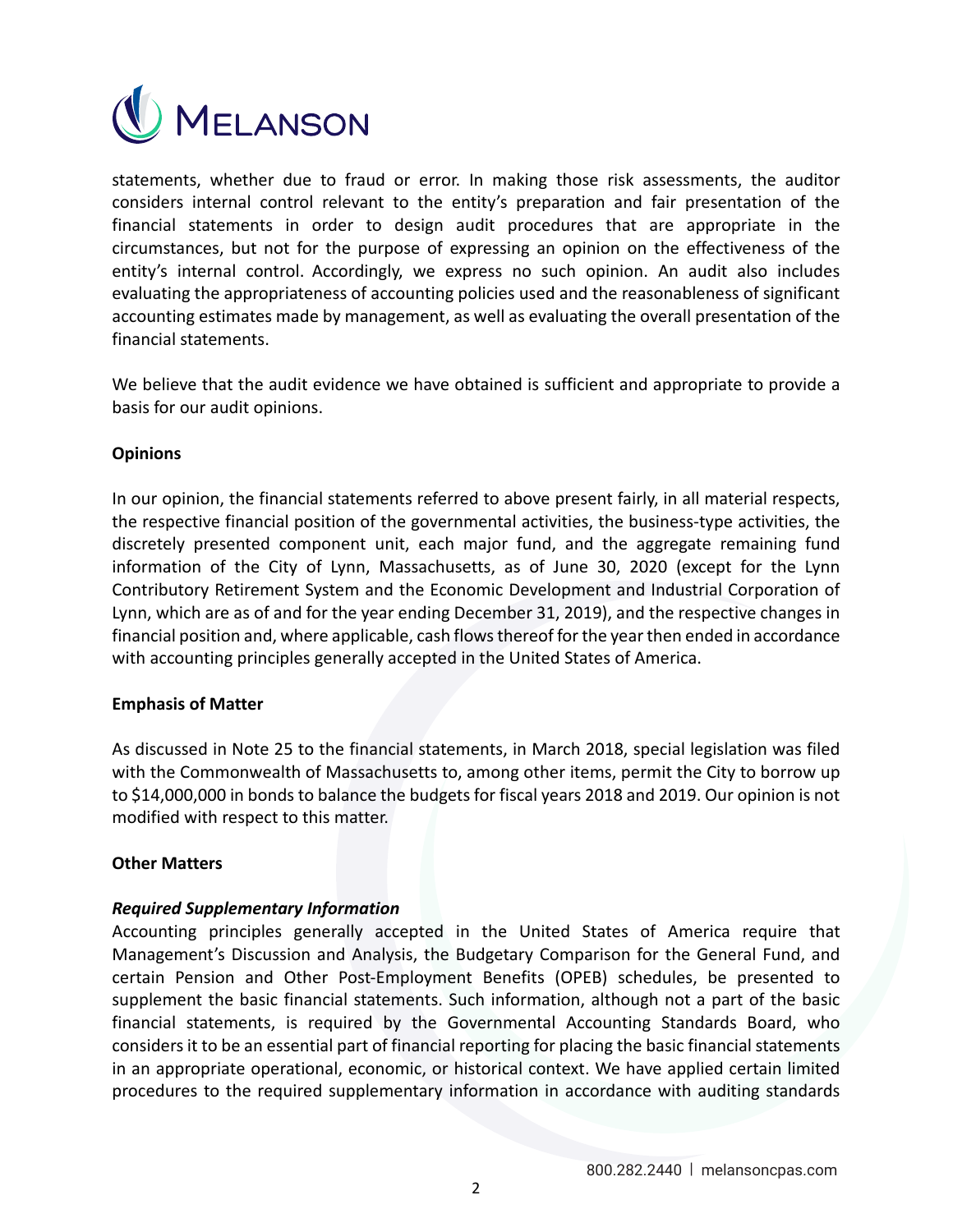

generally accepted in the United States of America, which consisted of inquiries of management about the methods of preparing the information and comparing the information for consistency with management's responses to our inquiries, the basic financial statements, and other knowledge we obtained during our audit of the basic financial statements. We do not express an opinion or provide any assurance on the information because the limited procedures do not provide us with evidence sufficient to express an opinion or provide any assurance.

### *Other Reporting Required by Government Auditing Standards*

In accordance with *Government Auditing Standards*, we have also issued our report dated December 21, 2020 on our consideration of the City's internal control over financial reporting and on our tests of its compliance with certain provisions of laws, regulations, contracts, and grant agreements and other matters. The purpose of that report is solely to describe the scope of our testing of internal control over financial reporting and compliance and the results of that testing, and not to provide an opinion on the effectiveness of the City's internal control over financial reporting or on compliance. That report is an integral part of an audit performed in accordance with *Government Auditing Standards* in considering the City's internal control over financial reporting and compliance.

Melanoon

Andover, MA December 21, 2020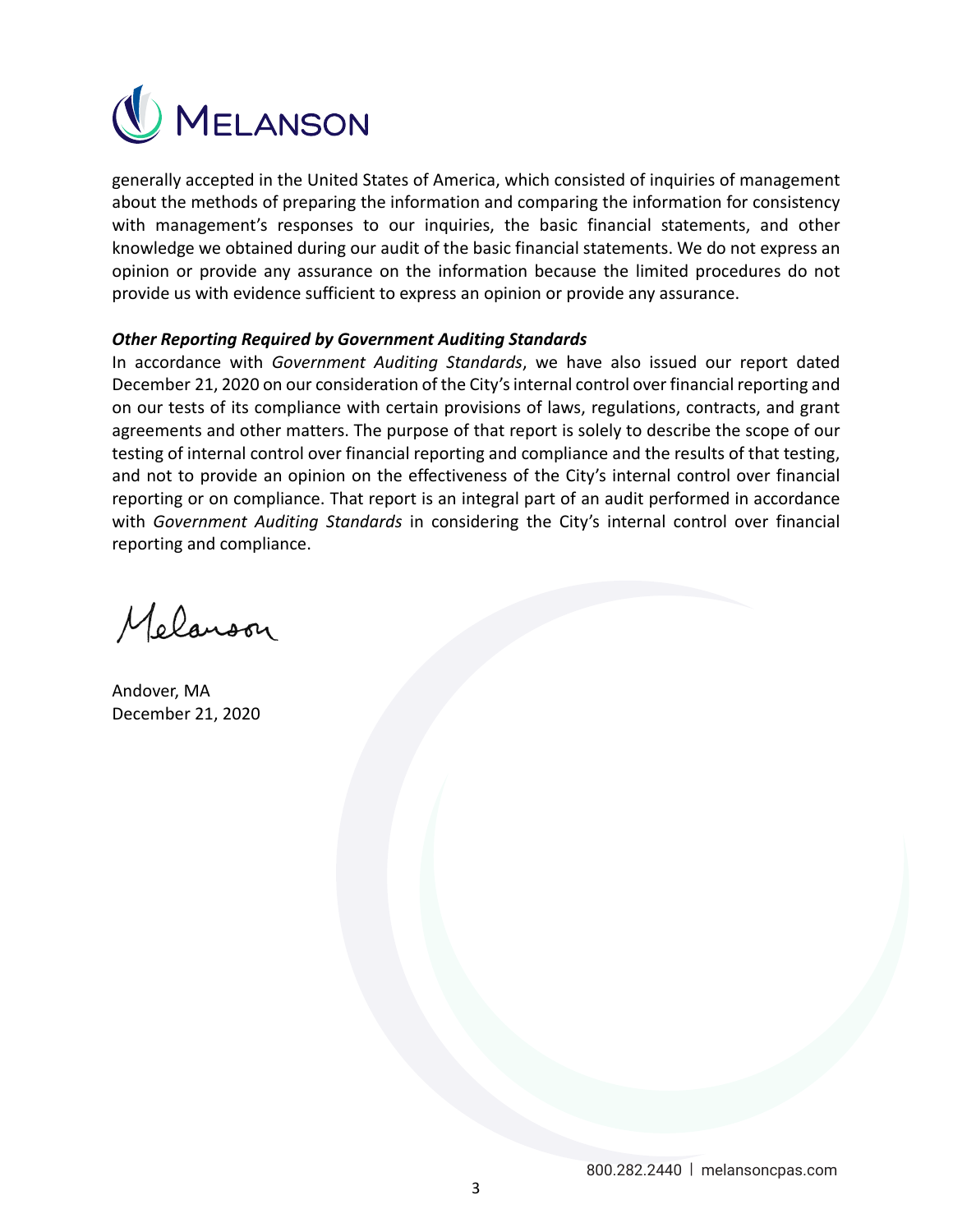### **MANAGEMENT'S DISCUSSION AND ANALYSIS**

As management of the City of Lynn, Massachusetts (the City), we offer readers this narrative overview and analysis of the financial activities of the City for the fiscal year ended June 30, 2020.

### **Overview of the Financial Statements**

This discussion and analysis is intended to serve as an introduction to the basic financial statements. The basic financial statements comprise three components: (1) government-wide financial statements, (2) fund financial statements, and (3) notes to financial statements. This report also contains required supplementary information in addition to the basic financial statements themselves.

### *Government‐Wide Financial Statements*

The government-wide financial statements are designed to provide readers with a broad overview of our finances in a manner similar to a private‐sector business.

The Statement of Net Position presents information on all assets, deferred outflows of resources, liabilities, and deferred inflows of resources, with the difference reported as net position. Over time, increases or decreases in net position may serve as a useful indicator of whether the financial position is improving or deteriorating.

The Statement of Activities presents information showing how the City's net position changed during the most recent fiscal year. All changes in net position are reported as soon as the underlying event giving rise to the change occurs, regardless of the timing of related cash flows. Thus, revenues and expenses are reported in this statement for some items that will only result in cash flows in future fiscal periods (e.g., uncollected taxes and earned but unused vacation leave).

Both of the government-wide financial statements distinguish functions that are principally supported by taxes and intergovernmental revenues (governmental activities) from other functions that are intended to recover all or a significant portion of their costs through user fees and charges (business-type activities). The governmental activities include general government, public safety, education, public works, health and human services, culture and recreation, and debt service interest. The business-type activities include the marina activities.

The discretely presented component unit is a legally separate entity for which the City has financial accountability but functions independent of the City. For the most part, this entity operates similar to a private sector business. The City's only component unit is the Economic Development and Industrial Corporation of Lynn (EDIC).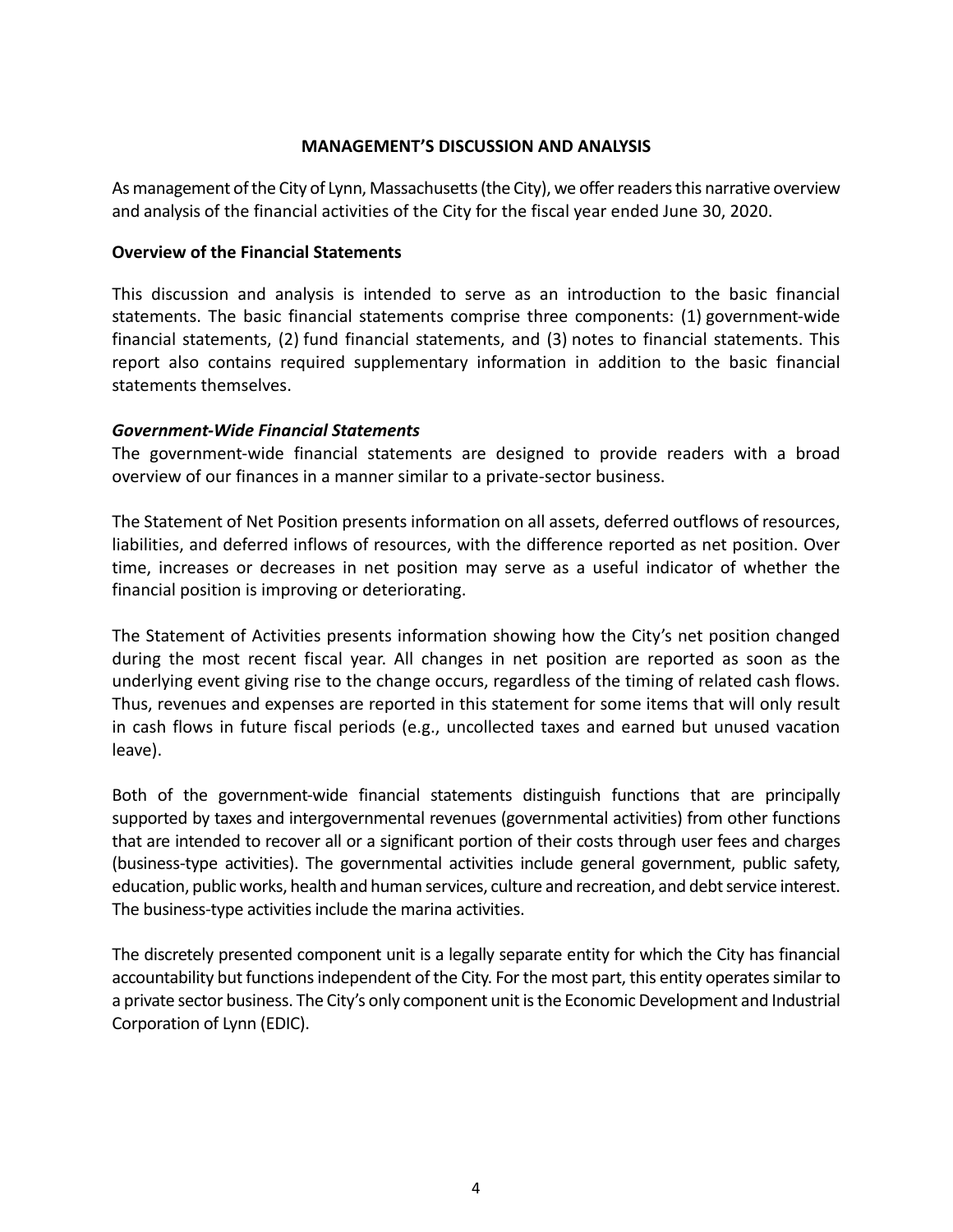### *Fund Financial Statements*

A fund is a grouping of related accounts that is used to maintain control over resources that have been segregated for specific activities or objectives. Fund accounting is used to ensure and demonstrate compliance with finance‐related legal requirements. All of the funds can be divided into three categories: governmental funds, proprietary funds, and fiduciary funds.

### *Governmental Funds*

Governmental funds are used to account for essentially the same functions reported as governmental activities in the government‐wide financial statements. However, unlike the government‐wide financial statements, governmental fund financial statements focus on near‐ term inflows and outflows of spendable resources, as well as on balances of spendable resources available at the end of the fiscal year. Such information may be useful in evaluating a government's near‐term financing requirements.

Because the focus of governmental funds is narrower than that of the government-wide financial statements, it is useful to compare the information presented for governmental funds with similar information presented for governmental activities in the government-wide financial statements. By doing so, readers may better understand the long-term impact of the City's near-term financing decisions. Both the governmental funds balance sheet and the governmental funds statement of revenues, expenditures, and changes in fund balances provide a reconciliation to facilitate this comparison between governmental funds and governmental activities.

### *Proprietary Funds*

Proprietary fund reporting focuses on the determination of operating income, changes in net position (or cost recovery), financial position, and cash flows. The proprietary fund category includes enterprise and internal service funds.

Enterprise funds are used to report activity for which a fee is charged to external users, and must be used when one of the following criteria are met: (1) activity is financed with debt that is secured solely by a pledge of the net revenues from fees and charges, (2) laws or regulations require the activity's costs of providing services be recovered with fees and charges, or (3) the pricing policies of the activity establish fees and charges designed to recover its costs, including capital costs such as depreciation or debt service. The primary focus on these criteria is on fees charged to external users. Enterprise funds are used to report the same functions presented as business-type activities in the government-wide financial statements, only in more detail. Specifically, enterprise funds are used to account for marina operations, which is considered to be a major fund.

Internal service funds are an accounting device used to accumulate and allocate costs internally among various functions. Specifically, internal service funds are used to account for self-insured employee health programs. Because these services predominantly benefit governmental rather than business‐type functions, they have been included within governmental activities in the government‐wide financial statements.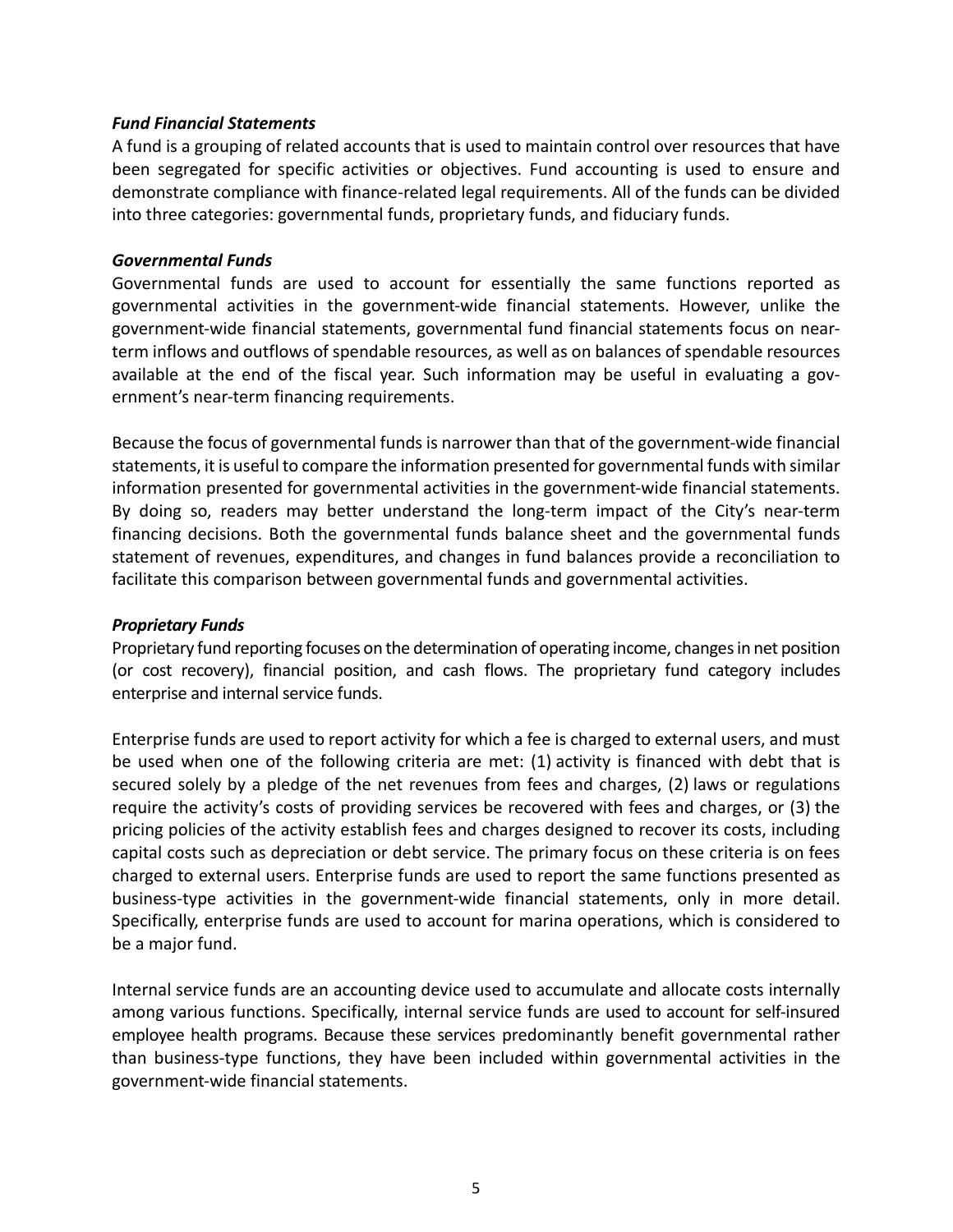### *Fiduciary Funds*

Fiduciary funds are used to account for resources held for the benefit of parties outside the City. Fiduciary funds are not reflected in the government‐wide financial statements because the resources of those funds are not available to support the City's own programs. The accounting used for fiduciary funds is much like that used for proprietary funds.

### *Notes to Financial Statements*

The notes provide additional information that is essential to a full understanding of the data provided in the government‐wide and fund financial statements.

### *Required Supplementary Information (Other than MD&A)*

In addition to the basic financial statements and accompanying notes, this report also presents certain required supplementary information which is required to be disclosed by accounting principles generally accepted in the United States of America.

### **Financial Highlights**

- As of the close of the current fiscal year, net position in governmental activities was \$(549,470,735) a change of \$19,950,311, as further discussed on page 8, and net position in business‐type activities was \$1,309,091, a change of \$454,720, as further discussed on page 9.
- As of the close of the current fiscal year, governmental funds reported combined ending fund balances of \$73,028,240, a change of \$18,188,425 in comparison to the prior year, as further discussed on pages  $9 - 11$ .
- At the end of the current fiscal year, unassigned fund balance for the general fund was \$24,703,734, a change of \$8,008,204 in comparison to the prior year, as further discussed on pages 9 and 10.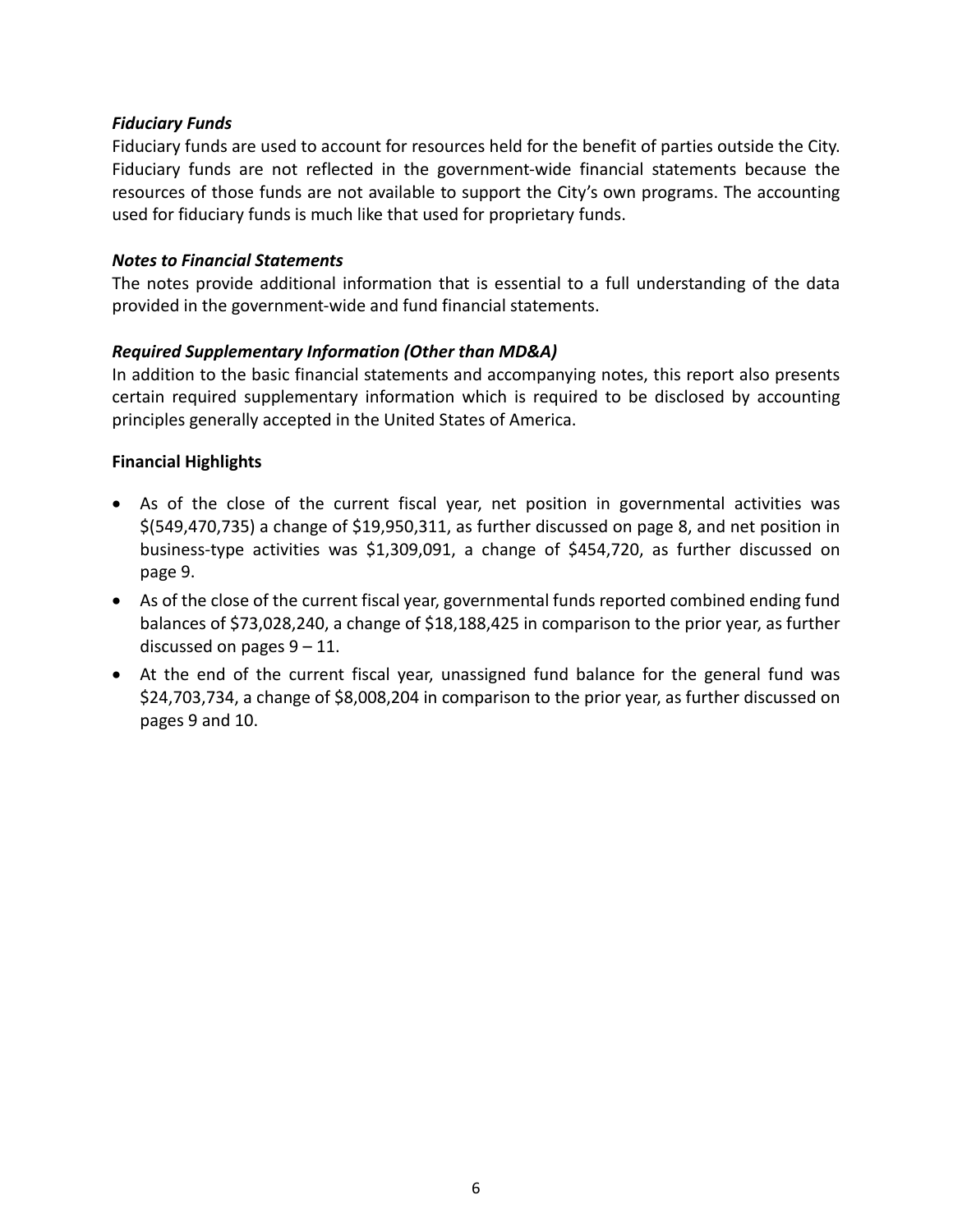### **Government‐Wide Financial Analysis**

The following is a summary of condensed government‐wide financial data for the current and prior fiscal years:

|                                                                                                        |      |                                            |            | <b>NET POSITION</b>                          |    |                        |            |                      |    |                                              |    |                                              |  |
|--------------------------------------------------------------------------------------------------------|------|--------------------------------------------|------------|----------------------------------------------|----|------------------------|------------|----------------------|----|----------------------------------------------|----|----------------------------------------------|--|
|                                                                                                        |      | Governmental<br><b>Business-Type</b>       |            |                                              |    |                        |            |                      |    |                                              |    |                                              |  |
|                                                                                                        |      |                                            | Activities |                                              |    |                        | Activities |                      |    | Total                                        |    |                                              |  |
|                                                                                                        | 2020 |                                            |            | 2019                                         |    | 2020                   |            | 2019                 |    | 2020                                         |    | 2019                                         |  |
| Current and other assets<br>Capital assets<br>Other noncurrent assets                                  | Ś    | 115,119,235<br>279,633,901<br>3,037,180    | Ś          | 94,326,413<br>272,702,759<br>3,520,370       | \$ | 463,981<br>2,917,740   | Ŝ.         | 238,553<br>1,815,762 | \$ | 115,583,216<br>282,551,641<br>3,037,180      | Ŝ. | 94,564,966<br>274,518,521<br>3,520,370       |  |
| <b>Total assets</b>                                                                                    |      | 397,790,316                                |            | 370,549,542                                  |    | 3,381,721              |            | 2,054,315            |    | 401,172,037                                  |    | 372,603,857                                  |  |
| Deferred outflows of resources:<br>Related to pensions<br>Related to OPEB                              |      | 17,128,000<br>78,636,697                   |            | 22,680,000                                   |    |                        |            |                      |    | 17,128,000<br>78,636,697                     |    | 22,680,000                                   |  |
| Long-term liabilities<br>Other liabilities                                                             |      | 865,496,810<br>28,726,078                  |            | 925,875,506<br>31,553,999                    |    | 1,032,018<br>1,040,612 |            | 1,047,044<br>152,900 |    | 866,528,828<br>29,766,690                    |    | 926,922,550<br>31,706,899                    |  |
| <b>Total liabilities</b>                                                                               |      | 894,222,888                                |            | 957,429,505                                  |    | 2,072,630              |            | 1,199,944            |    | 896,295,518                                  |    | 958,629,449                                  |  |
| Deferred inflows of resources:<br>Related to pensions<br>Related to OPEB<br>Taxes collected in advance |      | 17,383,000<br>131,278,334<br>141,526       |            | 5,117,000<br>104,083                         |    |                        |            |                      |    | 17,383,000<br>131,278,334<br>141,526         |    | 5,117,000<br>104,083                         |  |
| Total deferred inflows of resources                                                                    |      | 148,802,860                                |            | 5,221,083                                    |    |                        |            |                      |    | 148,802,860                                  |    | 5,221,083                                    |  |
| Net investment in capital assets<br>Restricted<br>Unrestricted                                         |      | 217,646,918<br>40,919,843<br>(808,037,496) |            | 209,308,133<br>35,378,246<br>(814, 107, 425) |    | 988,064<br>321,027     |            | 886,087<br>(31, 716) |    | 218,634,982<br>40,919,843<br>(807, 716, 469) |    | 210,194,220<br>35,378,246<br>(814, 139, 141) |  |
| Total net position                                                                                     | S    | (549, 470, 735)                            | Ŝ          | (569, 421, 046)                              | S  | 1,309,091              | S          | 854,371              |    | (548, 161, 644)                              | S  | (568, 566, 675)                              |  |

As noted earlier, net position may serve over time as a useful indicator of a government's financial position. At the close of the most recent fiscal year, total net position was \$(548,161,644), a change of \$20,405,031 in comparison to the prior year.

The largest portion of net position, \$218,634,982, reflects our investment in capital assets (e.g., land, buildings, machinery, equipment, and furnishings, and infrastructure), less any related debt used to acquire those assets that is still outstanding. These capital assets are used to provide services to citizens; consequently, these assets are not available for future spending. Although the investment in capital assets is reported net of related debt, it should be noted that the resources needed to repay this debt must be provided from other sources, since the capital assets themselves cannot be used to liquidate these liabilities.

An additional portion of net position, \$40,919,843, represents resources that are subject to external restrictions on how they may be used. The remaining balance of unrestricted net position reflects a deficit of \$(807,716,469) primarily resulting from unfunded pension and Other Post-Employment Benefits (OPEB) liabilities.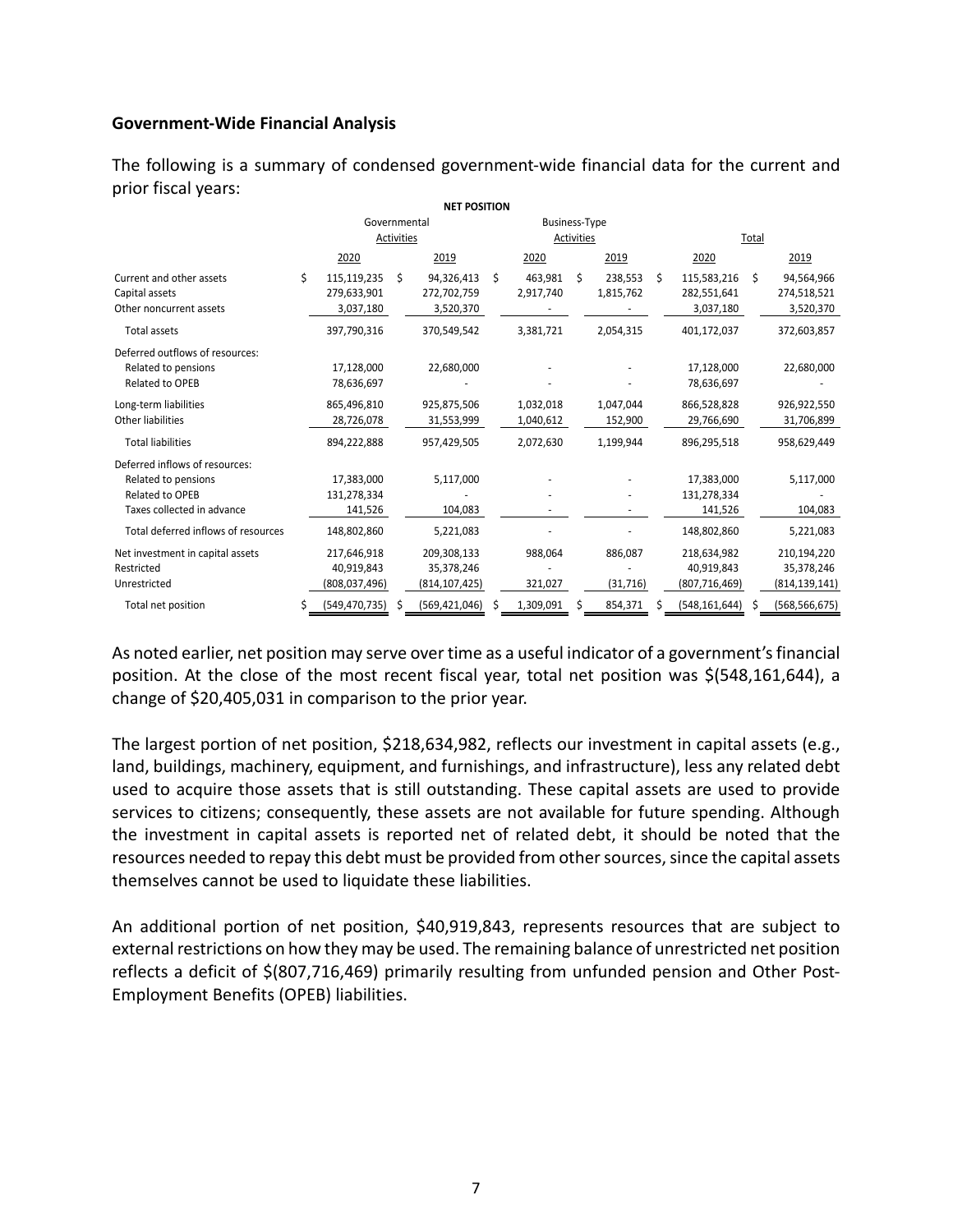|                                  |    | Governmental    |            |                 |    | <b>Business-Type</b> |    |            |      |                 |       |                 |  |
|----------------------------------|----|-----------------|------------|-----------------|----|----------------------|----|------------|------|-----------------|-------|-----------------|--|
|                                  |    |                 | Activities |                 |    | Activities           |    |            |      |                 | Total |                 |  |
|                                  |    | 2020            |            | 2019            |    | 2020                 |    | 2019       |      | 2020            |       | 2019            |  |
| Revenues                         |    |                 |            |                 |    |                      |    |            |      |                 |       |                 |  |
| Program revenues:                |    |                 |            |                 |    |                      |    |            |      |                 |       |                 |  |
| Charges for services             | \$ | 14,137,127      | \$         | 19,871,440      | \$ | 299,776              | \$ | 339,137    | - \$ | 14,436,903      | \$    | 20,210,577      |  |
| Operating grants and             |    |                 |            |                 |    |                      |    |            |      |                 |       |                 |  |
| contributions                    |    | 272,561,059     |            | 249,018,672     |    |                      |    |            |      | 272,561,059     |       | 249,018,672     |  |
| Capital grants and               |    |                 |            |                 |    |                      |    |            |      |                 |       |                 |  |
| contributions                    |    | 3,334,823       |            | 1,673,435       |    |                      |    |            |      | 3,334,823       |       | 1,673,435       |  |
| General revenues:                |    |                 |            |                 |    |                      |    |            |      |                 |       |                 |  |
| Property taxes                   |    | 136,077,927     |            | 129,899,557     |    |                      |    |            |      | 136,077,927     |       | 129,899,557     |  |
| <b>Excises</b>                   |    | 9,202,386       |            | 9,230,207       |    |                      |    |            |      | 9,202,386       |       | 9,230,207       |  |
| Penalties, interest, and         |    |                 |            |                 |    |                      |    |            |      |                 |       |                 |  |
| other taxes                      |    | 1,180,548       |            | 1,316,492       |    |                      |    |            |      | 1,180,548       |       | 1,316,492       |  |
| Grants and contributions         |    |                 |            |                 |    |                      |    |            |      |                 |       |                 |  |
| not restricted to specific       |    |                 |            |                 |    |                      |    |            |      |                 |       |                 |  |
| programs                         |    | 29,434,378      |            | 24,680,735      |    |                      |    |            |      | 29,434,378      |       | 24,680,735      |  |
| Investment income                |    | 1,421,605       |            | 1,120,860       |    | 276                  |    | 220        |      | 1,421,881       |       | 1,121,080       |  |
| Other                            |    | 1,141,750       |            | 1,497,231       |    |                      |    |            |      | 1,141,750       |       | 1,497,231       |  |
| Total revenues                   |    | 468,491,603     |            | 438,308,629     |    | 300,052              |    | 339,357    |      | 468,791,655     |       | 438,647,986     |  |
| Expenses                         |    |                 |            |                 |    |                      |    |            |      |                 |       |                 |  |
| General government               |    | 22,507,155      |            | 21,016,172      |    |                      |    |            |      | 22,507,155      |       | 21,016,172      |  |
| Public safety                    |    | 65,126,365      |            | 65,420,471      |    |                      |    |            |      | 65,126,365      |       | 65,420,471      |  |
| Education                        |    | 327,966,893     |            | 327,939,562     |    |                      |    |            |      | 327,966,893     |       | 327,939,562     |  |
| Public works                     |    | 21,815,537      |            | 21,592,002      |    |                      |    |            |      | 21,815,537      |       | 21,592,002      |  |
| Health and human services        |    | 2,364,992       |            | 2,993,771       |    |                      |    |            |      | 2,364,992       |       | 2,993,771       |  |
| Culture and recreation           |    | 5,593,740       |            | 6,549,906       |    |                      |    |            |      | 5,593,740       |       | 6,549,906       |  |
| Debt service interest            |    | 2,533,176       |            | 2,716,181       |    |                      |    |            |      | 2,533,176       |       | 2,716,181       |  |
| Marina services                  |    |                 |            |                 |    | 478,766              |    | 513,876    |      | 478,766         |       | 513,876         |  |
| Total expenses                   |    | 447,907,858     |            | 448,228,065     |    | 478,766              |    | 513,876    |      | 448,386,624     |       | 448,741,941     |  |
| Change in net position before    |    |                 |            |                 |    |                      |    |            |      |                 |       |                 |  |
| transfers                        |    | 20,583,745      |            | (9,919,436)     |    | (178, 714)           |    | (174, 519) |      | 20,405,031      |       | (10,093,955)    |  |
|                                  |    |                 |            |                 |    |                      |    |            |      |                 |       |                 |  |
| Transfers in (out)               |    | (633, 434)      |            |                 |    | 633,434              |    |            |      |                 |       |                 |  |
| Change in net position           |    | 19,950,311      |            | (9,919,436)     |    | 454,720              |    | (174, 519) |      | 20,405,031      |       | (10,093,955)    |  |
| Net position - beginning of year |    | (569, 421, 046) |            | (559, 501, 610) |    | 854,371              |    | 1,028,890  |      | (568, 566, 675) |       | (558, 472, 720) |  |
| Net position - end of year       | Ś  | (549, 470, 735) | \$         | (569, 421, 046) | Ś  | 1,309,091            | S  | 854,371    | S    | (548, 161, 644) | S     | (568, 566, 675) |  |

#### **CHANGES IN NET POSITION**

### *Governmental Activities*

Governmental activities for the year resulted in a change in net position of \$19,950,311. Key elements of this change are as follows:

| Increase in total OPEB liability, net of related deferrals  | \$<br>(12, 237, 559) |
|-------------------------------------------------------------|----------------------|
| Increase in net pension liability, net of related deferrals | (1,281,000)          |
| General fund operations                                     | 17,346,350           |
| Internal service fund operations                            | 5,030,102            |
| <b>MSBA</b> reimbursements                                  | 4,351,297            |
| State grant fund changes                                    | 2,277,552            |
| Circuit breaker revenues in excess of expenditures          | 1,304,788            |
| Other grant and revolving fund changes                      | 1,514,475            |
| Other                                                       | 1,644,306            |
| Total                                                       | \$<br>19,950,311     |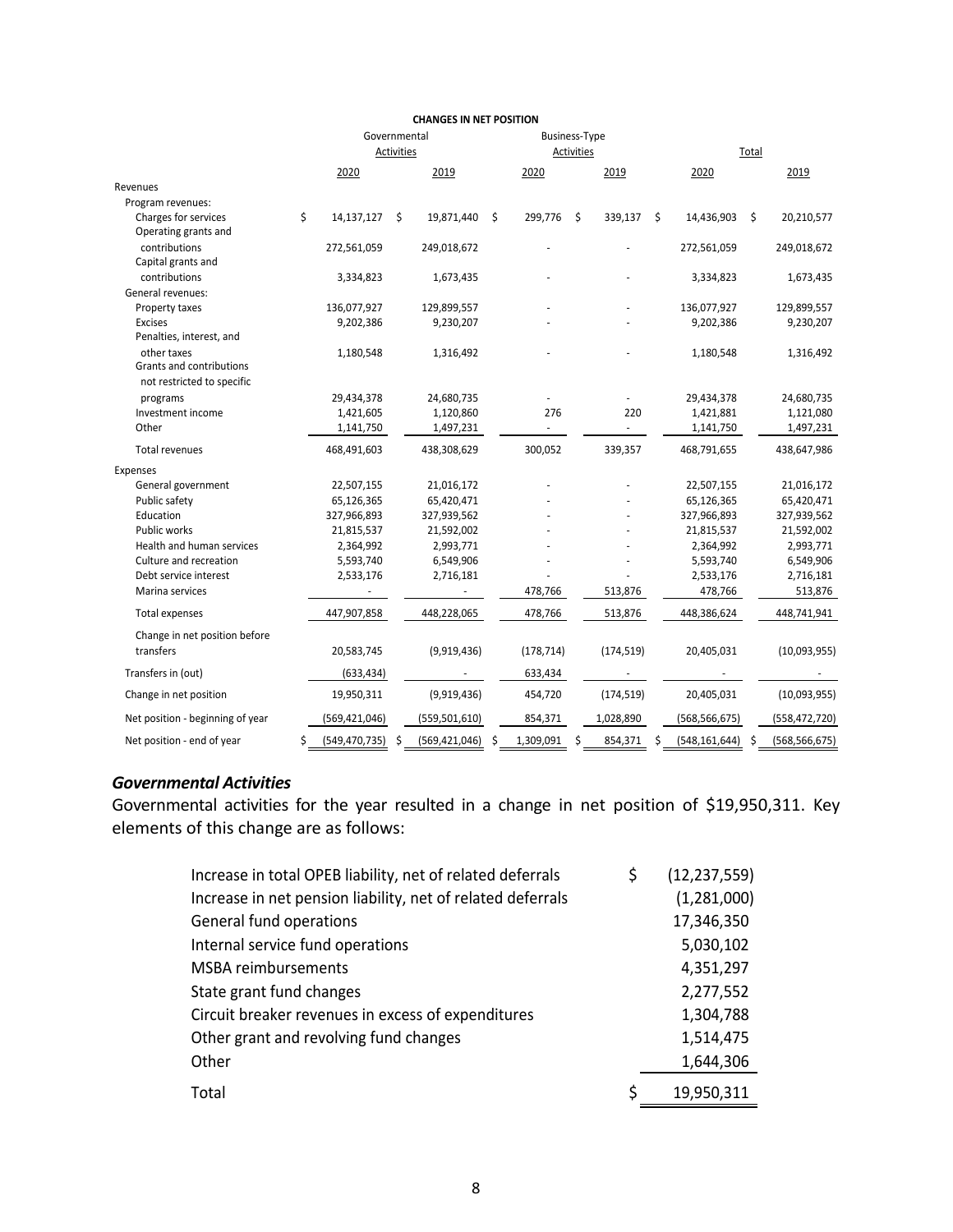### *Business‐Type Activities*

Business‐type activities for the year resulted in a change in net position of \$454,720. This change is mainly attributable to FEMA funds received to reconstruct the docks at the marina combined with unbudgeted depreciation expense in the Marina fund.

The Marina Enterprise fund has not made any principal or interest payments on a loan outstanding with the National Oceanic and Atmospheric Administration (NOAA) since fiscal year 2010. The City does not consider themselves to be in default, as they have requested repayment assistance from NOAA, per the loan agreement, and have yet to hear back.

### **Financial Analysis of the City's Funds**

As noted earlier, fund accounting is used to ensure and demonstrate compliance with finance‐ related legal requirements.

### *Governmental Funds*

The focus of governmental funds is to provide information on near‐term inflows, outflows, and balances of spendable resources. Such information is useful in assessing financing requirements. In particular, unassigned fund balance may serve as a useful measure of the City's net resources avail‐ able for spending at the end of the fiscal year.

### *General Fund*

The general fund is the chief operating fund of the City. At the end of the current fiscal year, unassigned fund balance of the general fund was \$24,703,734, while total fund balance was \$41,088,551. As a measure of the general fund's liquidity, it may be useful to compare both unassigned fund balance and total fund balance to general fund expenditures. Refer to the table below:

|                         |            |            |            | $%$ of             |
|-------------------------|------------|------------|------------|--------------------|
|                         |            |            |            | General            |
| General Fund            | 6/30/20    | 6/30/19    | Change     | Fund Expenditures* |
| Unassigned fund balance | 24,703,734 | 16.695.530 | 8,008,204  | 6.96%              |
| Total fund balance      | 41,088,551 | 23.742.201 | 17,346,350 | 11.57%             |

\*Expenditure amounts used to calculate the above percentages have been adjusted to exclude the on‐behalf payment from the Commonwealth to the Massachusetts Teachers Retirement System of \$20,425,005.

Our unassigned fund balance at June 30, 2020 increased by approximately \$8 million. The increase primarily results from favorable budgetary results of \$13.7 million, less \$1.2 million used for a legal settlement and \$4.6 million of free cash voted to be used for fiscal year 2021.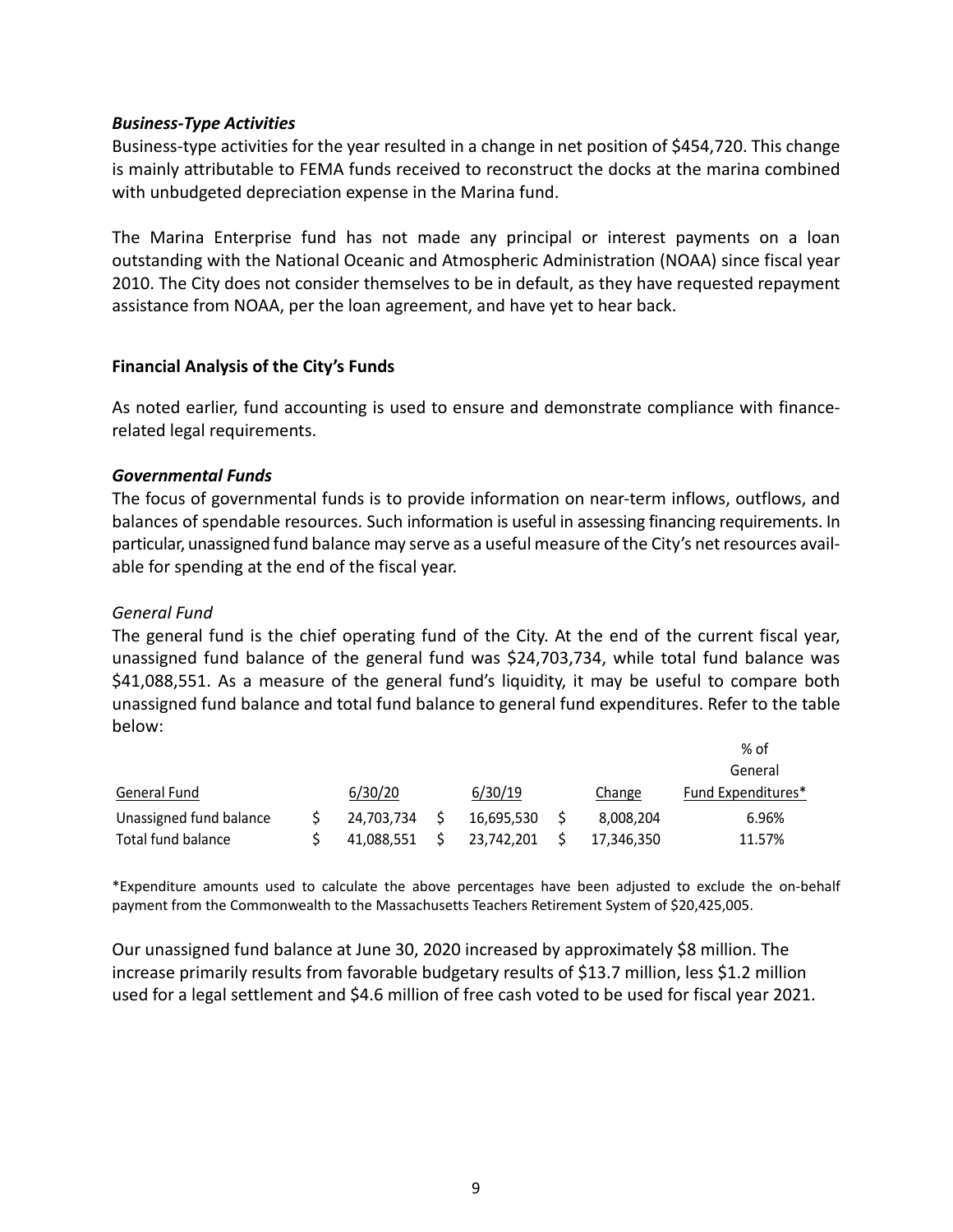The total fund balance of the general fund changed by \$17,346,350 during the current fiscal year. Key factors in this change are as follows:

| Use of free cash as a funding source    | (1,200,000) |
|-----------------------------------------|-------------|
| Revenues exceeding budgeted amounts     | 4,186,173   |
| Expenditures less than budgeted amounts | 9,521,989   |
| Increase in encumbrances                | 3,408,832   |
| Increase to fiscal stability fund       | 1,000,000   |
| Other                                   | 429,356     |
| Total                                   | 17,346,350  |

See further discussion of budgetary results on page 11.

Included in the total general fund balance are the City's stabilization accounts with the following balances:

|                       | 6/30/20   | 6/30/19   | Change | <b>Fund Balance</b><br>Classification |
|-----------------------|-----------|-----------|--------|---------------------------------------|
| General stabilization | 1,000,000 | 1,000,000 |        | Unassigned                            |
| Capital stabilization | 500,000   | 500,000   |        | Committed                             |
| Total                 | 1,500,000 | 1,500,000 | -      |                                       |

Also included in the total general fund balance is a supplemental reserve fund to ensure fiscal stability (fiscal stability fund), which is required by special legislation. At June 30, 2020, the fund contained \$1,847,564 which was reported as restricted fund balance. See Note 25 for additional information on the fiscal stability fund.

The total fund balance of the capital projects fund changed by  $\zeta(3,031,837)$  primarily due to current construction projects which have not been permanently financed yet.

The total fund balance of the revolving fund changed by \$1,514,475 primarily due to timing differences between the receipt and disbursement of grants.

### *Non‐Major Governmental Funds*

The non-major fund balance changed by \$2,359,437 primarily due to timing differences between the receipt and disbursement of grants.

## *Proprietary Funds*

Proprietary funds provide the same type of information found in the business-type activities reported in the government‐wide financial statements, but in more detail.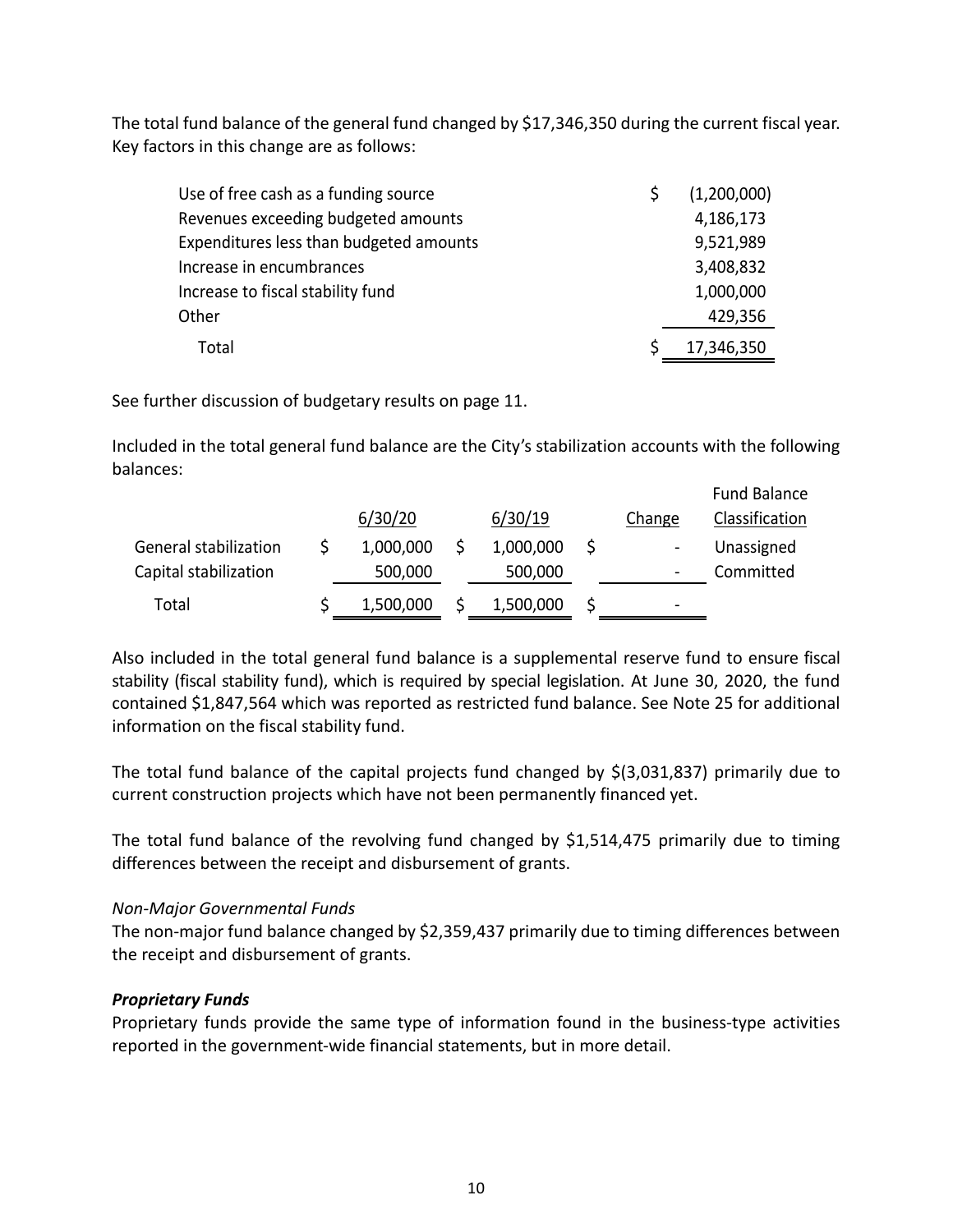Unrestricted net position of the Marina enterprise fund at the end of the year amounted to \$321,027, an increase of \$352,743 in comparison to the prior year, resulting primarily from FEMA funds received combined with depreciation of previously capitalized assets.

Unrestricted net position of the internal service fund at the end of the year amounted to a balance of \$8,016,268, a change of \$5,030,102 primarily due to lower than anticipated medical claims.

Other factors concerning the finances of proprietary funds have already been addressed in the entity‐wide discussion of business‐type activities.

## **General Fund Budgetary Highlights**

Differences between the original budget and the final amended budget resulted in an overall change in appropriations of \$7,551,025. The majority of the fiscal year 2020 increases were to fund prior year carryforwards of approximately \$4.2 million with prior year funds, a legal settlement of \$1.2 million funded by free cash, and an additional appropriation of approximately \$1.8 million from property taxes and state aid mainly to fund the City's reserve account.

Intergovernmental revenues exceeded the estimate by approximately \$1.6 million primarily due to charter reimbursements coming in in excess of budget and homeless transportation reimbursements received not being budgeted for. Total expenditures were less than appropriations by \$9,521,989 driven by an approximately \$4 million surplus in Education expenses due to transportation contracts not being funded after schools transitioned to remote learning in March. Employee benefits expenditures also had a surplus of approximately \$1.5 million due to the City's share of health insurance being calculated at actual rather than estimated amounts as well as the City's share of the premiums being reduced. Public safety expenditures had a surplus of approximately \$1.5 million due to unfilled positions combined with a SAFER grant received to cover new hire salaries. Public Works expenditures had a surplus of approximately \$1.2 million due to staff turnover, lower than expected snow and ice expenditures and lower sanitation expenditures due to cancelled events.

## **Capital Asset and Debt Administration**

## *Capital Assets*

Total investment in capital assets for governmental and business‐type activities at year‐end amounted to \$282,551,641 (net of accumulated depreciation), a change of \$8,033,120 from the prior year. This investment in capital assets includes land, buildings, machinery, equipment, and furnishings, and infrastructure.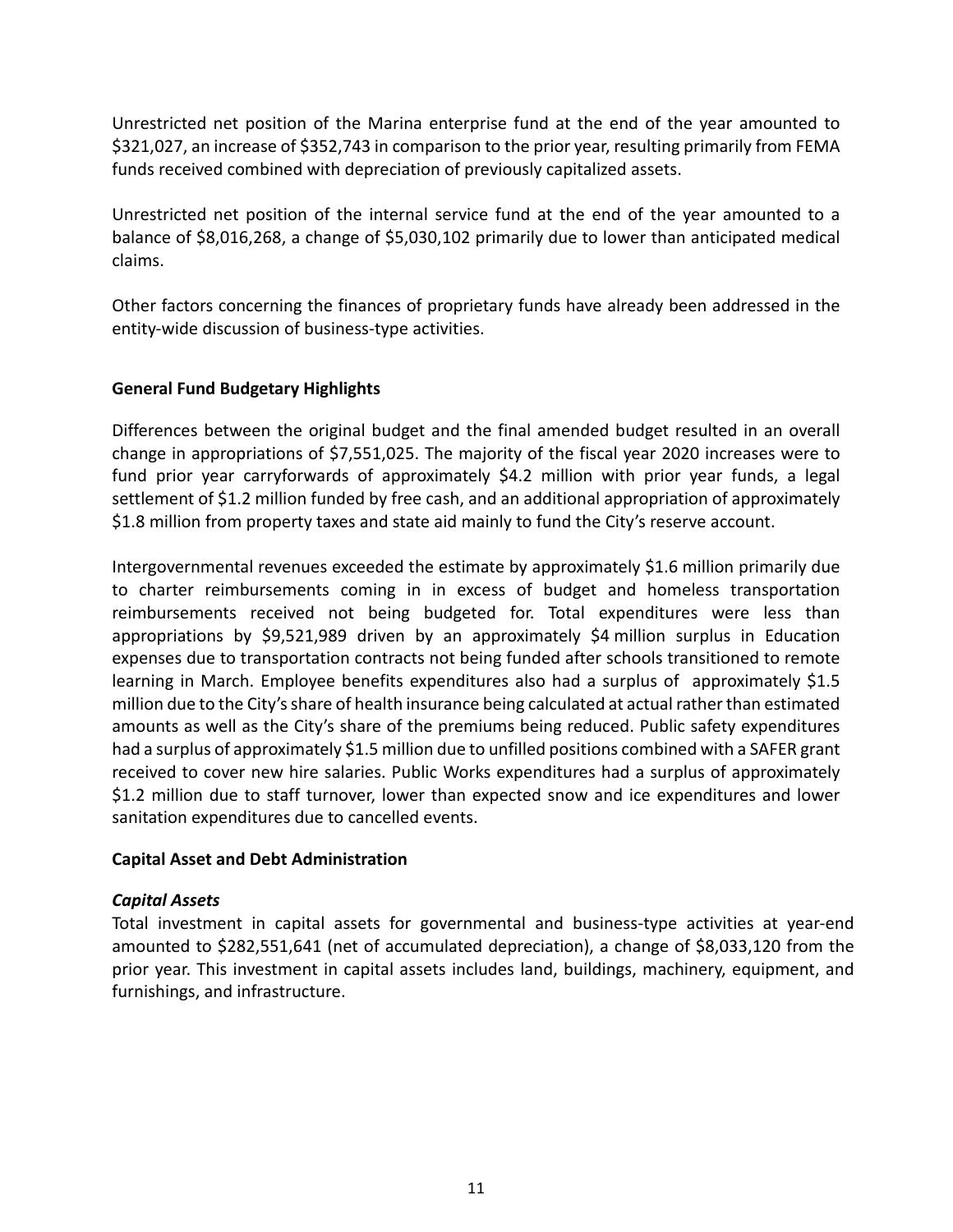Major capital asset events during the current fiscal year included the following:

| School construction projects | \$ | 10,139,121     |
|------------------------------|----|----------------|
| Road construction projects   |    | 2,615,338      |
| Other construction projects  |    | 1,945,745      |
| School equipment             |    | 3,989,639      |
| City vehicles and equipment  |    | 1,140,878      |
| Seaport reconstruction       |    | 1,308,621      |
| Depreciation                 |    | (13, 106, 222) |
| Total                        | S  | 8,033,120      |

Additional information on capital assets can be found in the Notes to the Financial Statements.

## *Change In Credit Rating*

During fiscal year 2020, S&P affirmed the City's underlying credit rating of A‐. The outlook was revised to positive from stable.

## *Long‐Term Debt*

At the end of the current fiscal year, total bonded debt outstanding was \$65,994,006, all of which was backed by the full faith and credit of the City.

Additional information on long‐term debt can be found in the Notes to Financial Statements.

## **REQUESTS FOR INFORMATION**

This financial report is designed to provide a general overview of the City of Lynn, Massachusetts' finances for all those with an interest in the City's finances. Questions concerning any of the information provided in this report or requests for additional financial information should be addressed to:

> Comptroller's Office 3 City Hall Square Lynn, Massachusetts 01901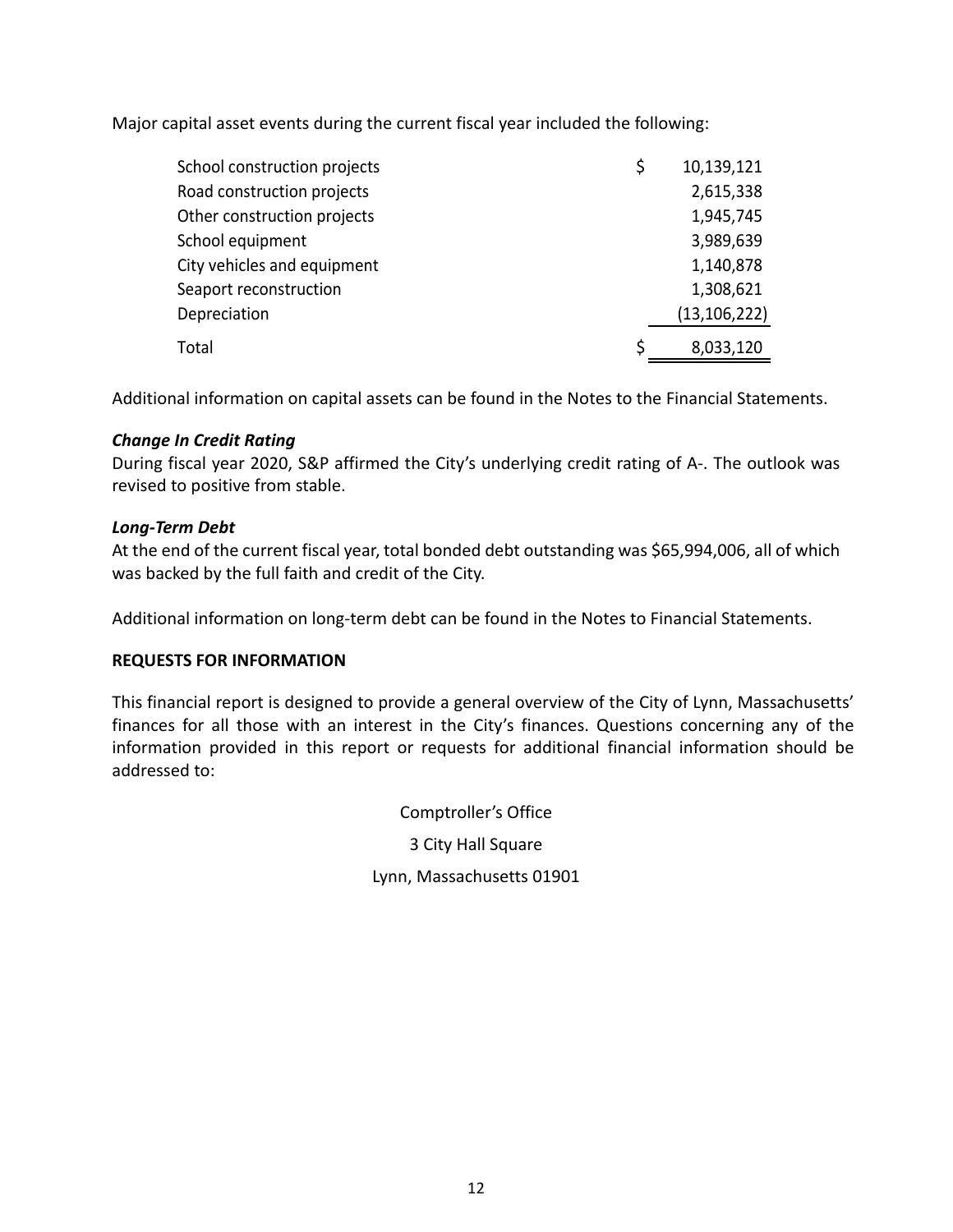June 30, 2020 Statement of Net Position

|                                                                                           |    |                            |    | <b>Primary Government</b>          |                               |                                              |  |
|-------------------------------------------------------------------------------------------|----|----------------------------|----|------------------------------------|-------------------------------|----------------------------------------------|--|
| Assets                                                                                    |    | Governmental<br>Activities |    | <b>Business-Type</b><br>Activities | Total                         | Discretely<br>Presented<br>Component<br>Unit |  |
| Current:                                                                                  |    |                            |    |                                    |                               |                                              |  |
| Cash and short-term investments<br>Investments                                            | \$ | 92,543,025<br>8,417,411    | \$ | 455,193                            | \$<br>92,998,218<br>8,417,411 | \$<br>7,034,288                              |  |
| Receivables, net of allowance for uncollectibles:                                         |    |                            |    |                                    |                               |                                              |  |
| Property taxes                                                                            |    | 5,154,514                  |    |                                    | 5,154,514                     |                                              |  |
| Excises                                                                                   |    | 1,804,703                  |    |                                    | 1,804,703                     |                                              |  |
| Departmental and other                                                                    |    | 1,048,579                  |    |                                    | 1,048,579                     |                                              |  |
| Intergovernmental<br>Loans                                                                |    | 2,834,722                  |    |                                    | 2,834,722                     |                                              |  |
| Other assets                                                                              |    | 261,281<br>3,055,000       |    | 8,788                              | 261,281<br>3,063,788          | 388,415<br>62,269                            |  |
| <b>Total Current Assets</b>                                                               |    | 115,119,235                |    | 463,981                            | 115,583,216                   | 7,484,972                                    |  |
| Noncurrent:<br>Receivables, net of allowance for uncollectibles:                          |    |                            |    |                                    |                               |                                              |  |
| Property taxes                                                                            |    | 505,647                    |    |                                    | 505,647                       |                                              |  |
| Loans                                                                                     |    | 2,531,533                  |    |                                    | 2,531,533                     | 1,385,837                                    |  |
| Capital assets:<br>Capital assets, non-depreciable<br>Capital assets, depreciable, net of |    | 10,051,834                 |    |                                    | 10,051,834                    | 1,314,347                                    |  |
| accumulated depreciation                                                                  |    | 269,582,067                |    | 2,917,740                          | 272,499,807                   | 539,931                                      |  |
| <b>Total Noncurrent Assets</b>                                                            |    | 282,671,081                |    | 2,917,740                          | 285,588,821                   | 3,240,115                                    |  |
| <b>Total Assets</b>                                                                       |    | 397,790,316                |    | 3,381,721                          | 401,172,037                   | 10,725,087                                   |  |
| <b>Deferred Outflows of Resources</b>                                                     |    |                            |    |                                    |                               |                                              |  |
| Related to pensions                                                                       |    | 17,128,000                 |    |                                    | 17,128,000                    |                                              |  |
| <b>Related to OPEB</b>                                                                    |    | 78,636,697                 |    |                                    | 78,636,697                    |                                              |  |
| <b>Total Deferred Outflows of Resources</b>                                               |    | 95,764,697                 |    |                                    | 95,764,697                    |                                              |  |

(continued)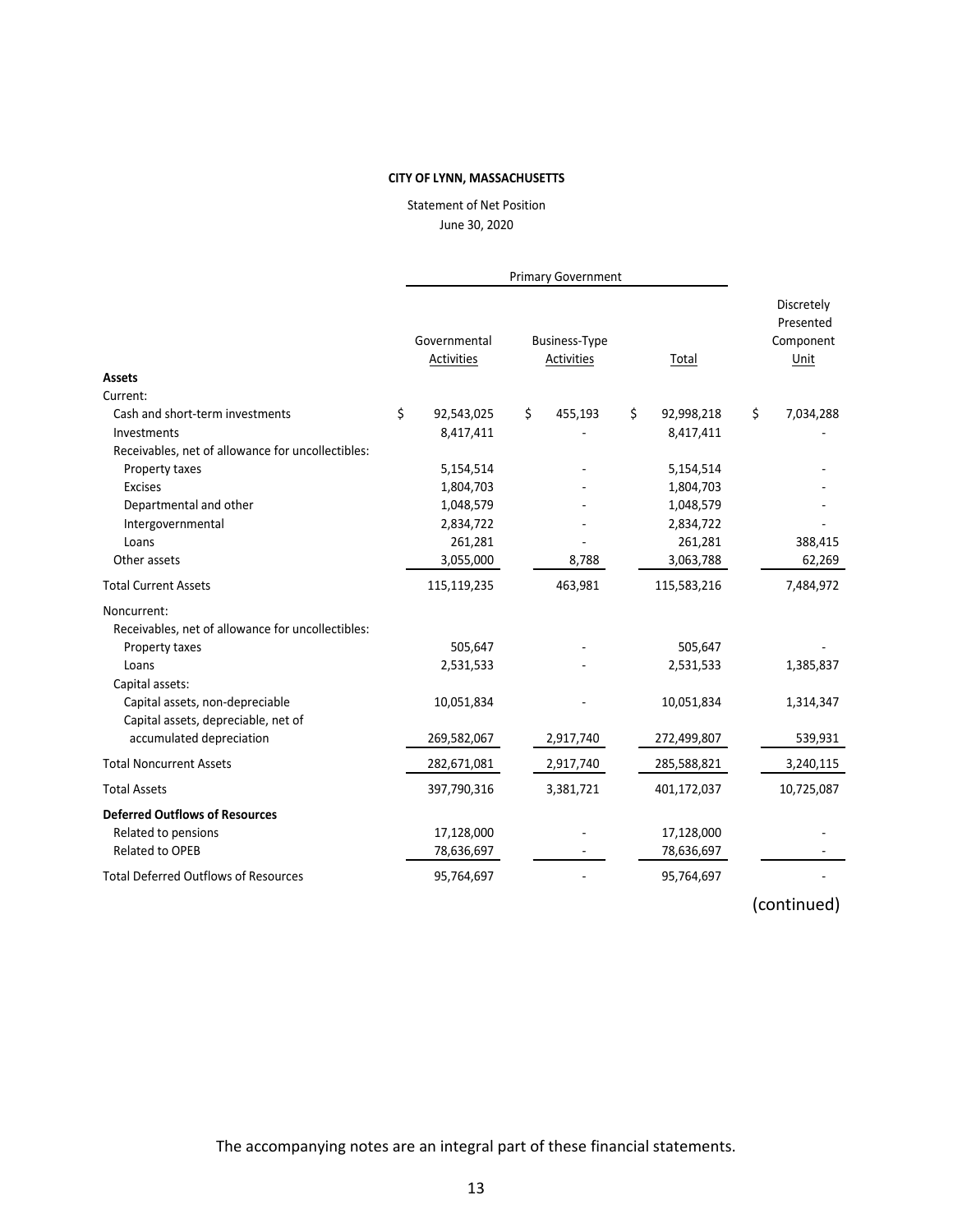June 30, 2020 Statement of Net Position

(continued)

|                                                                                |                       | <b>Primary Government</b> |                      |                                      |
|--------------------------------------------------------------------------------|-----------------------|---------------------------|----------------------|--------------------------------------|
|                                                                                | Governmental          | <b>Business-Type</b>      |                      | Discretely<br>Presented<br>Component |
|                                                                                | Activities            | Activities                | Total                | Unit                                 |
| <b>Liabilities</b>                                                             |                       |                           |                      |                                      |
| Current:                                                                       |                       |                           |                      |                                      |
| Warrants payable                                                               | 5,569,270             |                           | 5,569,270            |                                      |
| Accrued payroll                                                                | 4,397,937             |                           | 4,397,937            |                                      |
| <b>Accrued liabilities</b>                                                     | 8,732,174             | 1,967                     | 8,734,141            |                                      |
| Tax refunds payable                                                            | 912,698               |                           | 912,698              |                                      |
| Notes payable                                                                  | 8,350,000             | 1,000,000                 | 9,350,000            |                                      |
| Other current liabilities                                                      | 763,999               | 38,645                    | 802,644              |                                      |
| Current portion of long-term liabilities:                                      |                       |                           |                      |                                      |
| Bonds and notes payable                                                        | 5,123,629             | 15,716                    | 5,139,345            | 88,261                               |
| Compensated absences                                                           | 306,246               |                           | 306,246              |                                      |
| Capital leases                                                                 | 988,414               |                           | 988,414              |                                      |
| Workers compensation                                                           | 104,943               |                           | 104,943              |                                      |
| <b>Total Current Liabilities</b>                                               | 35,249,310            | 1,056,328                 | 36,305,638           | 88,261                               |
| Noncurrent:                                                                    |                       |                           |                      |                                      |
| Bonds and notes payable, net of current portion                                | 59,838,359            | 1,016,302                 | 60,854,661           | 239,068                              |
| Net pension liability                                                          | 267,271,000           |                           | 267,271,000          |                                      |
| <b>Total OPEB liability</b>                                                    | 520,687,091           |                           | 520,687,091          |                                      |
| Compensated absences                                                           | 2,756,210             |                           | 2,756,210            |                                      |
| Capital leases                                                                 | 7,476,427             |                           | 7,476,427            |                                      |
| Workers compensation                                                           | 944,491               |                           | 944,491              |                                      |
| <b>Total Noncurrent Liabilities</b>                                            | 858,973,578           | 1,016,302                 | 859,989,880          | 239,068                              |
| <b>Total Liabilities</b>                                                       | 894,222,888           | 2,072,630                 | 896,295,518          | 327,329                              |
| <b>Deferred Inflows of Resources</b>                                           |                       |                           |                      |                                      |
| Related to pensions                                                            | 17,383,000            |                           | 17,383,000           |                                      |
| Related to OPEB                                                                | 131,278,334           |                           | 131,278,334          |                                      |
| Taxes collected in advance                                                     | 141,526               |                           | 141,526              |                                      |
| <b>Total Deferred Inflows of Resources</b>                                     | 148,802,860           |                           | 148,802,860          |                                      |
| <b>Net Position</b>                                                            |                       |                           |                      |                                      |
| Net investment in capital assets                                               | 217,646,918           | 988,064                   | 218,634,982          | 1,854,278                            |
| Restricted for:<br>Grants and other statutory restrictions<br>Permanent funds: | 32,017,661            |                           | 32,017,661           | 1,992,618                            |
|                                                                                |                       |                           |                      |                                      |
| Nonexpendable<br>Expendable                                                    | 8,201,387<br>700,795  |                           | 8,201,387<br>700,795 |                                      |
| Unrestricted                                                                   | (808, 037, 496)       | 321,027                   | (807, 716, 469)      | 6,550,862                            |
|                                                                                |                       |                           |                      |                                      |
| <b>Total Net Position</b>                                                      | (549, 470, 735)<br>\$ | \$1,309,091               | $$$ (548,161,644)    | 10,397,758<br>\$                     |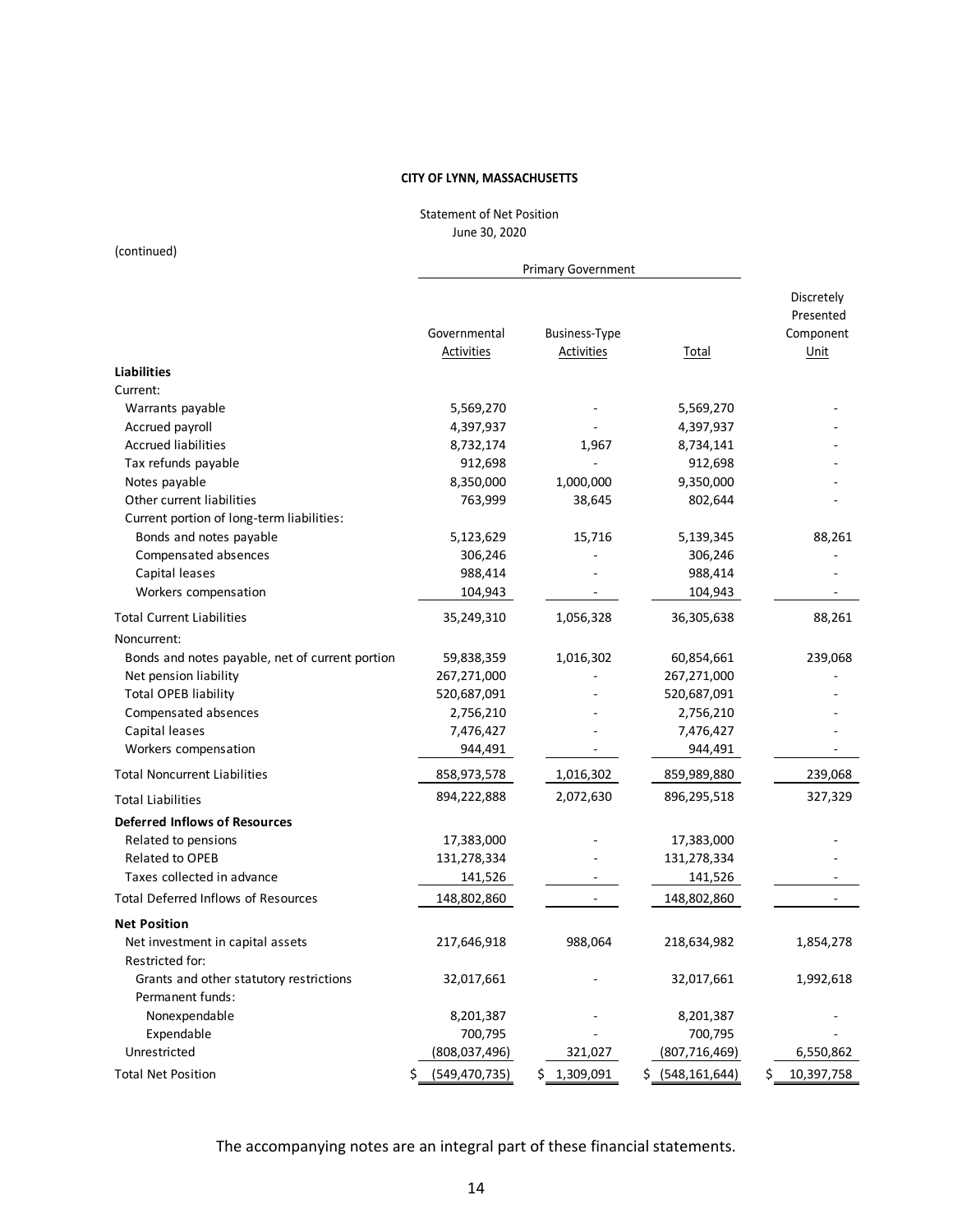#### For the Year Ended June 30, 2020 Statement of Activities

|                                                   |    |                 |                 |    | Program Revenues |               | Net (Expenses)<br>Revenues |
|---------------------------------------------------|----|-----------------|-----------------|----|------------------|---------------|----------------------------|
|                                                   |    |                 |                 |    | Operating        | Capital       |                            |
|                                                   |    |                 | Charges for     |    | Grants and       | Grants and    |                            |
|                                                   |    | <b>Expenses</b> | Services        |    | Contributions    | Contributions |                            |
| <b>Governmental Activities</b>                    |    |                 |                 |    |                  |               |                            |
| General government                                | Ś. | 22,507,155      | \$<br>4,679,260 | \$ | 1,366,652        | \$            | \$<br>(16, 461, 243)       |
| Public safety                                     |    | 65,126,365      | 1,173,196       |    | 4,950,161        |               | (59,003,008)               |
| Education                                         |    | 327,966,893     | 514,354         |    | 257,929,949      |               | (69, 522, 590)             |
| Public works                                      |    | 21,815,537      | 4,406,230       |    | 5,508,876        | 3,334,823     | (8,565,608)                |
| Health and human services                         |    | 2,364,992       | 510,318         |    | 2,619,421        |               | 764,747                    |
| Culture and recreation                            |    | 5,593,740       | 2,853,769       |    | 186,000          |               | (2,553,971)                |
| Debt service interest                             |    | 2,533,176       |                 |    |                  |               | (2,533,176)                |
| <b>Total Governmental Activities</b>              |    | 447,907,858     | 14,137,127      |    | 272,561,059      | 3,334,823     | (157, 874, 849)            |
| <b>Business-Type Activities</b>                   |    |                 |                 |    |                  |               |                            |
| Marina services                                   |    | 478,766         | 299,776         |    |                  |               | (178,990)                  |
| <b>Total Primary Government</b>                   | S. | 448,386,624     | \$14,436,903    | Ś  | 272,561,059      | \$3,334,823   | (158,053,839)              |
| <b>Component Unit</b><br>Economic Development and |    |                 |                 |    |                  |               |                            |
| Industrial Corporation of Lynn                    |    | 3,326,403       | \$<br>1,154,813 |    | 1,373,556        |               | (798,034)                  |

(continued)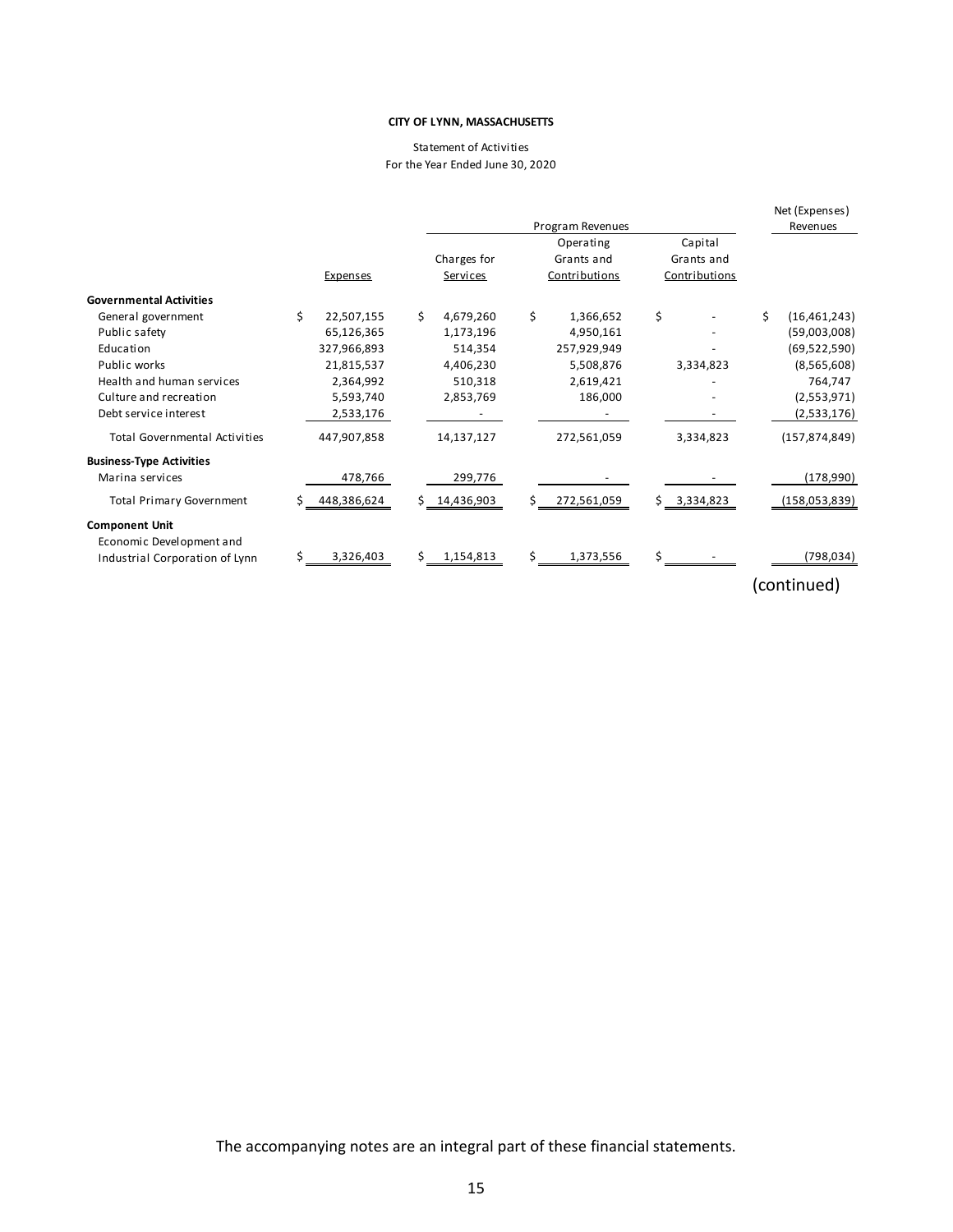#### Statement of Activities For the Year Ended June 30, 2020

### (continued)

|                                                         | Governmental<br>Activities | Business-<br>Type<br>Activities | Total           | Discretely<br>Presented<br>Component<br>Unit |
|---------------------------------------------------------|----------------------------|---------------------------------|-----------------|----------------------------------------------|
| Change in net (expenses) revenues<br>from previous page | (157,874,849)              | (178,990)                       | (158,053,839)   | (798, 034)                                   |
|                                                         |                            |                                 |                 |                                              |
| <b>General Revenues and Transfers:</b>                  |                            |                                 |                 |                                              |
| Property taxes                                          | 136,077,927                |                                 | 136,077,927     |                                              |
| <b>Excises</b>                                          | 9,202,386                  |                                 | 9,202,386       |                                              |
| Penalties, interest, and other taxes                    | 1,180,548                  |                                 | 1,180,548       |                                              |
| Grants and contributions not restricted                 |                            |                                 |                 |                                              |
| to specific programs                                    | 29,434,378                 |                                 | 29,434,378      |                                              |
| Investment income                                       | 1,421,605                  | 276                             | 1,421,881       | 136,777                                      |
| Other                                                   | 1,141,750                  |                                 | 1,141,750       | 110,882                                      |
| Transfers, net                                          | (633,434)                  | 633,434                         |                 |                                              |
| <b>Total General Revenues and Transfers</b>             | 177,825,160                | 633,710                         | 178,458,870     | 247,659                                      |
| Change in Net Position                                  | 19,950,311                 | 454,720                         | 20,405,031      | (550, 375)                                   |
| <b>Net Position:</b>                                    |                            |                                 |                 |                                              |
| Beginning of Year                                       | (569,421,046)              | 854,371                         | (568,566,675)   | 10,948,133                                   |
| End of Year                                             | (549, 470, 735)            | \$<br>1,309,091                 | (548, 161, 644) | 10,397,758<br>Ś.                             |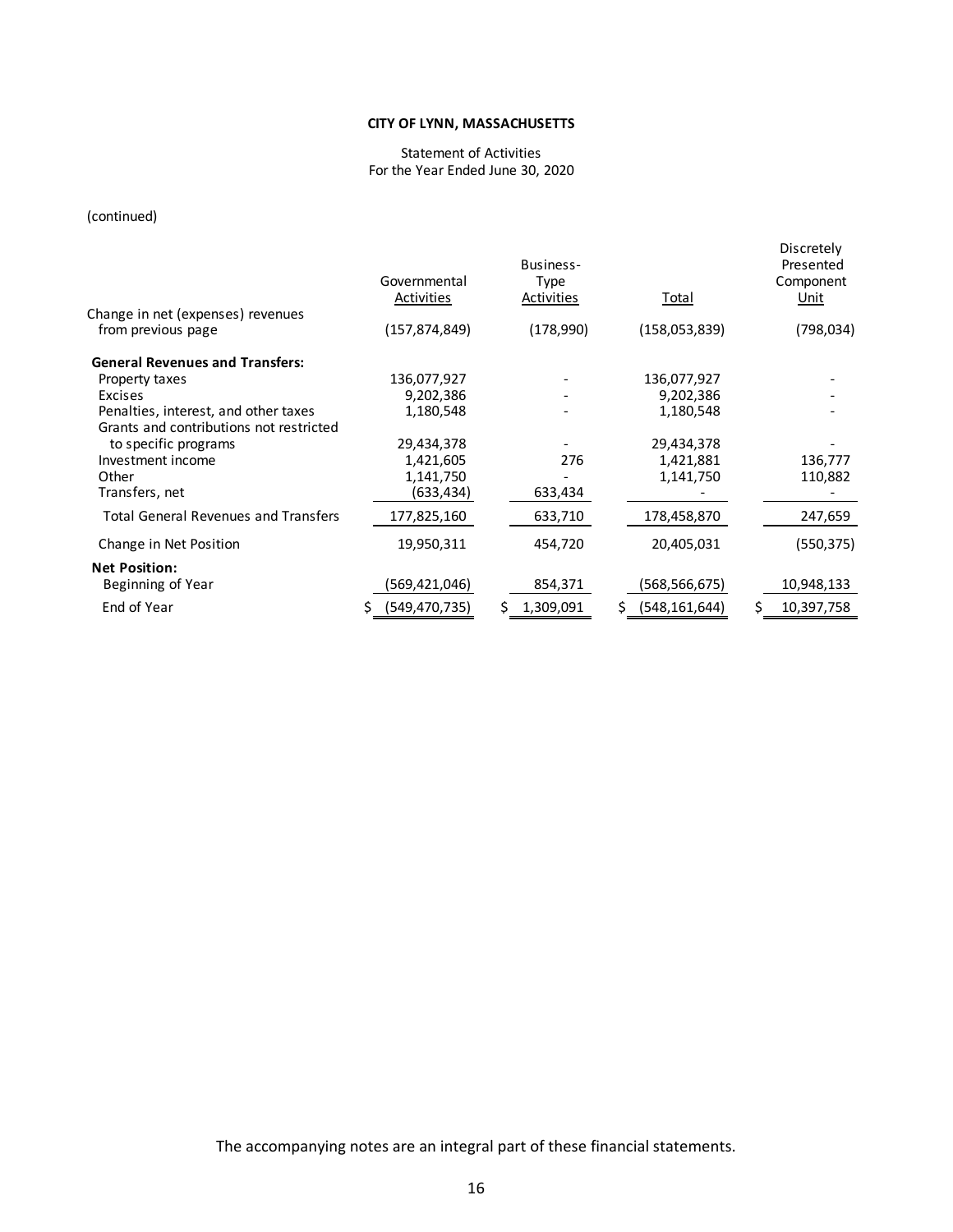June 30, 2020 Balance Sheet Governmental Funds

|                                        |                  |     | Capital       |    |               | Nonmajor     |    | Total        |
|----------------------------------------|------------------|-----|---------------|----|---------------|--------------|----|--------------|
|                                        | General          |     | Projects      |    | Revolving     | Governmental |    | Governmental |
|                                        | Fund             |     | Fund          |    | Fund          | <b>Funds</b> |    | <b>Funds</b> |
| <b>Assets</b>                          |                  |     |               |    |               |              |    |              |
| Cash and short-term investments        | \$<br>48,835,658 | \$  | 7,751,790     | \$ | 11,398,617 \$ | 11,763,340   | \$ | 79,749,405   |
| Investments                            |                  |     |               |    |               | 8,417,411    |    | 8,417,411    |
| Receivables:                           |                  |     |               |    |               |              |    |              |
| Property taxes                         | 8,336,046        |     |               |    |               |              |    | 8,336,046    |
| <b>Excises</b>                         | 3,342,530        |     |               |    |               |              |    | 3,342,530    |
| User fees                              | 264,531          |     |               |    |               |              |    | 264,531      |
| Departmental and other                 | 784,048          |     |               |    |               |              |    | 784,048      |
| Intergovernmental                      |                  |     |               |    | 26,190        | 2,808,532    |    | 2,834,722    |
| Loans                                  |                  |     |               |    |               | 2,792,814    |    | 2,792,814    |
| Due from other funds                   | 29,525           |     |               |    |               |              |    | 29,525       |
| Other assets                           | 250,000          |     |               |    |               |              |    | 250,000      |
| <b>Total Assets</b>                    | \$<br>61,842,338 | \$. | 7,751,790     | Ś  | 11,424,807 \$ | 25,782,097   | Ś  | 106,801,032  |
| <b>Liabilities</b>                     |                  |     |               |    |               |              |    |              |
| Warrants payable                       | \$<br>4,468,057  | \$  | 259,577       | \$ | 12,143 \$     | 759,989      | \$ | 5,499,766    |
| Accrued payroll                        | 4,249,598        |     |               |    | 12,900        | 135,439      |    | 4,397,937    |
| <b>Accrued liabilities</b>             | 127,913          |     |               |    |               | 861,618      |    | 989,531      |
| Notes payable                          |                  |     | 8,350,000     |    |               |              |    | 8,350,000    |
| Due to other funds                     |                  |     |               |    |               | 29,525       |    | 29,525       |
| Other liabilities                      | 265,885          |     |               |    |               |              |    | 265,885      |
| <b>Total Liabilities</b>               | 9,111,453        |     | 8,609,577     |    | 25,043        | 1,786,571    |    | 19,532,644   |
| <b>Deferred Inflows of Resources</b>   |                  |     |               |    |               |              |    |              |
| Unavailable revenues                   | 11,500,808       |     |               |    |               | 2,597,814    |    | 14,098,622   |
| Taxes collected in advance             | 141,526          |     |               |    |               |              |    | 141,526      |
| <b>Fund Balances</b>                   |                  |     |               |    |               |              |    |              |
| Nonspendable                           | 929,675          |     |               |    |               | 8,201,386    |    | 9,131,061    |
| Restricted                             | 1,847,564        |     | 5,435,267     |    | 11,401,410    | 13,283,965   |    | 31,968,206   |
| Committed                              | 4,204,245        |     | 1,151,182     |    |               |              |    | 5,355,427    |
| Assigned                               | 9,403,333        |     |               |    |               |              |    | 9,403,333    |
| Unassigned                             | 24,703,734       |     | (7, 444, 236) |    | (1,646)       | (87, 639)    |    | 17,170,213   |
| <b>Total Fund Balances</b>             | 41,088,551       |     | (857, 787)    |    | 11,399,764    | 21,397,712   |    | 73,028,240   |
| Total Liabilities, Deferred Inflows of |                  |     |               |    |               |              |    |              |
| Resources, and Fund Balances           | \$<br>61,842,338 | \$  | 7,751,790     | \$ | 11,424,807 \$ | 25,782,097   | \$ | 106,801,032  |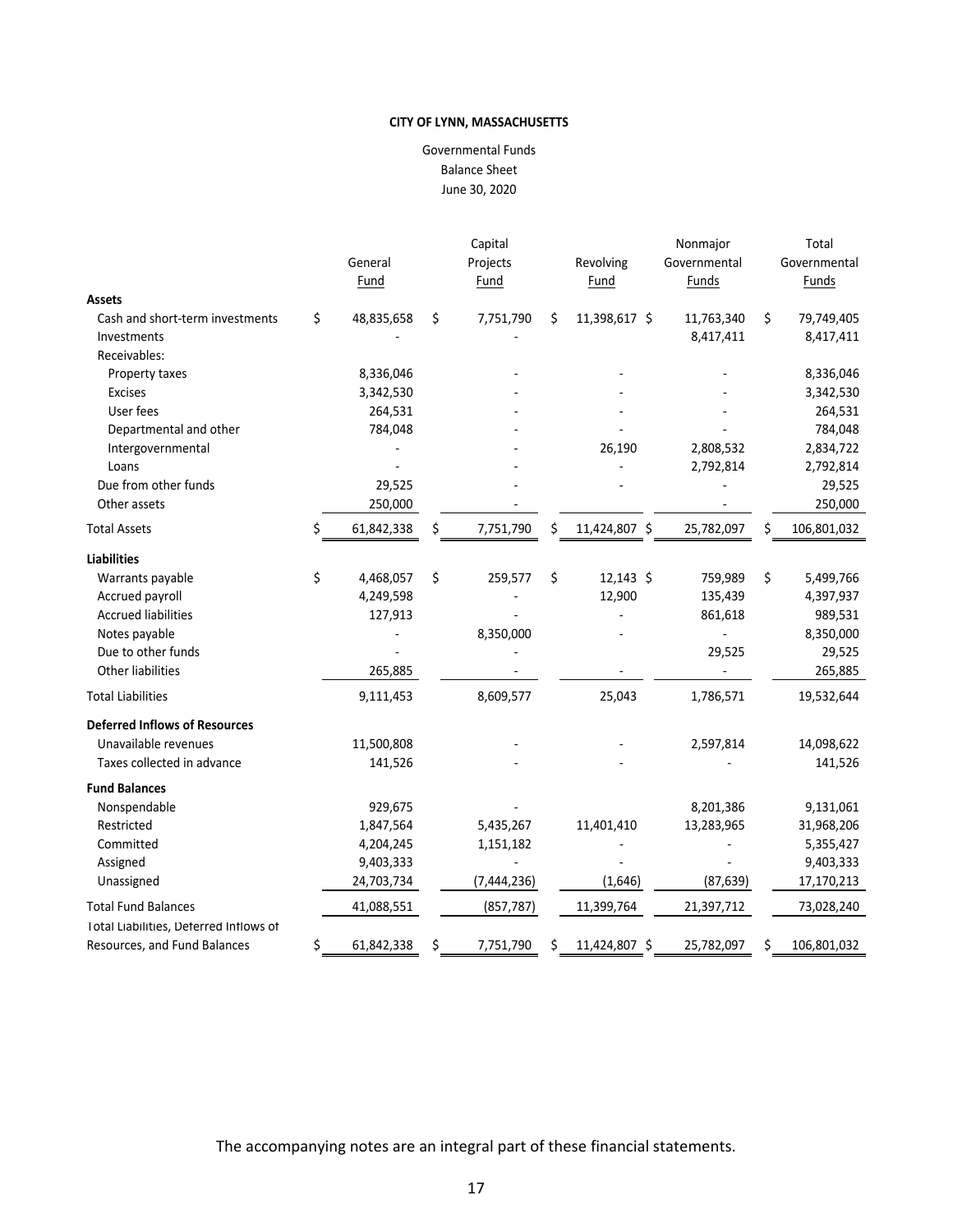### June 30, 2020 Reconciliation of Total Governmental Fund Balances to Net Position of Governmental Activities in the Statement of Net Position

| <b>Total governmental fund balances</b>                                                                                                                                                                                                                             | \$<br>73,028,240      |
|---------------------------------------------------------------------------------------------------------------------------------------------------------------------------------------------------------------------------------------------------------------------|-----------------------|
| Capital assets used in governmental activities are not financial<br>resources and, therefore, are not reported in the governmental funds.                                                                                                                           | 279,633,901           |
| Revenues are reported on the accrual basis of accounting<br>and are not deferred until collection.                                                                                                                                                                  | 9,884,910             |
| Internal service funds are used by management to account for<br>health insurance and workers' compensation activities. The assets<br>and liabilities of the internal service funds are included in the<br>governmental activities in the Statement of Net Position. | 8,016,268             |
| Deferred outflows of resources related to pensions will be recognized<br>as an increase to pension expense in future periods.                                                                                                                                       | 17,128,000            |
| Deferred outflows of resources related to OPEB will be recognized<br>as an increase to OPEB expense in future periods.                                                                                                                                              | 78,636,697            |
| Long-term liabilities are not due and payable in the current period<br>and, therefore, are not reported in the governmental funds:                                                                                                                                  |                       |
| Bonds and notes payable, including unamortized premium                                                                                                                                                                                                              | (64, 961, 988)        |
| Net pension liability                                                                                                                                                                                                                                               | (267, 271, 000)       |
| <b>Total OPEB liability</b>                                                                                                                                                                                                                                         | (520, 687, 091)       |
| Other (compensated absences, capital leases, etc.)                                                                                                                                                                                                                  | (12, 576, 731)        |
| Deferred inflows of resources related to pensions will be recognized<br>as a decrease to pension expense in future periods.                                                                                                                                         | (17, 383, 000)        |
| Deferred inflows of resources related to OPEB will be recognized<br>as a decrease to OPEB expense in future periods.                                                                                                                                                | (131, 278, 334)       |
| In the Statement of Activities, interest is accrued on outstanding<br>long-term debt, whereas in governmental funds interest is not                                                                                                                                 |                       |
| reported until due.                                                                                                                                                                                                                                                 | (727, 909)            |
| Other                                                                                                                                                                                                                                                               | (912, 698)            |
| Net position of governmental activities                                                                                                                                                                                                                             | \$<br>(549, 470, 735) |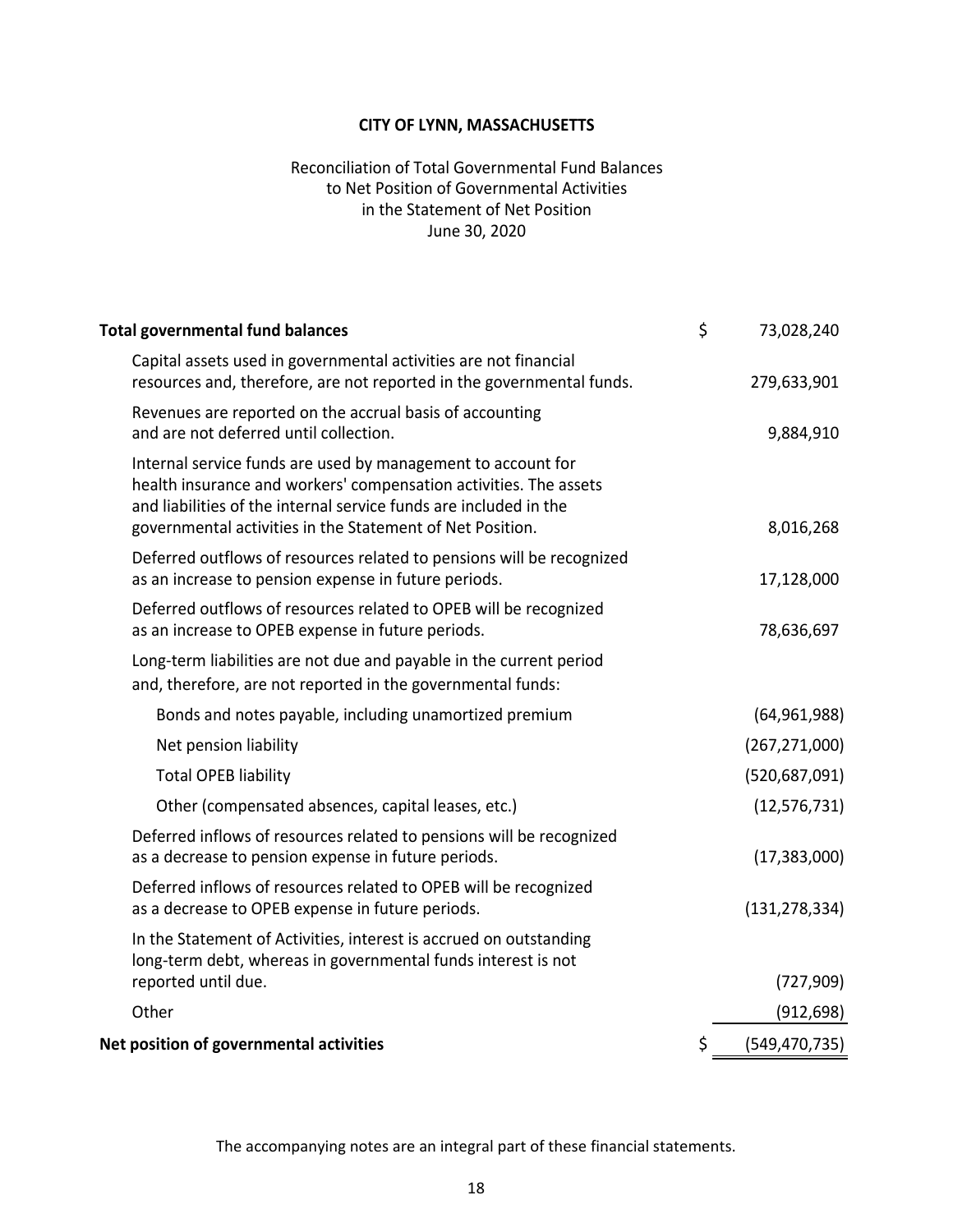#### For the Year Ended June 30, 2020 Governmental Funds Statement of Revenues, Expenditures, and Changes in Fund Balances

|                                             |                   | Capital          |                     | Nonmajor     | Total             |
|---------------------------------------------|-------------------|------------------|---------------------|--------------|-------------------|
|                                             | General           | Projects         | Revolving           | Governmental | Governmental      |
|                                             | Fund              | Fund             | <b>Fund</b>         | <b>Funds</b> | <b>Funds</b>      |
| <b>Revenues</b>                             |                   |                  |                     |              |                   |
| Property taxes                              | \$<br>135,349,556 | \$               | \$                  | \$           | \$<br>135,349,556 |
| <b>Excises</b>                              | 8,825,996         |                  |                     |              | 8,825,996         |
| Penalties, interest, and other taxes        | 1,180,548         |                  |                     |              | 1,180,548         |
| Charges for services                        | 4,691,137         |                  | 4,197,828           | 1,578,895    | 10,467,860        |
| Intergovernmental                           | 236,127,457       | 4,351,297        | 3,828,552           | 36,453,226   | 280,760,532       |
| Contributions and donations                 |                   | 512,784          | 678,123             | 293,066      | 1,483,973         |
| Licenses and permits                        | 3,380,068         | ä,               | 975                 |              | 3,381,043         |
| Fines and forfeitures                       | 1,744,160         |                  | 16,608              |              | 1,760,768         |
| Investment income                           | 1,245,340         | 35               |                     | 176,230      | 1,421,605         |
| Insurance recoveries                        |                   |                  | 235,884             |              | 235,884           |
| Miscellaneous                               | 300,365           |                  | 187,496             | 283,586      | 771,447           |
| <b>Total Revenues</b>                       | 392,844,627       | 4,864,116        | 9,145,466           | 38,785,003   | 445,639,212       |
| <b>Expenditures</b>                         |                   |                  |                     |              |                   |
| General government                          | 12,304,906        | 185,098          | 1,091,463           | 326,482      | 13,907,949        |
| Public safety                               | 41,647,666        | 47,000           | 14,181              | 4,328,916    | 46,037,763        |
| Education                                   | 192,838,596       | 9,036,571        | 3,279,770           | 20,805,580   | 225,960,517       |
| Public works                                | 13,143,053        | 418,368          | 503,326             | 8,583,296    | 22,648,043        |
| Health and human services                   | 1,028,412         |                  | 17,437              | 1,181,163    | 2,227,012         |
| Culture and recreation                      | 1,298,631         | 708,916          | 2,667,193           | 556,495      | 5,231,235         |
| Employee benefits                           | 78,774,435        |                  |                     |              | 78,774,435        |
| Debt service:                               |                   |                  |                     |              |                   |
| Principal                                   | 5,085,000         |                  | 68,000              |              | 5,153,000         |
| Interest                                    | 2,456,913         |                  |                     |              | 2,456,913         |
| Intergovernmental                           | 27,011,698        |                  |                     |              | 27,011,698        |
| <b>Total Expenditures</b>                   | 375,589,310       | 10,395,953       | 7,641,370           | 35,781,932   | 429,408,565       |
| Excess (Deficiency) of Revenues             |                   |                  |                     |              |                   |
| over (under) Expenditures                   | 17,255,317        | (5,531,837)      | 1,504,096           | 3,003,071    | 16,230,647        |
| <b>Other Financing Sources (Uses)</b>       |                   |                  |                     |              |                   |
| Issuance of general obligation bonds        |                   | 2,250,000        |                     |              | 2,250,000         |
| Issuance of refunding bonds                 | 5,330,000         |                  |                     |              | 5,330,000         |
| Payment to refunded bond escrow agent       | (6,053,045)       |                  |                     |              | (6,053,045)       |
| Bond premium                                | 723,045           | 250,000          | 91,212              |              | 1,064,257         |
| Transfers in                                | 91,033            |                  |                     |              | 91,033            |
| Transfers out                               |                   |                  | (80, 833)           | (643, 634)   | (724, 467)        |
| <b>Total Other Financing Sources (Uses)</b> | 91,033            | 2,500,000        | 10,379              | (643, 634)   | 1,957,778         |
| Change in fund balances                     | 17,346,350        | (3,031,837)      | 1,514,475           | 2,359,437    | 18,188,425        |
| Fund Balance, at Beginning of Year, as      |                   |                  |                     |              |                   |
| reclassified                                | 23,742,201        | 2,174,050        | 9,885,289           | 19,038,275   | 54,839,815        |
| Fund Balance, at End of Year                | \$<br>41,088,551  | \$<br>(857, 787) | \$<br>11,399,764 \$ | 21,397,712   | \$<br>73,028,240  |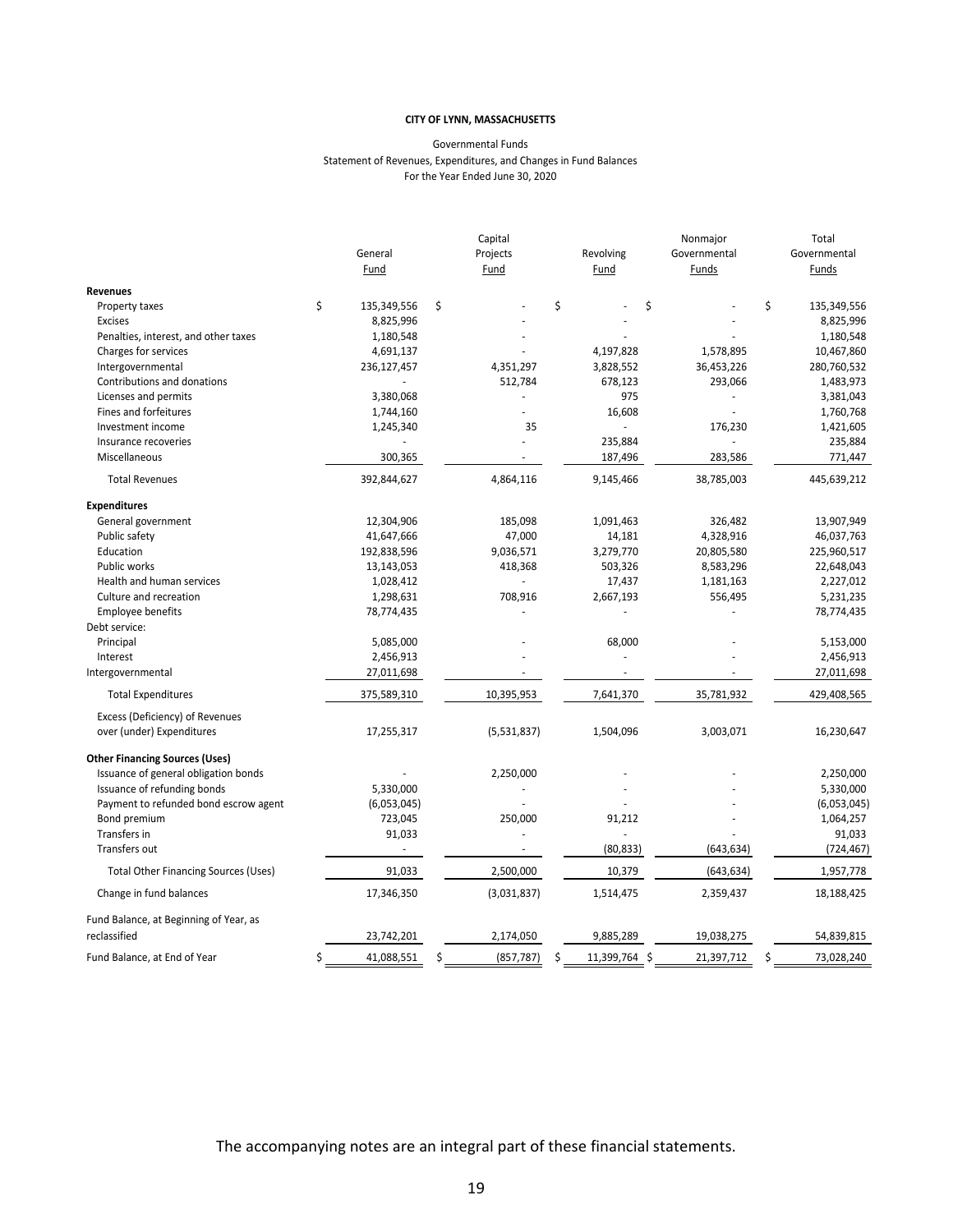Reconciliation of the Statement of Revenues, Expenditures, and Changes in Fund Balances of Governmental Funds to the Statement of Activities For the Year Ended June 30, 2020

| Net changes in fund balances - total governmental funds                                                                                                                                                                                                                                                                                                                                                                                                      | \$<br>18,188,425 |
|--------------------------------------------------------------------------------------------------------------------------------------------------------------------------------------------------------------------------------------------------------------------------------------------------------------------------------------------------------------------------------------------------------------------------------------------------------------|------------------|
| Governmental funds report capital outlays as expenditures. However,<br>in the Statement of Activities the cost of those assets is allocated<br>over their estimated useful lives and reported as depreciation expense:                                                                                                                                                                                                                                       |                  |
| Capital outlay                                                                                                                                                                                                                                                                                                                                                                                                                                               | 19,830,720       |
| Depreciation                                                                                                                                                                                                                                                                                                                                                                                                                                                 | (12,899,578)     |
| Revenues in the Statement of Activities that do not provide current<br>financial resources are fully deferred in the Statement of Revenues,<br>Expenditures, and Changes in Fund Balances. Therefore, the<br>recognition of revenue for various types of accounts receivable<br>(i.e., real estate and personal property, motor vehicle excise, etc.)<br>differ between the two statements. This amount represents the<br>net change in unavailable revenue. | 417,165          |
| The issuance of long-term debt (e.g., bonds and leases) provides<br>current financial resources to governmental funds, while the<br>repayment of the principal of long-term debt consumes the financial<br>resources of governmental funds. Neither transaction, however,<br>has any effect on net position:                                                                                                                                                 |                  |
| Issuance of general obligation bonds                                                                                                                                                                                                                                                                                                                                                                                                                         | (2,250,000)      |
| Repayments of general obligation bonds and notes                                                                                                                                                                                                                                                                                                                                                                                                             | 5,153,000        |
| Issuance of refunding bonds                                                                                                                                                                                                                                                                                                                                                                                                                                  | (5,330,000)      |
| Repayments of refunding bonds                                                                                                                                                                                                                                                                                                                                                                                                                                | 5,980,000        |
| Payments of capital leases                                                                                                                                                                                                                                                                                                                                                                                                                                   | 1,347,897        |
| Receipt of bond premium                                                                                                                                                                                                                                                                                                                                                                                                                                      | (1,064,257)      |
| In the Statement of Activities, interest is accrued on outstanding long-term<br>debt, whereas in governmental funds interest is not reported until due.<br>This amount represents the change in accrued interest.                                                                                                                                                                                                                                            | (3,218)          |
| Internal service funds are used by management to account for health<br>insurance and workers' compensation activities. The net activity of<br>internal service funds is reported with Governmental Activities.                                                                                                                                                                                                                                               | 5,030,102        |
| Some expenses reported in the Statement of Activities do not require<br>the use of current financial resources and therefore, are not reported<br>as expenditures in the governmental funds:                                                                                                                                                                                                                                                                 |                  |
| Amortization of bond premium                                                                                                                                                                                                                                                                                                                                                                                                                                 | 134,419          |
| Change in net pension liability, net of related deferrals                                                                                                                                                                                                                                                                                                                                                                                                    | (1, 281, 000)    |
| Change in total OPEB liability, net of related deferrals                                                                                                                                                                                                                                                                                                                                                                                                     | (12, 237, 559)   |
| Change in compensated absences liability                                                                                                                                                                                                                                                                                                                                                                                                                     | (459, 655)       |
| Change in workers compensation liability                                                                                                                                                                                                                                                                                                                                                                                                                     | (73, 786)        |
| Change in tax refunds payable liability                                                                                                                                                                                                                                                                                                                                                                                                                      | (532, 364)       |
| Change in net position of governmental activities                                                                                                                                                                                                                                                                                                                                                                                                            | \$<br>19,950,311 |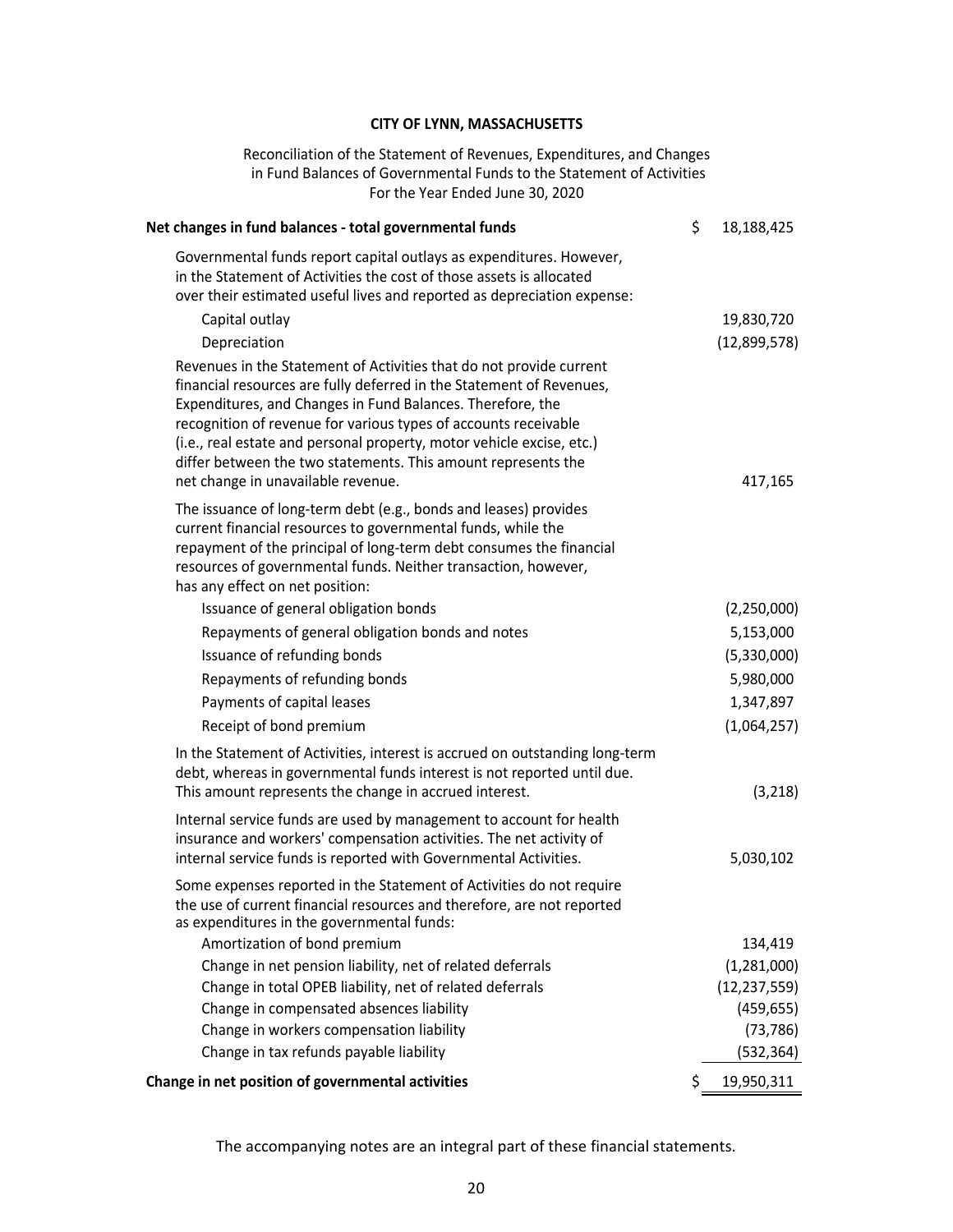## June 30, 2020 Proprietary Funds Statement of Net Position

|                                                                                                        | <b>Business-Type Activities</b><br><b>Enterprise Fund</b> | Governmental<br><b>Activities</b>  |
|--------------------------------------------------------------------------------------------------------|-----------------------------------------------------------|------------------------------------|
|                                                                                                        | Marina<br><b>Fund</b>                                     | Internal<br>Service<br><b>Fund</b> |
| <b>Assets</b>                                                                                          |                                                           |                                    |
| Current:                                                                                               |                                                           |                                    |
| Cash and short-term investments<br>Inventory                                                           | \$<br>455,193<br>8,788                                    | \$<br>12,793,620                   |
| Other assets                                                                                           |                                                           | 2,805,000                          |
| <b>Total Current Assets</b>                                                                            | 463,981                                                   | 15,598,620                         |
| Noncurrent:<br>Capital assets:<br>Capital assets being depreciated, net<br>of accumulated depreciation | 2,917,740                                                 |                                    |
| <b>Total Noncurrent Assets</b>                                                                         | 2,917,740                                                 |                                    |
| <b>Total Assets</b>                                                                                    | 3,381,721                                                 | 15,598,620                         |
| <b>Liabilities</b>                                                                                     |                                                           |                                    |
| Current:                                                                                               |                                                           |                                    |
| Accrued payroll                                                                                        | 1,967                                                     |                                    |
| Accrued health claims payable                                                                          |                                                           | 7,084,238                          |
| Notes payable                                                                                          | 1,000,000                                                 |                                    |
| Other current liabilities                                                                              | 38,645                                                    | 498,114                            |
| Current portion of long-term liabilities:                                                              |                                                           |                                    |
| Bonds payable                                                                                          | 15,716                                                    |                                    |
| <b>Total Current Liabilities</b>                                                                       | 1,056,328                                                 | 7,582,352                          |
| Noncurrent:                                                                                            |                                                           |                                    |
| Bonds payable, net of current portion                                                                  | 1,016,302                                                 |                                    |
| <b>Total Noncurrent Liabilities</b>                                                                    | 1,016,302                                                 |                                    |
| <b>Total Liabilities</b>                                                                               | 2,072,630                                                 | 7,582,352                          |
| <b>Net Position</b><br>Net investment in capital assets<br>Unrestricted                                | 988,064<br>321,027                                        | 8,016,268                          |
|                                                                                                        |                                                           |                                    |
| <b>Total Net Position</b>                                                                              | \$<br>1,309,091                                           | \$<br>8,016,268                    |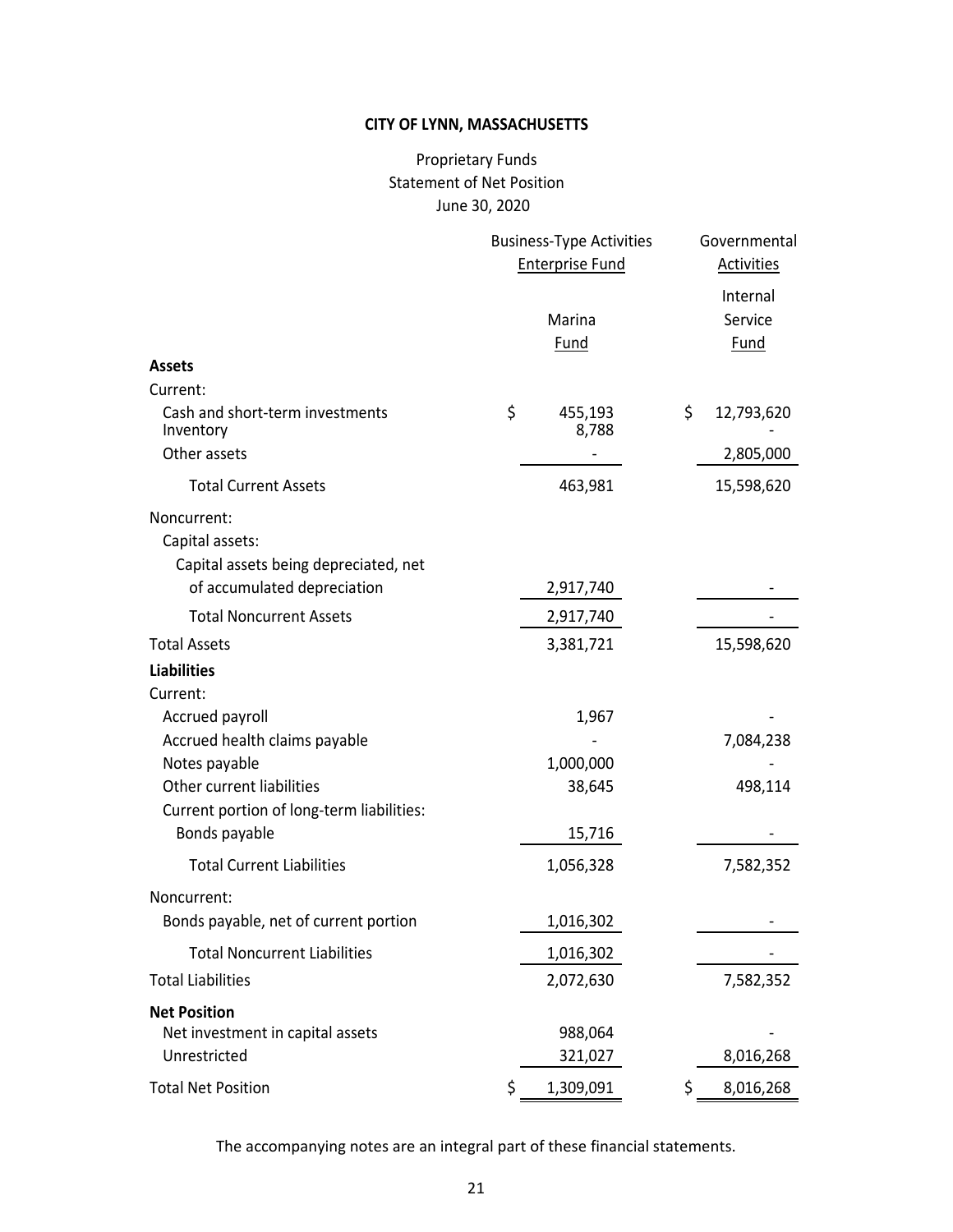### Proprietary Funds Statement of Revenues, Expenses, and Changes in Fund Net Position For the Year Ended June 30, 2020

|                                                                                                                         | <b>Business-Type Activities</b><br><b>Enterprise Funds</b><br>Marina<br><b>Fund</b> | Governmental<br><b>Activities</b><br>Internal<br>Service<br><b>Fund</b> |
|-------------------------------------------------------------------------------------------------------------------------|-------------------------------------------------------------------------------------|-------------------------------------------------------------------------|
| <b>Operating Revenues</b><br>Charges for services<br>Employee and employer contributions                                | \$<br>299,776                                                                       | \$<br>60,320,144                                                        |
| <b>Total Operating Revenues</b>                                                                                         | 299,776                                                                             | 60,320,144                                                              |
| <b>Operating Expenses</b><br>Salaries and benefits<br>Other operating expenses<br>Depreciation<br><b>Medical claims</b> | 115,826<br>151,322<br>206,644                                                       | 55,290,042                                                              |
| <b>Total Operating Expenses</b>                                                                                         | 473,792                                                                             | 55,290,042                                                              |
| Operating Income (Loss)                                                                                                 | (174, 016)                                                                          | 5,030,102                                                               |
| <b>Nonoperating Revenues (Expenses)</b><br>Investment income<br>Interest expense                                        | 276<br>(4, 974)                                                                     |                                                                         |
| Total Nonoperating Revenues (Expenses), Net                                                                             | (4,698)                                                                             |                                                                         |
| Income (Loss) Before Transfers                                                                                          | (178, 714)                                                                          | 5,030,102                                                               |
| Transfers in                                                                                                            | 633,434                                                                             |                                                                         |
| Change in Net Position                                                                                                  | 454,720                                                                             | 5,030,102                                                               |
| Net Position, Beginning of Year                                                                                         | 854,371                                                                             | 2,986,166                                                               |
| Net Position, End of Year                                                                                               | \$<br>1,309,091                                                                     | \$<br>8,016,268                                                         |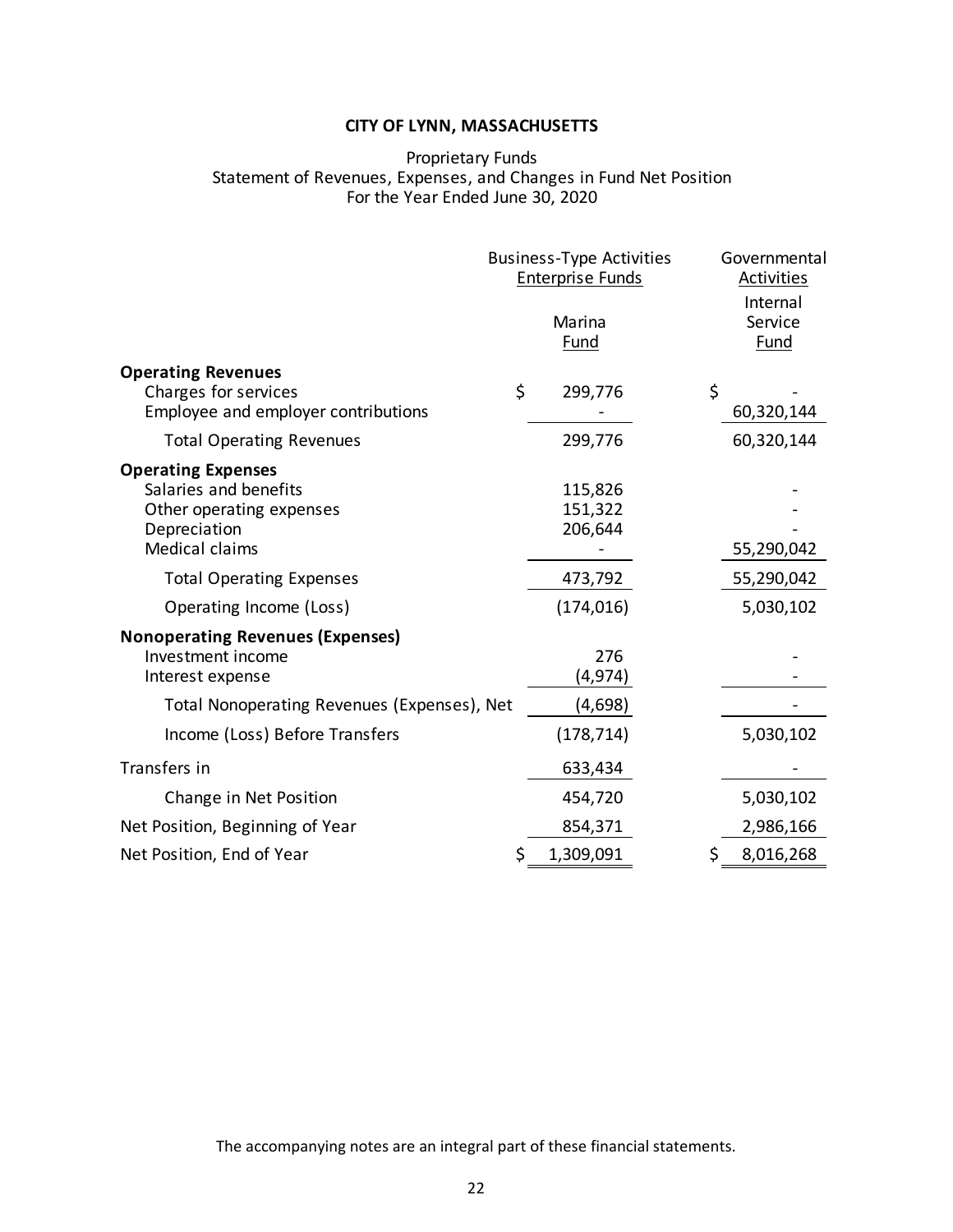### For the Year Ended June 30, 2020 Proprietary Funds Statement of Cash Flows

|                                                                                                                                                                                                 | Business-Type Activities |            | Governmental      |
|-------------------------------------------------------------------------------------------------------------------------------------------------------------------------------------------------|--------------------------|------------|-------------------|
|                                                                                                                                                                                                 | <b>Enterprise Funds</b>  |            | <b>Activities</b> |
|                                                                                                                                                                                                 | Nonmajor                 |            | Internal          |
|                                                                                                                                                                                                 | Marina                   |            | Service           |
|                                                                                                                                                                                                 | Fund                     |            | <u>Fund</u>       |
| <b>Cash Flows From Operating Activities</b>                                                                                                                                                     |                          |            |                   |
| Receipts from customers and users                                                                                                                                                               | \$<br>299,776            |            | \$                |
| Payments to employees                                                                                                                                                                           | (115, 826)               |            |                   |
| Receipts from employees and employer                                                                                                                                                            |                          |            | 60,320,144        |
| Payments to vendors                                                                                                                                                                             |                          | (257, 801) | (54, 779, 331)    |
| Net Cash Provided By (Used For) Operating Activities                                                                                                                                            |                          | (73, 851)  | 5,540,813         |
| <b>Cash Flows From Capital and Related Financing Activities</b>                                                                                                                                 |                          |            |                   |
| Proceeds of notes/loans                                                                                                                                                                         | 1,000,000                |            |                   |
| Acquisition and construction of capital assets                                                                                                                                                  | (1,308,622)              |            |                   |
| Principal payments on bonds                                                                                                                                                                     |                          | (15,026)   |                   |
| Interest expense                                                                                                                                                                                |                          | (4, 974)   |                   |
| Transfers in                                                                                                                                                                                    |                          | 633,434    |                   |
| Net Cash Provided By Capital and Related Financing Activities                                                                                                                                   | 304,812                  |            |                   |
| <b>Cash Flows From Investing Activities</b>                                                                                                                                                     |                          |            |                   |
| Investment income                                                                                                                                                                               |                          | 276        |                   |
| Net Cash Provided By Investing Activities                                                                                                                                                       |                          | 276        |                   |
| Net Change in Cash and Short-Term Investments                                                                                                                                                   | 231,237                  |            | 5,540,813         |
| Cash and Short-Term Investments, Beginning of Year                                                                                                                                              |                          | 223,956    | 7,252,807         |
| Cash and Short-Term Investments, End of Year                                                                                                                                                    | \$                       | 455,193    | \$<br>12,793,620  |
| Reconciliation of Operating Income (Loss) to Net Cash<br><b>Provided By (Used For) Operating Activities</b><br>Operating income (loss)<br>Adjustments to reconcile operating income to net cash | \$<br>(174, 016)         |            | \$<br>5,030,102   |
| provided by (used for) operating activities:<br>Depreciation<br>Changes in assets and liabilities:                                                                                              | 206,644                  |            |                   |
| Other assets                                                                                                                                                                                    |                          | 5,809      |                   |
| <b>Accrued liabilities</b>                                                                                                                                                                      |                          | 67         | 12,597            |
| Other liabilities                                                                                                                                                                               |                          | (112, 355) | 498,114           |
| Net Cash Provided By (Used For) Operating Activities                                                                                                                                            | \$                       | (73, 851)  | \$<br>5,540,813   |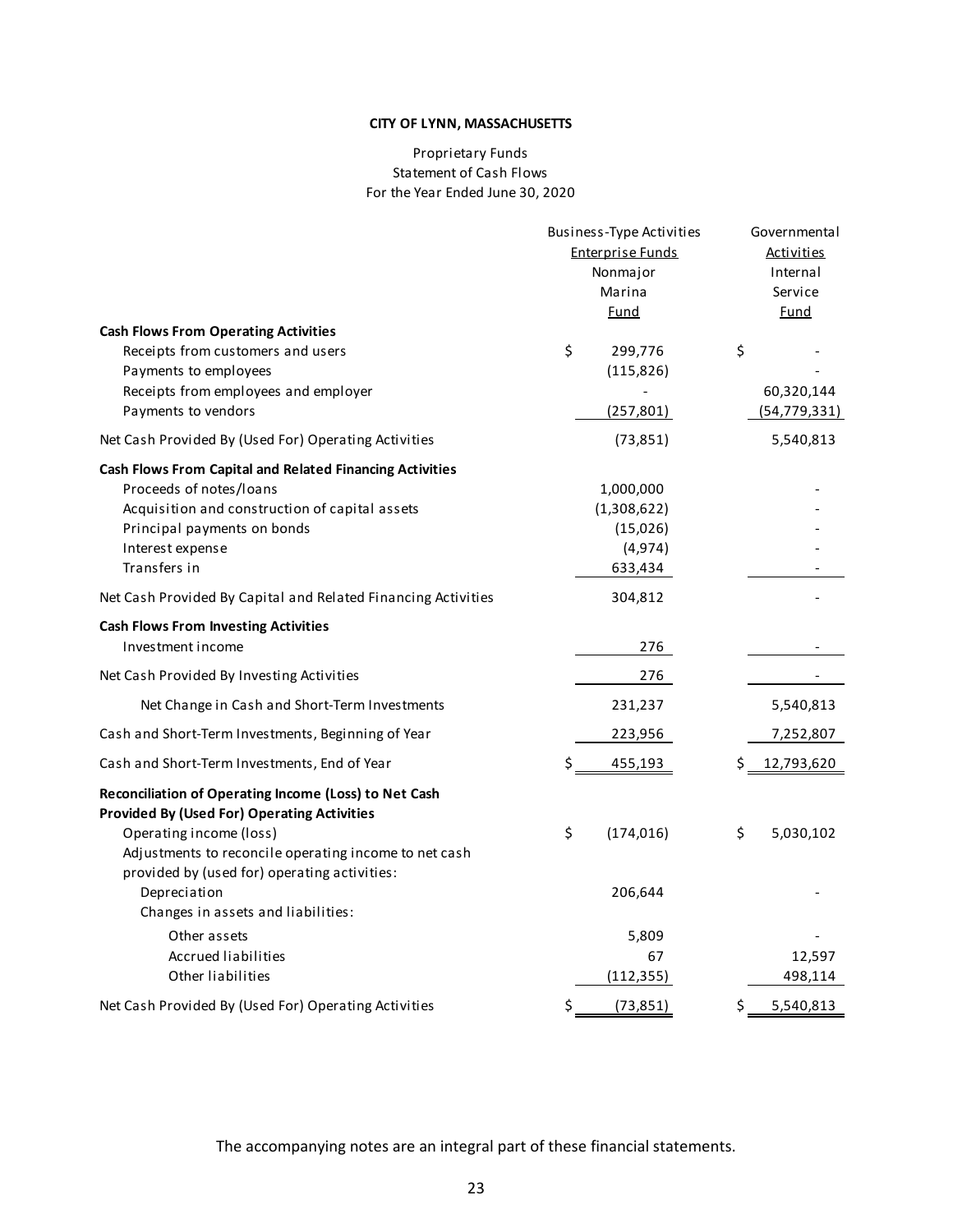## Fiduciary Funds Statement of Fiduciary Net Position June 30, 2020

|                                                                  | Pension            |                    |                  |
|------------------------------------------------------------------|--------------------|--------------------|------------------|
|                                                                  | <b>Trust Fund</b>  | Private            |                  |
|                                                                  | (As of             | Purpose            | Agency           |
|                                                                  | December 31, 2019) | <b>Trust Funds</b> | Funds            |
| <b>Assets</b>                                                    |                    |                    |                  |
| Cash and short-term investments<br>Investments                   | \$<br>1,676,150    | \$<br>86,505       | \$.<br>1,928,132 |
| External investment pool (PRIT)                                  | 386,796,289        |                    |                  |
| Pooled investments                                               | 16,239,729         |                    |                  |
| <b>Total Investments</b>                                         | 403,036,018        |                    |                  |
| Accounts receivable                                              | 2,002,879          |                    |                  |
| <b>Total Assets</b>                                              | 406,715,047        | 86,505             | 1,928,132        |
| <b>Liabilities</b>                                               |                    |                    |                  |
| Accrued payroll                                                  |                    |                    | 41,600           |
| <b>Other liabilities</b>                                         |                    |                    | 1,886,532        |
| <b>Total Liabilities</b>                                         |                    |                    | \$1,928,132      |
| <b>Net Position</b>                                              |                    |                    |                  |
| Restricted for pension purposes<br>Restricted for other purposes | 406,715,047        | 86,505             |                  |
| <b>Total Net Position</b>                                        | 406,715,047        | \$<br>86,505       |                  |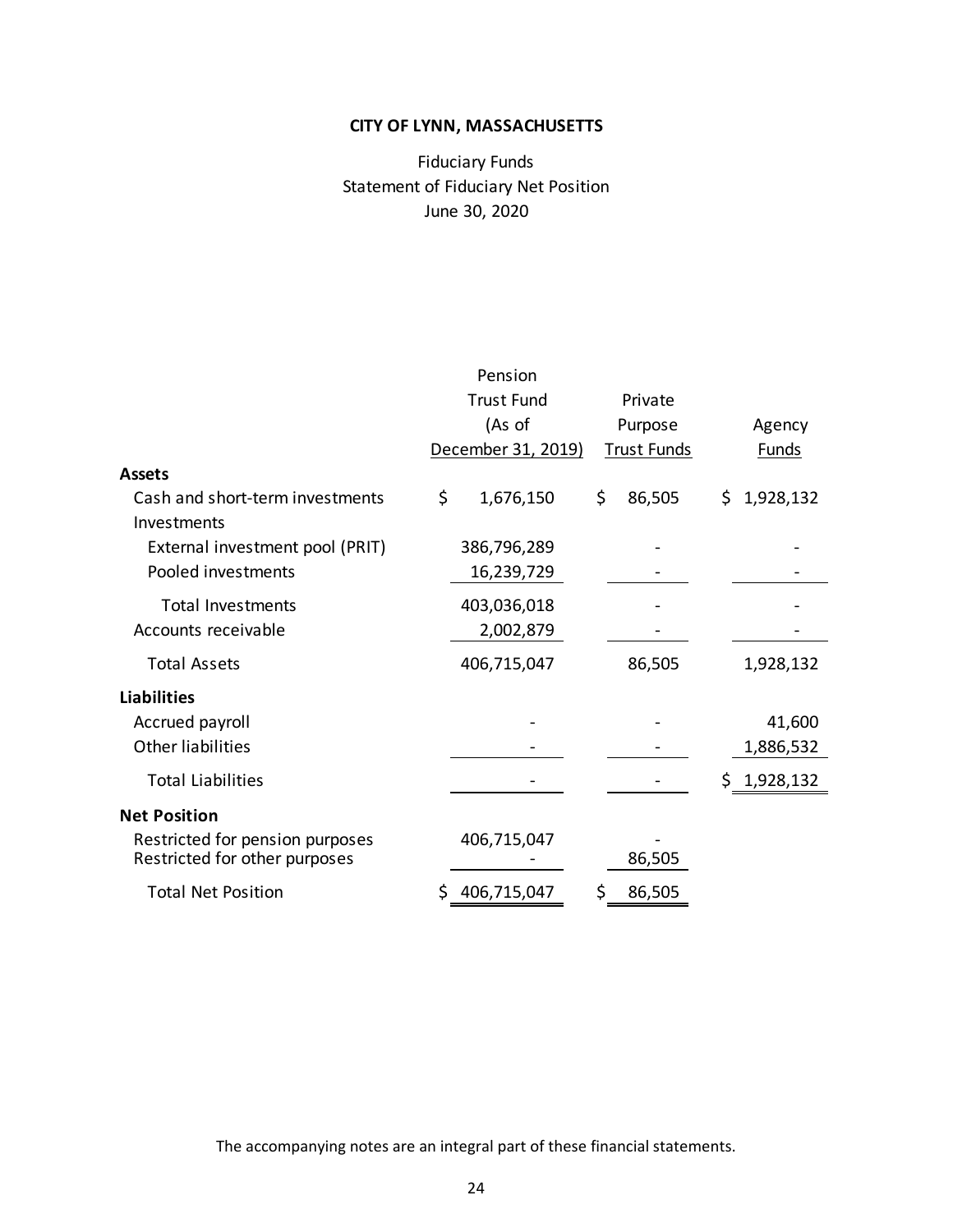## For the Year Ended June 30, 2020 Fiduciary Funds Statement of Changes in Fiduciary Net Position

|                                                                |                                          | Pension            |                    |
|----------------------------------------------------------------|------------------------------------------|--------------------|--------------------|
|                                                                | <b>Trust Fund</b><br>(For the Year Ended |                    | Private            |
|                                                                |                                          |                    | Purpose            |
|                                                                |                                          | December 31, 2019) | <b>Trust Funds</b> |
| <b>Additions</b>                                               |                                          |                    |                    |
| Contributions:                                                 |                                          |                    |                    |
| Employers                                                      | \$                                       | 34,600,915         | \$                 |
| Plan members                                                   |                                          | 8,129,461          |                    |
| Gifts and donations                                            |                                          |                    | 75,649             |
| Other                                                          |                                          | 26,332             |                    |
| <b>Total contributions</b>                                     |                                          | 42,756,708         | 75,649             |
| Investment income:                                             |                                          |                    |                    |
| Appreciation in fair value of investments                      |                                          | 55,982,018         |                    |
| Less: management fees                                          |                                          | (1,966,485)        |                    |
| Net investment income                                          |                                          | 54,015,533         |                    |
| <b>Total Additions</b>                                         |                                          | 96,772,241         | 75,649             |
| <b>Deductions</b>                                              |                                          |                    |                    |
| Benefit payments to plan members and beneficiaries             |                                          | 41,192,157         |                    |
| Administrative expenses                                        |                                          | 276,598            |                    |
| Scholarships                                                   |                                          |                    | 58,000             |
| <b>Total Deductions</b>                                        |                                          | 41,468,755         | 58,000             |
| Net Increase                                                   |                                          | 55,303,486         | 17,649             |
| <b>Net Position Restricted for Pensions and Other Purposes</b> |                                          |                    |                    |
| Beginning of year                                              |                                          | 351,411,561        | 68,856             |
| End of year                                                    | \$                                       | 406,715,047        | \$<br>86,505       |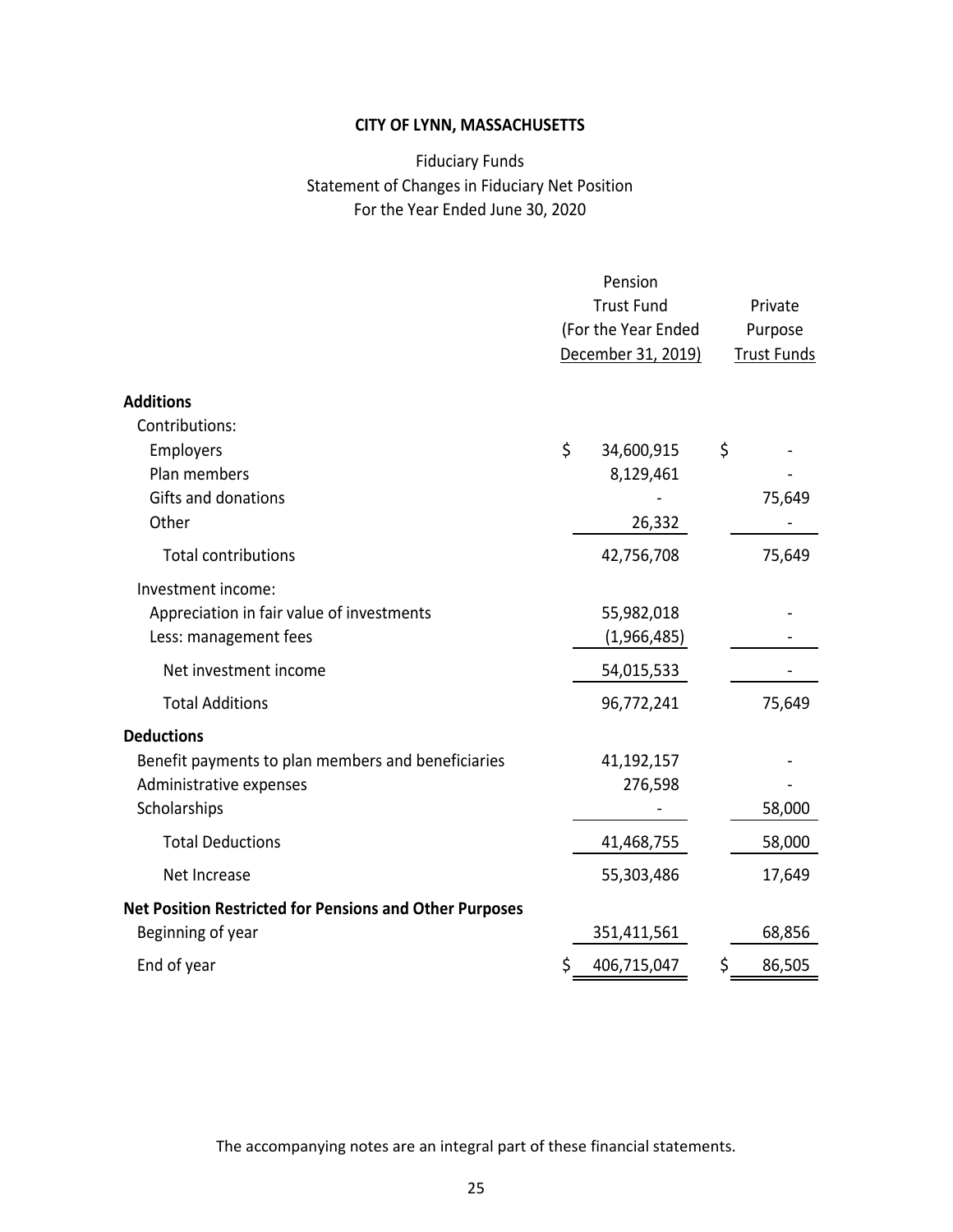Notes to Financial Statements

### **1. Summary of Significant Accounting Policies**

The accounting policies of the City of Lynn, Massachusetts (the City), conform to generally accepted accounting principles (GAAP) as applicable to governmental units. The Governmental Accounting Standards Board (GASB) is the standard setting body for governmental accounting and financial reporting. The following is a summary of the more significant policies:

### *Reporting Entity*

The City is a municipal corporation governed by an elected Mayor and City Council. As required by generally accepted accounting principles, these financial statements present the City and applicable component units for which the City is considered to be financially accountable.

### *Fiduciary Component Unit*

The Lynn Contributory Retirement System (the System) was established to provide retirement benefits to City of Lynn employees (except teachers and administrators under contract employed by the School Department), the Lynn Housing Authority, and Lynn Water & Sewer Commission and their respective beneficiaries. The System is governed by a five-member board. The five members include two appointed by the City, two elected by the members and retirees, and a fifth member chosen by the other four members with the approval of the Public Employee Retirement Administration Commission (PERAC). The System is presented using the accrual basis of accounting and is reported as the pension trust fund in the fiduciary fund financial statements.

The System issues separate audited financial statements and additional financial information of the System can be obtained by contacting the System located at 3 City Hall Square, Lynn, Massachusetts 01901.

### *Discretely Presented Component Unit*

The following component unit is discretely presented in the government‐wide financial statements because of the nature and/or significance of their relationship with the City:

The Economic Development and Industrial Corporation of Lynn (the EDIC) was created by Chapter 778 of the Massachusetts Legislative Acts of 1977 on November 30, 1977. The EDIC is legally separate from the City and a body politic and corporate and an instrumentality of the Commonwealth. The EDIC is governed by a seven-member board, all of whom are appointed by the Mayor and confirmed by the City Council. The defined mission of the EDIC is to promote economic development in the City of Lynn.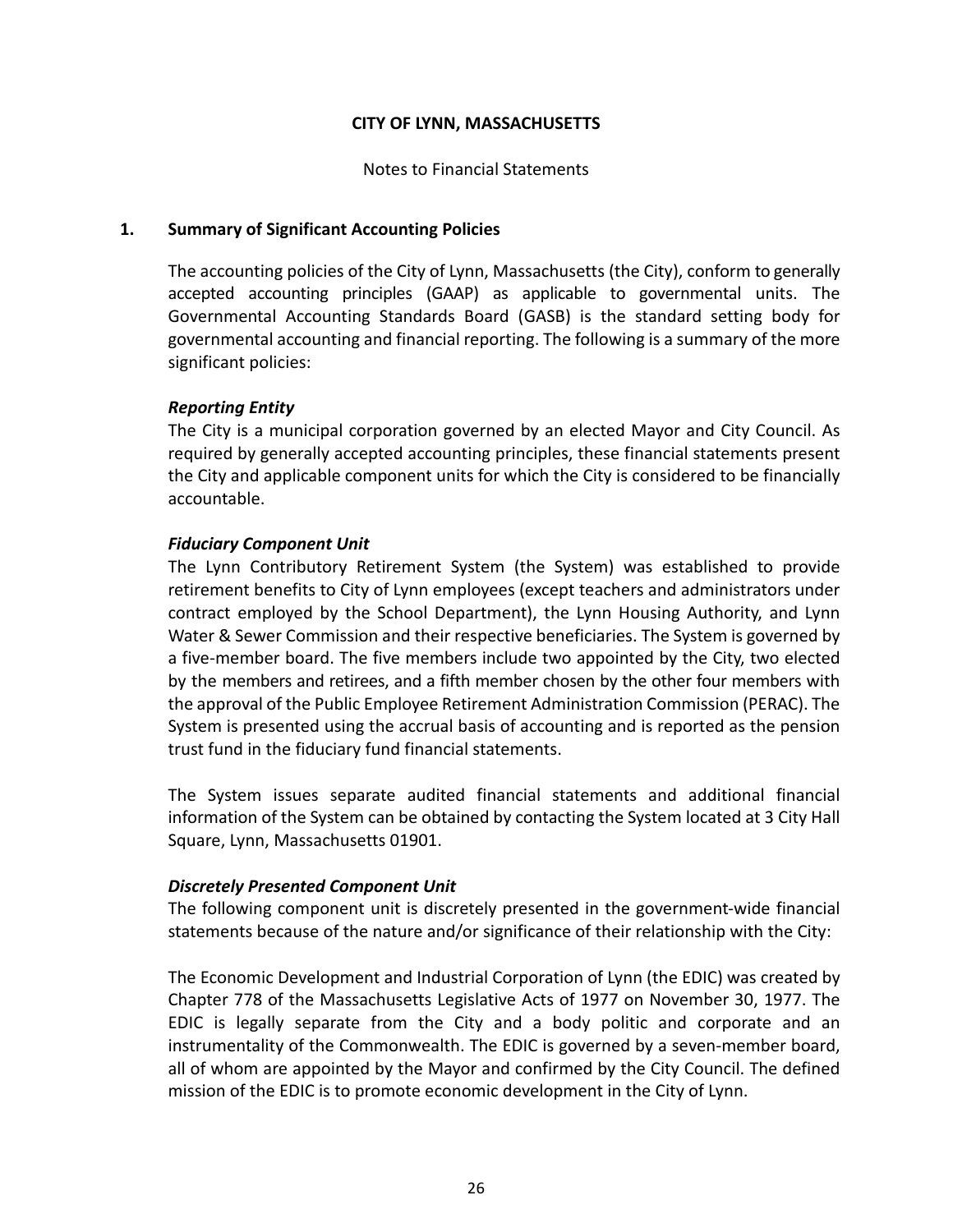The EDIC issues separately audited financial statements which can be obtained by contacting the EDIC located at 3 City Hall Square, Lynn, Massachusetts 01901.

### *Related Organizations*

The Mayor is also responsible for appointing members of the governing bodies of the Lynn Housing Authority & Neighborhood Development and Lynn Water and Sewer Commission; however, the City's accountability for these organizations does not extend beyond making these appointments.

### **Government‐Wide and Fund Financial Statements**

### *Government‐Wide Financial Statements*

The government‐wide financial statements (i.e., the Statement of Net Position and the Statement of Activities) report information on all of the nonfiduciary activities of the primary government. For the most part, the effect of interfund activity has been removed from these statements. *Governmental activities*, which normally are supported by taxes and intergovernmental revenues, are reported separately from *business‐type activities*, which rely to a significant extent on fees and charges for support. Likewise, the *primary government* is reported separately from certain legally separate component units for which the primary government is financially accountable.

The Statement of Activities demonstrates the degree to which the direct expenses of a given function or segment is offset by program revenues. *Direct expenses* are those that are clearly identifiable with a specific function or segment. Program revenues include (1) charges to customers or applicants who purchase, use, or directly benefit from goods, services, or privileges provided by a given function or segment and (2) grants and con‐ tributions that are restricted to meeting the operational or capital requirements of a particular function or segment. Taxes and other items not properly included among program revenues are reported instead as *general revenues*.

### *Fund Financial Statements*

Separate financial statements are provided for governmental funds, proprietary funds, and fiduciary funds, even though the latter are excluded from the government-wide financial statements**.**  Major individual governmental funds and major individual enterprise funds are reported as separate columns in the fund financial statements. All remaining governmental funds are aggregated and reported in a separate column.

## **Measurement Focus, Basis of Accounting, and Financial Statement Presentation**

## *Government‐Wide Financial Statements*

The government‐wide financial statements are reported using the *economic resources measurement focus* and the *accrual basis of accounting*. Revenues are recorded when earned and expenses are recorded when a liability is incurred, regardless of the timing of related cash flows. Property taxes are recognized as revenues in the year for which they are levied. Grants and similar items are recognized as revenue as soon as all eligibility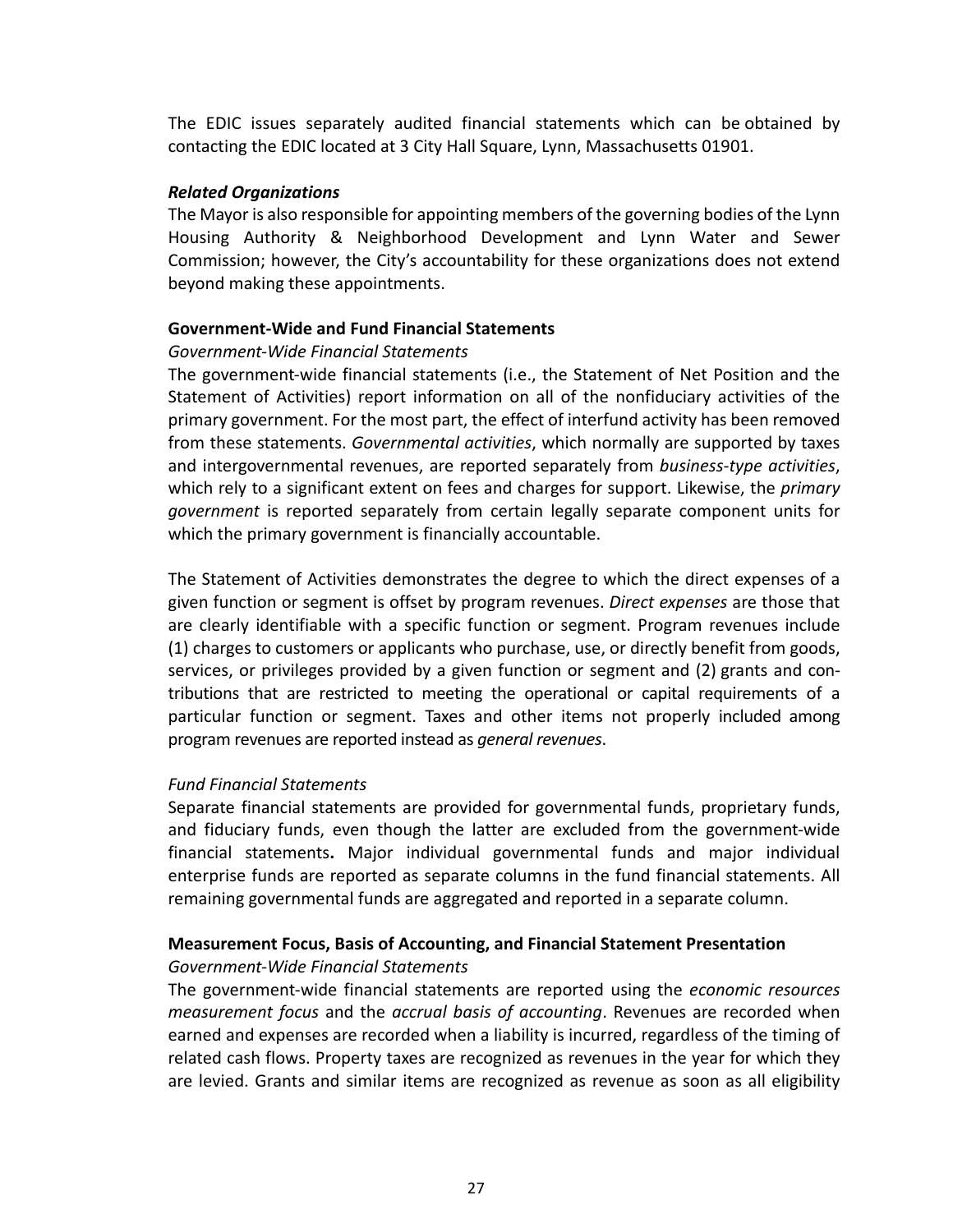requirements imposed by the provider have been met. As a general rule, the effect of interfund activity has been eliminated from the government-wide financial statements.

Amounts reported as *program revenues* include (1) charges to customers or applicants for goods, services, or privileges provided, (2) operating grants and contributions, and (3) capital grants and contributions, including special assessments. Internally dedicated resources are reported as *general revenues* rather than as program revenues. Likewise, general revenues include all taxes and excises.

### *Fund Financial Statements*

Governmental fund financial statements are reported using the *current financial resources measurement focus* and the *modified accrual basis of accounting*. Revenues are recognized as soon as they are both measurable and available. Revenues are considered to be available when they are collectible within the current period or soon enough thereafter to pay liabilities of the current period. For this purpose, the City considers prop‐ erty tax revenues to be available if they are collected within 60 days of the end of the current fiscal period. Revenue from grants, entitlements, and donations is recognized when all eligibility requirements have been satisfied and they are measurable and available. All other revenue items are considered to be measurable and available only when cash is received by the City. Expenditures generally are recorded when a liability is incurred, as under accrual accounting. However, certain expenditures such as debt service, claims and judgments, compensated absences, pension, and OPEB are recorded only when payment is due.

The City reports the following major governmental funds:

- The general fund is the City's primary operating fund. It accounts for all financial resources of the general government, except those required to be accounted for in another fund.
- The *capital projects fund* is used to account for activity related to various capital construction projects in the City.
- The *revolving fund* is used to account for activity related to various special revenue funds including receipts reserved for appropriation, circuit breaker, memorial auditorium activity, and private grants and contributions.

The proprietary fund financial statements are reported using the *economic resources measurement* focus and the *accrual basis of accounting*. Under this method, revenues are recognized when earned and expenses are recorded when liabilities are incurred.

Proprietary funds (which include both enterprise and internal service funds) distinguish operating revenues and expenses from nonoperating items. Operating revenues and expenses generally result from providing services and producing and delivering goods in connection with a proprietary fund's principal ongoing operations. The principal operating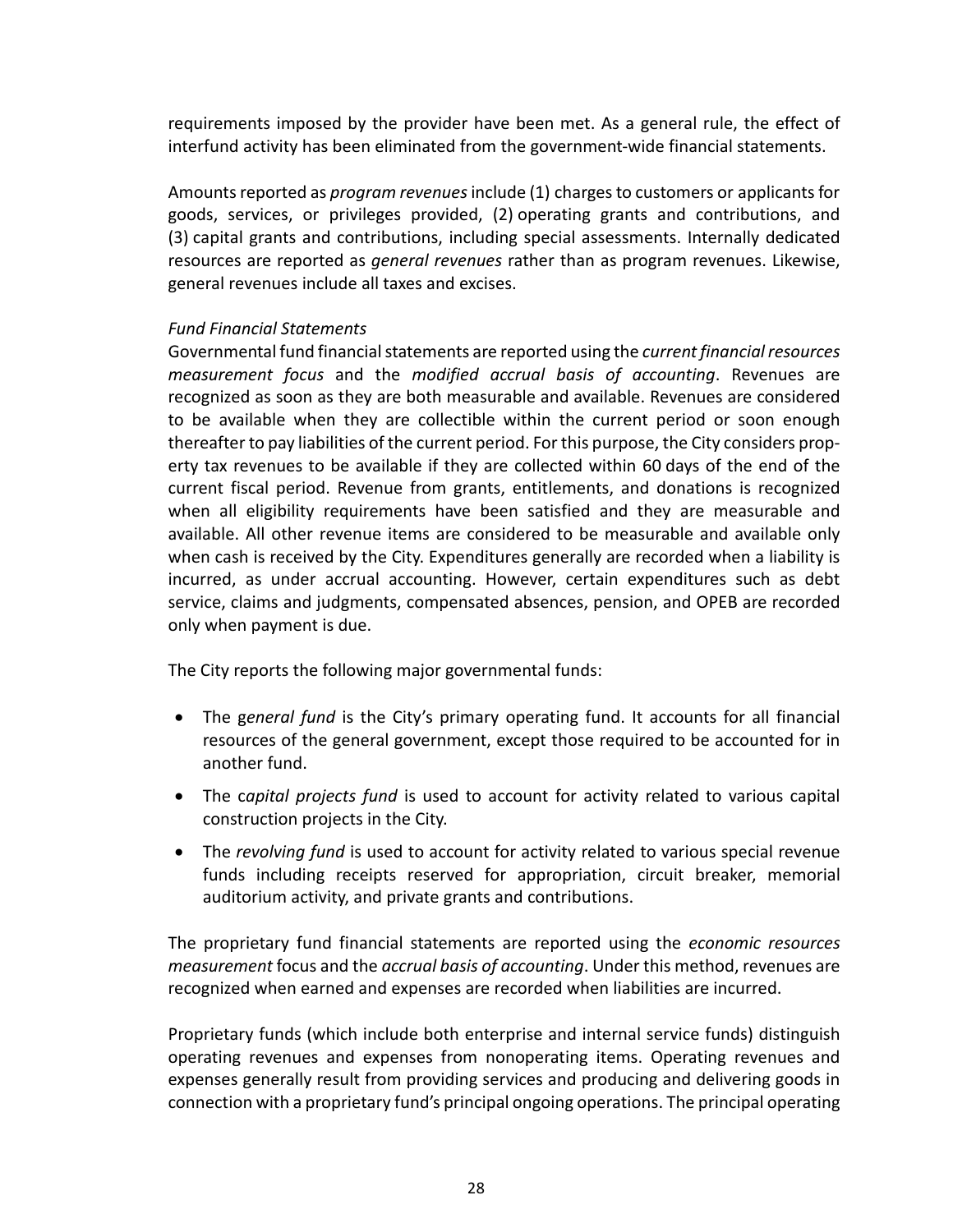revenues of the enterprise fund are charges to customers for sales and services. Operating expenses for enterprise funds include the cost of sales and services, administrative expenses, and depreciation on capital assets. All revenues and expenses not meeting this definition are reported as nonoperating revenues and expenses. The Marina fund is considered a major enterprise fund.

Internal service funds of the City are presented, in summary form, as part of the proprietary funds financial statements. Since the principal users of the internal services are the City's governmental activities, financial statements of the internal service funds are presented in the governmental activities column when presented at the government‐ wide level. Additionally, the costs of these services are allocated to the appropriate function in the statement of activities.

The fiduciary fund financial statements are reported using the *economic resources measurement focus* and the *accrual basis of accounting*. Under this method, revenues are recognized when earned and expenses are recorded when liabilities are incurred.

The City reports the following fiduciary funds:

- The *pension trust fund* accounts for the activities of the Lynn Contributory Retirement System, which includes individuals employed by the City of Lynn (except teachers and administrators under contract employed by the School Department), the Lynn Housing Authority, and Lynn Water and Sewer Commission. The fund accumulates resources for pension benefit payments to qualified employees.
- The *private‐purpose trust funds* account for trust arrangements, other than those properly reported in the pension trust fund or permanent fund, under which principal and investment income exclusively benefit individuals, private organizations, or other governments.
- The *agency fund* accounts for fiduciary assets held by the City in a custodial capacity as an agent on behalf of another. This fund primarily is used for student activity funds, developer escrow funds, and employee details. Agency funds report only assets and liabilities, and therefore, have no measurement focus.

## *Cash and Investments*

Cash balances from all funds, except those required to be segregated by law, are combined to form a consolidation of cash. Cash balances are invested to the extent available, and interest earnings are recognized in the general fund. Certain special revenue, proprietary, and fiduciary funds segregate cash, and investment earnings become a part of those funds.

Deposits with financial institutions consist primarily of demand deposits, certificates of deposits, and savings accounts. Generally, a cash and investment pool is maintained that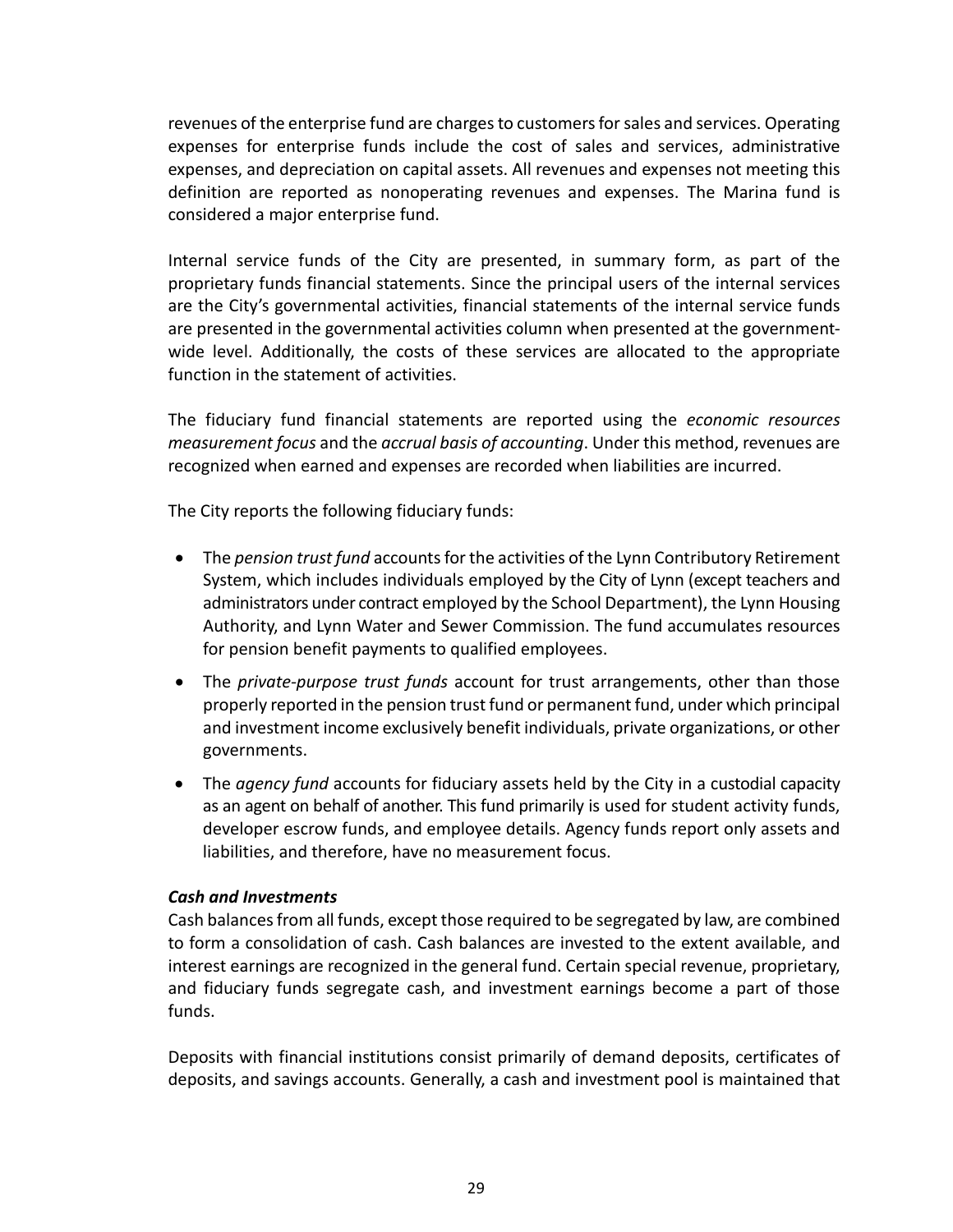is available for use by all funds. Each fund's portion of this pool is reflected on the combined financial statements under the caption "cash and short‐term investments".

For purpose of the statement of cash flows, the proprietary funds consider investments with original maturities of three months or less to be cash equivalents.

Investments, generally, are presented at fair value. Where applicable, fair values are based on quotations from national securities exchanges, except for certain investments that are required to be presented using the net asset value (NAV). The NAV per share is the amount of net assets attributable to each share of capital stock outstanding at the close of the period investments measured at the NAV for fair value are not subject to level classification.

State and local statutes place certain limitations on the nature of deposits and investments available. Deposits in any financial institution may not exceed certain levels within the financial institution. Non‐fiduciary fund investments can be made in securities issued by or unconditionally guaranteed by the U.S. Government or agencies that have a maturity of one year or less from the date of purchase and repurchase agreements guaranteed by such securities with maturity dates of no more than 90 days from the date of purchase. Municipalities having such funds in the custody of the treasurer in an aggregate amount in excess of two hundred and fifty thousand dollars may also invest such funds in securities, other than mortgages or collateral loans, which are legal for the investment of funds of savings banks under the laws of the commonwealth; provided, that not more than fifteen percent of any such trust funds shall be invested in bank stocks and insurance company stocks, nor shall more than one and one‐half percent of such funds be invested in the stock of any one bank or insurance company.

Investments are carried at fair value, with the exception of certificates of deposit, money market mutual funds, and external investment pools which are reported at amortized cost.

### *Property Tax Limitations*

Legislation known as "Proposition 2½" has limited the amount of revenue that can be derived from property taxes. The prior fiscal year's tax levy limit is used as a base and cannot increase by more than 2.5% (excluding new growth), unless an override is voted. The actual fiscal year 2020 tax levy reflected an excess capacity of approximately \$29,671. Certain provisions of Proposition 2 ½ can be overridden by a referendum.

### *Interfund Receivables and Payables*

Transactions between funds that are representative of lending/borrowing arrangements outstanding at the end of the fiscal year are referred to as "due from/to other funds" (i.e., the current portion of interfund loans). While these balances are reported in fund financial statements, certain eliminations are made in the preparation of the government‐wide financial statements.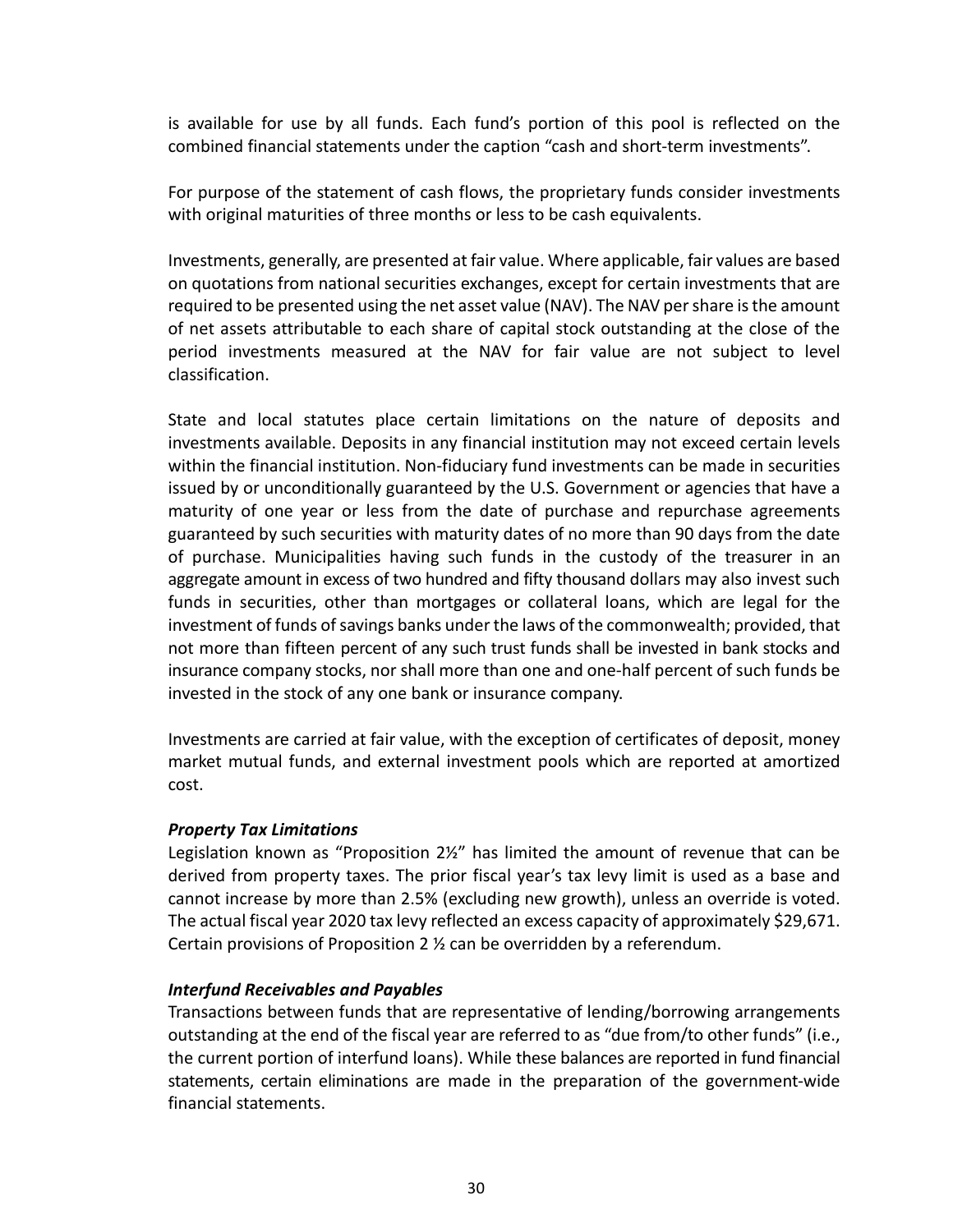### *Inventories*

Inventories are valued at cost using the first‐in/first‐out (FIFO) method. The costs of governmental fund‐type inventories are recorded as expenditures when purchased rather than when consumed. No significant inventory balances were on hand in governmental funds.

### *Capital Assets*

Capital assets, which include property, plant, equipment, and infrastructure assets, are reported in the applicable governmental or business‐type activities columns in the government‐wide financial statements. Capital assets are defined by the government as assets with an initial individual cost of more than \$25,000 and an estimated useful life in excess of two years. Such assets are recorded at historical cost or estimated historical cost if purchased or constructed. Donated capital assets are recorded at acquisition value at the date of donation.

The costs of normal maintenance and repairs that do not add to the value of the asset or materially extend assets lives are not capitalized.

Major outlays for capital assets and improvements are capitalized as projects are constructed.

Capital assets are depreciated using the straight‐line method over the following estimated useful lives:

| Assets                       | Years    |
|------------------------------|----------|
| <b>Buildings</b>             | 50       |
| <b>Building improvements</b> | 20       |
| Vehicles                     | 8        |
| Office equipment             | $5 - 10$ |
| Computer equipment           | $5 - 10$ |
| Infrastructure               | 10 - 20  |
|                              |          |

### *Compensated Absences*

It is the City's policy to permit employees to accumulate earned but unused vacation and sick pay benefits. All vested sick and vacation pay is accrued when incurred in the government‐wide, proprietary, and fiduciary fund financial statements. A liability for these amounts is reported in governmental funds only if they have matured, for example, as a result of employee resignations and retirements.

### *Long‐Term Obligations*

In the government‐wide financial statements and proprietary fund financial statements, long-term debt and other long-term obligations are reported as liabilities in the applicable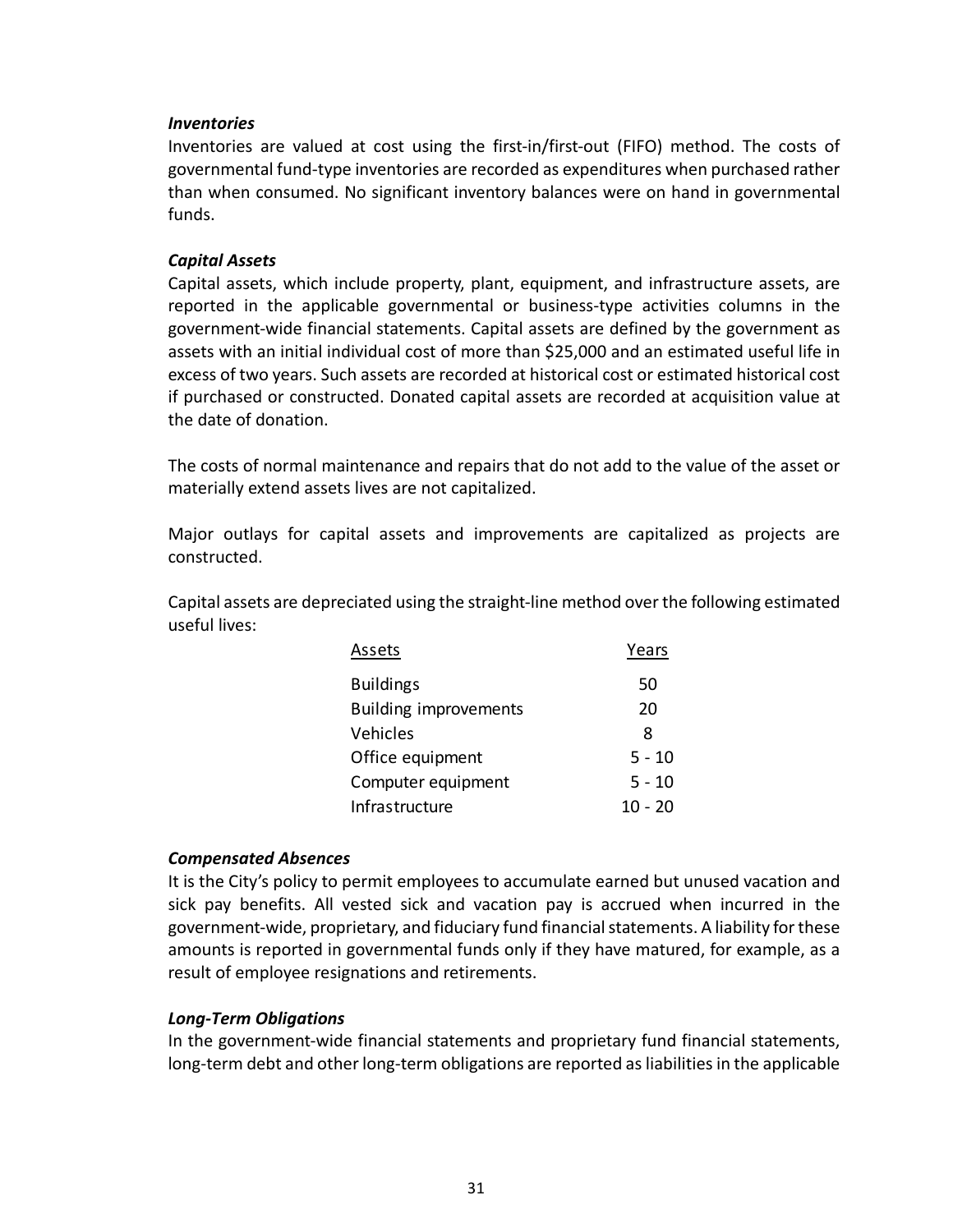governmental activities, business‐type activities, or proprietary fund type Statement of Net Position.

### *Fund Equity*

Fund equity at the governmental fund financial reporting level is classified as "fund balance". Fund equity for all other reporting is classified as "net position".

### *Fund Balance*

Generally, fund balance represents the difference between the current assets/deferred outflows of resources and current liabilities/deferred inflows of resources. The City reserves those portions of fund balance that are legally segregated for a specific future use or which do not represent available, spendable resources and, therefore, are not available for appropriation or expenditure. Unassigned fund balance indicates that portion of fund balance that is available for appropriation in future periods.

When an expenditure is uncured that would qualify for payment from multiple fund balance types, the City uses the following order to liquidate liabilities: restricted, committed, assigned, and unassigned.

### *Net Position*

Net position represents the difference between assets/deferred outflows of resources and liabilities/deferred inflows of resources. Net investment in capital assets, consists of capital assets, net of accumulated depreciation, reduced by the outstanding balances of any borrowing used for the acquisition, construction, or improvement of those assets. Net position is reported as restricted when there are limitations imposed on their use either through the enabling legislation adopted by the City or through external restrictions imposed by creditors, grantors, or laws or regulations of other governments. The remaining net position is reported as unrestricted.

## *Use of Estimates*

The preparation of basic financial statements in conformity with generally accepted accounting principles requires management to make estimates and assumptions that affect the reported amounts of assets and liabilities and disclosures for contingent assets and liabilities at the date of the basic financial statements, and the reported amounts of the revenues and expenditures/expenses during the fiscal year. Actual results could vary from estimates that were used.

## **2. Stewardship, Compliance, and Accountability**

### *Budgetary Information*

The Mayor presents an operating and capital budget for the proposed expenditures of the fiscal year commencing the following July 1. The budget, as enacted by City Council, establishes the legal level of control and specifies that certain appropriations are to be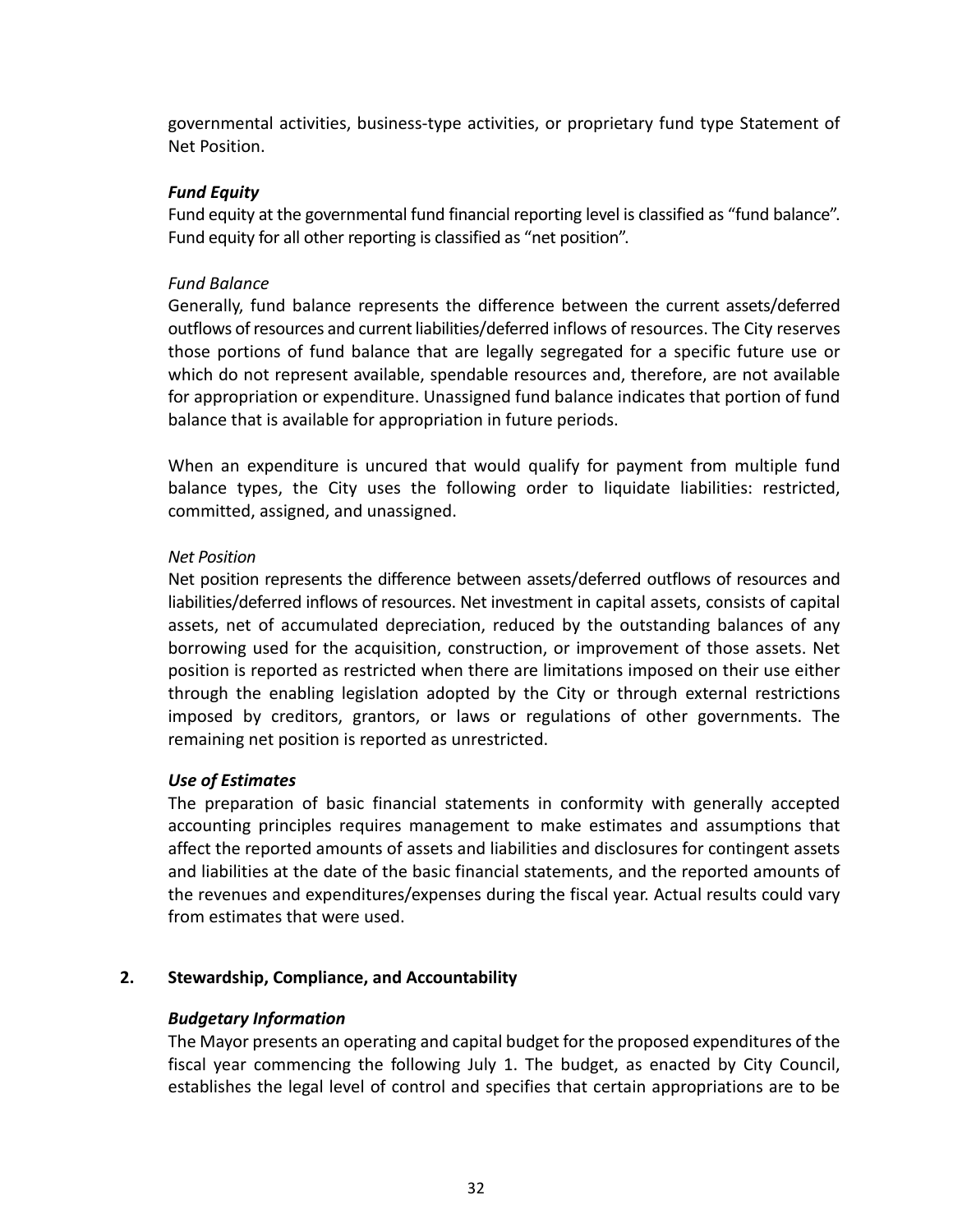funded by particular revenues. The original budget is amended during the fiscal year at City Council meetings as required by changing conditions. In cases of extraordinary or unforeseen expenses, the City Council is empowered to transfer funds from the Reserve Fund (a contingency appropriation) to a departmental appropriation. "Extraordinary" includes expenses which are not in the usual line, or are great or exceptional. "Unforeseen" includes expenses which are not foreseen as of the time of the annual meeting when appropriations are voted.

Departments are limited to the line items as voted. Certain items may exceed the line item budget as approved if it is for an emergency and for the safety of the general public. These items are limited by the Massachusetts General Laws and must be raised in the next year's tax rate.

Formal budgetary integration is employed as a management control device during the year for the general fund and proprietary funds. Effective budgetary control is achieved for all other funds through provisions of the Massachusetts General Laws.

At year‐end, appropriation balances lapse, except for encumbrances which will be honored during the subsequent year.

### *Deficit Fund Equity*

Certain individual funds reflected deficit balances as of June 30, 2020.

It is anticipated that the deficits in these other funds will be eliminated through future departmental or intergovernmental revenues, bond proceeds, and transfers from other funds.

### **3. Deposits and Investments**

### *City (Excluding the Pension Trust Fund)*

State statutes (MGL Chapter 44, Section 55) place certain limitations on the nature of deposits and investments available to the City. Deposits, including demand deposits, money markets, certificates of deposits in any one financial institution, may not exceed 60% of the capital and surplus of such institution unless collateralized by the institution involved. Investments may be made in unconditionally guaranteed U.S. government obligations have maturities of a year or less from the date of purchase, or through repurchase agreements with maturities of no greater than 90 days in which the underlaying securities consists of such obligations. Other allowable investments include certificates of deposits having a maturity date of up to 3 years from the date of purchase and investments with national banks. MGL Chapter 44, Section 54 provides additional investment options for certain special revenue and trust funds.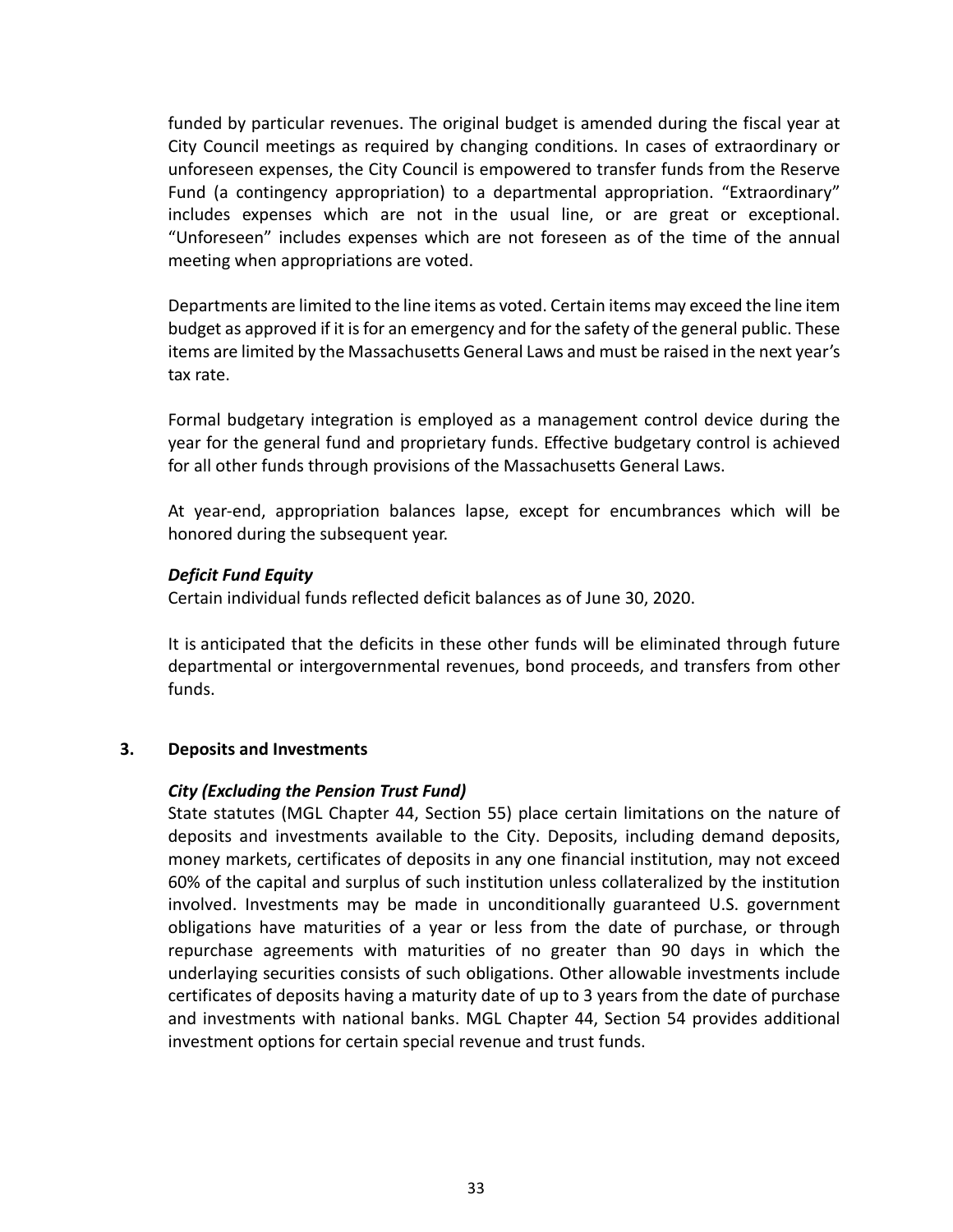### *Custodial Credit Risk* **–** *Deposits*

Custodial credit risk is the risk that in the event of a bank failure, the City's deposits may not be returned. The City does not have formal deposit policies related to the custodial credit risk of deposits.

As of June 30, 2020, \$25,432,265 of the City's bank balance of \$103,251,569 was exposed to custodial credit risk as uninsured and uncollateralized.

### *Investment Summary*

The following is a summary of the City's investments as of June 30, 2020:

| Investment Type            |    | Amount    |
|----------------------------|----|-----------|
| Corporate bonds            | S. | 5,384,103 |
| Corporate equities         |    | 2,004,767 |
| Fixed income mutual funds  |    | 637,706   |
| U.S. Treasury and agencies |    | 390,835   |
| <b>Total Investments</b>   |    | 8,417,411 |

### *Custodial Credit Risk ‐ Investments*

The custodial credit risk for investments is the risk that, in the event of the failure of the counterparty (e.g., broker‐dealer) to a transaction, the City will not be able to recover the value of its investment or collateral securities that are in the possession of another party. The City does not have formal investment policies related to custodial credit risk. However, the City manages custodial credit risk exposure with SIPC and excess SIPC insurance.

As of June 30, 2020, \$1,037,301 of the City's total investments were subject to custodial credit risk exposure because the related securities are uninsured, unregistered, and/or held by the City's brokerage firm, which is also the counterparty to these securities as follows:

|                           |           | Held by |              |  |  |  |
|---------------------------|-----------|---------|--------------|--|--|--|
| Investment Type           | Amount    |         | Counterparty |  |  |  |
| Corporate equities        | 399,595   |         | 399,595      |  |  |  |
| Fixed income mutual funds | 637,706   |         | 637,706      |  |  |  |
| Total                     | 1,037,301 |         | 1,037,301    |  |  |  |

### *Credit Risk – Investments of Debt Securities*

Generally, credit risk is the risk that an issuer of an investment will not fulfill its obligation to the holder of the investment. For short-term investments that were purchased using surplus revenues, Massachusetts General Law, Chapter 44, Section 55, limits the City's investments to the top rating issued by at least one nationally recognized statistical rating organization (NRSROs). The City does not have formal investment policies related to credit risk.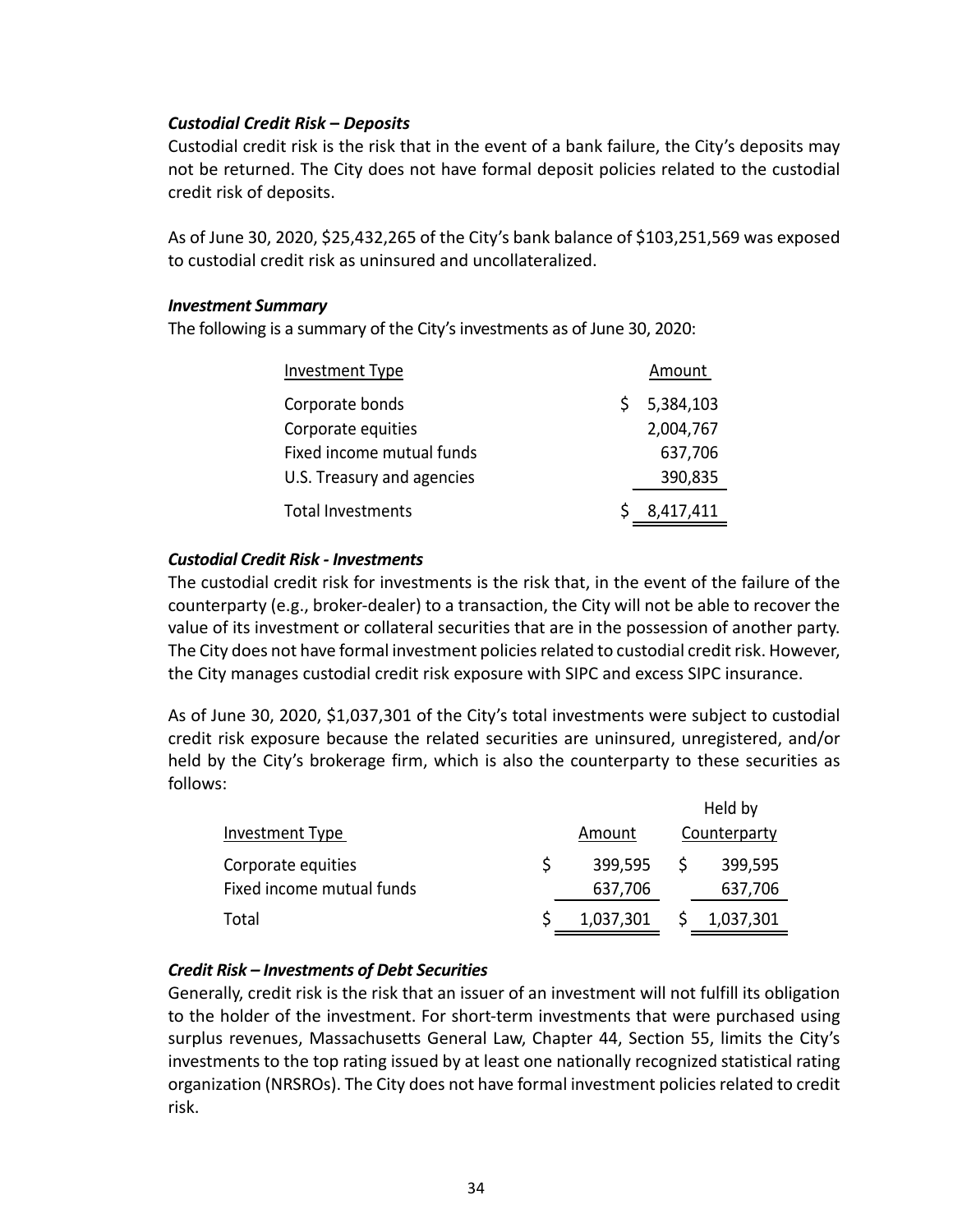|                                                                            | Rating as of Year End           |  |                   |  |                      |  |                                                                   |  |                                                |
|----------------------------------------------------------------------------|---------------------------------|--|-------------------|--|----------------------|--|-------------------------------------------------------------------|--|------------------------------------------------|
| Investment Type                                                            | Amount                          |  | AAA               |  | AA - A               |  | BBB-BB                                                            |  | Unrated                                        |
| Corporate bonds<br>Fixed income mutual funds<br>U.S. Treasury and agencies | 5,384,103<br>637.706<br>390,835 |  | 331.657<br>48.780 |  | 3.528.911<br>390.835 |  | 1.347.255<br>$\overline{\phantom{0}}$<br>$\overline{\phantom{0}}$ |  | 176,280<br>588,926<br>$\overline{\phantom{0}}$ |
| Total                                                                      | 6.412.644                       |  | 380.437           |  | 3.919.746            |  | 1,347,255                                                         |  | 765.206                                        |

As of June 30, 2020, the credit quality ratings, as rated by S&P Global Ratings, of the City's debt securities are as follows:

### *Concentration of Credit Risk ‐ Investments*

Concentration of credit risk is the risk of loss attributable to the magnitude of the City's investment in a single issuer. The City places no limit on the amount invested in any one issuer. The City does not have formal investment policies related to concentration of credit risk exposure.

Investments issued or explicitly guaranteed by the U.S. government and investments in mutual funds, external investment pools, and other pooled investments are excluded from concentration of credit disclosure.

As of June 30, 2020, the City does not have an investment in one issuer greater than 5% of total investments.

### *Interest Rate Risk – Investments of Debt Securities*

Interest rate risk is the risk that changes in market interest rates will adversely affect the fair value of an investment. Generally, the longer the maturity of an investment, the greater the sensitivity of its fair value to changes in market interest rates. The City does not have formal investment policies limiting limits investment maturities as a means of managing its exposure to fair value losses arising from increasing interest rates.

Information about the sensitivity of the fair values of the City's investments to market interest rate fluctuations is as follows:

|                            |           | Investment Maturities (in Years) |  |                          |  |                          |  |            |  |
|----------------------------|-----------|----------------------------------|--|--------------------------|--|--------------------------|--|------------|--|
|                            |           | Less                             |  |                          |  |                          |  |            |  |
| Investment Type            | Amount    | Than 1                           |  | 1-5                      |  | $6 - 10$                 |  | Thereafter |  |
| Corporate bonds            | 5,384,102 | 1.219.514                        |  | 2,574,576                |  | 1,590,012                |  |            |  |
| Fixed income mutual funds  | 637,706   | 52,966                           |  | 276,328                  |  | 268.764                  |  | 39,648     |  |
| U.S. Treasury and agencies | 390,835   | 715                              |  | $\overline{\phantom{a}}$ |  | $\overline{\phantom{a}}$ |  | 390,120    |  |
| Total                      | 6,412,643 | 1.273.195                        |  | 2,850,904                |  | 1,858,776                |  | 429,768    |  |

### *Foreign Currency Risk ‐ Investments*

Foreign currency risk is the risk that changes in foreign exchange rates will adversely affect the fair value of an investment. The City does not have formal investment policies related to foreign currency risk.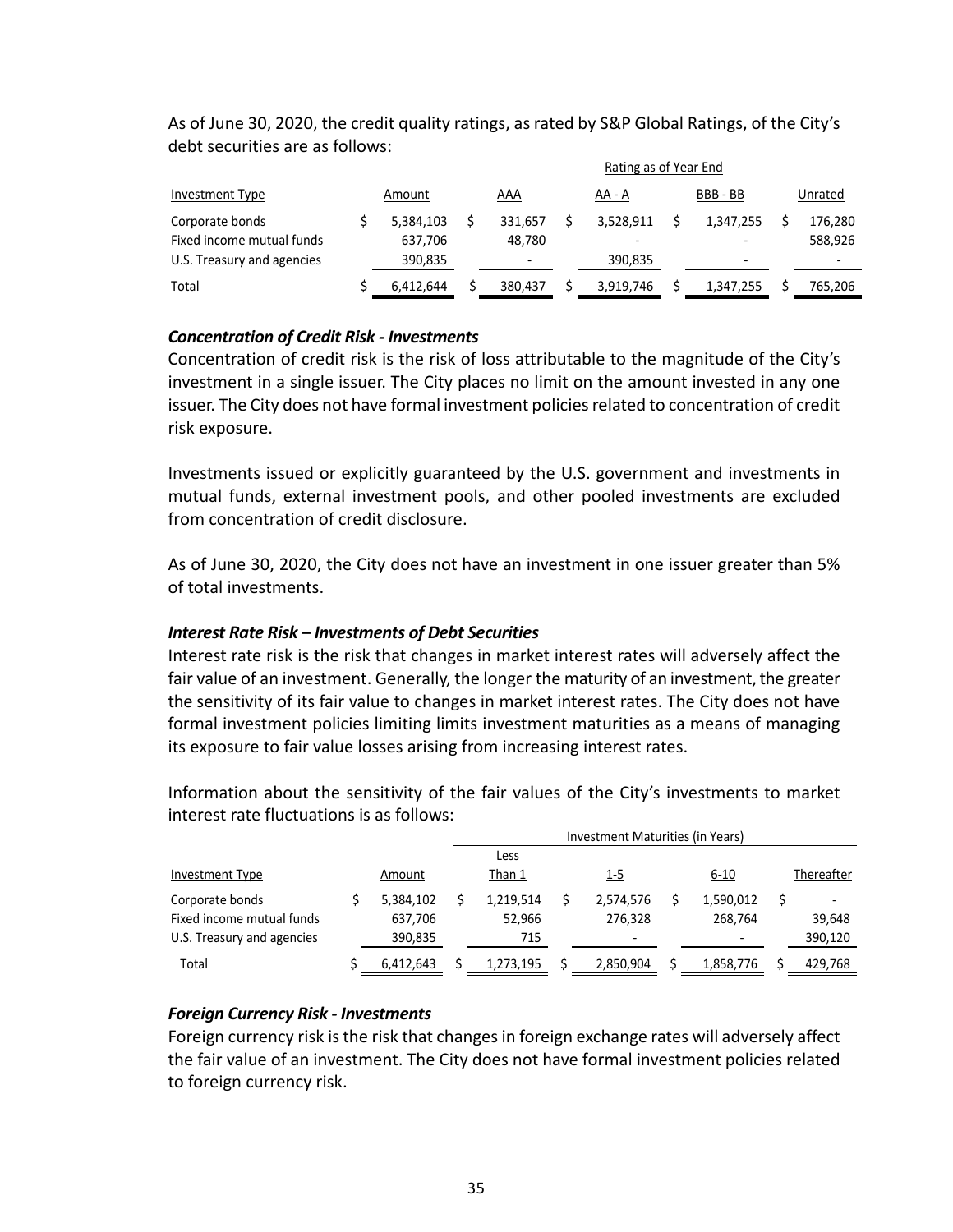### *Fair Value*

The City categorizes its fair value measurements within the fair value hierarchy established by Governmental Accounting Standards Board Statement No. 72 *Fair Value Measurement*  and Application (GASB 72).

The hierarchy is based on the valuation inputs used to measure the fair value of the asset and give the highest priority to unadjusted quoted prices in active markets for identical assets or liabilities (level 1 measurements) and the lowest priority to unobservable inputs (level 3 measurements). The hierarchy categorizes the inputs to valuation techniques used for fair value measurement into three levels as follows:

- Level 1 inputs that reflect quoted prices (unadjusted) in active markets for identical assets or liabilities that the fund has the ability to access at the measurement date.
- Level 2 inputs other than quoted prices that are observable for an asset or liability either directly or indirectly, including inputs in markets that are not considered to be active. Because they must often be priced on the basis of transactions involving similar but not identical securities or do not trade with sufficient frequency, certain directly held securities are categorized as level 2.
- Level  $3$  unobservable inputs based on the best information available, using assumptions in determining the fair value of investments and derivative instruments.

In instances where inputs used to measure fair value fall into different levels in the fair value hierarchy, fair value measurements in their entirety are categorized based on the lowest level input that is significant to the valuation.

|                                  |    |           |                                                                            |           | Fair Value Measurements Using: |                                                  |                                                    |  |  |  |
|----------------------------------|----|-----------|----------------------------------------------------------------------------|-----------|--------------------------------|--------------------------------------------------|----------------------------------------------------|--|--|--|
| <b>Investment Type</b>           |    | Amount    | Quoted prices<br>in active<br>markets for<br>identical assets<br>(Level 1) |           |                                | Significant<br>observable<br>inputs<br>(Level 2) | Significant<br>unobservable<br>inputs<br>(Level 3) |  |  |  |
| Investments by fair value level: |    |           |                                                                            |           |                                |                                                  |                                                    |  |  |  |
| Corporate bonds                  | \$ | 5,384,103 | \$                                                                         |           | \$                             | 5,384,103                                        | \$                                                 |  |  |  |
| Corporate equities               |    | 2,004,767 |                                                                            | 2,004,767 |                                |                                                  |                                                    |  |  |  |
| Fixed income mutual funds        |    | 637,706   |                                                                            |           |                                | 637,706                                          |                                                    |  |  |  |
| U.S. Treasury and agencies       |    | 390,835   |                                                                            |           |                                | 390,835                                          |                                                    |  |  |  |
| Total                            |    | 8,417,411 |                                                                            | 2,004,767 |                                | 6,412,644                                        | ς                                                  |  |  |  |

The City has the following fair value measurements as of June 30, 2020:

Equity securities classified in Level 1 are valued using prices quoted in active markets for those securities.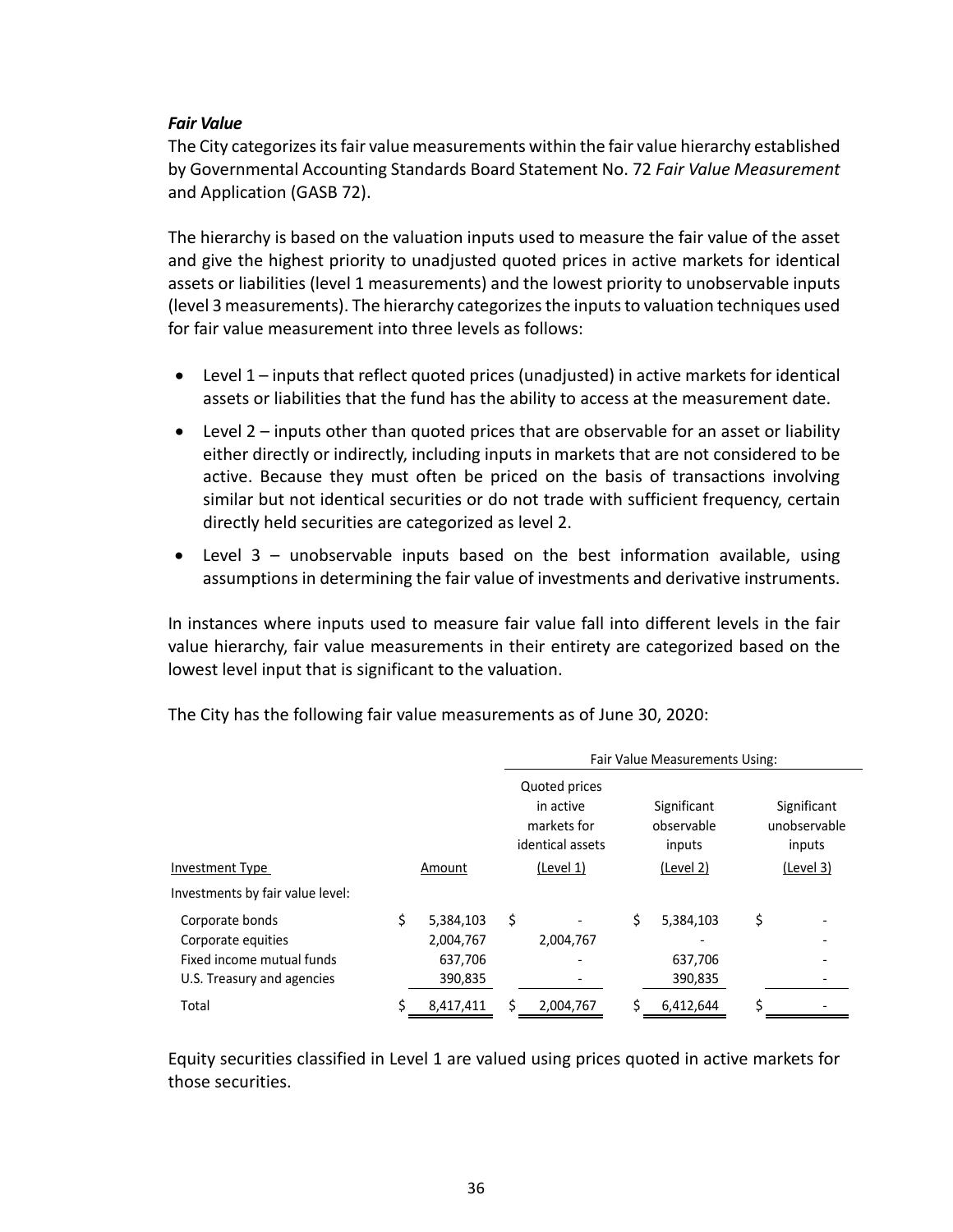Debt securities classified in Level 2 are valued using either a bid evaluation or a matrix pricing technique. Bid evaluations may include market quotations, yields, maturities, call features, and ratings. Matrix pricing is used to value securities based on the securities relationship to benchmark quote prices. Level 2 debt securities have non‐proprietary information that was readily available to market participants, from multiple independent sources, which are known to be actively involved in the market.

### **4. Deposits and Investments – Pension Trust Fund (The System)**

### *Custodial Credit Risk* **–** *Deposits*

Custodial credit risk is the risk that in the event of a bank failure, the System's deposits may not be returned. The System does not have formal deposit policies related to the custodial credit risk of deposits.

As of December 30, 2019, \$1,989,635, of the System's bank balance of \$2,489,635 was exposed to custodial credit risk as uninsured and uncollateralized.

### *Investment Summary*

The following is a summary of the System's investments as of December 31, 2019:

| Investment Type                  |    | Amount      |
|----------------------------------|----|-------------|
| External investment pool (PRIT)* | S. | 386,796,289 |
| Pooled investments               |    | 16,239,729  |
| Total investments                | S. | 403,036,018 |

\*Fair value is the same as the value of the pool share. The Pension Reserves Investment Trust was created under Massachusetts general law, Chapter 32, Section 22, in December 1983. The Pension Reserves Investment Trust is operated under contract with a private investment advisor, approved by the Pension Reserves Investment Management Board. The Pension Reserves Investment Management Board shall choose an investment advisor by requesting proposals from advisors and reviewing such proposals based on criteria adopted under Massachusetts general law, Chapter 30B.

### *Custodial Credit Risk*

The custodial credit risk for investments is the risk that, in the event of the failure of the counterparty (e.g., broker‐dealer) to a transaction, a government will not be able to recover the value of its investment or collateral securities that are in the possession of another party. The System does not have formal investment policies related to custodial credit risk.

As of December 31, 2019, the System did not have any investments exposed to custodial credit risk disclosure as investments in external investment pools are not exposed to custodial credit risk because their existence is not evidenced by securities that exist in physical or book entry form.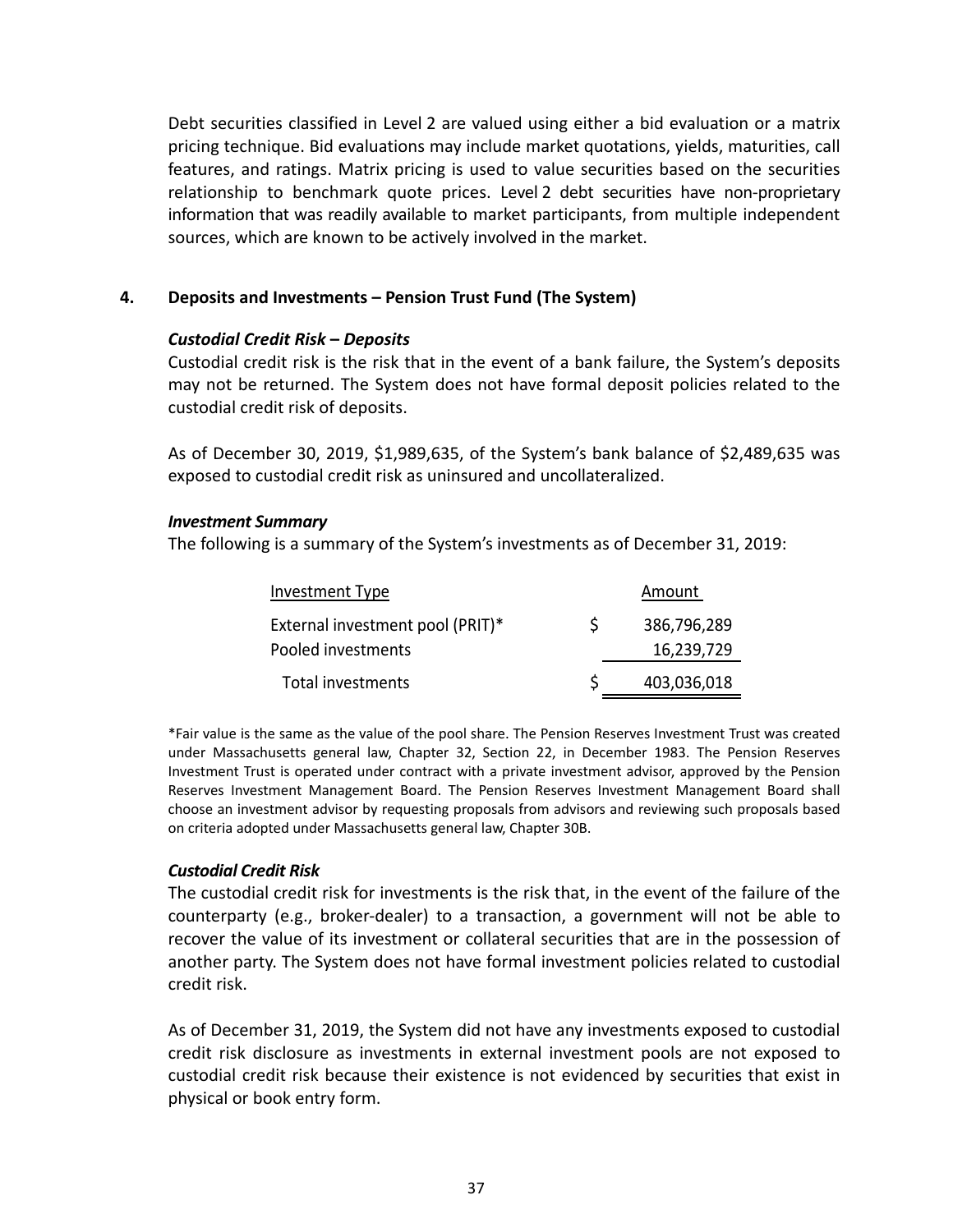### *Credit Risk – Investments of Debt Securities*

Generally, credit risk is the risk that an issuer of an investment will not fulfill its obligation to the holder of the investment. Massachusetts General Law, Chapter 32, Section 23, limits the investment of System funds, to the extent not required for current disbursements, in the PRIT Fund or in securities, other than mortgages or collateral loans, which are legal for the investment of funds in savings banks under the laws of the Commonwealth, provided that no more than the established percentage of assets, is invested in any one security.

Presented below is the actual rating as of year‐end for debt‐related investments of the System:

|                                 |   | Rating as of Year End |              |             |  |  |  |  |  |
|---------------------------------|---|-----------------------|--------------|-------------|--|--|--|--|--|
| Investment Type                 |   | Amount                |              | Unrated     |  |  |  |  |  |
| External investment pool (PRIT) | S | 386,796,289           | <sub>S</sub> | 386,796,289 |  |  |  |  |  |
| Pooled investments              |   | 16,239,729            |              | 16,239,729  |  |  |  |  |  |
| Total                           |   | 403,036,018           |              | 403,036,018 |  |  |  |  |  |

### *Concentration of Credit Risk*

Massachusetts General Law Chapter 32, Section 23 limits the amount the System may invest in any one issuer or security type, with the exception of the PRIT Fund. The System does not have formal investment policies related to concentration of credit risk.

Investments in external investment pools are excluded from concentration of credit risk disclosure.

As of December 31, 2019, the System did not have any investments subject to concentration of credit risk disclosure as any investment classifications exceeding 5% are exempt.

### *Interest Rate Risk*

Interest rate risk is the risk that changes in market interest rates will adversely affect the fair value of an investment. Generally, the longer the maturity of an investment, the greater the sensitivity of its fair value to changes in market interest rates. The System does not have formal investment policies limiting investment maturities as a means of managing its exposure to fair value losses arising from increasing interest rates.

As of December 31, 2019, all of the System's investments, totaling \$403,036,018, were invested in State investment pools or Pooled investments with maturities less than one year.

### *Foreign Currency Risk*

Foreign currency risk is the risk that changes in foreign exchange rates will adversely affect the fair value of an investment. The System does not have formal investment policies related to foreign currency risk.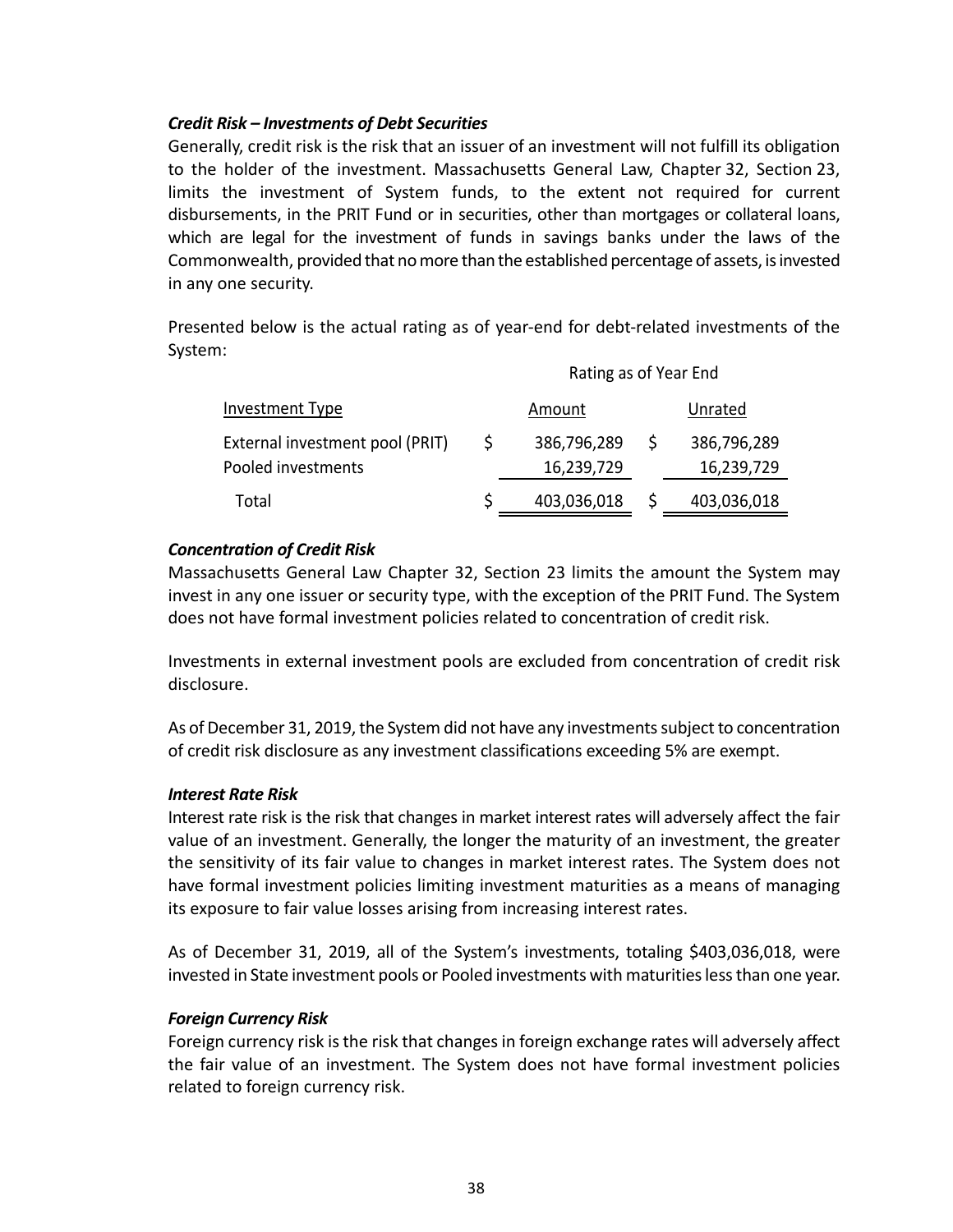### *Fair Value*

The System categorizes its fair value measurements within the fair value hierarchy established by Governmental Accounting Standards Board Statement No. 72 *Fair Value Measurement and Application* (GASB 72).

The hierarchy is based on the valuation inputs used to measure the fair value of the asset and give the highest priority to unadjusted quoted prices in active markets for identical assets or liabilities (level 1 measurements) and the lowest priority to unobservable inputs (level 3 measurements). The hierarchy categorizes the inputs to valuation techniques used for fair value measurement into three levels as follows:

- Level 1 Inputs that reflect quoted prices (unadjusted) in active markets for identical assets or liabilities that the fund has the ability to access at the measurement date.
- Level 2 Inputs other than quoted prices that are observable for an asset or liability either directly or indirectly, including inputs in markets that are not considered to be active. Because they must often be priced on the basis of transactions involving similar but not identical securities or do not trade with sufficient frequency, certain directly held securities are categorized as level 2.
- Level  $3$  Unobservable inputs based on the best information available, using assumptions in determining the fair value of investments and derivative instruments.

The net asset value (NAV) per share is the amount of net assets attributable to each share of capital stock outstanding at the close of the period. Investments measured at the NAV for fair value are not subject to level classification.

The System has the following fair value measurements as of December 31, 2019:

|                                                                                                             |  |                           |                         | Redemption                              |                                |  |
|-------------------------------------------------------------------------------------------------------------|--|---------------------------|-------------------------|-----------------------------------------|--------------------------------|--|
| <b>Investment Type</b>                                                                                      |  | Amount                    | Unfunded<br>Commitments | Frequency<br>(If currently<br>eligible) | Redemption<br>Notice<br>Period |  |
| Investments measured at the net asset value (NAV):<br>External investment pool (PRIT)<br>Pooled investments |  | 386,796,289<br>16,239,729 | \$<br>468.000           | Quarterly<br>Not Eligible               | 30 Days<br>N/A                 |  |
| Total                                                                                                       |  | 403,036,018               |                         |                                         |                                |  |

### **5. Property Taxes and Excises Receivable**

Real estate and personal property taxes are based on market values assessed as of each January 1. By law, all taxable property must be assessed at 100% of fair cash value. Also by law, property taxes must be levied at least 30 days prior to their due date. Once levied, these taxes are recorded as receivables, net of estimated uncollectible balances. Property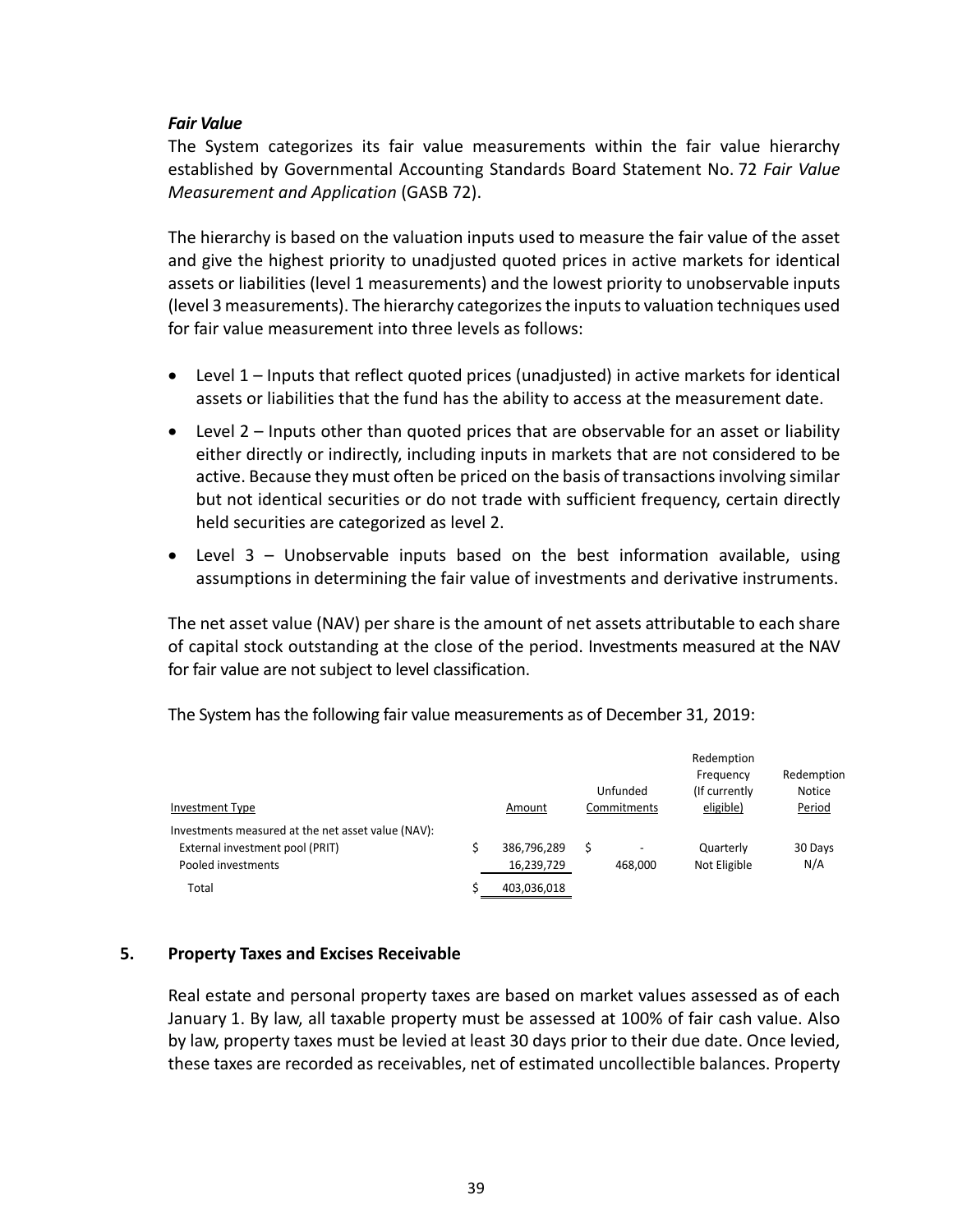tax revenues have been recorded using the accrual and modified accrual basis of accounting on the government‐wide and fund basis statements accordingly.

The City bills and collects its property taxes on a quarterly basis following the January 1 assessment. The due dates for those quarterly tax billings are August 1, November 1, February 1, and May 1. Property taxes that remain unpaid after the respective due dates are subject to penalties and interest charges.

Based on the City's experience, most property taxes are collected during the year in which they are assessed. Liening of properties on which taxes remain unpaid generally occurs annually. The City ultimately has the right to foreclose on all properties where the taxes remain unpaid.

A statewide property tax limitation known as "Proposition 2  $\frac{y}{z}$ " limits the amount of increase in the property tax levy in any fiscal year. Generally, Proposition 2 ½ limits the total levy to an amount not greater than 2 ½% of the total assessed value of all taxable property within the City. Secondly, the tax levy cannot increase by more than 2 ½% of the prior year's levy plus the taxes on properties newly added to the tax rolls.

Motor vehicle excise taxes are assessed annually for every motor vehicle and trailer registered in the Commonwealth. The Registry of Motor Vehicles annually calculates the value of all registered motor vehicles for the purpose of excise assessment. The amount of motor vehicle excise tax due is calculated using a fixed rate of \$25 per \$1,000 of value.

|                         | Gross<br>Amount<br>(fund basis) | Allowance for<br>Doubtful<br>Accounts |                 |   | Current<br>Portion |   | Long-<br>Term<br>Portion |
|-------------------------|---------------------------------|---------------------------------------|-----------------|---|--------------------|---|--------------------------|
| Real estate taxes       | \$<br>4,836,856                 | \$                                    | $(590, 683)$ \$ |   | 4,246,173          | Ŝ |                          |
| Personal property taxes | 1,658,191                       |                                       | (1,546,896)     |   | 111,295            |   |                          |
| Tax liens               | 1,134,519                       |                                       | (113, 452)      |   | 515,420            |   | 505,647                  |
| <b>Foreclosures</b>     | 472,060                         |                                       | (424, 854)      |   | 47,206             |   |                          |
| Deferred taxes          | 234,420                         |                                       |                 |   | 234,420            |   |                          |
| Total property taxes    | 8,336,046                       | Ś.                                    | (2,675,885)     | Ś | 5,154,514          | Ś | 505,647                  |
| Motor vehicle excise    | \$<br>3.342.530                 | \$                                    | (1,537,827) \$  |   | 1,804,703          |   |                          |

Property taxes and excise receivables at June 30, 2020 consist of the following:

#### **6. Intergovernmental Receivables**

This balance represents reimbursements requested from Federal and State agencies for expenditures incurred in fiscal year 2020.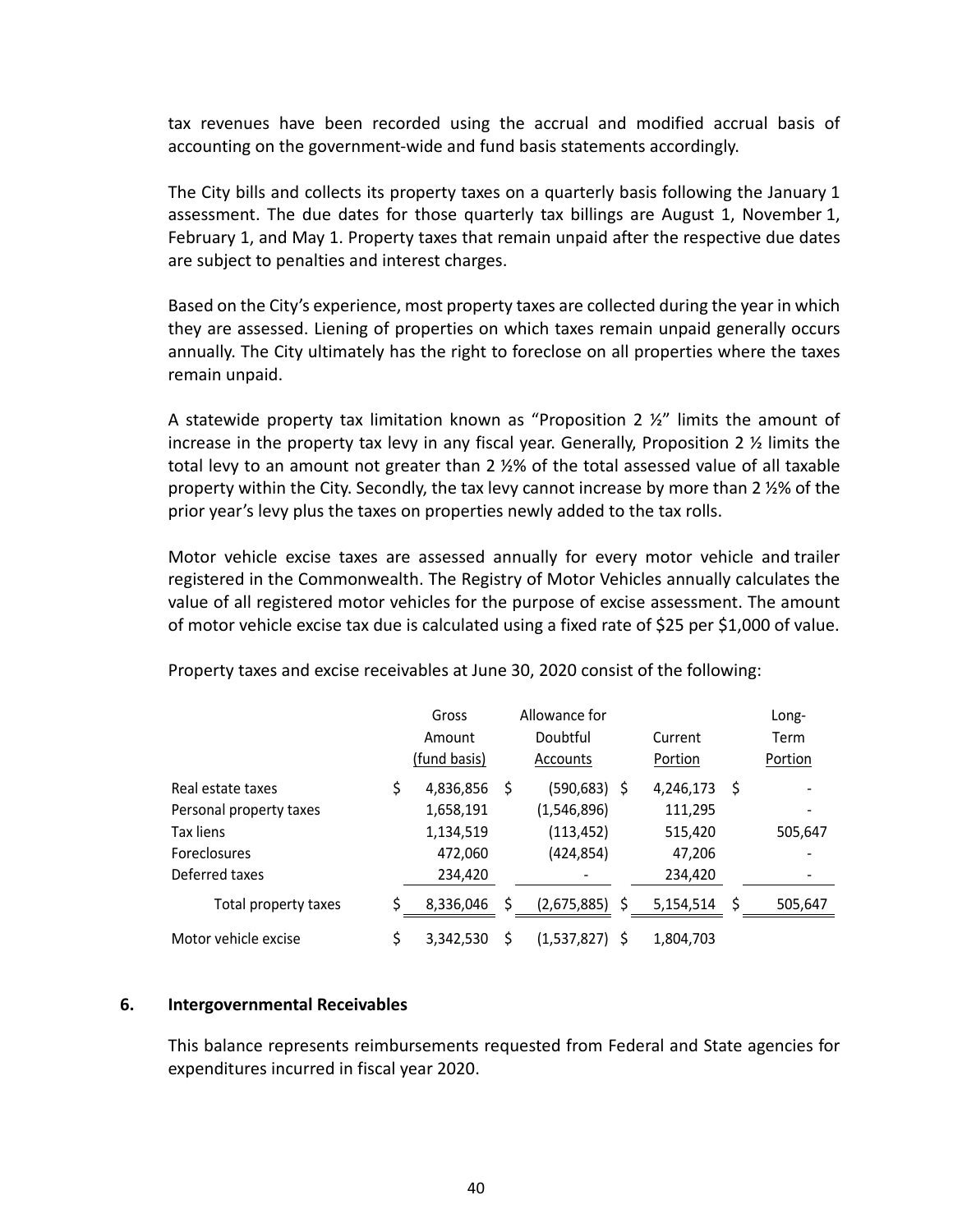### **7. Interfund Fund Accounts**

### *Receivables/Payables*

Although self‐balancing funds are maintained, most transactions flow through the general fund. In order to obtain accountability for each fund, interfund receivable and payable accounts must be utilized. The following is an analysis of the June 30, 2020 balances in interfund receivable and payable accounts:

|                              | Due From           | Due To             |
|------------------------------|--------------------|--------------------|
| Fund                         | <b>Other Funds</b> | <b>Other Funds</b> |
| <b>General Fund</b>          | 29,525             |                    |
| Nonmajor Governmental Funds: |                    |                    |
| Library trust fund           |                    | 29,525             |
| Total                        | 29,525             | 29,525             |

### *Transfers*

The City reports interfund transfers between various funds. Most transfers result from budgetary or statutory actions, whereby funds are moved to accomplish various expenditure purposes. The following is an analysis of interfund transfers made in fiscal year 2020:

| Governmental Funds                  | Transfers In | <b>Transfers Out</b> |
|-------------------------------------|--------------|----------------------|
| <b>General Fund</b>                 | \$<br>91,033 | \$                   |
| <b>Nonmajor Governmental Funds:</b> |              |                      |
| <b>Special Revenue Funds:</b>       |              |                      |
| Insurance losses fund               |              | 5,870                |
| Precinct officers fund              |              | 10,200               |
| Bond premium fund                   |              | 74,963               |
| <b>FEMA</b>                         |              | 633,434              |
| <b>Subtotal Nonmajor Funds</b>      |              | 724,467              |
| <b>Proprietary Funds</b>            |              |                      |
| Marina Enterprise Fund              | 633,434      |                      |
| Total                               | 724,467      | 724,467              |

Of the transfers into the general fund, \$5,870, from the insurance losses fund was to fund vehicle repairs and \$74,963, from the bond premium fund was used to fund the purchase of equipment. The \$10,200 transfer into the general fund from the precinct officers fund was to fund election related overtime and other election activities. The \$633,434 transfer into the marina enterprise fund was FEMA funding previously received to fund storm damage sustained at the marina.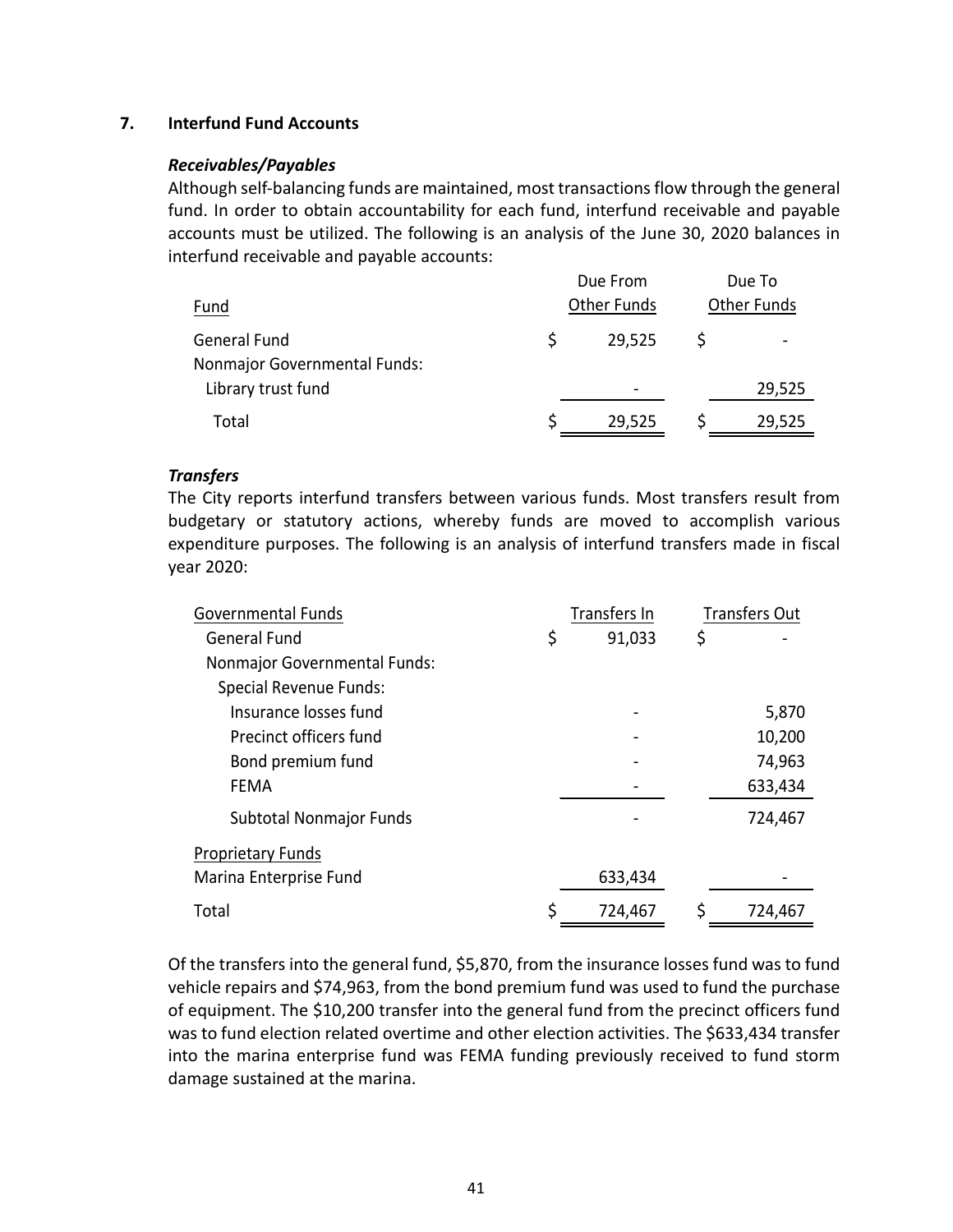# **8. Capital Assets**

Capital asset activity for the year ended June 30, 2020 was as follows:

|                                                                                                                                                  |     | Beginning<br>Balance                                             | <u>Increases</u>                                          | <u>Decreases</u>         |    | Ending<br>Balance                                            |
|--------------------------------------------------------------------------------------------------------------------------------------------------|-----|------------------------------------------------------------------|-----------------------------------------------------------|--------------------------|----|--------------------------------------------------------------|
| <b>Governmental Activities</b>                                                                                                                   |     |                                                                  |                                                           |                          |    |                                                              |
| Capital assets, being depreciated:<br>Buildings and improvements<br>Machinery, equipment, and furnishings<br>Land improvements<br>Infrastructure | \$  | 366,417,055<br>45,276,389<br>10,026,350<br>33,989,514            | \$<br>12,941,987<br>4,575,769<br>1,300,606<br>1,012,358   | \$<br>(60, 186)          | Ś  | 379,359,042<br>49,791,972<br>11,326,956<br>35,001,872        |
| Total capital assets, being depreciated                                                                                                          |     | 455,709,308                                                      | 19,830,720                                                | (60, 186)                |    | 475,479,842                                                  |
| Less accumulated depreciation for:<br>Buildings and improvements<br>Machinery, equipment, and furnishings<br>Land improvements<br>Infrastructure |     | (141, 847, 468)<br>(30,551,084)<br>(3,936,410)<br>(16, 723, 421) | (8,053,404)<br>(3, 141, 403)<br>(427, 861)<br>(1,276,910) | 60,186<br>$\frac{1}{2}$  |    | (149,900,872)<br>(33,632,301)<br>(4,364,271)<br>(18,000,331) |
| Total accumulated depreciation                                                                                                                   |     | (193,058,383)                                                    | (12,899,578)                                              | 60,186                   |    | (205,897,775)                                                |
| Total capital assets, being depreciated, net                                                                                                     |     | 262,650,925                                                      | 6,931,142                                                 |                          |    | 269,582,067                                                  |
| Capital assets, not being depreciated:<br>Land                                                                                                   |     | 10,051,834                                                       |                                                           |                          |    | 10,051,834                                                   |
| Total capital assets, not being depreciated                                                                                                      |     | 10,051,834                                                       |                                                           |                          |    | 10,051,834                                                   |
| Governmental activities capital assets, net                                                                                                      | \$. | 272,702,759                                                      | \$<br>$6,931,142$ \$                                      |                          | \$ | 279,633,901                                                  |
|                                                                                                                                                  |     | Beginning<br>Balance                                             | Increases                                                 | Decreases                |    | Ending<br><b>Balance</b>                                     |
| <b>Business-Type Activities</b>                                                                                                                  |     |                                                                  |                                                           |                          |    |                                                              |
| Capital assets, being depreciated:<br>Buildings and improvements<br>Machinery, equipment, and furnishings<br>Land improvements<br>Infrastructure | \$  | 2,075,483<br>434,355<br>37,908<br>1,851,418                      | \$<br>1,308,622                                           | \$                       | \$ | 2,075,483<br>434,355<br>37,908<br>3,160,040                  |
| Total capital assets, being depreciated                                                                                                          |     | 4,399,164                                                        | 1,308,622                                                 |                          |    | 5,707,786                                                    |
| Less accumulated depreciation for:<br>Buildings and improvements<br>Machinery, equipment, and furnishings<br>Land improvements<br>Infrastructure |     | (996, 482)<br>(425, 495)<br>(37,908)<br>(1, 123, 517)            | (41, 946)<br>(5,907)<br>(158, 791)                        |                          |    | (1,038,428)<br>(431, 402)<br>(37,908)<br>(1, 282, 308)       |
| Total accumulated depreciation                                                                                                                   |     | (2,583,402)                                                      | (206, 644)                                                |                          |    | (2,790,046)                                                  |
| Total capital assets, being depreciated, net                                                                                                     |     | 1,815,762                                                        | 1,101,978                                                 | $\overline{\phantom{a}}$ |    | 2,917,740                                                    |
| Business-type activities capital assets, net                                                                                                     | \$  | 1,815,762                                                        | \$<br>1,101,978                                           | \$                       | \$ | 2,917,740                                                    |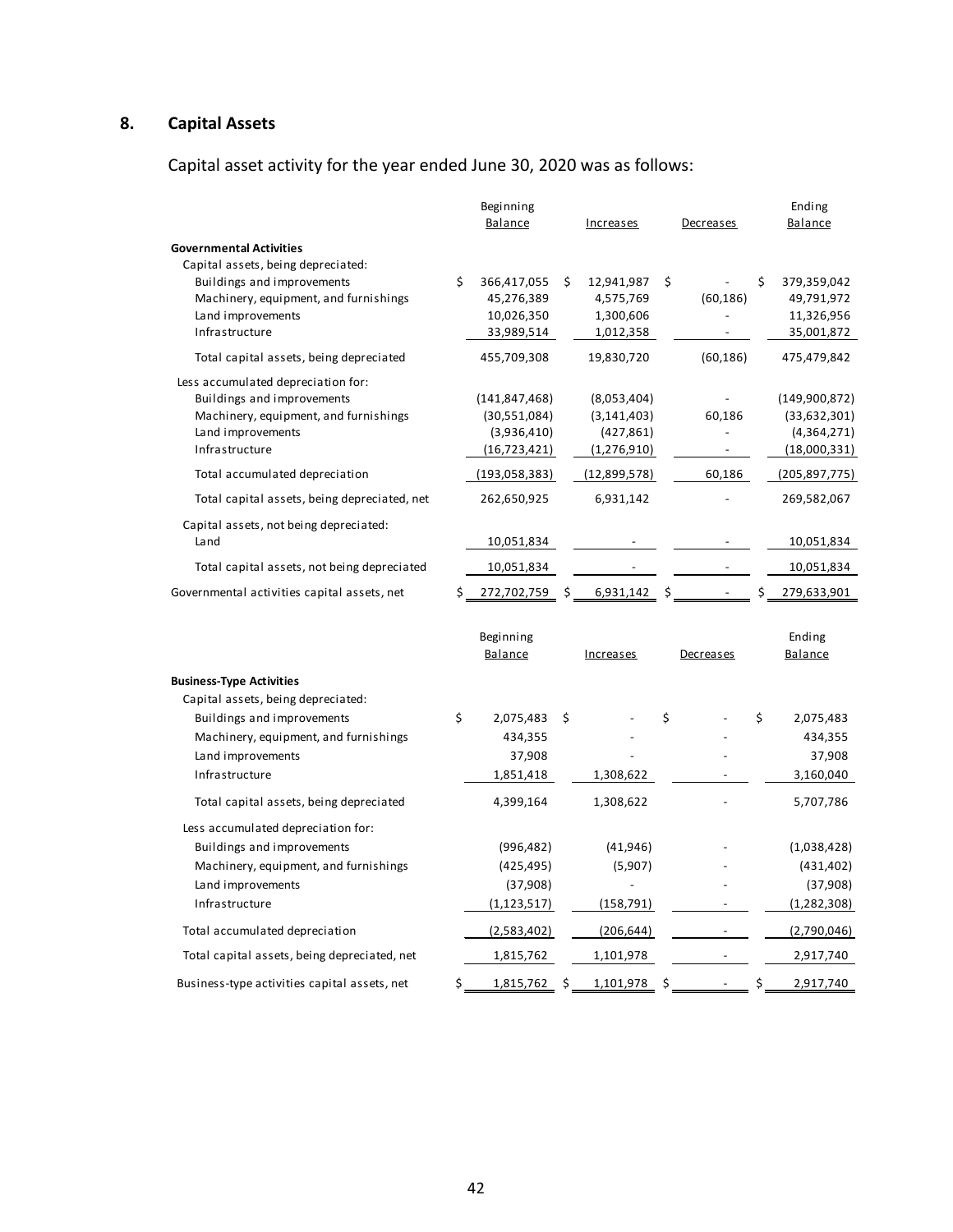| <b>Governmental Activities</b>  |    |            |
|---------------------------------|----|------------|
| General government              | \$ | 2,794,021  |
| Public safety                   |    | 1,163,102  |
| Education                       |    | 6,926,689  |
| Public works                    |    | 1,603,374  |
| Culture and recreation          |    | 412,392    |
| Total governmental activities   |    | 12,899,578 |
|                                 |    |            |
| <b>Business-Type Activities</b> |    |            |
| Marina                          | S  | 206.644    |

Depreciation expense was charged to functions of the City as follows:

### **9. Other Assets**

Other assets represent working deposits which are held by the City's health insurance and workers compensation insurance providers.

### **10. Deferred Outflows of Resources**

Deferred outflows of resources represent the consumption of net position by the City that is applicable to future reporting periods. Deferred outflows of resources have a positive effect on net position, similar to assets. Deferred outflows of resources related to pensions and OPEB, in accordance with GASB Statements No. 68 and 75, are more fully discussed in the corresponding pension and OPEB notes.

### **11. Warrants Payable**

Warrants payable represent fiscal year 2020 expenses/expenditures paid by July 15, 2020.

#### **12. Accrued Payroll**

Accrued payroll represents payroll related to fiscal year 2020 due to employees at year end.

#### **13. Accrued Liabilities**

Accrued liabilities represent accrued interest, accrued health claims payable, and other expenses/expenditures related to fiscal year 2020 paid subsequent to July 15, 2020.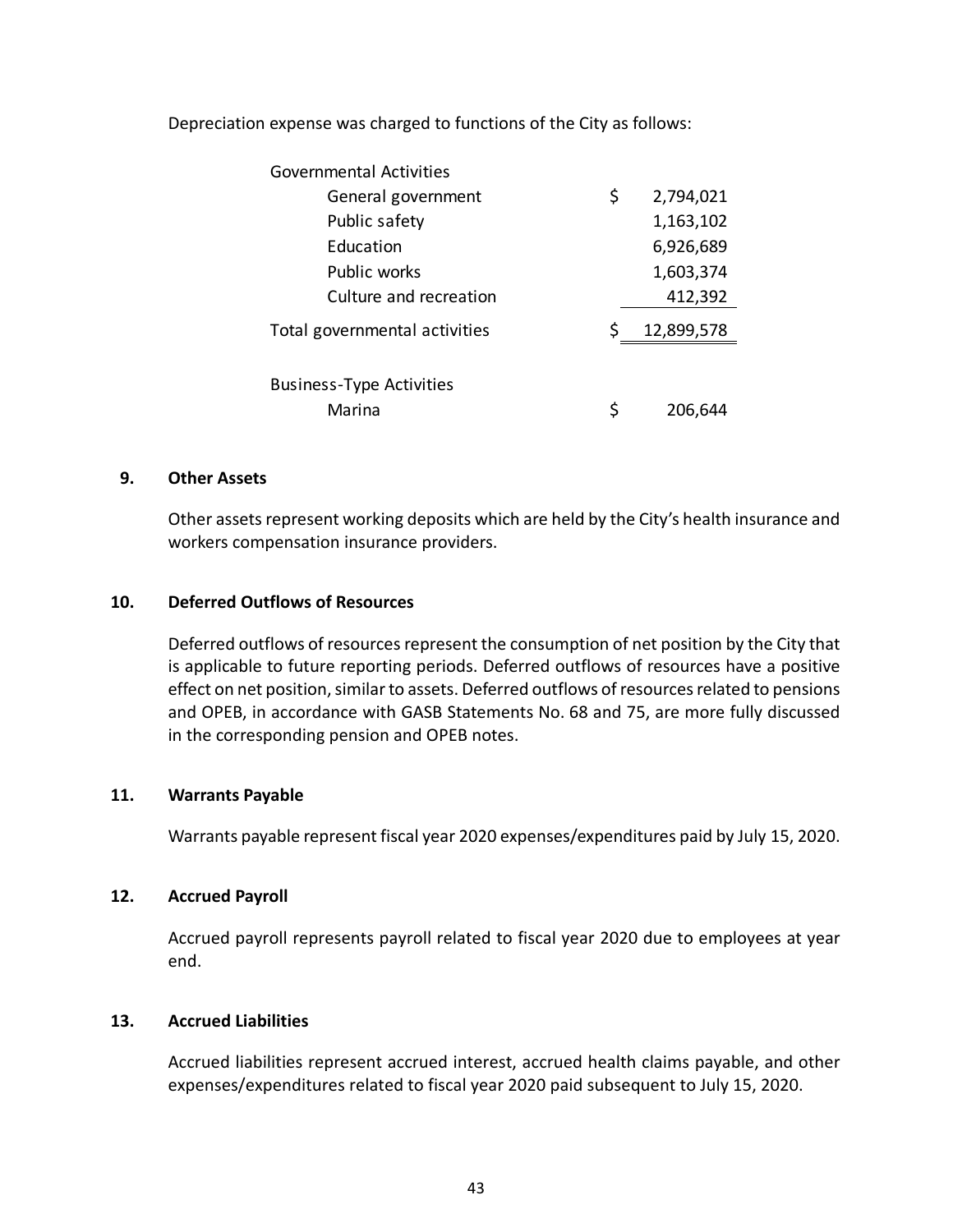### **14. Tax Refunds Payable**

This balance consists of an estimate of refunds due to property taxpayers for potential abatements. These cases are currently pending with the State Appellate Tax Board.

### **15. Notes Payable**

The following summarizes activity in notes payable during fiscal year 2020:

|                                                   | Interest | Date of      | Date of       | <b>Beginning</b> |      | New           |                        | End of    |
|---------------------------------------------------|----------|--------------|---------------|------------------|------|---------------|------------------------|-----------|
| Purpose                                           | Rate     | <b>Issue</b> | Maturity      | of Year          |      | <b>Issues</b> | Maturities             | Year      |
| <b>Governmental Activities</b>                    |          |              |               |                  |      |               |                        |           |
| Flax Pond Playground Irrigation                   | 2.25%    | 12/13/19     | $12/11/20$ \$ | 27,000           | - \$ | 27,000 \$     | $(27,000)$ \$          | 27,000    |
| Gowdy Park Drainage Improvements                  | 2.25%    | 12/13/19     | 12/11/20      | 108,000          |      | 108,000       | (108,000)              | 108,000   |
| Lynn Woods Playground Equipment                   | 2.25%    | 12/13/19     | 12/11/20      | 25,000           |      | 25,000        | (25,000)               | 25,000    |
| Sheridan Street Playground Equipment              | 2.25%    | 12/13/19     | 12/11/20      | 20,000           |      | 20,000        | (20,000)               | 20,000    |
| Keaney Park Court Repair                          | 2.25%    | 12/13/19     | 12/11/20      | 50,000           |      | 50,000        | (50,000)               | 50,000    |
| Williams Ave. Playground Equipment                | 2.25%    | 12/13/19     | 12/11/20      | 45,000           |      | 45,000        | (45,000)               | 45,000    |
| Goldfish Pond Park Masonry & Repairs              | 2.25%    | 12/13/19     | 12/11/20      | 45,000           |      | 45,000        | (45,000)               | 45,000    |
| Kiley Playground                                  | 2.25%    | 12/13/19     | 12/11/20      | 25,000           |      | 25,000        | (25,000)               | 25,000    |
| Frey Park Field Light Replacement                 | 2.25%    | 12/13/19     | 12/11/20      | 116,000          |      | 116,000       | (116,000)              | 116,000   |
| Warren Street Playground Equipment                | 2.25%    | 12/13/19     | 12/11/20      | 120,000          |      | 120,000       | (120,000)              | 120,000   |
| <b>Bennett Street Playground</b>                  | 2.25%    | 12/13/19     | 12/11/20      | 50,000           |      | 50,000        | (50,000)               | 50,000    |
| Marian Street Garden Court Resurfacing            | 2.25%    | 12/13/19     | 12/11/20      | 8,000            |      | 8,000         | (8,000)                | 8,000     |
| High Rock Reservation Restoration                 | 2.25%    | 12/13/19     | 12/11/20      | 50,000           |      | 50,000        | (50,000)               | 50,000    |
| Angel Island (Broad St.) Historical Trough Repair | 2.25%    | 12/13/19     | 12/11/20      | 50,000           |      | 50,000        | (50,000)               | 50,000    |
| <b>Fraser Field Canopy Repairs</b>                | 2.25%    | 12/13/19     | 12/11/20      | 235,000          |      | 235,000       | (235,000)              | 235,000   |
| Lynnfield Street Fire Station Renovations         | 2.25%    | 12/13/19     | 12/11/20      | 58,000           |      | 58,000        | (58,000)               | 58,000    |
| Fayette Street Fire Station Renovation            | 2.25%    | 12/13/19     | 12/11/20      | 47,000           |      | 47,000        | (47,000)               | 47,000    |
| West Lynn Fire Station Design                     | 2.25%    | 12/13/19     | 12/11/20      | 105,000          |      | 105,000       | (105,000)              | 105,000   |
| Hollingsworth St. Fire Station Renovations        | 2.25%    | 12/13/19     | 12/11/20      | 58,000           |      | 58,000        | (58,000)               | 58,000    |
| Western Ave. Fire Station Renovations             | 2.25%    | 12/13/19     | 12/11/20      | 70,000           |      | 70,000        | (70,000)               | 70,000    |
| Classical High School Boiler Room                 | 2.25%    | 12/13/19     | 12/11/20      | 530,000          |      | 530,000       | (530,000)              | 530,000   |
| Brickett School Boiler                            | 2.25%    | 12/13/19     | 12/11/20      | 328,000          |      | 328,000       | (328,000)              | 328,000   |
| City Hall Boiler                                  | 2.25%    | 12/13/19     | 12/11/20      | 350,000          |      | 350,000       | (350,000)              | 350,000   |
| City Hall Exterior Masonry Repairs                | 2.25%    | 12/13/19     | 12/11/20      | 105,000          |      | 105,000       | (105,000)              | 105,000   |
| DPW Fire Alarm System Replacement                 | 2.25%    | 12/13/19     | 12/11/20      | 175,000          |      | 175,000       | (175,000)              | 175,000   |
| DPW Storage Building Repair                       | 2.25%    | 12/13/19     | 12/11/20      | 200,000          |      | 200,000       | (200,000)              | 200,000   |
| Hood Elementary Roof & Windows Replacement        | 2.25%    | 12/13/19     | 12/11/20      | 3,000,000        |      | 3,000,000     | (3,000,000)            | 3,000,000 |
| LED Streetlight Conversion                        | 2.25%    | 12/13/19     | 12/11/20      | 2,350,000        |      | 2,350,000     | (2,350,000)            | 2,350,000 |
| Total governmental activities                     |          |              |               | \$8,350,000      | S    | 8,350,000     | \$ (8,350,000) \$      | 8,350,000 |
| <b>Business-Type Activities</b>                   |          |              |               |                  |      |               |                        |           |
| Seaport Marina Dock Repair                        | 2.25%    | 12/13/19     | $12/11/20$ \$ | 1,000,000        | \$   | 1,000,000     | \$<br>$(1,000,000)$ \$ | 1,000,000 |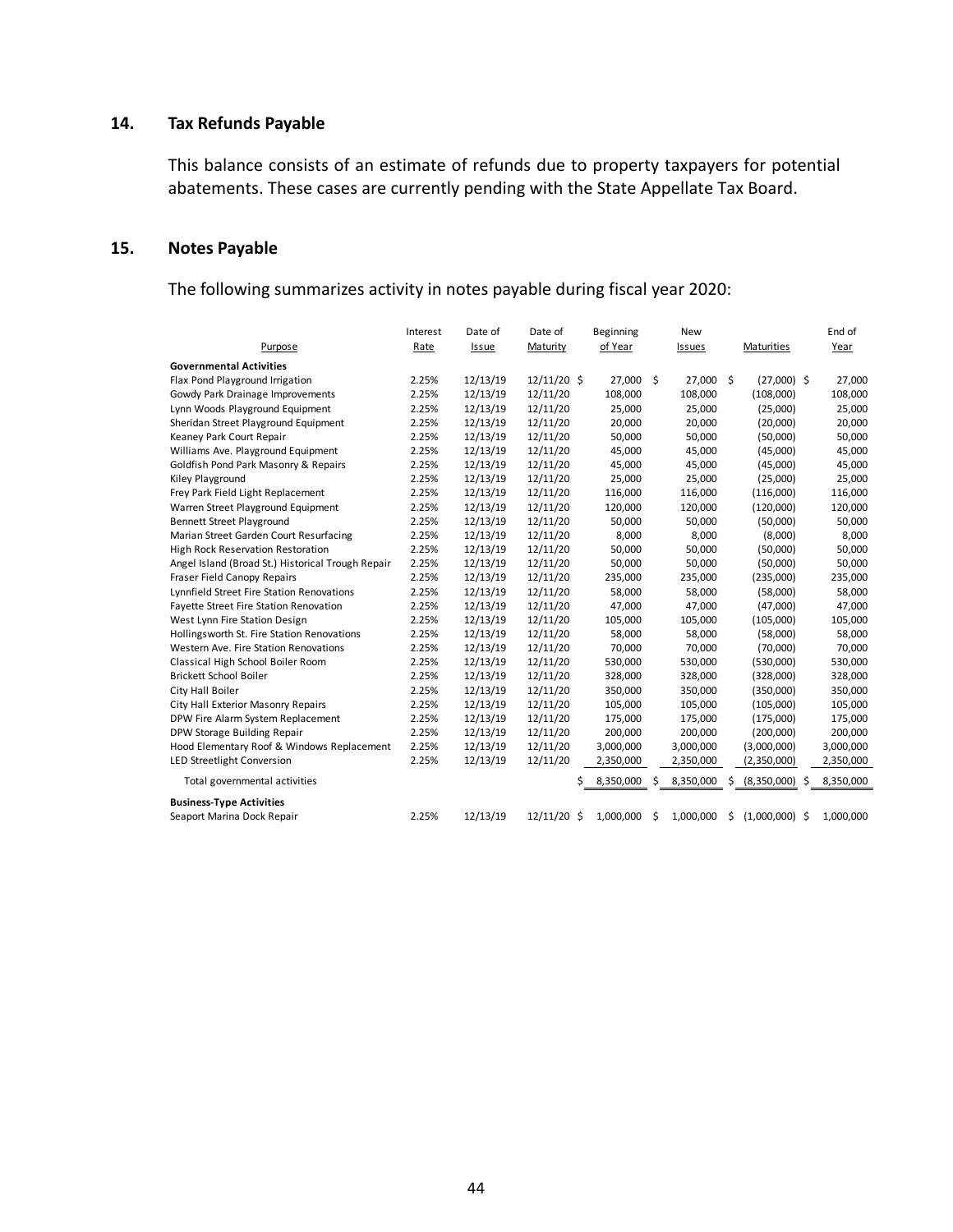## **16. Capital Lease Obligations**

The City is the lessee of certain equipment under capital leases expiring in various years through 2030. Future minimum lease payments under the capital leases consisted of the following as of June 30, 2020:

|             | Present Value of |                 |                 |
|-------------|------------------|-----------------|-----------------|
|             | of Minimum       |                 | Total           |
| Fiscal      | Lease            | Interest        | Lease           |
| <u>Year</u> | <b>Payments</b>  | <b>Payments</b> | Payments        |
| 2021        | \$<br>988,414    | \$<br>249,261   | \$<br>1,237,675 |
| 2022        | 845,491          | 214,969         | 1,060,460       |
| 2023        | 858,675          | 189,529         | 1,048,204       |
| 2024        | 850,195          | 163,946         | 1,014,141       |
| 2025        | 874,467          | 139,674         | 1,014,141       |
| 2026        | 899,438          | 114,703         | 1,014,141       |
| 2027        | 925,129          | 89,012          | 1,014,141       |
| 2028        | 951,558          | 62,582          | 1,014,140       |
| 2029        | 626,449          | 37,709          | 664,158         |
| 2030        | 645,025          | 19,132          | 664,157         |
| Total       | \$<br>8,464,841  | \$<br>1,280,517 | \$<br>9,745,358 |

The following is an analysis for the leased assets included in capital assets at June 30, 2020:

|                                     |              | Governmental  |
|-------------------------------------|--------------|---------------|
|                                     |              | Activities    |
| Machinery, vehicles, and equipment  |              | 12,619,479    |
| Less: accumulated depreciation      |              | (3, 251, 148) |
| Equipment under capital leases, net | <sub>S</sub> | 9,368,331     |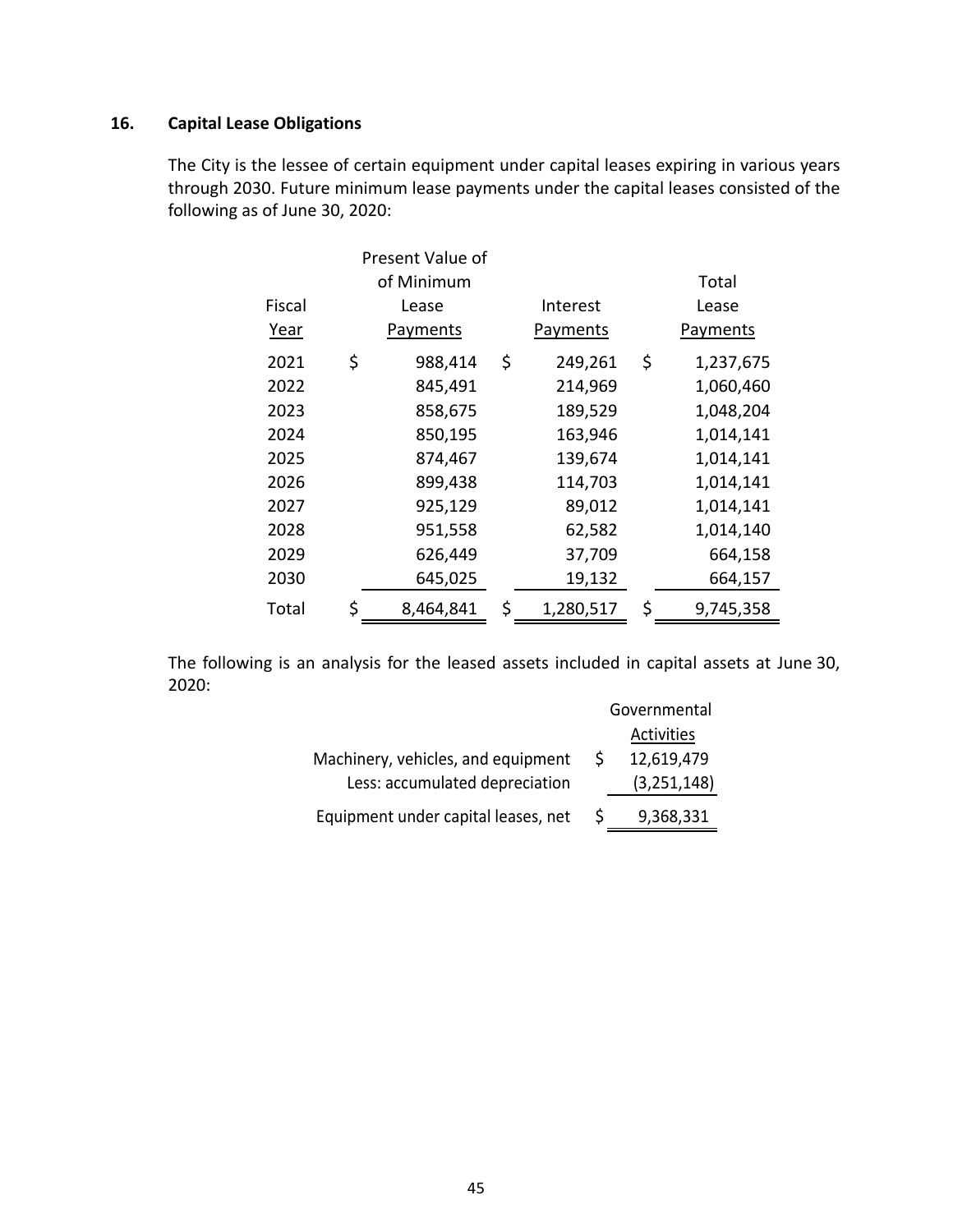### **17. Long‐Term Debt**

#### **Long‐Term Debt Supporting Activities**

The City issues general obligation bonds and direct placements to provide funds for the acquisition and construction of major capital facilities. General obligation bonds have been issued for governmental and direct placements have been issued for business-type activities. General obligation bonds and direct placements currently outstanding are as follows:

| <b>Governmental Activities</b>       |                   |                 | Amount           |
|--------------------------------------|-------------------|-----------------|------------------|
|                                      | Serial            |                 | Outstanding      |
|                                      | <b>Maturities</b> | Interest        | as of            |
| <b>General Obligation Bonds</b>      | <b>Through</b>    | $Rate(s)$ %     | 6/30/20          |
| Public offerings:                    |                   |                 |                  |
| Police station refunding             | 09/01/20          | $2.00 - 3.00\%$ | \$<br>130,000    |
| Police station refunding             | 09/01/24          | $2.00 - 4.00\%$ | 3,310,000        |
| Police station refunding             | 09/01/25          | $2.00 - 4.00\%$ | 770,000          |
| General obligation bonds             | 06/01/26          | $2.25 - 3.90\%$ | 600,000          |
| Building remodeling refunding        | 09/01/27          | 5.00%           | 3,274,000        |
| Pine Grove Cemetery refunding        | 09/01/27          | 5.00%           | 393,000          |
| General obligation bonds             | 06/01/28          | $2.00 - 3.00\%$ | 1,130,000        |
| General obligation deficit financing | 09/01/28          | 2.00%           | 7,815,000        |
| Power lines                          | 09/01/28          | $2.00 - 4.00\%$ | 1,720,000        |
| Classical High School refunding      | 09/01/28          | 5.00%           | 1,663,000        |
| General obligation deficit financing | 09/01/29          | 2.00%           | 4,037,000        |
| Heavy equipment                      | 09/01/34          | $2.00 - 5.00\%$ | 2,250,000        |
| General obligation school bond       | 09/01/38          | $2.00 - 5.00\%$ | 8,215,000        |
| Marshall Middle School               | 06/01/39          | $3.00 - 5.00\%$ | 27,085,000       |
| Total governmental activities        |                   |                 | \$<br>62,392,000 |
|                                      |                   |                 |                  |
| <b>Business-Type Activities</b>      |                   |                 | Amount           |
|                                      | Serial            |                 | Outstanding      |
|                                      | <b>Maturities</b> | Interest        | as of            |
| Direct Placements                    | <b>Through</b>    | $Rate(s)$ %     | 6/30/20          |
| Marina                               | 02/01/14*         | 7.00%           | \$<br>929,675    |
| Marina                               | 04/14/26          | 4.50%           | 102,343          |
| Total business-type activities       |                   |                 | \$<br>1,032,018  |

\*Principal and interest payments have not been made on this loan since fiscal year 2010. The date noted above was the original maturity date. The City does not consider themselves to be in default, as they have requested repayment assistance from NOAA, per the loan agreement, and have yet to hear back.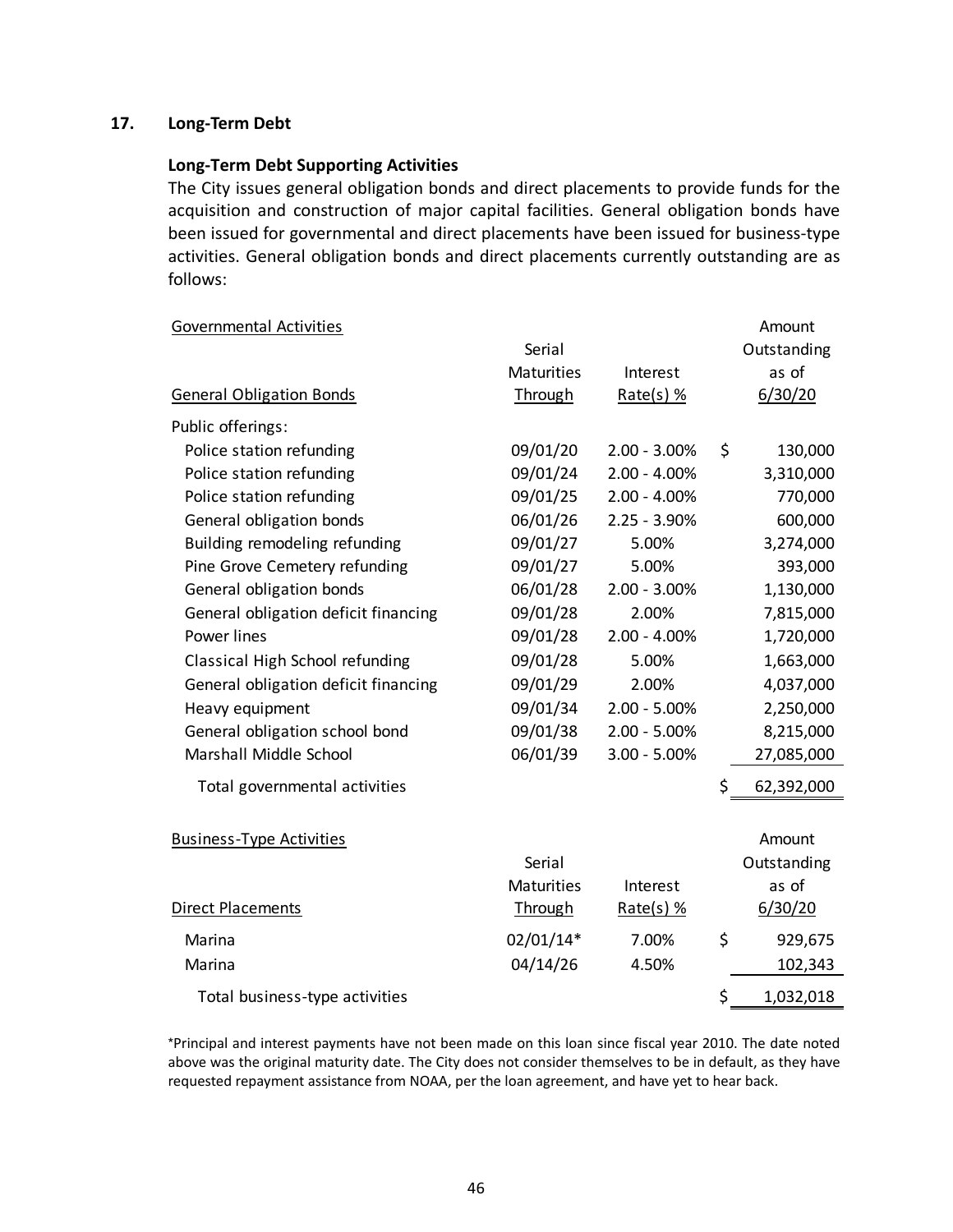### *Future Debt Service*

The annual payments to retire all general obligation long-term debt outstanding as of June 30, 2020 are as follows:

|              |    | Bonds - Public Offerings |    |            |  |  |  |  |  |
|--------------|----|--------------------------|----|------------|--|--|--|--|--|
| Governmental |    | Principal                |    | Interest   |  |  |  |  |  |
| 2021         | \$ | 4,885,000                | \$ | 2,223,674  |  |  |  |  |  |
| 2022         |    | 4,865,000                |    | 2,015,168  |  |  |  |  |  |
| 2023         |    | 4,980,000                |    | 1,822,721  |  |  |  |  |  |
| 2024         |    | 5,050,000                |    | 1,616,384  |  |  |  |  |  |
| 2025         |    | 4,655,000                |    | 1,415,609  |  |  |  |  |  |
| 2026         |    | 4,515,000                |    | 1,236,237  |  |  |  |  |  |
| 2027         |    | 4,135,000                |    | 1,074,965  |  |  |  |  |  |
| 2028         |    | 4,095,000                |    | 950,909    |  |  |  |  |  |
| 2029         |    | 2,777,000                |    | 836,778    |  |  |  |  |  |
| 2030         |    | 1,985,000                |    | 759,906    |  |  |  |  |  |
| 2031 - 2035  |    | 10,940,000               |    | 2,809,119  |  |  |  |  |  |
| 2036 - 2039  |    | 9,510,000                |    | 878,753    |  |  |  |  |  |
| Total        | Ś  | 62,392,000               | Ś  | 17,640,223 |  |  |  |  |  |

|                      |    | <b>Bonds - Direct Placements</b> |    |          |  |  |  |  |  |  |
|----------------------|----|----------------------------------|----|----------|--|--|--|--|--|--|
| <b>Business-Type</b> |    | Principal                        |    | Interest |  |  |  |  |  |  |
| 2021                 | \$ | 15,716                           | \$ | 4,284    |  |  |  |  |  |  |
| 2022                 |    | 16,438                           |    | 3,562    |  |  |  |  |  |  |
| 2023                 |    | 17,193                           |    | 2,807    |  |  |  |  |  |  |
| 2024                 |    | 17,983                           |    | 2,017    |  |  |  |  |  |  |
| 2025                 |    | 18,809                           |    | 1,191    |  |  |  |  |  |  |
| 2026                 |    | 16,204                           |    | 334      |  |  |  |  |  |  |
| Total                |    | 102,343                          |    | 14,195   |  |  |  |  |  |  |
| NOAA <sup>(1)</sup>  |    | 929,675                          |    |          |  |  |  |  |  |  |
| Total                | Ś  | 1,032,018                        | \$ | 14,195   |  |  |  |  |  |  |

 $(1)$  The City does not consider themselves to be in default as they have requested repayment assistance from NOAA, per the loan agreement and have yet to hear back.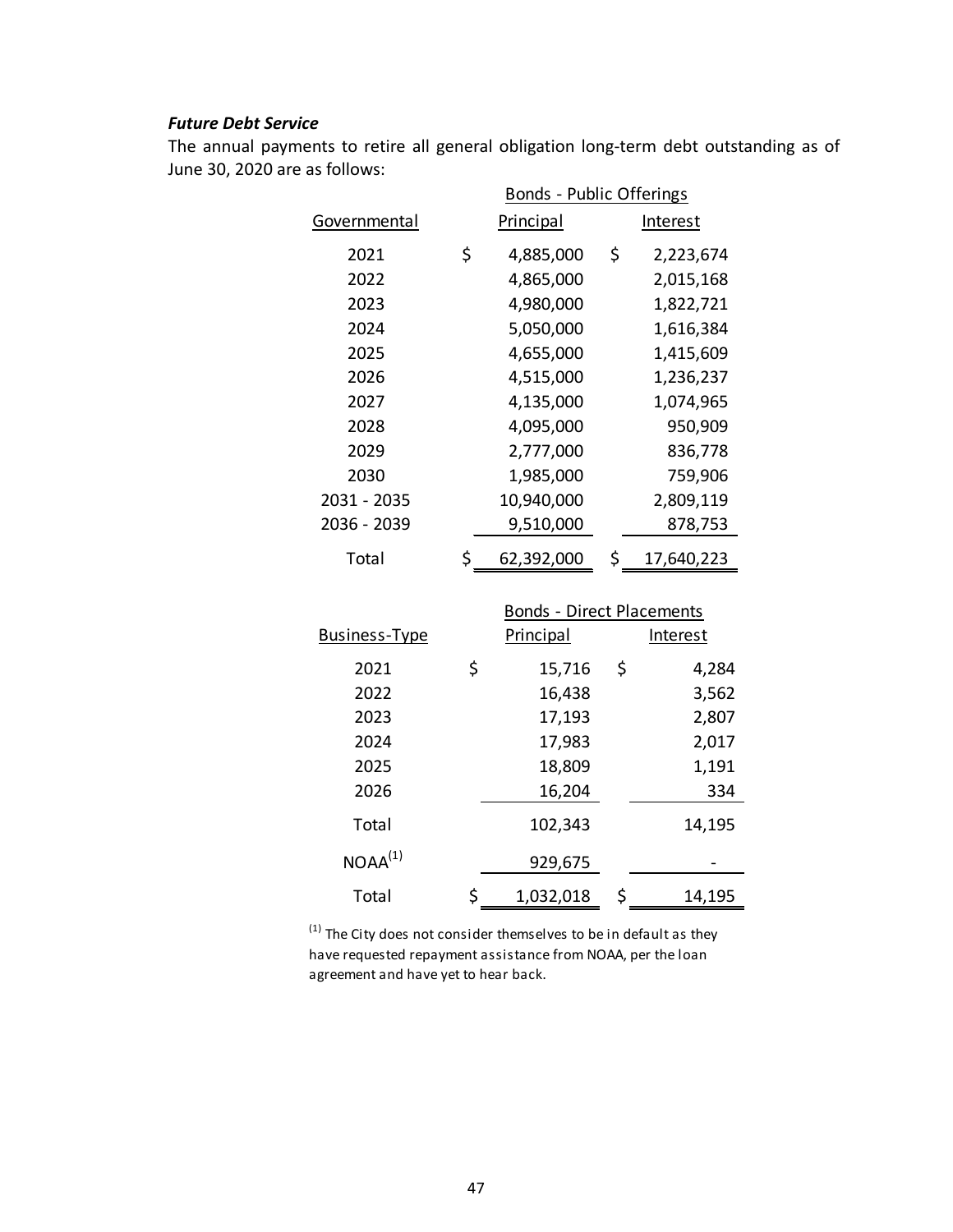### *Changes in General Long‐Term Liabilities*

During the year ended June 30, 2020, the following changes occurred in long-term liabilities:

|                                 |    |                |    |             |    |                  |    |                |    | Less             |   | Equals      |
|---------------------------------|----|----------------|----|-------------|----|------------------|----|----------------|----|------------------|---|-------------|
|                                 |    | Beginning      |    |             |    |                  |    | Ending         |    | Current          |   | Long-Term   |
|                                 |    | <b>Balance</b> |    | Additions   |    | Reductions       |    | <b>Balance</b> |    | Portion          |   | Portion     |
| <b>Governmental Activities</b>  |    |                |    |             |    |                  |    |                |    |                  |   |             |
| Bonds payable:                  |    |                |    |             |    |                  |    |                |    |                  |   |             |
| Public offerings                | Ś. | 52,775,000     | Ś. | 7,580,000   | Ś. | $(9,815,000)$ \$ |    | 50,540,000     |    | $(3,600,000)$ \$ |   | 46,940,000  |
| Deficit notes payable           |    | 13,170,000     |    |             |    | (1,318,000)      |    | 11,852,000     |    | (1,285,000)      |   | 10,567,000  |
| Unamortized bond premium        |    | 1,640,150      |    | 1,064,257   |    | (134,419)        |    | 2,569,988      |    | (238,629)        |   | 2,331,359   |
| Subtotal                        |    | 67,585,150     |    | 8,644,257   |    | (11, 267, 419)   |    | 64,961,988     |    | (5, 123, 629)    |   | 59,838,359  |
| Net pension liability           |    | 283,808,000    |    |             |    | (16, 537, 000)   |    | 267,271,000    |    |                  |   | 267,271,000 |
| <b>Total OPEB liability</b>     |    | 561,091,169    |    |             |    | (40,404,078)     |    | 520,687,091    |    | -                |   | 520,687,091 |
| Compensated absences            |    | 2,602,801      |    | 459,655     |    |                  |    | 3,062,456      |    | (306, 246)       |   | 2,756,210   |
| Capital leases                  |    | 9,812,738      |    |             |    | (1,347,897)      |    | 8,464,841      |    | (988, 414)       |   | 7,476,427   |
| Workers compensation            |    | 975,648        |    | 73,786      |    |                  |    | 1,049,434      |    | (104,943)        |   | 944,491     |
| Total                           | Ś. | 925,875,506    |    | \$9,177,698 | S. | (69, 556, 394)   | Ŝ. | 865,496,810    | S. | (6,523,232)      | s | 858,973,578 |
| <b>Business-Type Activities</b> |    |                |    |             |    |                  |    |                |    |                  |   |             |
| Bonds payable:                  |    |                |    |             |    |                  |    |                |    |                  |   |             |
| <b>Direct Placements</b>        | Ś. | 1,047,044      | \$ |             | Ś. | (15,026) \$      |    | 1,032,018      | s  | $(15,716)$ \$    |   | 1,016,302   |

#### *Bond Authorizations*

Long-term debt authorizations which have not been issued or rescinded as of June 30, 2020 are as follows:

| Date Authorized   | Purpose                             | Amount      |
|-------------------|-------------------------------------|-------------|
| May 1998          | School construction                 | 94,500,000  |
| September 2013    | Marshall Middle School construction | 8,275,555   |
| June 2018         | Hood Elementary roof & windows      | 411,841     |
| <b>April 2019</b> | LVTI Annex design and replacement   | 4,237,788   |
|                   | Total                               | 107,425,184 |

### *Long‐Term Debt Supporting Governmental and Business‐Type Activities*

Bonds and loans issued by the City for various municipal projects are approved by City Council and repaid with revenues recorded in the general fund and user fees recorded in enterprise funds. All other long‐term debt is repaid from the funds that the cost relates to, primarily the general fund and enterprise fund.

#### *Advance and Current Refundings*

#### *Current Year*

On January 30, 2020 the City issued general obligation bonds in the amount of \$5,330,000 with an interest rate of 5.0% to advance refund \$5,980,000 of term bonds with interest rates ranging from 4.2% to 5.0%. The term bonds mature on March 1, 2029 and are callable on March 1, 2020. The general obligation bonds were issued at 1.3% and, after paying issuance costs of \$61,038, the net proceeds were \$6,053,045. The net proceeds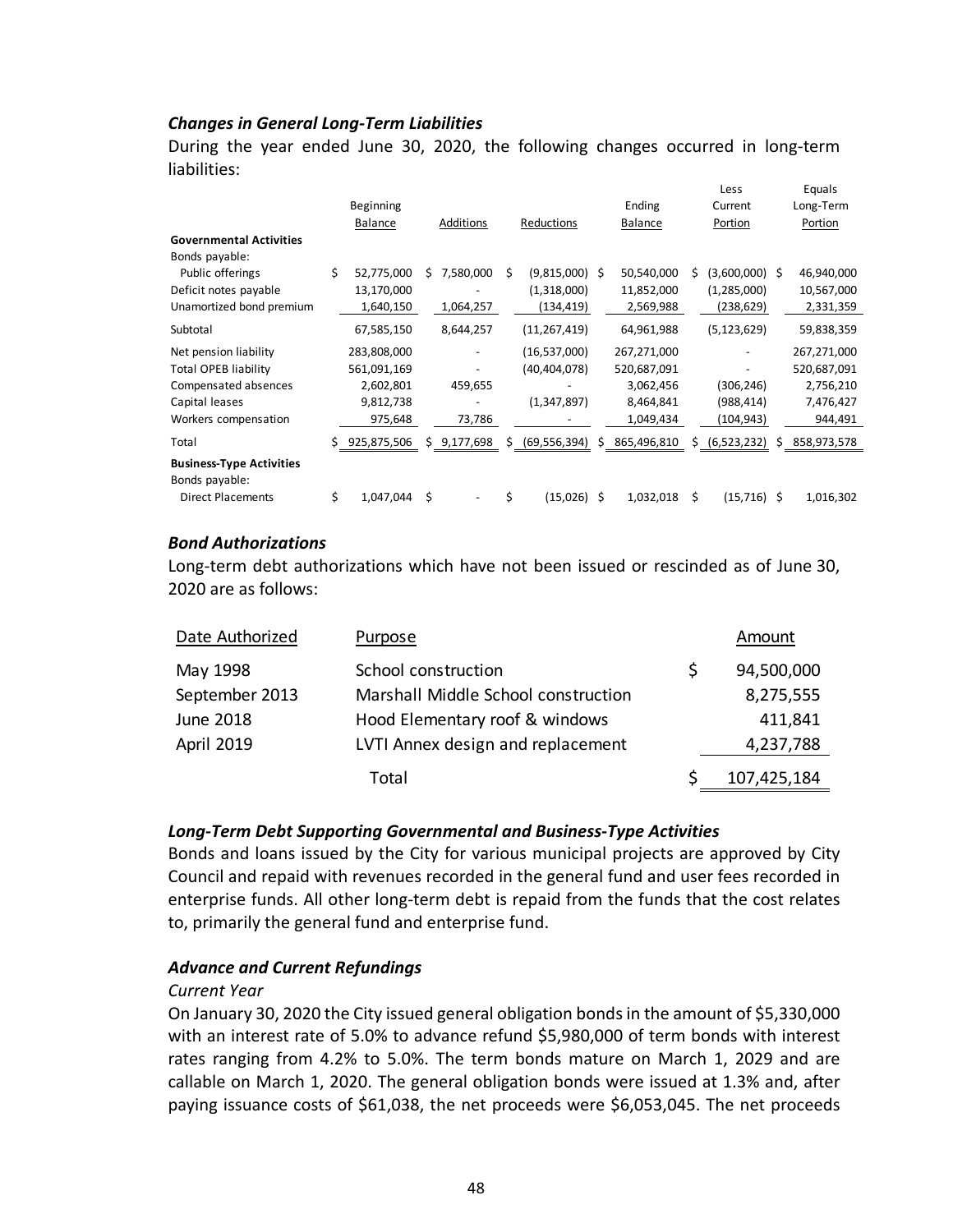from the issuance of the general obligation bonds were used to purchase U.S. government securities and those securities were deposited in an irrevocable trust with an escrow agent to provide debt service payments until the term bonds are called on March 1, 2020. The advance refunding met the requirements of an in‐substance debt defeasance and the term bonds were removed from the City's financial statements.

As a result of the advance refunding, the City reduced its total debt service cash flow requirements by \$650,000, which resulted in an economic gain (difference between the present value of the debt service payments on the old and new debt) of \$547,241.

There was no defeased debt still outstanding at June 30, 2020.

### **18. Deferred Inflows of Resources**

Deferred inflows of resources refer to the acquisition of net position by the City that are applicable to future reporting periods. Deferred inflows of resources have a negative effect on net position, similar to liabilities. Deferred inflows of resources related to pension and OPEB, in accordance with GASB Statement No. 68, *Accounting and Financial Reporting for Pensions – an amendment of GASB Statement No. 27* and GASB Statement No. 75, *Accounting and Financial Reporting for Postemployment Benefits Other Than Pensions* will be recognized as decreases in the respective expense in future years and is more fully described In the corresponding pension and OPEB notes. *Unavailable revenues* are reported in the governmental funds balance sheet in connection with receivables for which revenues are not considered available to liquidate liabilities of the current year.

|                            | Governmental Funds |                        |              |           |    |            |  |  |  |
|----------------------------|--------------------|------------------------|--------------|-----------|----|------------|--|--|--|
|                            |                    | General<br><b>Fund</b> | <b>Total</b> |           |    |            |  |  |  |
| Unavailable revenues       |                    |                        |              |           |    |            |  |  |  |
| Property taxes             | \$                 | 7,109,701              | \$           |           | \$ | 7,109,701  |  |  |  |
| <b>Excises</b>             |                    | 3,342,528              |              |           |    | 3,342,528  |  |  |  |
| Departmental and other     |                    | 784,048                |              |           |    | 784,048    |  |  |  |
| Loans                      |                    |                        |              | 2,597,814 |    | 2,597,814  |  |  |  |
| User fees                  |                    | 264,531                |              |           |    | 264,531    |  |  |  |
| Total unavailable revenues | S                  | 11,500,808             | \$           | 2,597,814 |    | 14,098,622 |  |  |  |

The following is a summary of unavailable revenue balances as of June 30, 2020:

*Taxes collected in advance* are reported in the governmental funds balance sheet and the statement of net position in connection with fiscal year 2021 tax revenues that were received in fiscal year 2020.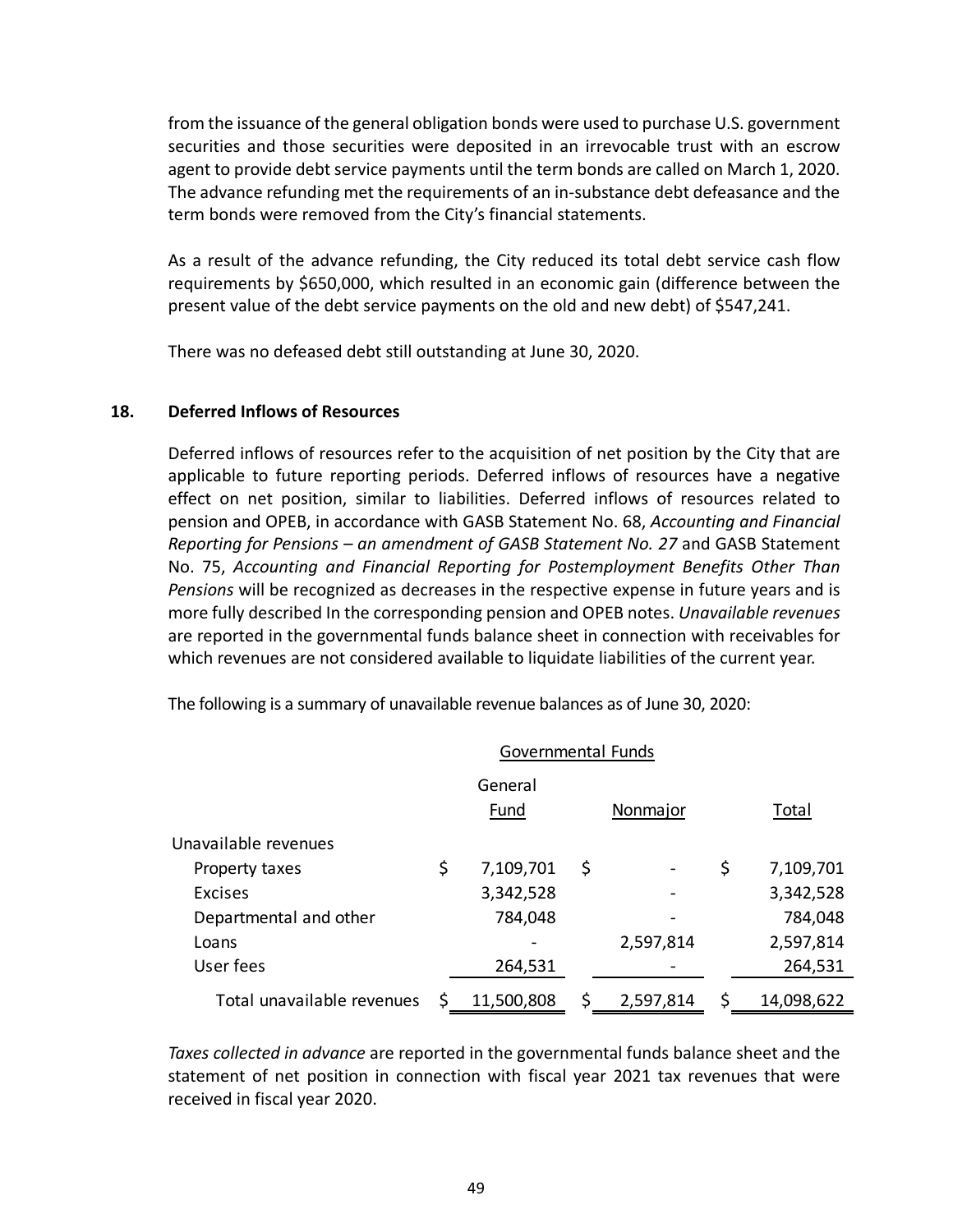### **19. Governmental Funds ‐ Balances**

Fund balances are segregated to account for resources that are either not available for expenditure in the future or are legally set aside for a specific future use.

The City implemented *GASB Statement No. 54, Fund Balance Reporting and Governmental Fund Type Definitions* (GASB 54)*,* which enhances the usefulness of fund balance information by providing clearer fund balance classifications that can be more consistently applied and by clarifying existing governmental fund type definitions.

The following types of fund balances are reported at June 30, 2020:

### *Nonspendable*

Represents amounts that cannot be spent because they are either (a) not in spendable form or (b) legally or contractually required to be maintained intact. This fund balance classification includes general fund reserves for a NOAA Marina loan and permanent fund reserves for the principal portion of permanent trust funds.

### *Restricted*

Represents amounts that are restricted to specific purposes by constraints imposed by creditors, grantors, contributors, or laws or regulations of other governments, or constraints imposed by law through constitutional provisions or enabling legislation. This fund balance classification includes the fiscal stability fund required by special legislation, capital projects funded by bond issuances, various special revenue funds, and the income portion of permanent trust funds.

### *Committed*

Represents amounts that can only be used for specific purposes pursuant to constraints imposed by formal action of the City's highest level of decision‐making authority. This fund balance classification includes funds set aside by City Council vote for specific capital projects, capital stabilization funds and other special funds. A similar act is required to modify or rescind a commitment.

### *Assigned*

Represents amounts that are constrained by the City's intent to use these resources for a specific purpose. This fund balance classification includes general fund encumbrances that have been established by various City departments for the expenditure of current year budgetary financial resources upon vendor performance in the subsequent budgetary period. The City follows an informal policy that permits management to assign fund balance amounts to a specific purpose, although fund balance to be applied against a subsequent year's budget is voted by the City Council.

### *Unassigned*

Represents amounts that are available to be spent in future periods, general stabilization funds and deficit balances in capital projects and nonmajor governmental funds.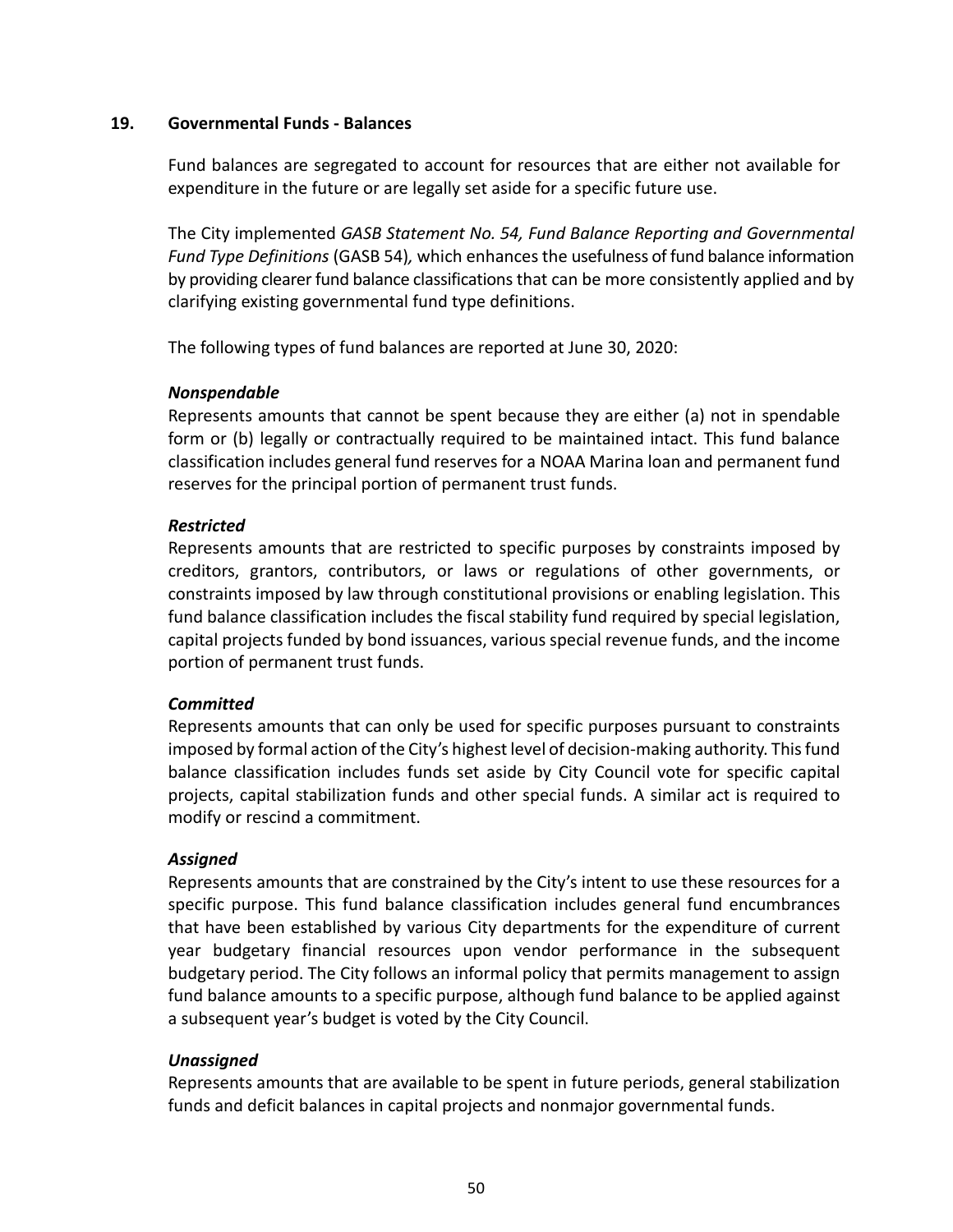#### *Stabilization Arrangements*

The City's stabilization accounts are authorized in accordance with Massachusetts General Law Chapter 40, section 5B. The creation of, appropriation into, and appropriation out of the stabilization accounts requires a vote of the City Council. Stabilization accounts are a component of committed and unassigned fund balance.

Following is a breakdown of the City's fund balances at June 30, 2020:

|                                                 | General       | Capital<br>Project | Revolving  | Nonmajor<br>Governmental | Total<br>Governmental |
|-------------------------------------------------|---------------|--------------------|------------|--------------------------|-----------------------|
|                                                 | Fund          | Funds              | Fund       | Funds                    | Funds                 |
| Nonspendable                                    |               |                    |            |                          |                       |
| NOAA Marina loan                                | \$<br>929,675 | \$                 | \$         | \$                       | \$<br>929,675         |
| Cemetery permanent funds                        |               |                    |            | 7,726,259                | 7,726,259             |
| Other permanent funds                           |               |                    |            | 475,127                  | 475,127               |
| <b>Total Nonspendable</b>                       | 929,675       |                    |            | 8,201,386                | 9,131,061             |
| <b>Restricted</b>                               |               |                    |            |                          |                       |
| Fiscal stability fund                           | 1,847,564     |                    |            |                          | 1,847,564             |
| School capital projects                         |               | 3,269,158          |            |                          | 3,269,158             |
| Various city capital projects                   |               | 2,166,109          |            |                          | 2,166,109             |
| Circuit breaker (special education)             |               |                    | 4,624,189  |                          | 4,624,189             |
| Other school miscellaneous grants               |               |                    |            |                          |                       |
| and contributions                               |               |                    | 1,004,617  |                          | 1,004,617             |
| Cable access                                    |               |                    | 1,278,005  |                          | 1,278,005             |
| Other miscellaneous grants and                  |               |                    |            |                          |                       |
| contributions                                   |               |                    | 854,621    |                          | 854,621               |
| Insurance refunds                               |               |                    | 990,010    |                          | 990,010               |
| Parking meter receipts                          |               |                    | 623,905    |                          | 623,905               |
| Parks and recreation                            |               |                    | 452,872    |                          | 452,872               |
| Memorial Auditorium                             |               |                    | 492,466    |                          | 492,466               |
| Sale of public property                         |               |                    | 356,507    |                          | 356,507               |
| Planning department                             |               |                    | 232,477    |                          | 232,477               |
| Other special revenue funds                     |               |                    | 491,741    |                          | 491,741               |
| School lunch                                    |               |                    |            | 3,372,333                | 3,372,333             |
| City state grants and contributions             |               |                    |            | 2,714,396                | 2,714,396             |
| Golf course                                     |               |                    |            | 820,160                  | 820,160               |
| Cemetery                                        |               |                    |            | 1,053,695                | 1,053,695             |
| Other school revolving                          |               |                    |            | 894,303                  | 894,303               |
| Expendable permanent funds                      |               |                    |            | 700,795                  | 700,795               |
| School state grants and contributions           |               |                    |            | 1,803,406                | 1,803,406             |
| City federal grants                             |               |                    |            | 676,373                  | 676,373               |
| Rental rehab program                            |               |                    |            | 361,315                  | 361,315               |
| Athletics                                       |               |                    |            | 311,982                  | 311,982               |
| School federal grants                           |               |                    |            | 84,047                   | 84,047                |
| <b>HOME Program</b>                             |               |                    |            | 279,019                  | 279,019               |
| Community development                           |               |                    |            | 212,141                  | 212,141               |
| <b>Total Restricted</b>                         | 1,847,564     | 5,435,267          | 11,401,410 | 13,283,965               | 31,968,206            |
| <b>Committed</b>                                |               |                    |            |                          |                       |
| Workers comp fund                               | 538,313       |                    |            |                          | 538,313               |
| Capital stabilization fund                      | 500,000       |                    |            |                          | 500,000               |
| Unemployment fund                               | 182,475       |                    |            |                          | 182,475               |
| Injured on duty fund                            | 106,957       |                    |            |                          | 106,957               |
| Road Repair Complete Streets                    | 520,000       |                    |            |                          | 520,000               |
| Road Repair Essex Street Corridor Feasibility   | 700,000       |                    |            |                          | 700,000               |
| Lease Buyout Agreements to own several vehicles | 304,000       |                    |            |                          | 304,000               |
| Police Radios                                   | 900,000       |                    |            |                          | 900,000               |
| 3 Police Cruisers                               | 176,000       |                    |            |                          | 176,000               |
| Planning Grant in collaboration                 | 70,000        |                    |            |                          | 70,000                |
| Wage stabilization fund                         | 206,500       |                    |            |                          | 206,500               |
| Hood school capital project                     |               | 658,632            |            |                          | 658,632               |
| Pickering Middle School capital project         |               | 378,973            |            |                          | 378,973               |
| Other city capital projects                     |               | 113,577            |            |                          | 113,577               |
| <b>Total Committed</b>                          | 4,204,245     | 1,151,182          |            | L.                       | 5,355,427             |

(continued)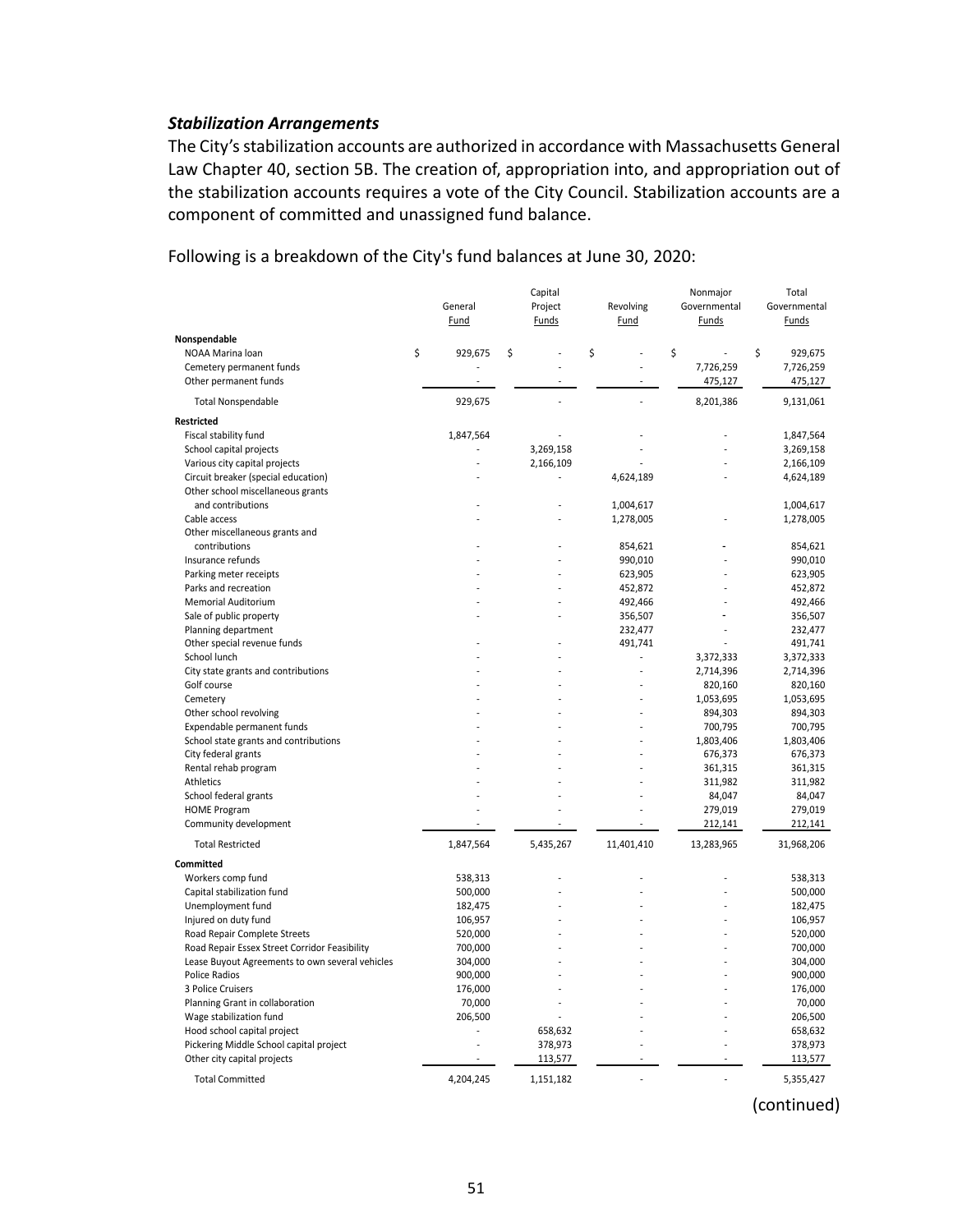### (continued)

|                              |                 | Capital         |                          | Nonmajor                 | Total           |
|------------------------------|-----------------|-----------------|--------------------------|--------------------------|-----------------|
|                              | General         | Project         | Revolving                | Governmental             | Governmental    |
|                              | <b>Fund</b>     | <b>Funds</b>    | <b>Fund</b>              | <b>Funds</b>             | <b>Funds</b>    |
| Assigned                     |                 |                 |                          |                          |                 |
| Encumbrances:                |                 |                 |                          |                          |                 |
| General government           | 656,625         |                 |                          |                          | 656,625         |
| Public safety                | 444,603         |                 |                          |                          | 444,603         |
| Education                    | 5,658,355       |                 |                          |                          | 5,658,355       |
| Public works                 | 442,899         |                 |                          |                          | 442,899         |
| Health and human services    | 171,956         |                 |                          | $\overline{\phantom{a}}$ | 171,956         |
| Culture and recreation       | 28,895          |                 | $\overline{\phantom{0}}$ | ٠                        | 28,895          |
| For next year's expenditures | 2,000,000       |                 |                          |                          | 2,000,000       |
| <b>Total Assigned</b>        | 9,403,333       |                 |                          |                          | 9,403,333       |
| Unassigned                   |                 |                 |                          |                          |                 |
| General fund                 | 23,703,734      |                 |                          |                          | 23,703,734      |
| General stabilization fund   | 1,000,000       |                 |                          |                          | 1,000,000       |
| Deficit balances             |                 | (7, 444, 236)   | (1,646)                  | (87, 639)                | (7,533,521)     |
| <b>Total Unassigned</b>      | 24,703,734      | (7,444,236)     | (1,646)                  | (87, 639)                | 17,170,213      |
| <b>Total Fund Balance</b>    | 41,088,551<br>s | (857, 787)<br>S | Ś<br>11,399,764          | 21,397,712<br>s          | 73,028,240<br>S |

#### **20. Retirement System**

The City follows the provisions of GASB Statement No. 68, *Accounting and Financial Reporting for Pensions – an amendment of GASB Statement No. 27*, with respect to the employees' retirement funds.

#### **Plan Description**

Substantially all employees of the City (except teachers and administrators under contract employed by the School Department) Lynn Housing Authority, and Lynn Water and Sewer Commission are members of the Lynn Contributory Retirement System (the System), a cost sharing, multiple employer public employee retirement system (PERS). Eligible employees must participate in the System. The pension plan provides pension benefits, deferred allowances, and death and disability benefits. Chapter 32 of the Massachusetts General Laws establishes the authority of the System, contribution percentages and benefits paid. The System Retirement Board does not have the authority to amend benefit provisions. Additional information is disclosed in the System's annual financial reports publicly available from the System located at 3 City Hall Square, Lynn, Massachusetts 01901.

### *Participants' Contributions*

Participants contribute a set percentage of their gross regular compensation annually. Employee contribution percentages are specified in Chapter 32 of the Massachusetts General Laws. The employee's individual contribution percentage is determined by their date of entry into the system. In addition, all employees hired on or after January 1, 1979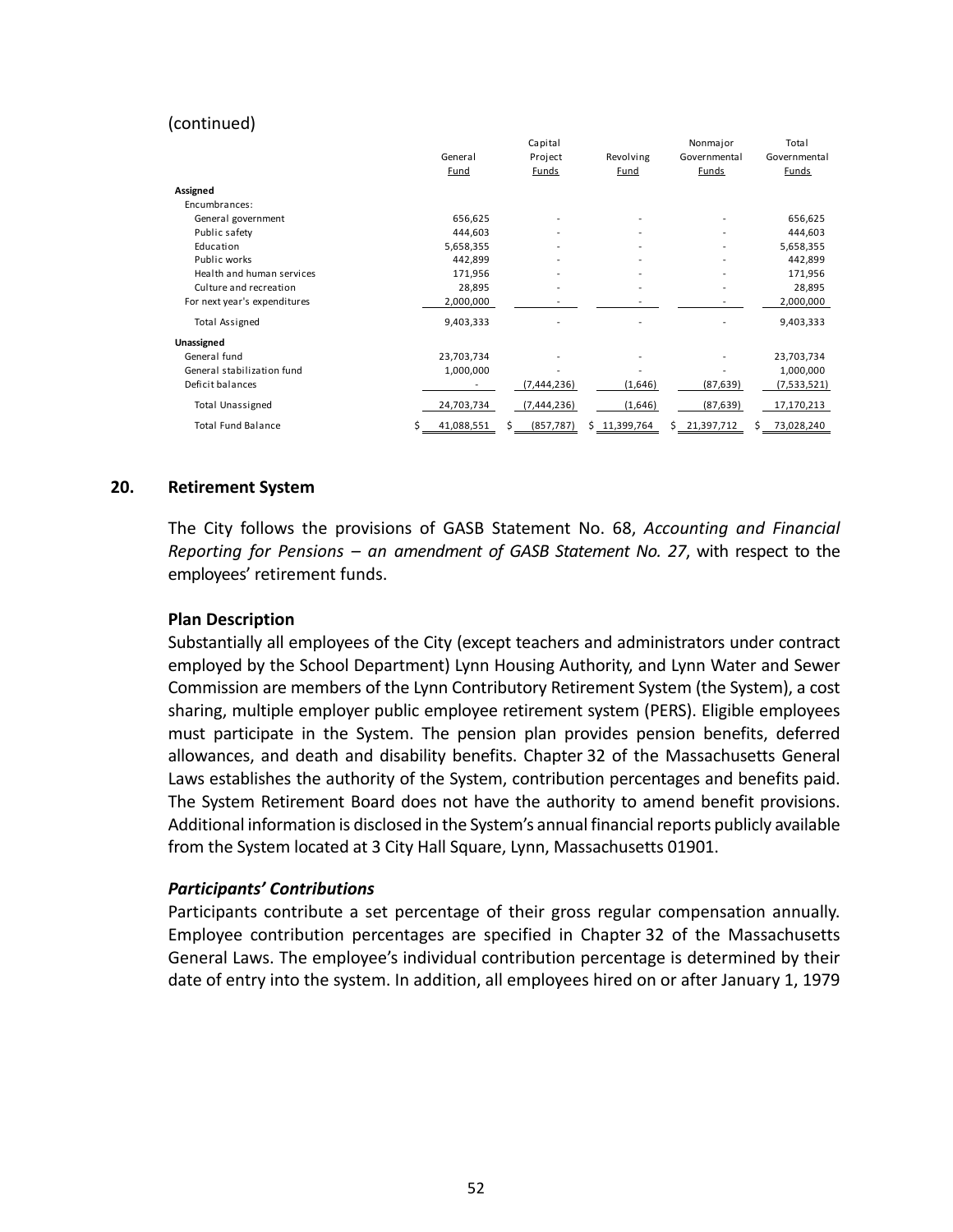contribute an additional 2% on all gross regular compensation over the rate of \$30,000 per year. The percentages are as follows:

| Before January 1, 1975              | 5.00% |
|-------------------------------------|-------|
| January 1, 1975 - December 31, 1983 | 7.00% |
| January 1, 1984 - June 30, 1996     | 8.00% |
| Beginning July 1, 1996 - present    | 9.00% |

For those members entering a Massachusetts System on or after April 2, 2012 in Group 1, the contribution rate will be reduced to 6% when at least 30 years of creditable service has been attained.

### *Participant Retirement Benefits*

A retirement allowance consists of two parts: an annuity and a pension. A member's accumulated total deductions and a portion of the interest they generate constitute the annuity. The difference between the total retirement allowance and the annuity is the pension. The average retirement benefit is approximately 80‐85% pension and 15‐20% annuity.

The System provides for retirement allowance benefits up to a maximum of 80% of a member's highest three‐year average annual rate of regular compensation for those hired prior to April 2, 2012 and the highest 5‐year average annual rate of regular compensation for those first becoming members of the Massachusetts System on or after that date. However, per Chapter 176 of the Acts of 2011, for members who retire on or after April 2, 2012, if in the 5 years of creditable service immediately preceding retirement, the difference in the annual rate of regular compensation between any 2 consecutive years exceeds 100 percent, the normal yearly amount of the retirement allowance shall be based on the average annual rate of regular compensation received by the member during the period of 5 consecutive years preceding retirement. Benefit payments are based upon a member's age, length of creditable service, level of compensation, and group classification.

There are four classes of membership in the retirement system, but one of these classes, Group 3, is made up exclusively of the Massachusetts State Police. The other three classes are as follows:

- Group 1 General employees, including clerical, administrative, technical, and all other employees not otherwise classified.
- Group 2 Certain specified hazardous duty positions.
- Group 4 Police officers, firefighters, and other specified hazardous positions.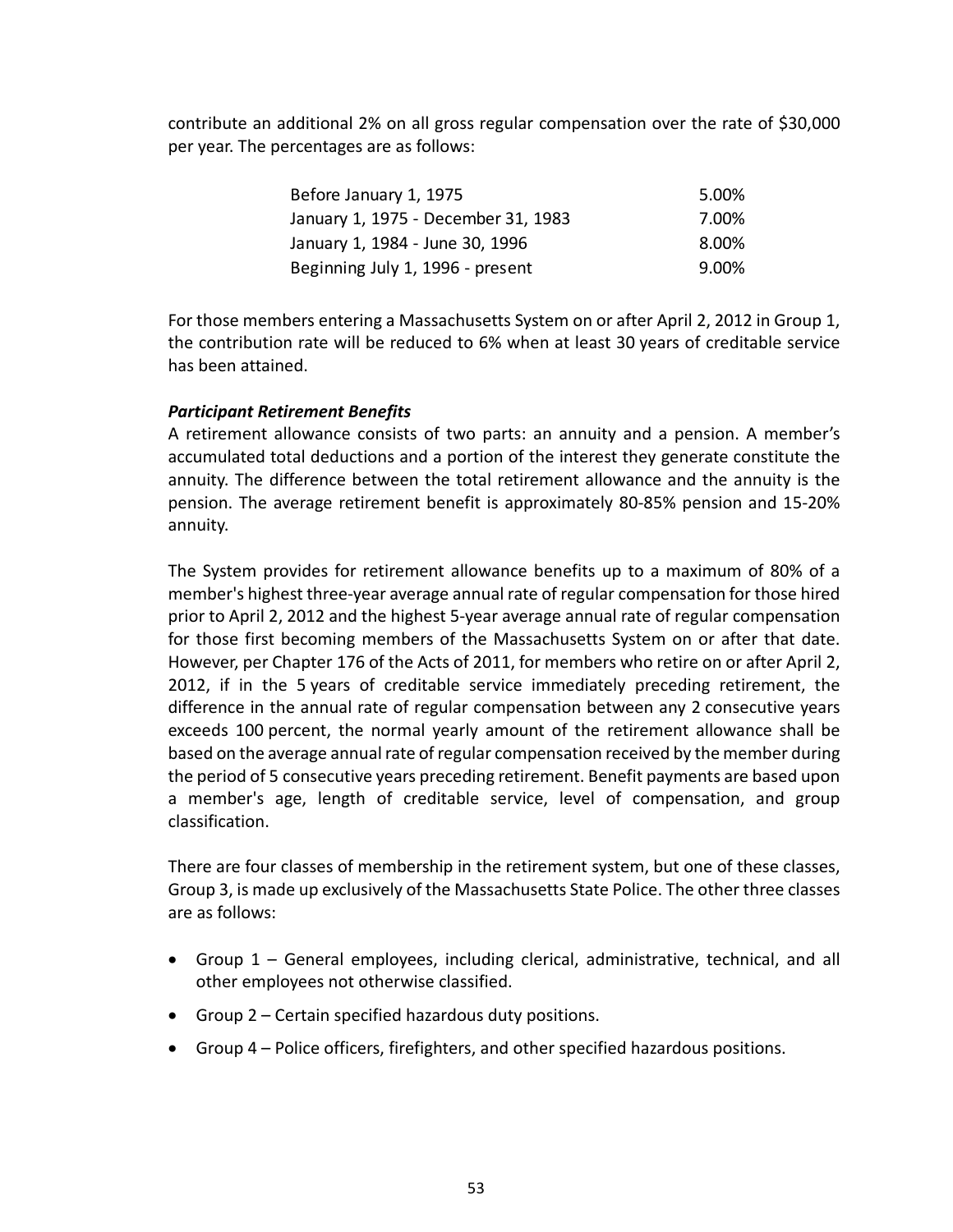A retirement allowance may be received at any age, upon attaining 20 years of service. The plan also provides for retirement at age 55 if the participant was a member prior to January 1, 1978, with no minimum vesting requirements. If the participant was a member on or after January 1, 1978 and a member of Groups 1 or 2, then a retirement allowance may be received if the participant (1) has at least 10 years of creditable service, (2) is age 55, (3) voluntarily left City employment on or after that date, and (4) left accumulated annuity deductions in the fund. Members of Group 4 have no minimum vesting requirements, however, must be at least age 55. Groups 2 and 4 require that participants perform the duties of the Group position for at least 12 months immediately prior to retirement. A participant who became a member on or after April 2, 2012 is eligible for a retirement allowance upon 10 years creditable service and reaching ages 60 or 55 for Groups 1 and 2, respectively.

### *Methods of Payment*

A member may elect to receive his or her retirement allowance in one of three forms of payment as follows:

- Option A Total annual allowance, payable in monthly installments, commencing at retirement and terminating at the members death.
- Option B A reduced annual allowance, payable in monthly installments, commencing at retirement and terminating at the death of the member, provided however, that if the total amount of the annuity portion received by the member is less than the amount of his or her accumulated deductions, including interest, the difference or balance of his accumulated deductions will be paid in a lump sum to the retiree's beneficiary or beneficiaries of choice.
- Option C A reduced annual allowance, payable in monthly installments, commencing at retirement. At the death of the retired employee, 2/3 of the allowance is payable to the member's designated beneficiary (who may be the spouse, or former spouse who has not remarried, child, parent, sister, or brother of the employee) for the life of the beneficiary. For members who retired on or after January 12, 1988, if the beneficiary pre‐ deceases the retiree, the benefit payable increases (or "pops up" to Option A) based on the factor used to determine the Option C benefit at retirement. For members who retired prior to January 12, 1988, if the System has accepted Section 288 of Chapter 194 of the Acts of 1998 and the beneficiary pre-deceases the retiree, the benefit payable "pops up" to Option A in the same fashion. The Option C became available to accidental disability retirees on November 7, 1996.

### *Participant Refunds*

Employees who resign from service and who are not eligible to receive a retirement allowance are entitled to request a refund of their accumulated total deductions. Members voluntarily withdrawing with at least 10 years of service or involuntarily withdrawing, receive 100% of the regular interest that has accrued on those accumulated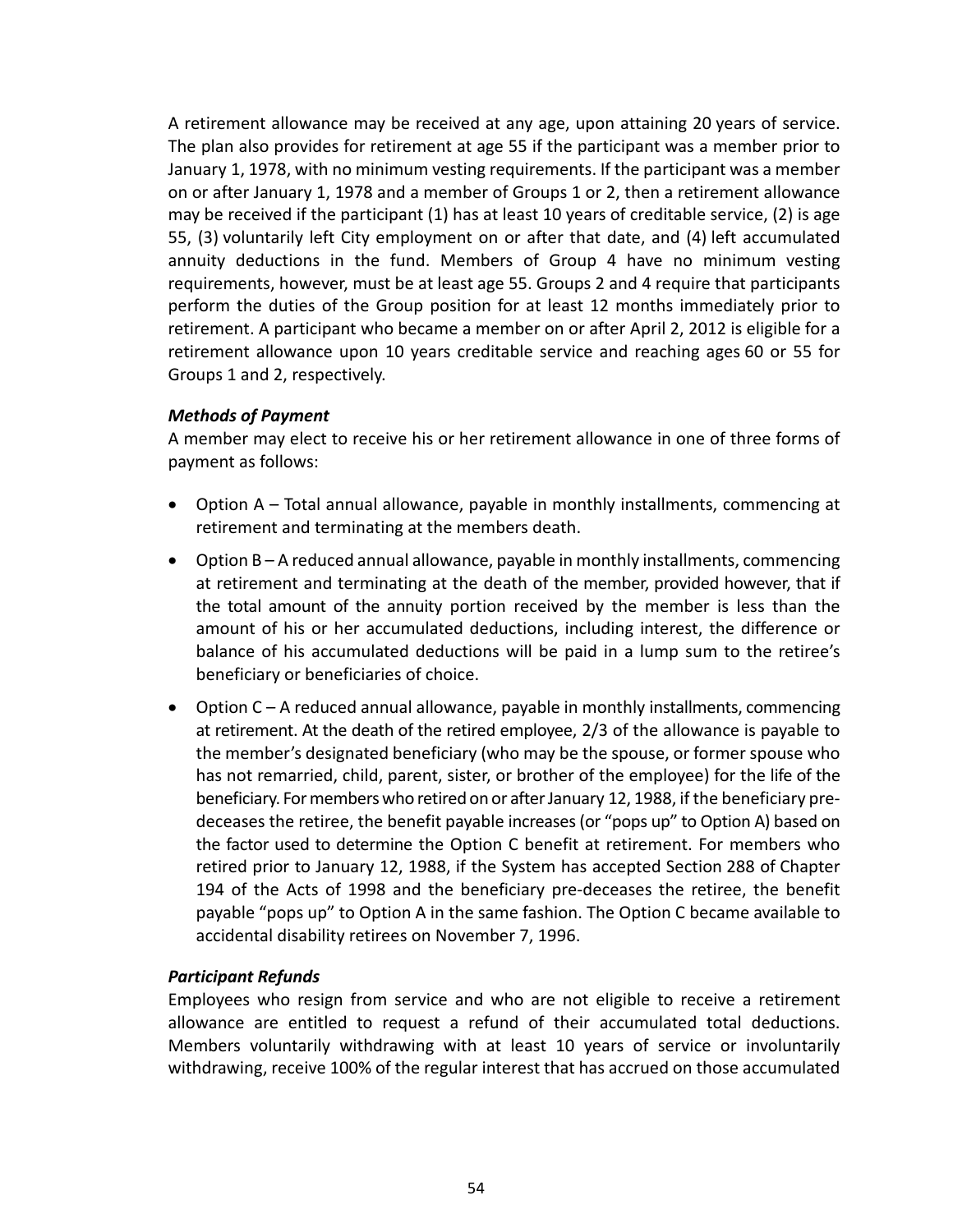total deductions. Members voluntarily withdrawing with less than 10 years of service get credited interest each year at a rate of 3%.

### *Employer Contributions*

Employers are required to contribute at actuarially determined rates as accepted by the Public Employee Retirement Administration Commission (PERAC).

The City's contribution to the System for the year ended June 30, 2020 was \$29,758,937, which was equal to its annual required contribution.

### *Summary of Significant Accounting Policies*

For purposes of measuring the net pension liability, deferred outflows of resources and deferred inflows of resources related to pensions, and pension expense, information about the fiduciary net position of the System and additions to/deductions from the System's fiduciary net position have been determined on the same basis as they are reported by System. For this purpose, benefit payments (including refunds of employee contributions) are recognized when due and payable in accordance with benefit terms. Investments are reported at fair value.

### **Pension Liabilities, Pension Expense, and Deferred Outflows of Resources and Deferred (Inflows) of Resources Related to Pensions**

At June 30, 2020, the City reported a liability of \$267,271,000 for its proportionate share of the net pension liability. The net pension liability was measured as of December 31, 2019, and the total pension liability used to calculate the net pension liability was determined by an actuarial valuation as of January 1, 2019, rolled forward to December 31, 2019. The City's proportion of the net pension liability was based on a projection of the City's long‐term share of contributions to the pension plan relative to the projected contributions of all participating employers, actuarially determined. At the most recent measurement date of June 30, 2020, the City's proportion was 88.26%, which was an increase of .45% from its proportion measured as of June 30, 2019.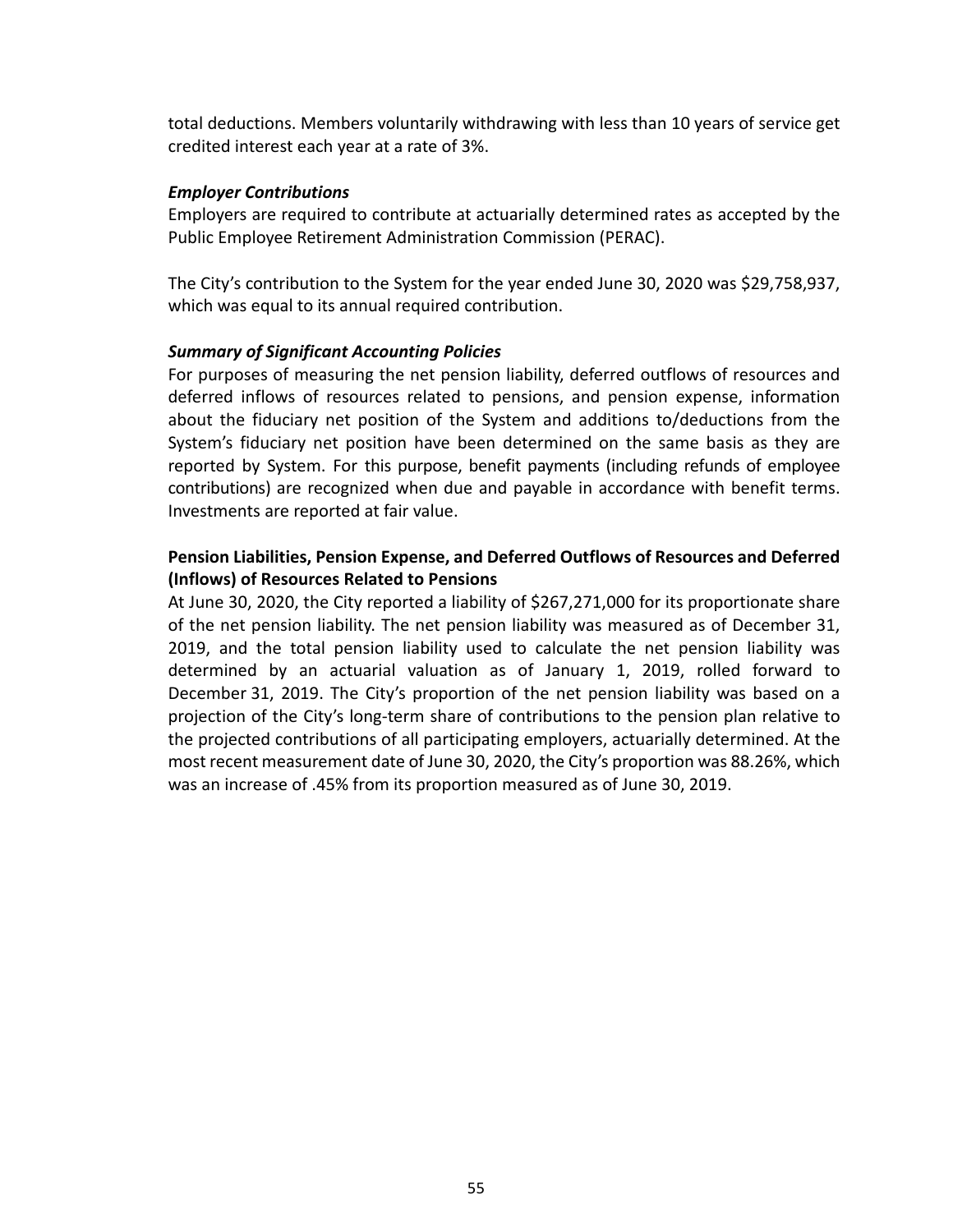For the year ended June 30, 2020, the City recognized pension expense, net of amortization of deferred amounts from changes in proportion and differences between employer contributions and proportionate share of contributions, of \$31,820,000. In addition, the City reported deferred outflows of resources and deferred (inflows) of resources related to pensions from the following sources:

|                                                 | Deferred    | Deferred             |
|-------------------------------------------------|-------------|----------------------|
|                                                 | Outflows of | (Inflows) of         |
|                                                 | Resources   | Resources            |
| Differences between expected and actual         |             |                      |
| experience                                      | \$          | \$<br>(3,807,000)    |
| Changes of assumptions                          | 15,995,000  |                      |
| Net difference between projected and actual     |             |                      |
| investment earnings on pension plan investments |             | (12, 867, 000)       |
| Changes in proportion and differences           |             |                      |
| between employer contributions and              |             |                      |
| proportionate share of contributions            | 1,133,000   | (709,000)            |
| Total                                           | 17,128,000  | \$<br>(17, 383, 000) |

Amounts reported as deferred outflows and deferred (inflows) of resources related to pensions will be recognized in pension expense as follows:

| Year ended June 30: |   |             |
|---------------------|---|-------------|
| 2021                | Ś | (17, 226)   |
| 2022                |   | (586, 937)  |
| 2023                |   | 3,787,809   |
| 2024                |   | (3,438,646) |
| Total               | ς | (255,000)   |

#### *Actuarial Assumptions*

The total pension liability in the January 1, 2019, actuarial valuation (rolled forward to December 31, 2019) was determined using the following actuarial assumptions, applied to all periods included in the measurement:

| Actuarial cost method         | Entry Age Normal           |  |  |
|-------------------------------|----------------------------|--|--|
| Actuarial assumptions:        |                            |  |  |
| Remaining amortization period | 14 years from July 1, 2020 |  |  |
| Investment rate of return     | 7.25% (7.40% in 2018)      |  |  |
| Discount rate                 | 7.25%                      |  |  |
| Projected salary increases:   |                            |  |  |
| Group 1                       | 4.25%                      |  |  |
| Group 2                       | 4.50%                      |  |  |
| Police & Fire                 | 4.75%                      |  |  |
| Inflation rate                | Not explicitly assumed     |  |  |
|                               |                            |  |  |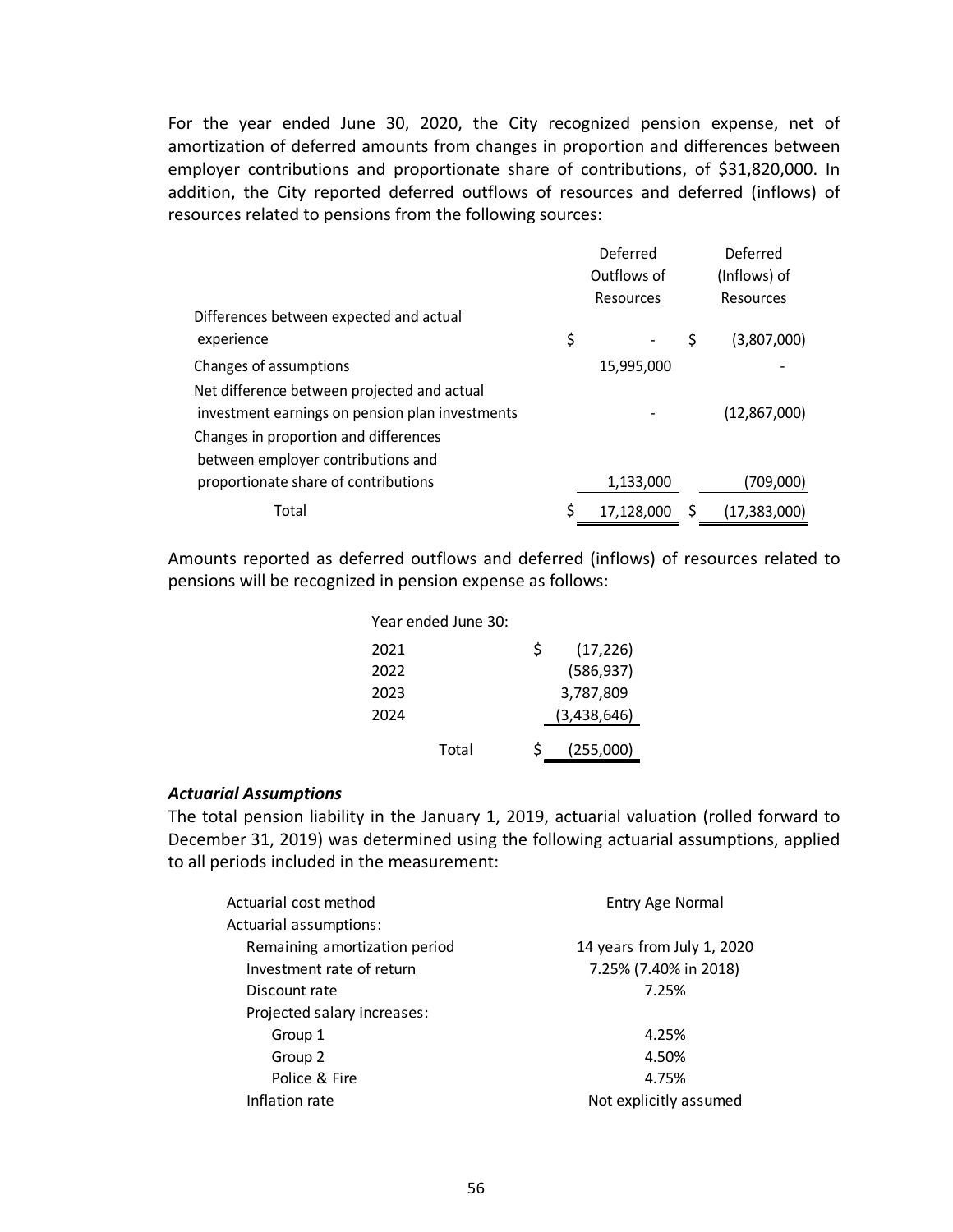Actuarial valuations of the ongoing System involve estimates of the reported amounts and assumptions about probability of occurrence of events far into the future. Examples include assumptions about future employment mortality and future salary increases. Amounts determined regarding the net pension liability are subject to continual revision, as actual results are compared with past expectations and new estimates are made about the future.

Mortality rates were based on the following:

Pre‐retirement and beneficiary mortality: RP‐2014 Blue Collar Employees table projected generationally with Scale MP‐2018, gender distinct.

Mortality for retired members: RP‐2014 Blue Collar Healthy Annuitant table projected generationally with Scale MP‐2018, gender distinct.

Mortality for disabled members: RP‐2014 Blue Collar Healthy Annuitant table set forward 1 year projected generationally with Scale MP‐2018, gender distinct.

The actuarial assumptions used in the January 1, 2019, valuation was based on the results of the most recent actuarial experience study, which was for the period January 1, 2017 – December 31, 2018.

### *Target Allocations*

The long‐term expected rate of return on pension plan investments was determined using the building block method in which best‐estimates ranges of expected future real rates of return (expected returns, net of pension plan investment expense and inflation) are developed for each major asset class. These ranges are combined to produce the long‐term expected rate of return by weighting the expected future real rates of return net of investment expenses by the target asset allocation percentage and by adding expected inflation. The target allocation and best estimates of arithmetic real rates of return for each major class are summarized in the following table:

|                          |            | Long-term |
|--------------------------|------------|-----------|
|                          | Target     | Expected  |
|                          | Asset      | Real Rate |
| <b>Asset Class</b>       | Allocation | of Return |
| U.S. equities            | 22.50%     | 6.90%     |
| International equities   | 15.10%     | 7.00%     |
| Core fixed income        | 14.70%     | 2.90%     |
| Private equity           | 11.00%     | 10.90%    |
| Real estate              | 9.50%      | 6.10%     |
| Portfolio completion     | 9.20%      | 5.80%     |
| Value-added fixed income | 7.50%      | 6.80%     |
| Emerging equities        | 6.40%      | 9.20%     |
| Timberland               | 3.50%      | 6.70%     |
| Overlay                  | 0.50%      | 0.00%     |
| Liquidating portfolios   | 0.10%      | 0.00%     |
| Total                    | 100.00%    |           |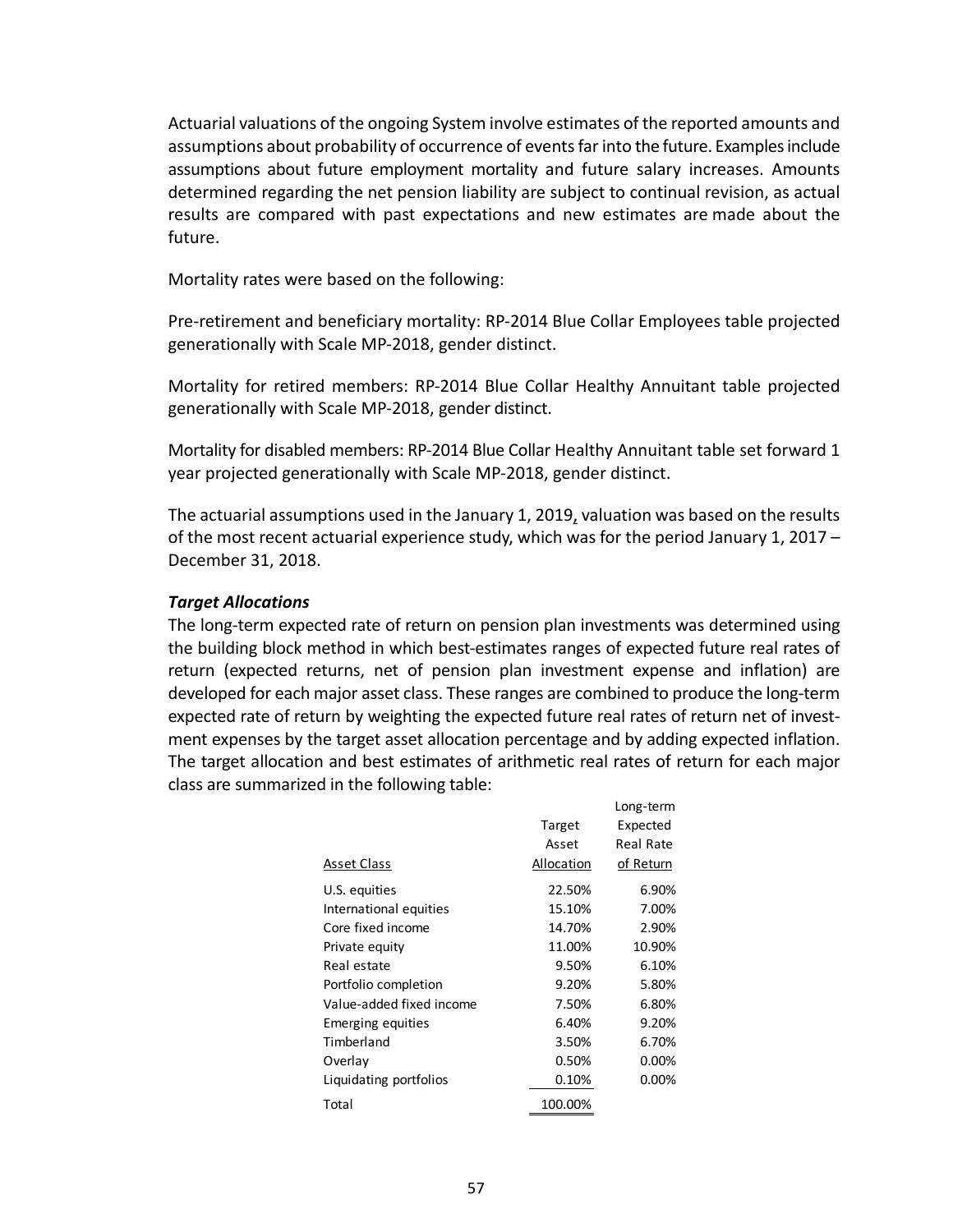### *Discount Rate*

The discount rate used to measure the total pension liability was 7.25%. The projection of cash flows used to determine the discount rate assumed that the plan member contributions will be made at the current contribution rate and that employer contributions will be made at contractually required rates, actuarially determined. Based on those assumptions, the pension plan's fiduciary net position was projected to be available to make all projected future benefit payments to current active and inactive plan members. Therefore, the long-term expected rate of return on pension plan investments was applied to all periods of projected benefit payments to determine the total pension liability.

### *Sensitivity of the Proportionate Share of the Net Pension Liability to Changes in the Discount Rate*

The following presents the City's proportionate share of the net pension liability calculated using the discount rate of 7.25%, as well as what the City's proportionate share of the net pension liability would be if it were calculated using a discount rate that is one percentage‐point lower or one percentage‐point higher than the current rate:

|                                              | Current  |          |
|----------------------------------------------|----------|----------|
| 1%                                           | Discount | 1%       |
| Decrease                                     | Rate     | Increase |
| (6.25%)                                      | (7.25%)  | (8.25%)  |
| \$ 336,968,741 \$ 267,271,000 \$ 208,112,670 |          |          |

### *Pension Plan Fiduciary Net Position*

Detailed information about the pension plan's fiduciary net position is available in the separately issued System financial report.

### **21. Massachusetts Teachers' Retirement System (MTRS)**

### *Plan Description*

The Massachusetts Teachers' Retirement System (MTRS) is a public employee retirement system (PERS) that administers a cost-sharing multi-employer defined benefit plan, as defined in Governmental Accounting Standards Board Statement No. 67, *Financial Reporting for Pension Plans* (GASB 67). MTRS is managed by the Commonwealth on behalf of municipal teachers and municipal teacher retirees. The Commonwealth is a nonemployer contributor and is responsible for all contributions and future benefit requirements of the MTRS. The MTRS covers certified teachers in cities (except Boston), towns, regional school districts, charter schools, educational collaboratives, and Quincy College. The MTRS is part of the Commonwealth's reporting entity and does not issue a stand‐alone audited financial report.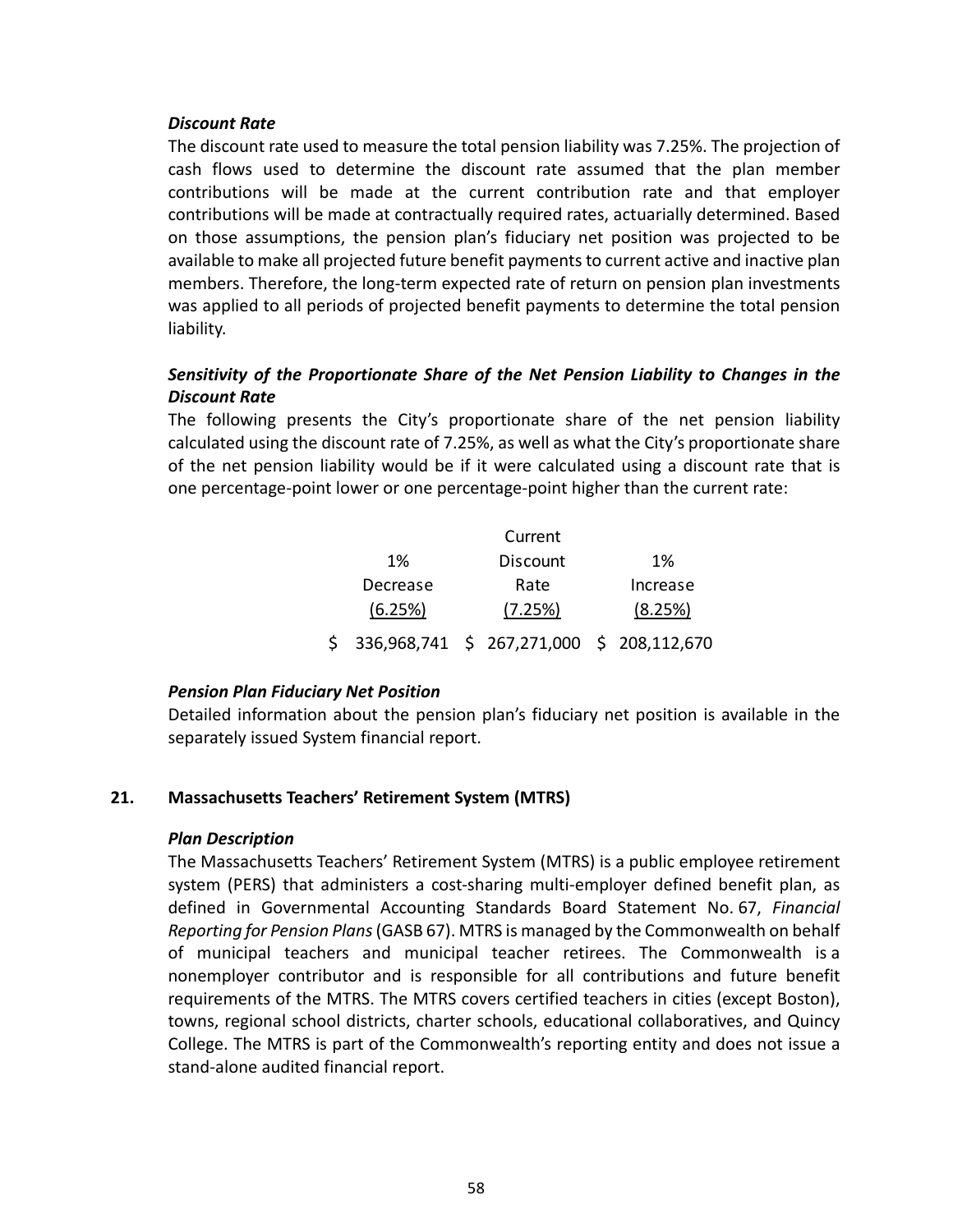Management of MTRS is vested in the Massachusetts Teachers' Retirement Board (MTRB), which consists of seven members—two elected by the MTRS members, one who is chosen by the six other MTRB members, the State Treasurer (or their designee), the State Auditor (or their designee), a member appointed by the Governor, and the Commissioner of Education (or their designee), who serves ex-officio as the Chairman of the MTRB.

### *Benefits Provided*

MTRS provides retirement, disability, survivor, and death benefits to members and their beneficiaries. Massachusetts General Laws (MGL) establishes uniform benefit and contribution requirements for all contributory PERS. These requirements provide for superannuation retirement allowance benefits up to a maximum of 80% of a member's highest 3‐year average annual rate of regular compensation. For employees hired after April 1, 2012, retirement allowances are calculated on the basis of the last 5 years or any 5 consecutive years, whichever is greater in terms of compensation. Benefit payments are based upon a member's age, length of creditable service, and group creditable service and group classification. The authority for amending these provisions rests with the Legislature.

Members become vested after 10 years of creditable service. A superannuation retirement allowance may be received upon the completion of 20 years of creditable service or upon reaching the age of 55 with 10 years of service. Normal retirement for most employees occurs at age 65. Most employees who joined the system after April 1, 2012 cannot retire prior to age 60.

The MTRS' funding policies have been established by Chapter 32 of the Massachusetts General Laws. The Legislature has the authority to amend these policies. The annuity portion of the MTRS retirement allowance is funded by employees, who contribute a percentage of their regular compensation. Costs of administering the plan are funded out of plan assets.

### *Contributions*

Member contributions for MTRS vary depending on the most recent date of membership:

| Membership Date       | % of Compensation                                                                                   |
|-----------------------|-----------------------------------------------------------------------------------------------------|
| Prior to 1975         | 5% of regular compensation                                                                          |
| 1975 - 1983           | 7% of regular compensation                                                                          |
| 1984 to 6/30/1996     | 8% of regular compensation                                                                          |
| $7/1/1996$ to present | 9% of regular compensation                                                                          |
| $7/1/2001$ to present | 11% of regular compensation (for teachers hired<br>after $7/1/01$ and those accepting provisions of |
|                       | Chapter 114 of the Acts of 2000)                                                                    |
| 1979 to present       | An additional 2% of regular compensation in<br>excess of \$30,000                                   |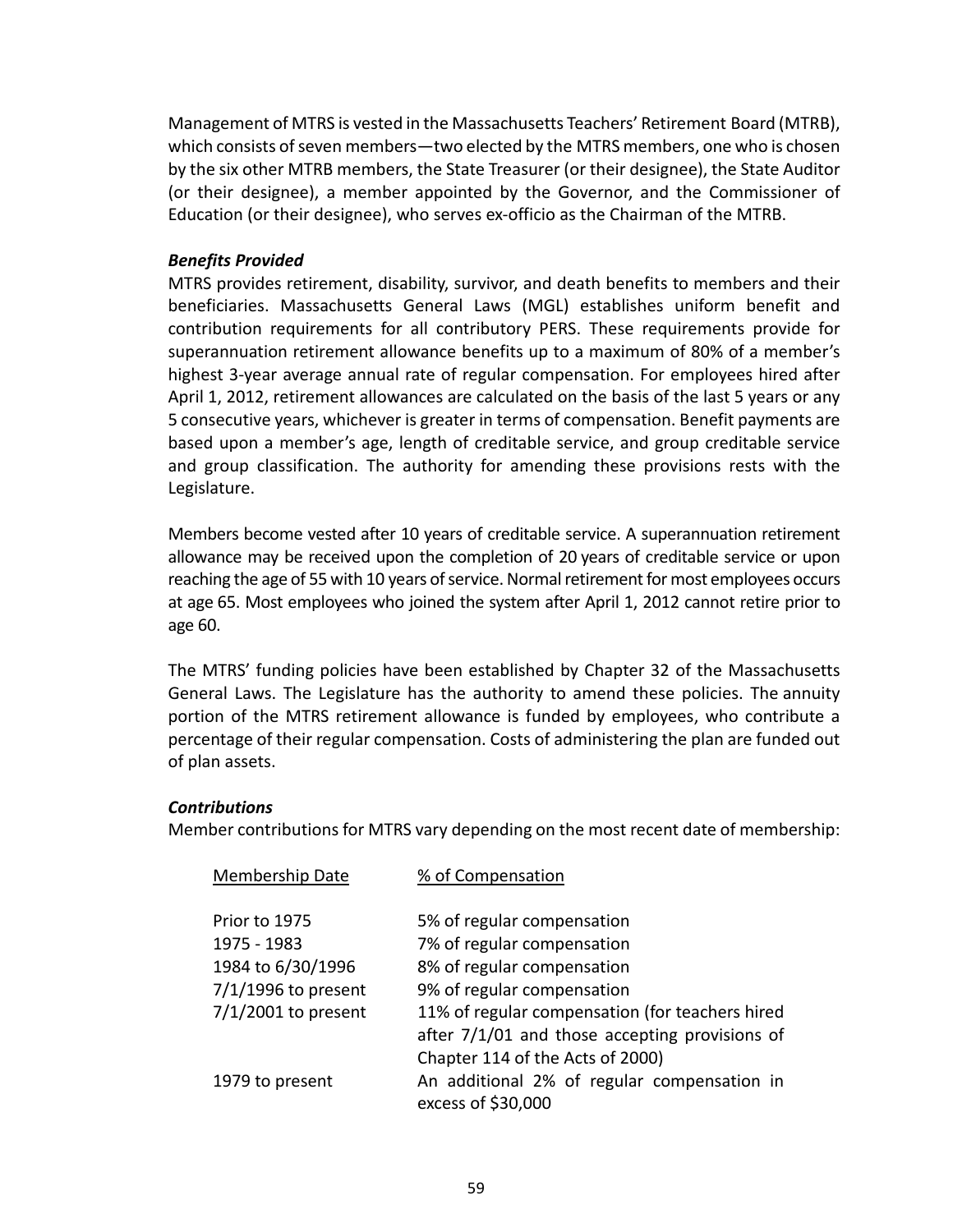### *Actuarial Assumptions*

The total pension liability for the June 30, 2019 measurement date was determined by an actuarial valuation as of January 1, 2019 rolled forward to June 30, 2019. This valuation used the following assumptions:

- (a) 7.25% (changed from 7.35%) investment rate of return, (b) 3.50% interest rate credited to the annuity savings fund and (c) 3.00% cost of living increase per year on the first \$13,000 per year.
- Salary increases are based on analyses of past experience, but range from 4.00% to 7.50%, depending on length of service.
- Experience study is dated July 21, 2014 and encompasses the period January 1, 2006 to December 31, 2011, updated to reflect post-retirement mortality through January 1, 2017.
- Mortality rates were as follows:
	- Pre-retirement reflects RP-2014 White Collar Employees table projected generationally with Scale MP‐2016 (gender distinct)
	- Post-retirement reflects RP-2014 White Collar Healthy Annuitant table projected generationally with Scale MP‐2016 (gender distinct)
	- Disability assumed to be in accordance with the RP‐2014 Healthy Annuitant table projected generationally with Scale MP‐2016 (gender distinct).

### *Target Allocations*

Investment assets of the MTRS are with the Pension Reserves Investment Trust (PRIT) Fund. The long‐term expected rate of return on pension plan investments was determined using a building‐block method in which best‐estimate ranges of expected future rates of return are developed for each major asset class. These ranges are combined to produce the longterm expected rate of return by weighting the expected future rates of return by the target asset allocation percentage. Best estimates of geometric rates of return for each major asset class included in the PRIT Fund's target asset allocation as of June 30, 2019 are summarized in the following table:

|                                 | Target     | Long-Term Expected  |
|---------------------------------|------------|---------------------|
| <b>Asset Class</b>              | Allocation | Real Rate of Return |
| Global equity                   | 39.00%     | 4.90%               |
| Core fixed income               | 15.00%     | 1.30%               |
| Private equity                  | 13.00%     | 8.20%               |
| Portfolio completion strategies | 11.00%     | 3.90%               |
| Real estate                     | 10.00%     | 3.60%               |
| Value added fixed income        | 8.00%      | 4.70%               |
| Timber/natural resources        | 4.00%      | 4.10%               |
| Total                           | 100.00%    |                     |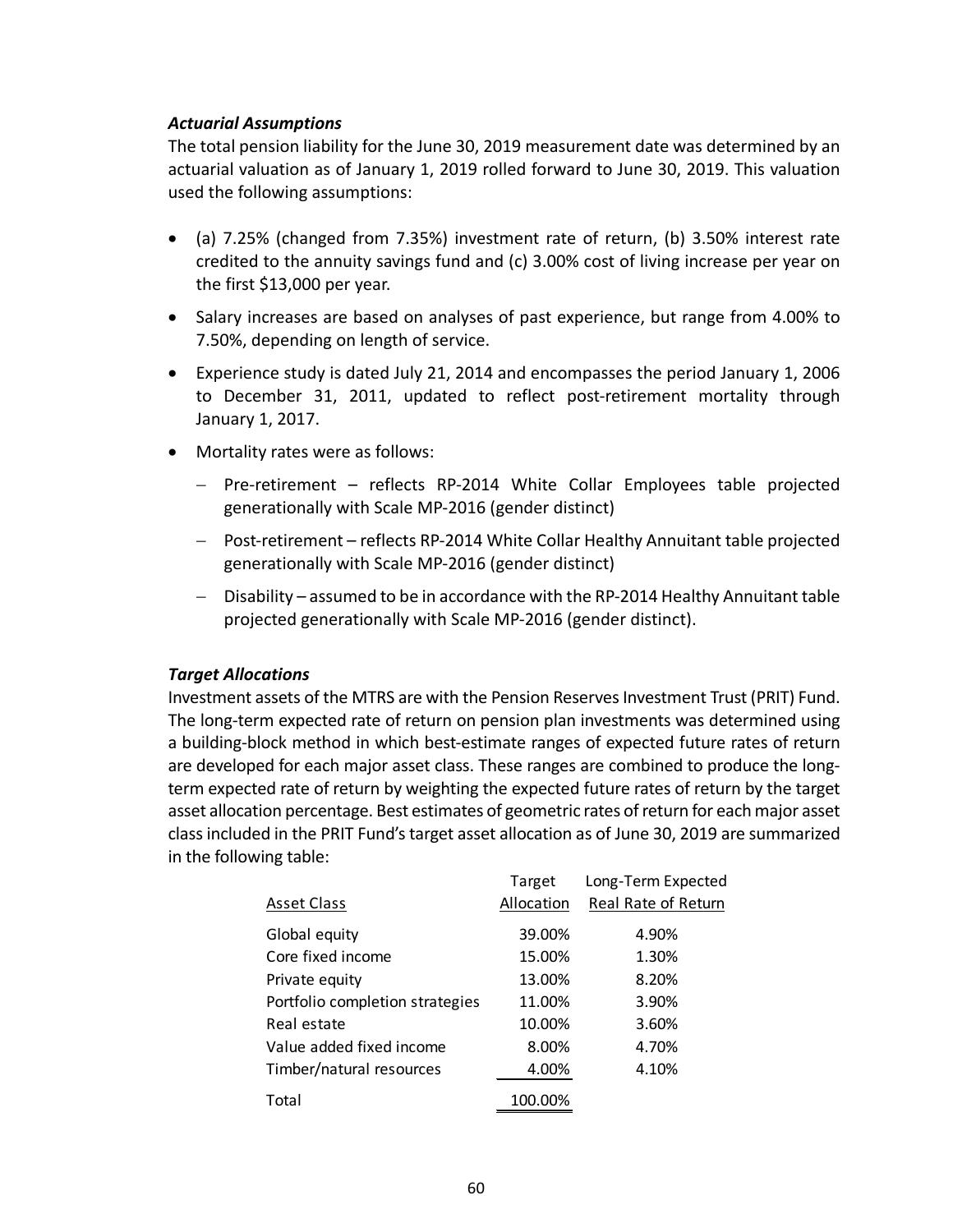### *Discount Rate*

The discount rate used to measure the total pension liability was 7.25%. The projection of cash flows used to determine the discount rate assumed that plan member contributions will be made at the current contribution rates and the Commonwealth's contributions will be made at rates equal to the difference between actuarially determined contribution rates and the member rates. Based on those assumptions, the net position was projected to be available to make all projected future benefit payments of current plan members. Therefore, the long‐term expected rate of return on pension plan investments was applied to all periods of projected benefit payments to determine the total pension liability.

### *Sensitivity Analysis*

The following illustrates the sensitivity of the collective net pension liability to changes in the discount rate. In particular, the table presents the MTRS collective net pension liability assuming it was calculated using a single discount rate that is one‐percentage‐point lower or one‐percentage‐point higher than the current discount rate (amounts in thousands):

|    | 1% Decrease |              | <b>Current Discount</b> |    | 1% Increase |
|----|-------------|--------------|-------------------------|----|-------------|
|    | 6.25%       | Rate (7.25%) |                         |    | 8.25%       |
| S. | 31,232,100  |              | 25,214,020              | S. | 20,062,500  |

### *Special Funding Situation*

The Commonwealth is a nonemployer contributor and is required by statute to make all actuarial determined employer contributions on behalf of the member employers. Therefore, these employers are considered to be in a special funding situation as defined by GASB Statement No. 68, *Accounting and Financial Reporting for Pensions (GASB 68)* and the Commonwealth is a nonemployer contributing entity in MTRS. Since the employers do not contribute directly to MTRS, there is no net pension liability to recognize for each employer.

### *City Proportions*

In fiscal year 2019 (the most recent measurement period), the City's proportionate share of the MTRS' collective net pension liability was approximately \$356,717,408 based on a proportionate share of 1.414758%. As required by GASB 68, the City has recognized its portion of the Commonwealth's contribution of approximately \$20,425,005 as both a revenue and expenditure in the general fund, and its portion of the collective pension expense of approximately \$43,258,177 as both a revenue and expense in the governmental activities.

### **22. Other Post‐Employment Benefits (GASB 75)**

GASB Statement No. 75, *Accounting and Financial Reporting for Postemployment Benefits Other Than Pensions*, replaces the requirements of *Statement No. 45, Accounting and Financial Reporting by Employers for Postemployment Benefits Other Than Pensions*. The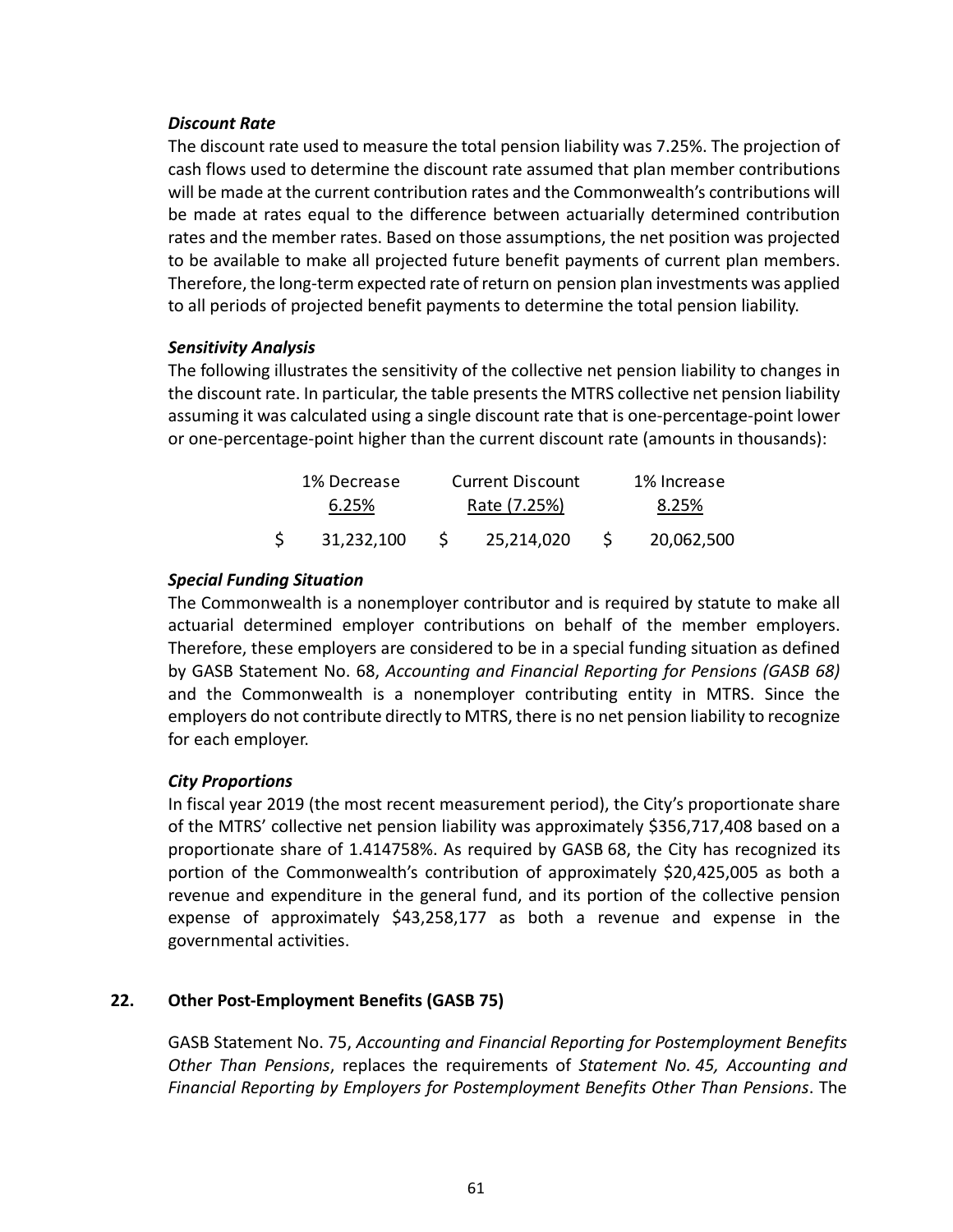Statement establishes standards for recognizing and measuring liabilities, deferred outflows of resources, deferred inflows of resources, and expense/expenditures. This Statement identifies the methods and assumptions that are required to be used to project benefit payments, discounted projected benefit payments to their actuarial present value, and attribute that present value to periods of employee service.

All of the following OPEB disclosures are based on a measurement date of June 30, 2020.

### *General Information about the OPEB Plan*

### *Plan Description*

The City provides post‐employment healthcare benefits for retired employees through the City's plan. The City provides health insurance coverage through Harvard Pilgrim Health Care. The benefits, benefit levels, employee contributions, and employer contributions are governed by Chapter 32 of the Massachusetts General Laws. The OPEB plan is not administered through a trust that meets the criteria in paragraph 4 of GASB 75.

### *Benefits Provided*

The City provides medical and prescription drug insurance to retirees and their covered dependents. All active employees who retire from the City and meet the eligibility criteria will receive these benefits.

### *Funding Policy*

The City's funding policy includes financing the implicit subsidy on a pay‐as‐you‐go basis, as required by statute.

#### *Plan Membership*

At June 30, 2020, the following employees were covered by the benefit terms:

| Inactive employees or beneficiaries  |       |
|--------------------------------------|-------|
| currently receiving benefit payments | 2,261 |
| Active employees                     | 1,936 |
| Total                                | 4,197 |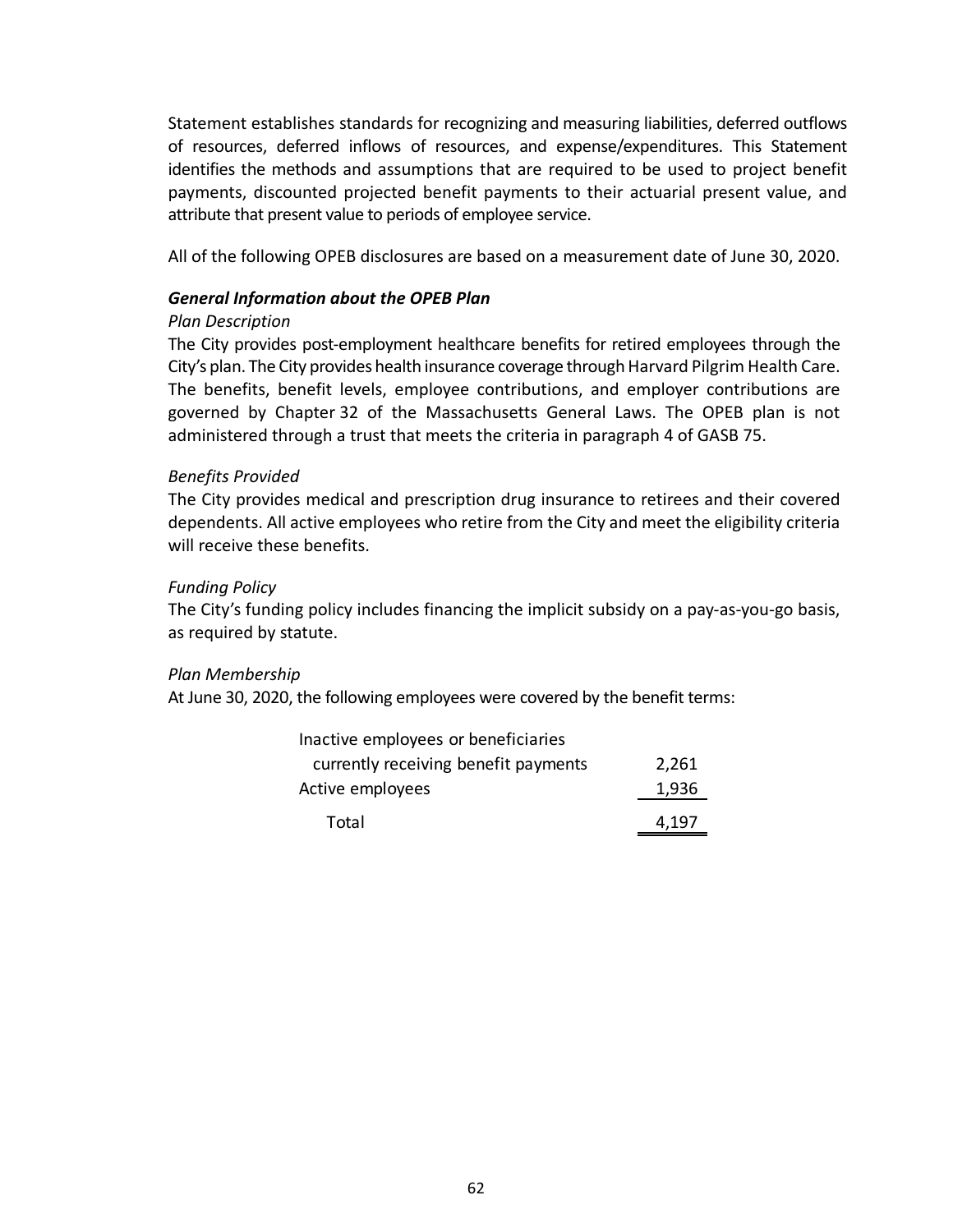### *Actuarial Assumptions and Other Inputs*

The total OPEB liability was determined by an actuarial valuation as of June 30, 2020, using the following actuarial assumptions, applied to all periods included in the measurement, unless otherwise specified:

| Interest                                 | No prefunding: 2.50%, net of investment                                                                                               |
|------------------------------------------|---------------------------------------------------------------------------------------------------------------------------------------|
|                                          | expenses                                                                                                                              |
| Actuarial cost method                    | Entry Age Normal                                                                                                                      |
| Discount rate                            | 2.50%                                                                                                                                 |
| Healthcare cost trend rates              | 4.50% for 2020 & after                                                                                                                |
| Retirees' share of benefit-related costs | 15.00% to 30.00%, depending on plan<br>election for members, 50,00% for widows.                                                       |
| Participation rate                       | For those currently enrolled in a medical<br>plan, 100% of future retirees are assumed<br>to participate in the retiree medical plan. |

The discount rate was based on the high‐quality municipal bond rate for 20‐year maturities as of June 30, 2020.

Mortality rates for non‐teachers were assumed that both pre‐retirement mortality and beneficiary mortality is represented by the RP‐2014 Blue Collar Mortality Table with Scale MP‐2015, fully generational. Mortality for retired members for Group 1 and 2 is represented by the RP‐2014 Blue Collar Mortality Table set forward 5 years for males, and 3 years for females, fully generational. Mortality for retired members for Group 4 is represented by the RP‐2014 Blue Collar Mortality Table set forward 3 years for males, and 6 years for females, fully generational. Mortality for disabled members for Groups 1 and 2 is represented by the RP‐2000 Mortality Table set forward 6 years. Mortality for disabled members for Group 4 is represented by the RP-2000 Mortality Table set forward 2 years. Generational adjusting is based on Scale MP‐2015.

Mortality rates for teachers were assumed that pre‐retirement mortality, retiree mortality, and beneficiary mortality is represented by the RP‐2014 Blue Collar Mortality Table with Scale MP‐2017, fully generational. For the period after disability retirement, the RP‐2000 Combined Health Table set forward 2 years is used.

#### *Discount Rate*

The discount rate used to measure the total OPEB liability was 2.50%. The projection of cash flows used to determine the discount rate assumed that contributions from plan members will be made at the current contribution rate.

### *Total OPEB Liability*

The City's total OPEB liability of \$520,687,091 was measured as of June 30, 2020, and was determined by an actuarial valuation as of June 30, 2020.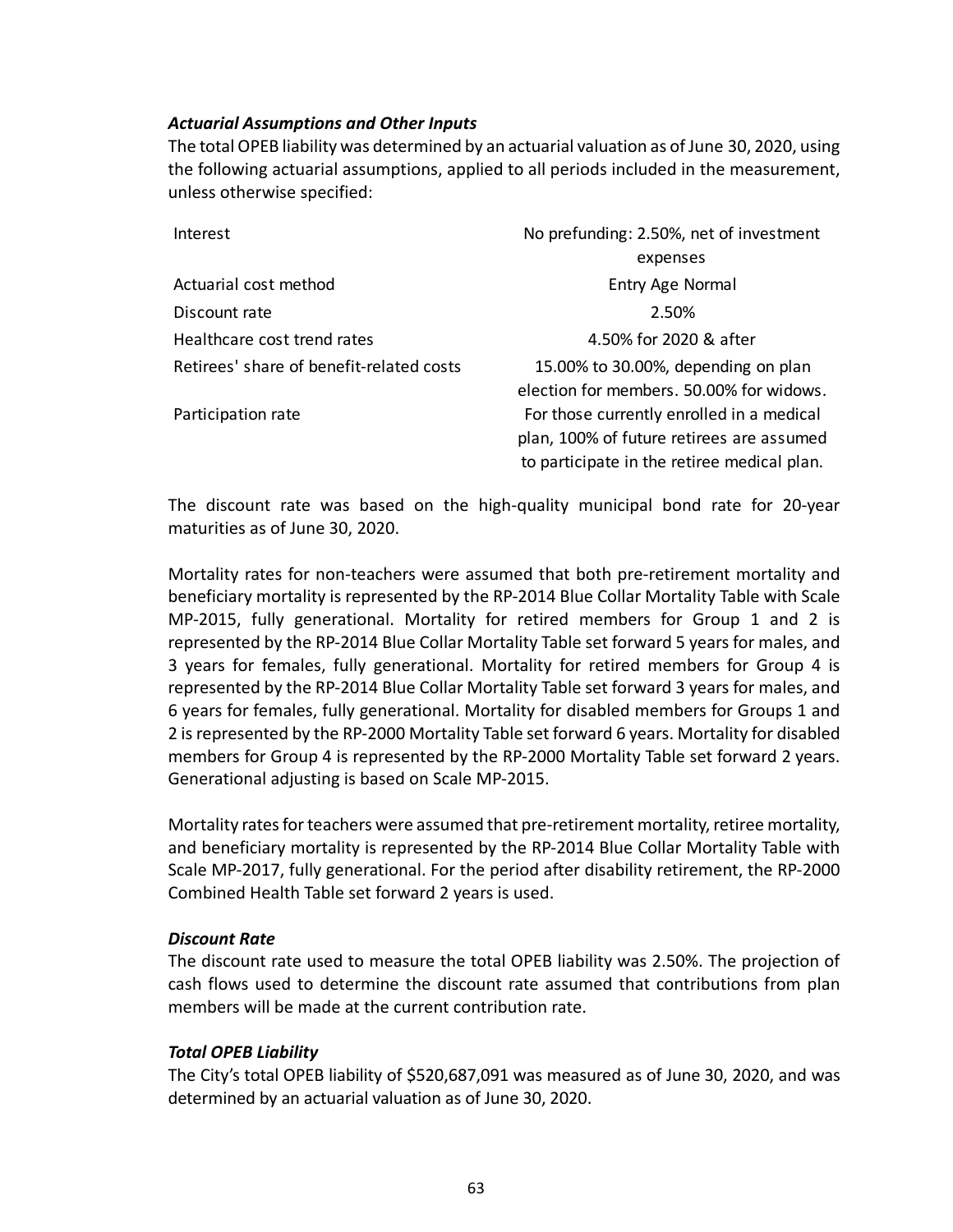### *Changes in the Total OPEB Liability*

The following summarizes the changes in the total OPEB liability for the past year:

|                              | <b>Total OPEB</b><br>Liability |
|------------------------------|--------------------------------|
| Balances, beginning of year  | \$<br>561,091,169              |
| Changes for the year:        |                                |
| Service cost                 | 17,617,421                     |
| Interest                     | 21,453,197                     |
| Differences between expected |                                |
| and actual experience        | (164, 853, 356)                |
| Changes of assumptions       | 98,748,384                     |
| Benefit payments             | (13, 369, 724)                 |
| <b>Net Changes</b>           | (40, 404, 078)                 |
| Balances, end of year        | \$<br>520,687,091              |

Changes of assumptions and other inputs reflect a change in the discount rate from 3.75% in 2019 to 2.50% in 2020.

#### *Sensitivity of the Total OPEB Liability to Changes in the Discount Rate*

The following presents the total OPEB liability, as well as what the total OPEB liability would be if it were calculated using a discount rate that is one percentage-point lower or one percentage‐point higher than the current discount rate:

|                   |    | Current     |             |
|-------------------|----|-------------|-------------|
| 1%                |    | Discount    | 1%          |
| Decrease          |    | Rate        | Increase    |
| (1.50%)           |    | (2.50%)     | (3.50%)     |
| \$<br>625,835,420 | -S | 520,687,091 | 439,335,041 |

#### *Sensitivity of the Total OPEB Liability to Changes in the Healthcare Cost Trend Rates*

The following presents the total OPEB liability, as well as what the total OPEB liability would be if it were calculated using healthcare cost trend rates that are one percentage‐ point lower or one percentage‐point higher than the current healthcare cost trend rates:

|             |    | Current     |             |
|-------------|----|-------------|-------------|
|             |    | Healthcare  |             |
| 1%          |    | Cost Trend  | 1%          |
| Decrease    |    | Rates       | Increase    |
| (3.50%)     |    | $(4.50\%)$  | (5.50%)     |
| 429,772,260 | -S | 520,687,091 | 642,509,545 |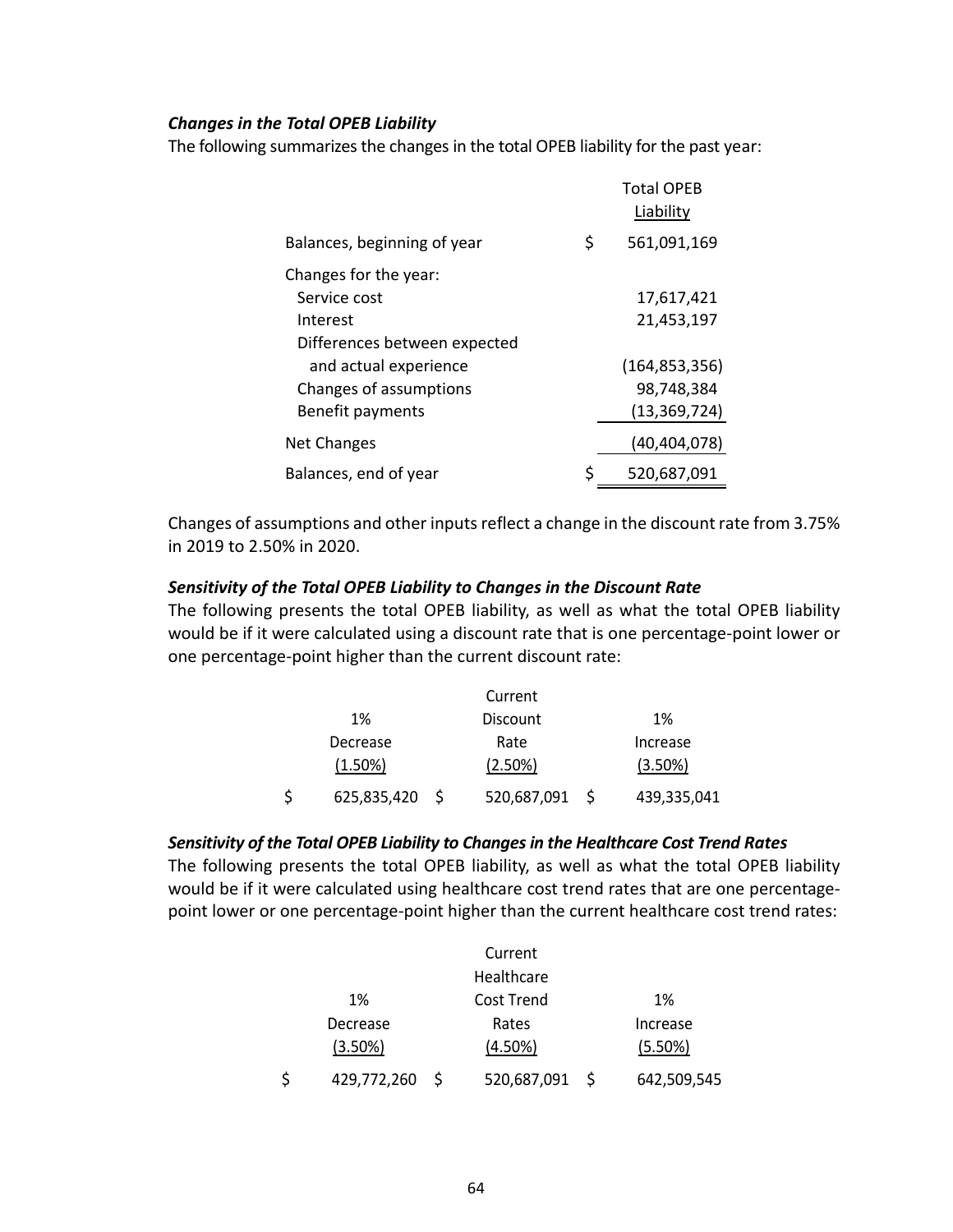## *OPEB Expense and Deferred Outflows of Resources and Deferred (Inflows) of Resources Related to OPEB*

For the year ended June 30, 2020, the City recognized an OPEB expense of \$25,607,283. At June 30, 2020, the City reported deferred outflows and (inflows) of resources related to OPEB from the following sources:

|                                                       | Deferred<br>Outflows of |            | Deferred<br>(Inflows) of |                 |
|-------------------------------------------------------|-------------------------|------------|--------------------------|-----------------|
|                                                       |                         | Resources  |                          | Resources       |
| Differences between expected and<br>actual experience | \$                      | -          | S.                       | (131, 278, 334) |
| Changes of assumptions                                |                         | 78,636,697 |                          |                 |
| Total                                                 |                         | 78,636,697 |                          | (131, 278, 334) |

Amounts reported as deferred outflows and (inflows) of resources related to OPEB will be recognized in OPEB expense as follows:

| Year Ended June 30: |   |                |
|---------------------|---|----------------|
| 2021                | S | (13, 463, 335) |
| 2022                |   | (13, 463, 335) |
| 2023                |   | (13, 463, 335) |
| 2024                |   | (12, 251, 632) |
| Total               | S | (52, 641, 637) |

### **23. Internal Service Fund (Self‐Insurance)**

The City self-insures against claims for employee health coverage. Annual estimated requirements for claims are provided in the City's annual operating budget.

### *Health Insurance*

The City contracts with an insurance carrier for excess liability coverage and an insurance consultant for claims processing. Under the terms of its insurance coverage, the City is liable for claims up to \$200,000 per person and maintains excess insurance for claims that exceed \$200,000. The claims liability represents an estimate of claims incurred but unpaid at year‐end, based on past historical costs and claims paid subsequent to year‐end.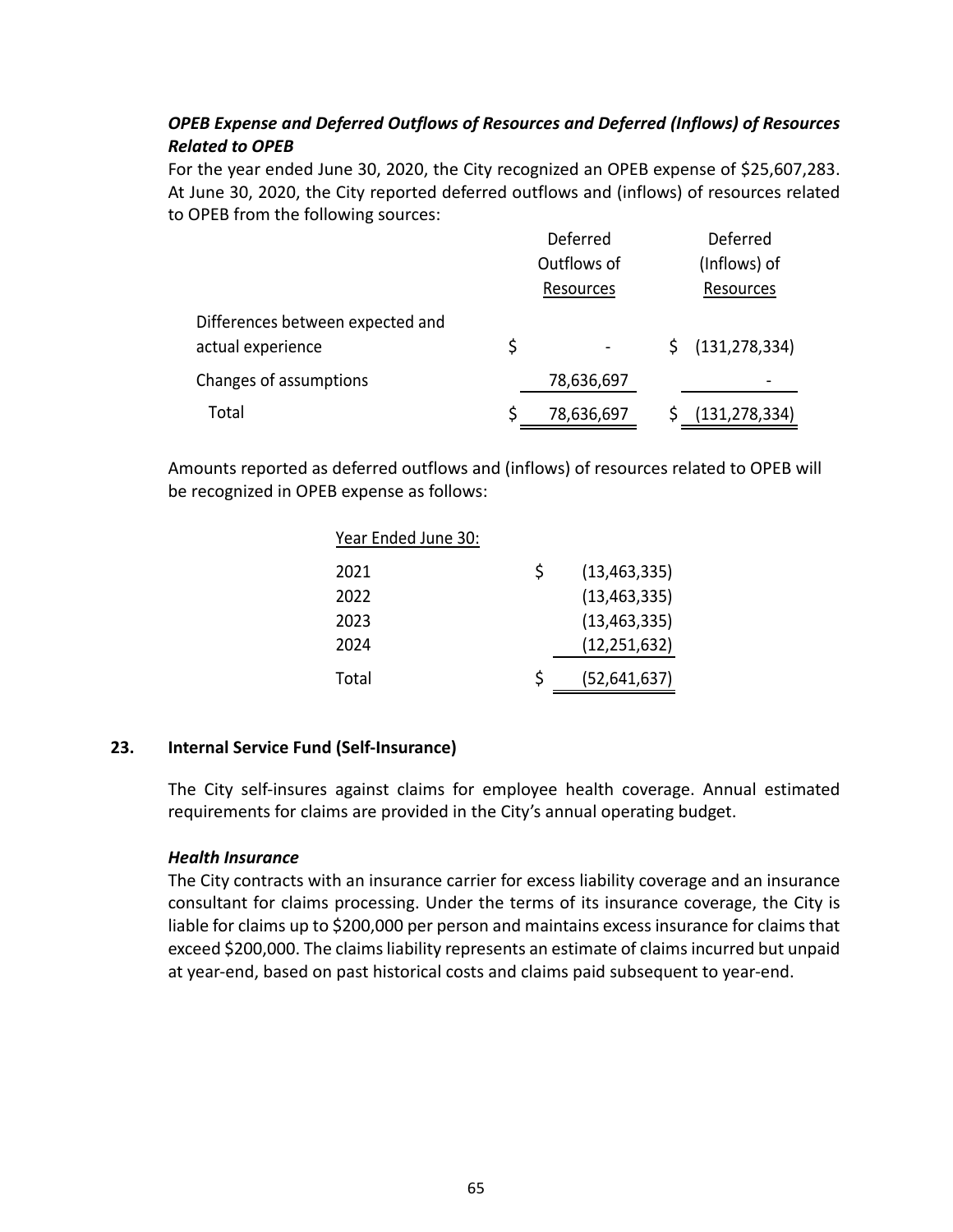Changes in the health claims payable liability for the year ended June 30, 2020 are as follows:

|                                     | Year Ended    |    | Year Ended    |
|-------------------------------------|---------------|----|---------------|
|                                     | June 30, 2020 |    | June 30, 2019 |
| Claims liability, beginning of year | 7,071,641     | -S | 7,638,916     |
| Claims incurred/recognized          | 55,290,042    |    | 59,112,732    |
| Claims paid                         | (55,277,445)  |    | (59,680,007)  |
| Claims liability, end of year       | 7,084,238     |    | 7,071,641     |

Included in the health claims payable liability noted above, is the fiscal year 2020 estimate for claims incurred but not reported (IBNR) of \$2,836,142. This liability includes only an estimate for known loss events expected to later be presented as claims in future periods. The City is unable to estimate the amount of unknown loss events expected to become claims and expected future developments on claims already reported.

### **24. Subsequent Events**

Management has evaluated subsequent events through December 21, 2020, which is the date the financial statements were available to be issued.

### *Use of Free Cash*

The City voted to use \$700,000 of free cash on November 20, 2020 to fund modular classrooms.

### *Long‐Term Debt Issuance*

The City issued a general obligation bond dated September 22, 2020 for \$6,315,000, with interest rates ranging from 2.00 ‐ 4.00%, that is due September 20, 2040.

### **25. Commitments and Contingencies**

#### *COVID‐19*

The COVID‐19 outbreak in the United States (and across the globe) has resulted in economic uncertainties. There is considerable uncertainty around the duration and scope of the economic disruption. The extent of the impact of COVID‐19 on our operational and financial performance will depend on certain developments, including the duration and spread of the outbreak, impact on individuals served by the City, employees, and vendors, all of which are uncertain and cannot be predicted. At this point, the extent to which COVID‐19 may impact our financial condition or results of operations is uncertain.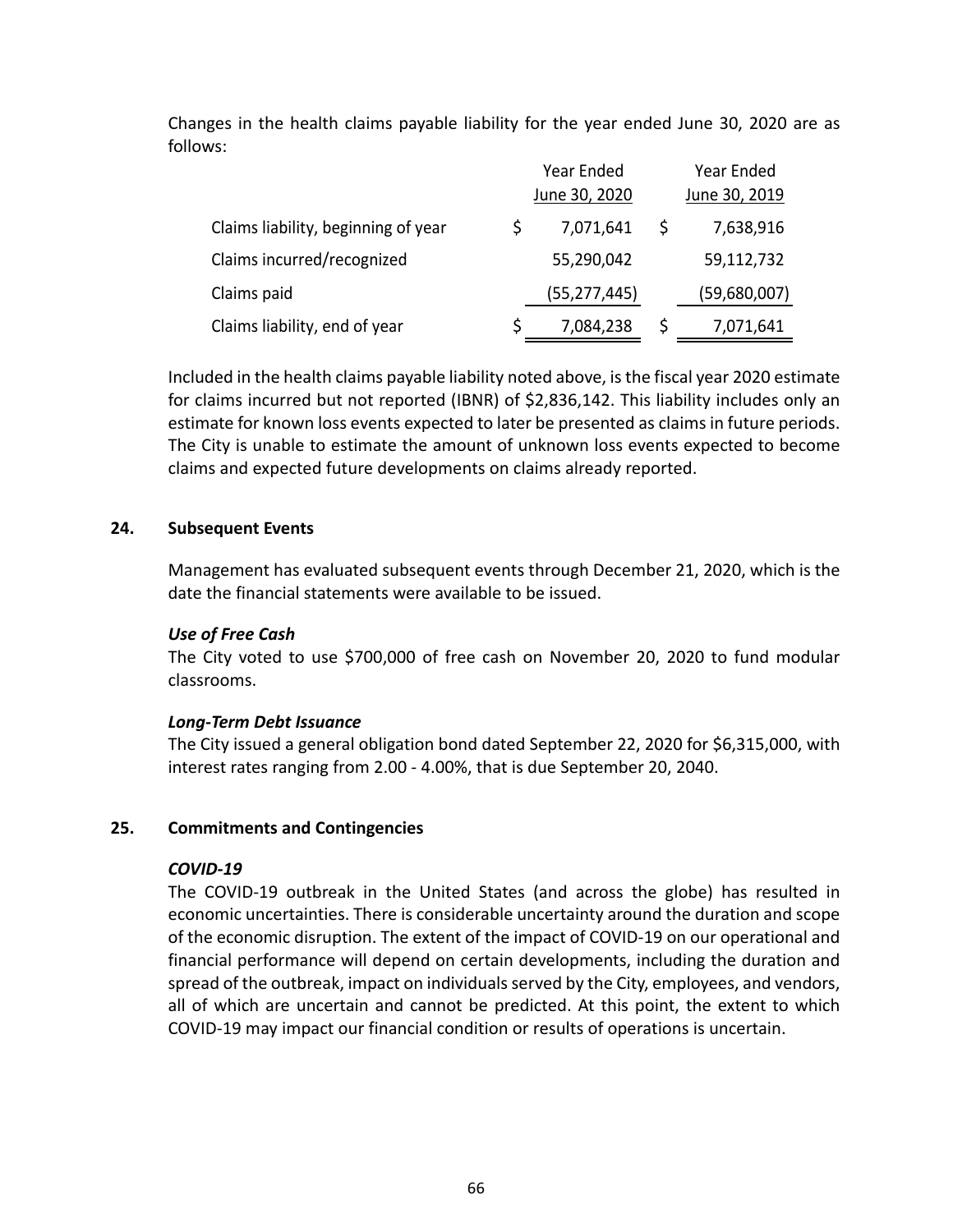### *Outstanding Legal Issues*

On an ongoing basis, there are typically pending legal issues in which the City is involved. The City's management is of the opinion that the potential future settlement of these issues would not materially affect its financial statements taken as a whole.

### *Grants*

Amounts received or receivable from grantor agencies are subject to audit and adjustment by grantor agencies, principally the federal government. Any disallowed claims, including amounts already collected, may constitute a liability of the applicable funds. The amount of expenditures which may be disallowed by the grantor cannot be determined at this time, although the City expects such amounts, if any, to be immaterial.

### *Encumbrances*

At year‐end the City's general fund has \$7,403,333 in encumbrances that will be honored in the next fiscal year.

### *Financial Condition*

On March 27, 2018, the Commonwealth approved Chapter 58 of the Acts of 2018, An Act Relative to the Financial Condition of the City of Lynn (the Law).

Among other items, the legislation authorizes the City, with the approval of the Director of Accounts in the Department of Revenue, to issue up to \$14,000,000 in long‐term debt to achieve a balanced budget for fiscal years 2018 and 2019. Section 14 of the Law requires the Secretary of Administration and Finance to appoint a fiscal stability officer for the City to advise the City on managing its fiscal challenges. Section 12 of the Law requires that the City establish a Special Reserve Fund for extraordinary and unforeseen expenditures known as the Supplemental Reserve Fund to Ensure Fiscal Stability. The Fiscal Stability Fund was funded starting in fiscal year 2019 with an amount not less than 0.25% of the gross amount to be raised on the prior fiscal year as appearing on the City's tax rate recapitulation for that year. The amount funded in fiscal years 2020 and 2021 will be 0.50% and 0.75% of the gross amount to be raised respectively. For fiscal year 2022 and for each subsequent fiscal year during which the bonds or notes remain outstanding, the funding will be 1% of the gross amount to be raised. The City raised \$1,000,000 in fiscal year 2020 for the Fiscal Stability Fund, for a cumulative total of \$1,847,564 which is reported as a restricted fund balance in the General Fund.

In April 2018, the City issued \$9,500,000 in general obligation State Qualified Deficit Financing Bond Anticipation Notes to achieve a balanced budget for fiscal year 2018. Repayment of the Notes will be over a 10‐year period. In December 2018, the City issued \$4,500,000 in general obligation State Qualified Deficit Financing Bond Anticipation Notes to achieve a balanced budget for fiscal year 2019. Repayment of the Notes will be over a 10‐year period.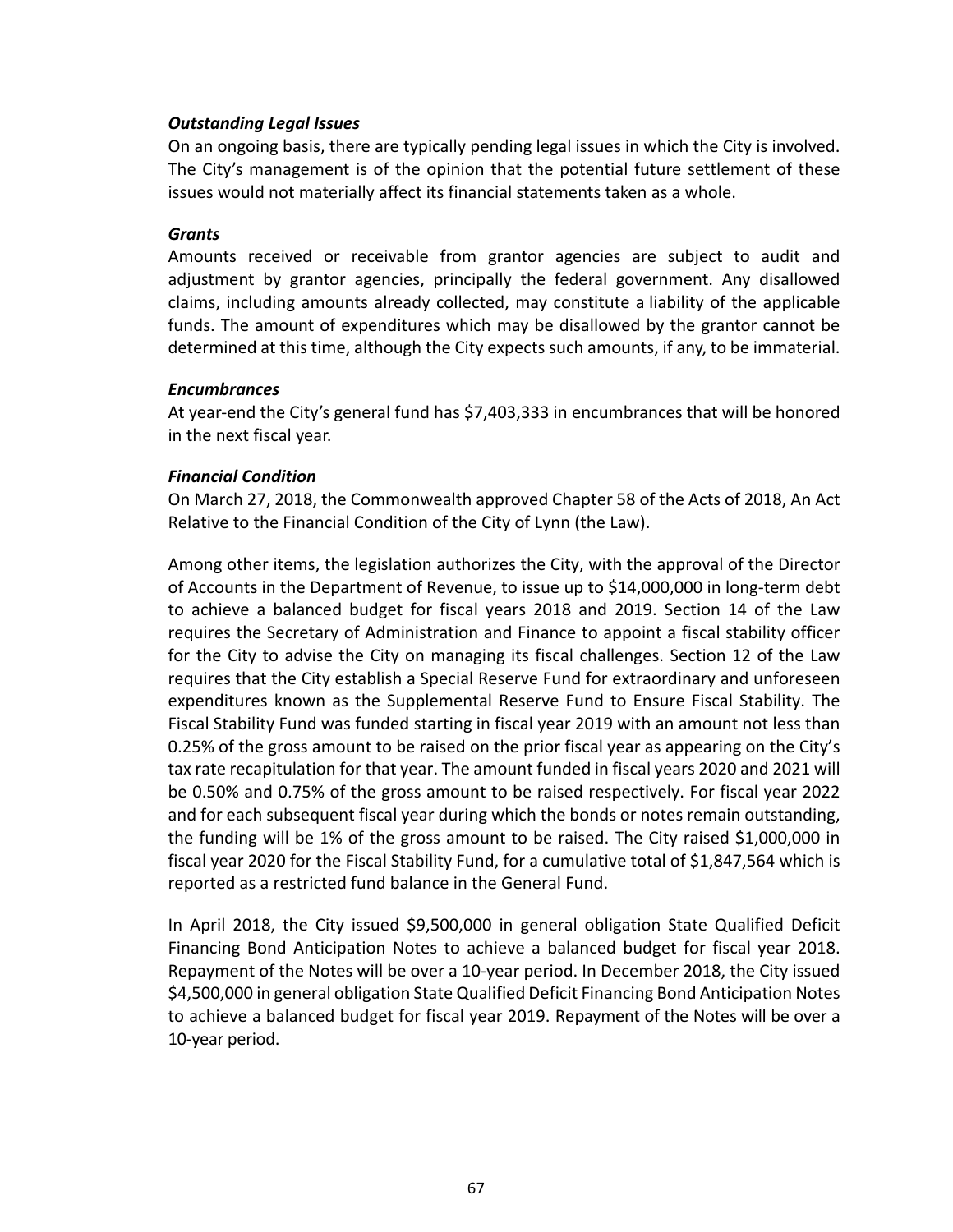#### **26. Tax Abatements**

The City provides property tax abatements authorized under Massachusetts General Law (MGL) Chapter 12A, Section 3E, *Economic Opportunity Areas,* and MGL Chapter 59, Section 5, Clause 51, *Property; exemptions.* The purpose of the program is to provide property tax assessment relief to stimulate job creation in distressed areas, attract new businesses, encourage business expansion, and increase overall economic development in Massachusetts. Tax Increment Financing (TIF) agreements are utilized as tools by which the difference between the beginning assessed value of the property and the value added by new construction or rehabilitation is exempted from taxation. Applicants may be granted property tax exemptions of up to 100% of the tax increment for a maximum term of 20 years and must initiate a TIF agreement by a vote of its governing body approving the TIF plan. A TIF Zone must be in an area approved by the Economic Assistance Coordinating Council (EACC) as an *Economic Opportunity Area* (EOA) or found to be an area "presenting exceptional opportunities for economic development" by the Director of Economic Development. Certification of the TIF Plan is issued by the EACC after the plan is accepted by municipal vote.

Property tax revenues were reduced by \$462,388 under agreements entered into by the City during fiscal year 2020.

### **27. Beginning Fund Balance Reclassification**

The beginning (July 1, 2019) fund balance of the City has been reclassified as follows:

| <b>Fund Basis Financial Statements:</b> |   | Nonmajor  |   |              |  |
|-----------------------------------------|---|-----------|---|--------------|--|
|                                         |   | Revolving |   | Governmental |  |
|                                         |   | Funds     |   | Funds        |  |
| As previously reported                  | S |           |   | 28,923,564   |  |
| Reclassification of major funds         |   | 9,885,289 |   | (9,885,289)  |  |
| As reclassified                         |   | 9,885,289 | S | 19,038,275   |  |

#### **28. New Pronouncements**

The Governmental Accounting Standards Board (GASB) has issued Statement No. 84, *Fiduciary Activities,* effective for the City beginning with its fiscal year ending June 30, 2021. This statement establishes guidance on how to address the categorization of fiduciary activities for financial reporting and how fiduciary activities are to be reported and may require reclassification of certain funds.

The Governmental Accounting Standards Board (GASB) has issued Statement No. 87, Leases, effective for the City beginning with its fiscal year ending June 30, 2022. This statement establishes new reporting and disclosure requirements, including the recording of various operating leases in the financial statements.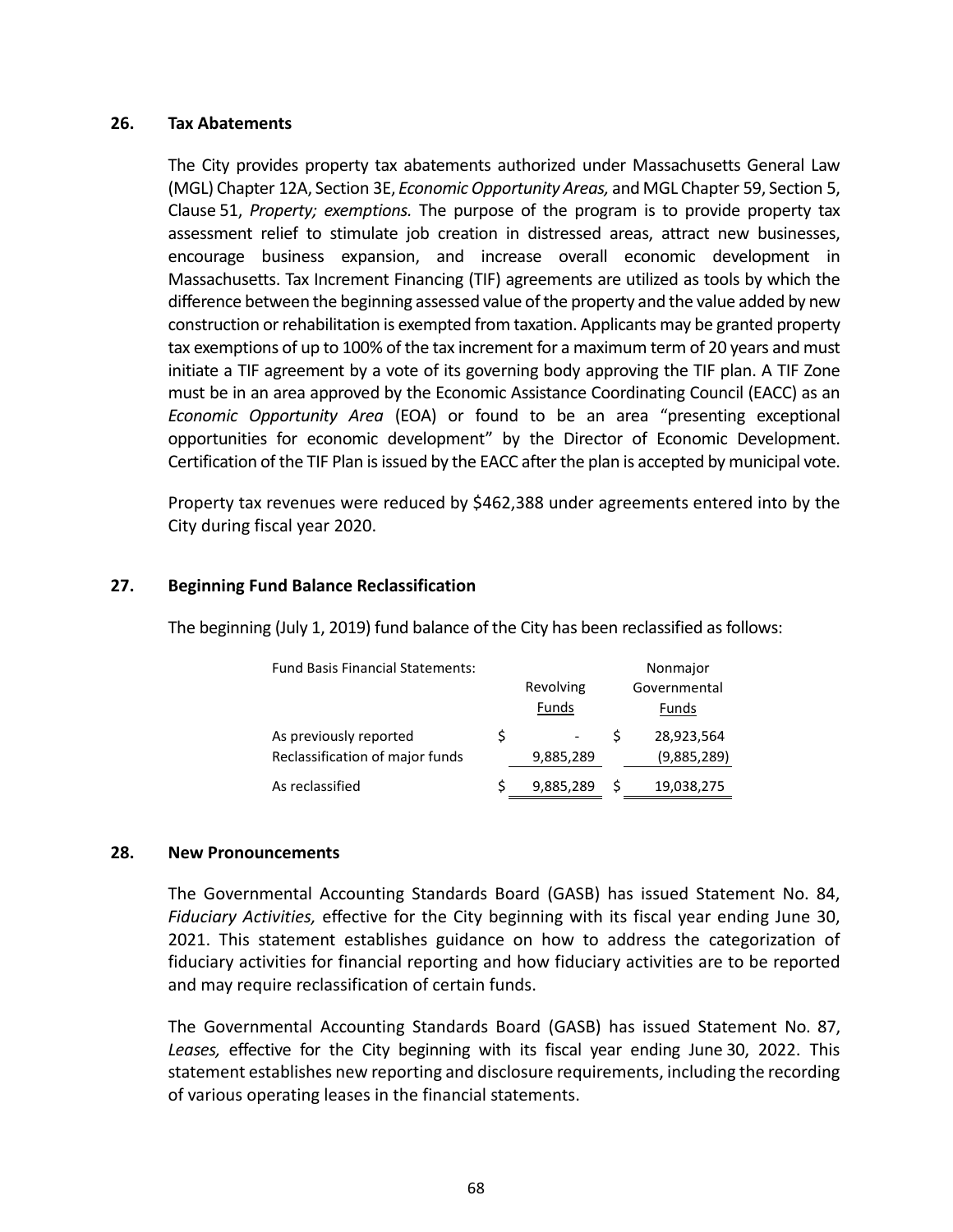#### **CITY OF LYNN, MASSACHUSETTS**

#### General Fund Required Supplementary Information

#### Budget and Actual Schedule of Revenues and Other Sources, and Expenditures and Other Uses ‐

#### For the Year Ended June 30, 2020

|                                                                                         |                                                  | <b>Budgeted Amounts</b>                          |                                                    | Variance with                                 |  |
|-----------------------------------------------------------------------------------------|--------------------------------------------------|--------------------------------------------------|----------------------------------------------------|-----------------------------------------------|--|
|                                                                                         | Original<br><b>Budget</b>                        | Final<br><b>Budget</b>                           | Actual<br>Amounts                                  | <b>Final Budget</b><br>Positive<br>(Negative) |  |
| <b>Revenues</b>                                                                         |                                                  |                                                  |                                                    |                                               |  |
| Property taxes<br>Excise                                                                | Ś.<br>133,406,382<br>8,729,080                   | 135,465,585<br>S.<br>8,729,080                   | 135,349,556<br>S<br>8,825,996                      | \$<br>(116, 029)<br>96,916                    |  |
| Penalties, interest, and other taxes<br>Charges for services                            | 1,078,338<br>3,933,999                           | 1,078,338<br>3,933,999                           | 1,180,548<br>4,691,137                             | 102,210<br>757,138                            |  |
| Intergovernmental<br>Licenses and permits<br>Fines and forfeitures<br>Investment income | 214,093,821<br>3,049,990<br>1,596,597<br>285,100 | 214,093,821<br>3,049,990<br>1,596,597<br>285,100 | 215,702,452<br>3,380,068<br>1,744,160<br>1,245,340 | 1,608,631<br>330,078<br>147,563<br>960,240    |  |
| Miscellaneous                                                                           |                                                  | 939                                              | 300,365                                            | 299,426                                       |  |
| <b>Total Revenues</b>                                                                   | 366,173,307                                      | 368,233,449                                      | 372,419,622                                        | 4,186,173                                     |  |
| <b>Expenditures</b>                                                                     |                                                  |                                                  |                                                    |                                               |  |
| General government<br>Public safety                                                     | 12,145,230<br>40,031,913                         | 14,008,956<br>42,806,499                         | 13,110,310<br>41,271,383                           | 898,646<br>1,535,116                          |  |
| Education<br>Public works<br>Health and human services                                  | 177,038,245<br>13,296,824<br>1,343,635           | 182,059,744<br>14,737,103<br>1,360,391           | 178,071,946<br>13,576,564<br>1,200,368             | 3,987,798<br>1,160,539<br>160,023             |  |
| Culture and recreation<br>Employee benefits<br>Debt service                             | 1,382,559<br>83,342,720<br>7,566,717             | 1,479,565<br>79,103,393<br>7,566,717             | 1,327,526<br>77,529,331<br>7,566,717               | 152,039<br>1,574,062                          |  |
| Intergovernmental                                                                       | 27,065,464                                       | 27,065,464                                       | 27,011,698                                         | 53,766                                        |  |
| <b>Total Expenditures</b>                                                               | 363,213,307                                      | 370,187,832                                      | 360,665,843                                        | 9,521,989                                     |  |
| Excess (Deficiency) of Revenues Over Expenditures                                       | 2,960,000                                        | (1,954,383)                                      | 11,753,779                                         | 13,708,162                                    |  |
| <b>Other Financing Sources (Uses)</b>                                                   |                                                  |                                                  |                                                    |                                               |  |
| Transfers in<br>Transfers out<br>Use of free cash:                                      | (2,960,000)                                      | 91,033<br>(3,536,500)                            | 91,033<br>(3,536,500)                              |                                               |  |
| Legal settlement                                                                        |                                                  | 1,200,000                                        |                                                    | (1,200,000)                                   |  |
| Use of prior year carryforwards                                                         |                                                  | 4,199,850                                        | 4,199,850                                          |                                               |  |
| <b>Total Other Financing Sources (Uses)</b>                                             | (2,960,000)                                      | 1,954,383                                        | 754,383                                            | (1,200,000)                                   |  |
| <b>Overall Budgetary Excess</b>                                                         | \$                                               | \$                                               | \$<br>12,508,162                                   | \$12,508,162                                  |  |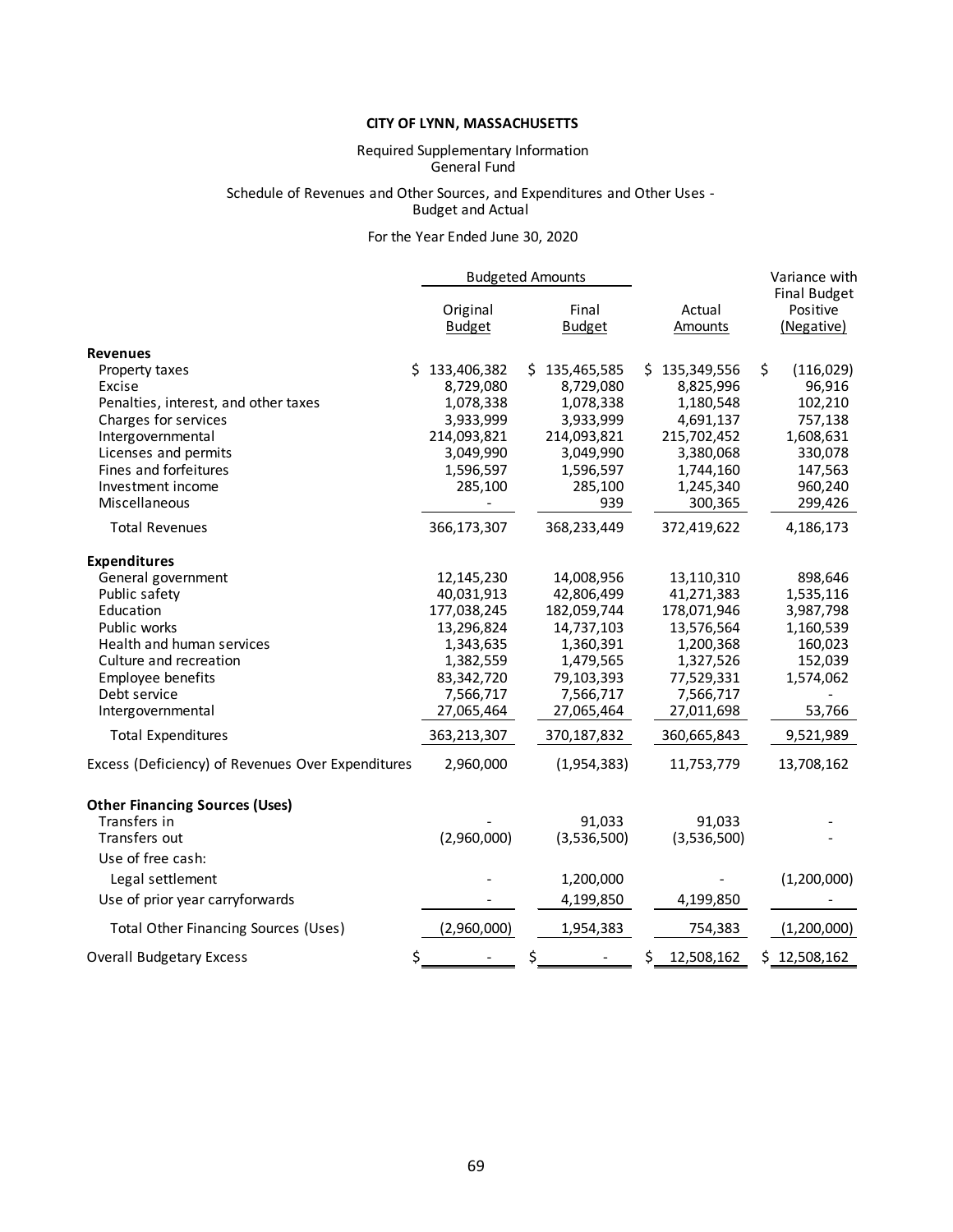# **Notes to the Required Supplementary Information for General Fund Budget**

# *Budgetary Basis*

The general fund final appropriation appearing on the previous page represents the final amended budget after all reserve fund transfers and supplemental appropriations.

# *Budget/GAAP Reconciliation*

The budgetary data for the general fund is based upon accounting principles that differ from generally accepted accounting principles (GAAP). Therefore, in addition to the GAAP basis financial statements, the results of operations of the general fund are presented in accordance with budgetary accounting principles to provide a meaningful comparison to budgetary data.

The following is a summary of adjustments made to the actual revenues and other sources, and expenditures and other uses, to conform to the budgetary basis of accounting.

|                                                                |                      |    |                |      | Other        |
|----------------------------------------------------------------|----------------------|----|----------------|------|--------------|
|                                                                |                      |    |                |      | Financing    |
| General Fund                                                   | Revenues             |    | Expenditures   |      | Sources/Uses |
| Revenues/expenditures/transfers<br><b>GAAP Basis</b>           | \$<br>392,844,627 \$ |    | 375,589,310    | - \$ | 91,033       |
| Add prior year carryforwards as a<br>financing source          |                      |    |                |      | 4,199,850    |
| Add end-of-year appropriation<br>carryforwards to expenditures |                      |    | 7,608,682      |      |              |
| To reverse the effect of non-<br>budgeted State contributions  |                      |    |                |      |              |
| for teachers retirement                                        | (20, 425, 005)       |    | (20, 425, 005) |      |              |
| To reverse accrued interest                                    |                      |    | 24,804         |      |              |
| To back out stabilization and other activity                   |                      |    | (2, 131, 948)  |      | (3,536,500)  |
| <b>Budgetary Basis</b>                                         | 372,419,622          | S. | 360,665,843    | \$   | 754,383      |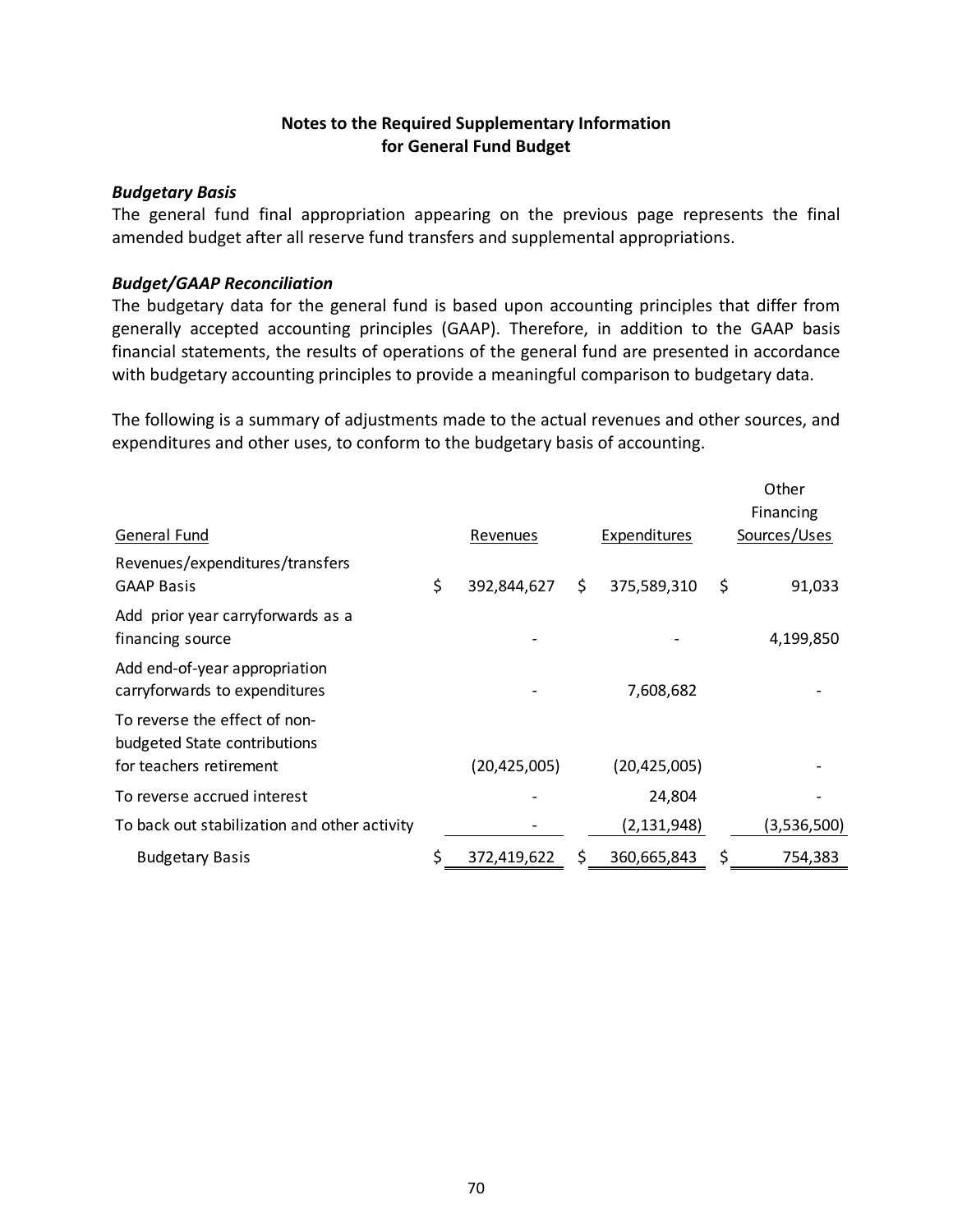### **CITY OF LYNN, MASSACHUSETTS**

#### Schedule of Proportionate Share of the Net Pension Liability Required Supplementary Information

### (Unaudited)

| Lynn Contributory Retirement System |                     |                                                  |  |                                                           |  |                 |                                                                                           |                                                                             |  |  |  |  |
|-------------------------------------|---------------------|--------------------------------------------------|--|-----------------------------------------------------------|--|-----------------|-------------------------------------------------------------------------------------------|-----------------------------------------------------------------------------|--|--|--|--|
| Fiscal<br>Year                      | Measurement<br>Date | Proportion<br>of the<br>Net Pension<br>Liability |  | Proportionate<br>Share of the<br>Net Pension<br>Liability |  | Covered Payroll | Proportionate Share of the<br>Net Pension Liability as a<br>Percentage of Covered Payroll | Plan Fiduciary Net Position<br>Percentage of the Total<br>Pension Liability |  |  |  |  |
| June 30, 2020                       | December 31, 2019   | 88.26%                                           |  | 267.271.000                                               |  | 68,031,692      | 392.86%                                                                                   | 57.32%                                                                      |  |  |  |  |
| June 30, 2019                       | December 31, 2018   | 87.81%                                           |  | 283,808,000                                               |  | 66.524.855      | 426.62%                                                                                   | 52.09%                                                                      |  |  |  |  |
| June 30, 2018                       | December 31, 2017   | 87.88%                                           |  | 260.860.000                                               |  | 66.577.888      | 391.81%                                                                                   | 54.60%                                                                      |  |  |  |  |
| June 30, 2017                       | December 31, 2016   | 88.45%                                           |  | 285,532,000                                               |  | 64.975.370      | 439.45%                                                                                   | 48.69%                                                                      |  |  |  |  |
| June 30, 2016                       | December 31, 2015   | 88.29%                                           |  | 285.870.000                                               |  | 64.857.834      | 440.76%                                                                                   | 46.65%                                                                      |  |  |  |  |
| June 30, 2015                       | December 31, 2014   | 88.63%                                           |  | 255.044.000                                               |  | 61,856,000      | 412.32%                                                                                   | 49.31%                                                                      |  |  |  |  |

#### Massachusetts Teachers' Retirement System

|               |               |                    |   |                          | Commonwealth of    |                      |            | <b>Total Net</b> |         |             | Proportionate   |                   |
|---------------|---------------|--------------------|---|--------------------------|--------------------|----------------------|------------|------------------|---------|-------------|-----------------|-------------------|
|               |               |                    |   |                          |                    | Massachusetts' Total |            | Pension          |         |             | Share of the    | Plan Fiduciary    |
|               |               | Proportion         |   | Proportionate            |                    | Proportionate Share  |            | Liability        |         |             | Net Pension     | Net Position      |
|               |               | of the             |   | Share of the             | of the Net Pension |                      | Associated |                  |         |             | Liability as a  | Percentage of     |
| Fiscal        | Measurement   | <b>Net Pension</b> |   | Net Pension              |                    | Liability Associated |            | with the         |         | Covered     | Percentage of   | the Total         |
| Year          | Date          | Liability          |   | Liability                |                    | with the City        |            | City             | Payroll |             | Covered Payroll | Pension Liability |
| June 30, 2020 | June 30, 2019 | 1.414758%          | Ŝ | $\overline{\phantom{a}}$ |                    | 356.717.408          | S          | 356,717,408      | 5       | 108.281.051 | 0.00%           | 53.95%            |
| June 30, 2019 | June 30, 2018 | 1.487960%          | S | $\overline{\phantom{a}}$ |                    | 352.814.557          |            | 352,814,557      | ╰       | 104.497.437 | 0.00%           | 54.84%            |
| June 30, 2018 | June 30, 2017 | 1.425459%          | S | $\overline{\phantom{a}}$ |                    | 326.221.839          |            | 326,221,839      |         | 96.795.337  | 0.00%           | 54.25%            |
| June 30, 2017 | June 30, 2016 | 1.447012%          | Ŝ | $\overline{\phantom{a}}$ |                    | 323.521.810          |            | 323,521,810      |         | 95.179.457  | 0.00%           | 52.73%            |
| June 30, 2016 | June 30, 2015 | 1.457250%          | Ś | $\overline{\phantom{a}}$ |                    | 298.585.402          |            | 298.585.402      | ς       | 92.373.445  | 0.00%           | 55.38%            |
| June 30, 2015 | June 30, 2014 | 1.384225%          |   | $\overline{\phantom{a}}$ |                    | 220,041,360          |            | 220,041,360      |         | 84,873,673  | 0.00%           | 61.64%            |

*Schedule is intended to show information for 10 years. Additional years will be displayed as they become available.* 

See Independent Auditors' Report.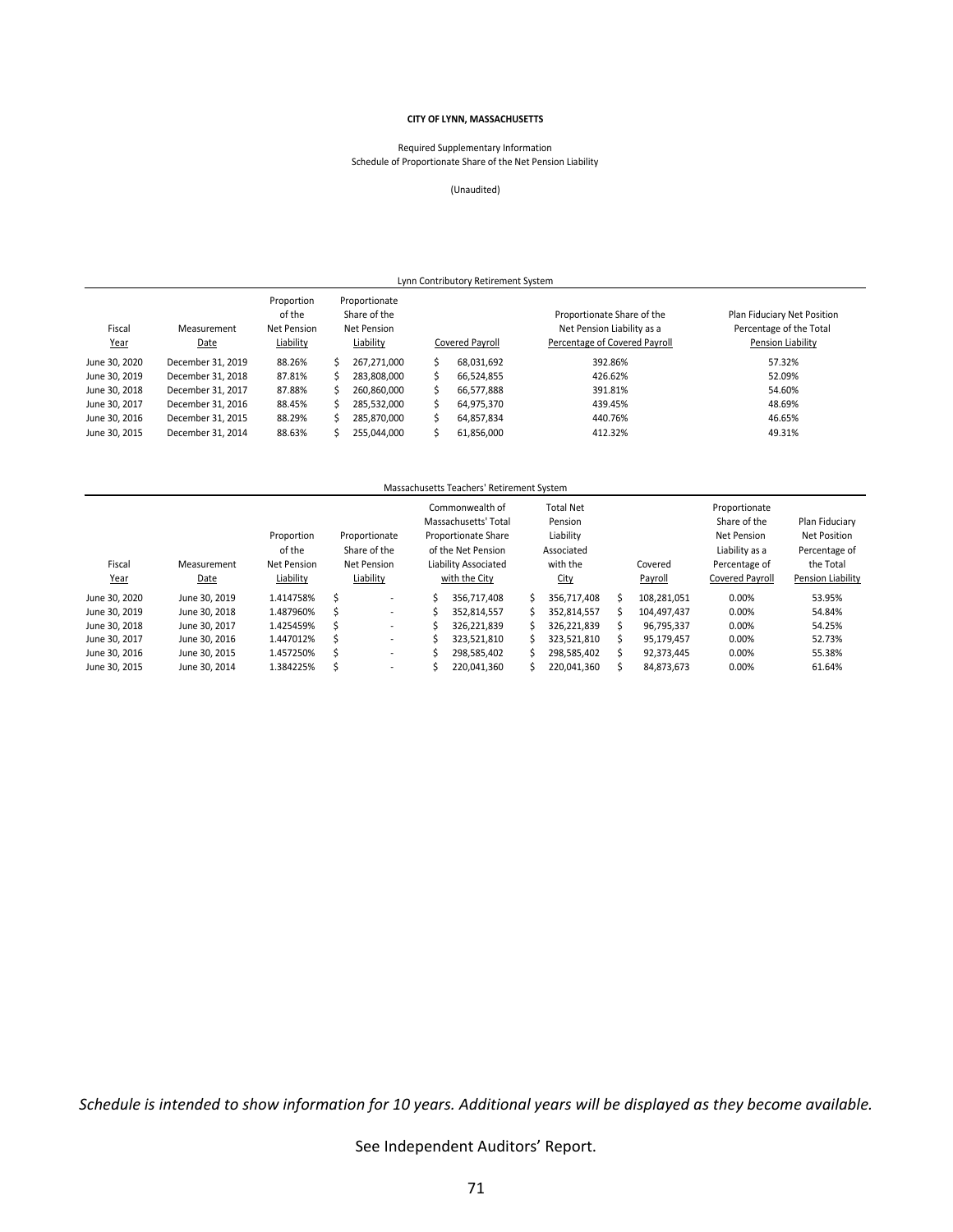# **CITY OF LYNN, MASSACHUSETTS**

# Schedule of Pension Contributions Required Supplementary Information

## (Unaudited)

| Lynn Contributory Retirement System                                                                   |                   |    |              |    |              |   |                          |         |            |                 |
|-------------------------------------------------------------------------------------------------------|-------------------|----|--------------|----|--------------|---|--------------------------|---------|------------|-----------------|
| Contributions in<br>Relation to the<br>Actuarially<br>Contribution<br>Contributions as<br>Actuarially |                   |    |              |    |              |   |                          |         |            |                 |
| Fiscal                                                                                                | Measurement       |    | Determined   |    | Determined   |   | Deficiency               |         | Covered    | a Percentage of |
| Year                                                                                                  | Date              |    | Contribution |    | Contribution |   | (Excess)                 | Payroll |            | Covered Payroll |
| June 30, 2020                                                                                         | December 31, 2019 | Ś. | 29.758.937   | S. | 29.758.937   | S | $\overline{\phantom{a}}$ | \$      | 69,392,326 | 42.89%          |
| June 30, 2019                                                                                         | December 31, 2018 | Ś. | 28,204,934   | S. | 28,204,934   | S | $\overline{\phantom{a}}$ | \$      | 67,855,352 | 41.57%          |
| June 30, 2018                                                                                         | December 31, 2017 | Ś. | 28,138,864   | S. | 28,138,864   | S | $\overline{\phantom{a}}$ | Ś.      | 67,909,446 | 41.44%          |
| June 30, 2017                                                                                         | December 31, 2016 | \$ | 27,227,177   | S. | 27,227,177   | S | $\overline{\phantom{a}}$ | Ś.      | 66,274,877 | 41.08%          |
| June 30, 2016                                                                                         | December 31, 2015 | Ś  | 26,093,571   | Ś  | 26,093,571   | Ś | $\overline{\phantom{a}}$ | Ś.      | 66.154.991 | 39.44%          |
| June 30, 2015                                                                                         | December 31, 2014 |    | 25,192,615   |    | 25,192,615   |   | $\overline{\phantom{a}}$ | \$      | 63,093,120 | 39.93%          |

### Massachusetts Teachers' Retirement System

| Fiscal<br>Year | Measurement<br>Date | Actuarially<br>Determined<br>Contribution<br>Provided by<br>Commonwealth |    | Contributions in<br>Relation to the<br>Actuarially<br>Determined<br>Contribution | Contribution<br>Deficiency<br>(Excess) |                              |    | Covered<br>Payroll | Contributions as<br>a Percentage of<br>Covered Payroll |  |  |
|----------------|---------------------|--------------------------------------------------------------------------|----|----------------------------------------------------------------------------------|----------------------------------------|------------------------------|----|--------------------|--------------------------------------------------------|--|--|
| June 30, 2020  | June 30, 2019       | \$<br>20,425,005                                                         | Ś  | 20,425,005                                                                       | \$                                     | $\overline{\phantom{0}}$     | Ś  | 110,446,672        | 18.49%                                                 |  |  |
| June 30, 2019  | June 30, 2018       | \$<br>19,563,449                                                         |    | 19,563,449                                                                       |                                        | $\overline{\phantom{a}}$     | \$ | 106,587,386        | 18.35%                                                 |  |  |
| June 30, 2018  | June 30, 2017       | \$<br>17,611,758                                                         |    | 17,611,758                                                                       | s                                      | $\qquad \qquad \blacksquare$ | Ś  | 98,731,244         | 17.84%                                                 |  |  |
| June 30, 2017  | June 30, 2016       | \$<br>16,272,846                                                         | S. | 16,272,846                                                                       | S                                      | $\overline{\phantom{a}}$     | Ś  | 97,083,046         | 16.76%                                                 |  |  |
| June 30, 2016  | June 30, 2015       | \$<br>14,892,079                                                         |    | 14,892,079                                                                       | \$                                     | $\overline{\phantom{0}}$     | Ś  | 94,220,914         | 15.81%                                                 |  |  |
| June 30, 2015  | June 30, 2014       | \$<br>12,975,441                                                         |    | 12,975,441                                                                       |                                        | $\overline{\phantom{a}}$     |    | 86,571,146         | 14.99%                                                 |  |  |

*Schedule is intended to show information for 10 years. Additional years will be displayed as they become available.* 

See Independent Auditors' Report.